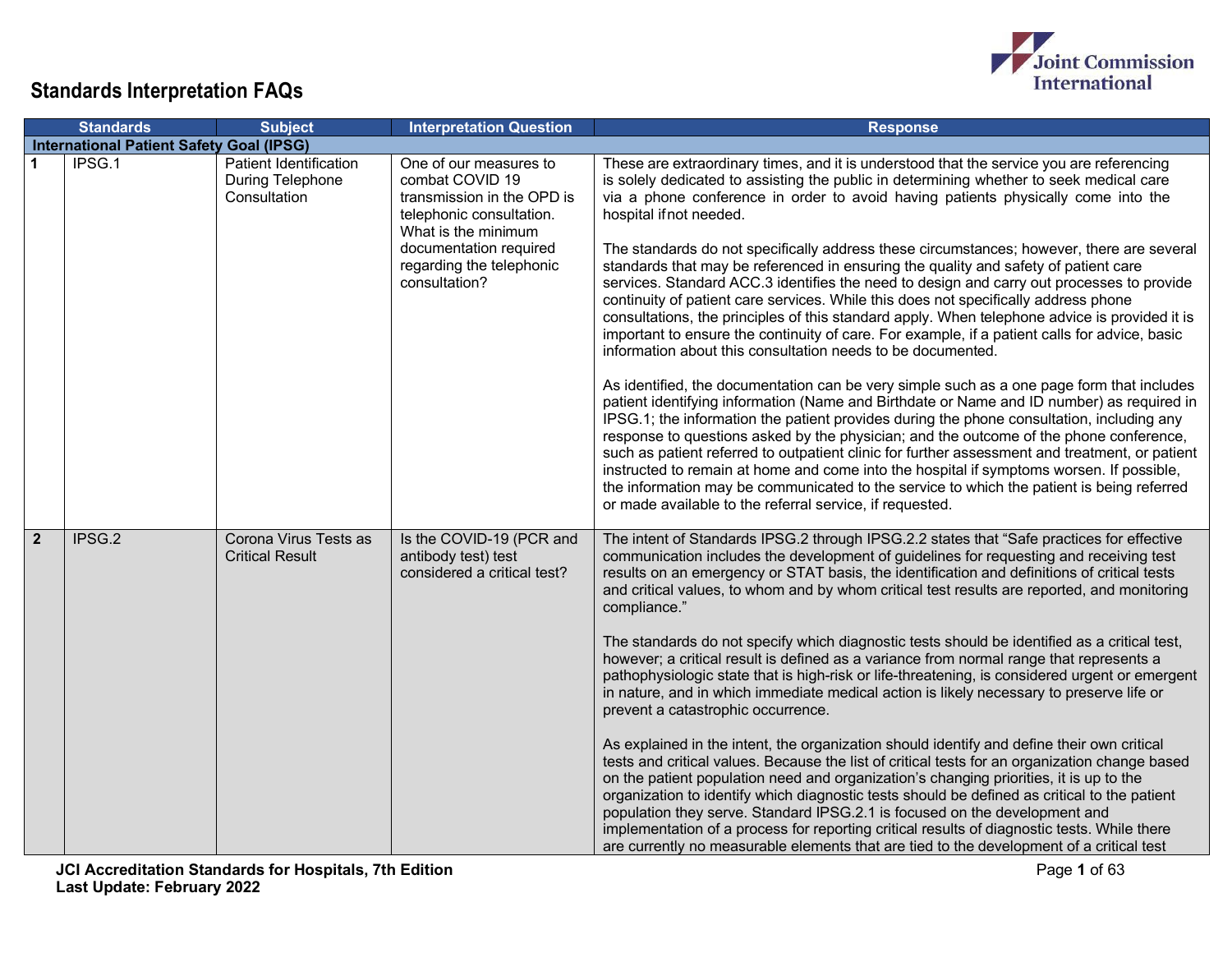

|                         | <b>Standards</b> | <b>Subject</b>                                                   | <b>Interpretation Question</b>                                                                                                                                                                                                                                                                                                                                                                                                                                                                                         | <b>Response</b>                                                                                                                                                                                                                                                                                                                                                                                                                                                                                                                                                                                                                                                                                                                                                                                                                                                                                                                                                                                                                                                                                                                                                                                                                                                                                                                                                                                                                                                                                                                                                                                           |
|-------------------------|------------------|------------------------------------------------------------------|------------------------------------------------------------------------------------------------------------------------------------------------------------------------------------------------------------------------------------------------------------------------------------------------------------------------------------------------------------------------------------------------------------------------------------------------------------------------------------------------------------------------|-----------------------------------------------------------------------------------------------------------------------------------------------------------------------------------------------------------------------------------------------------------------------------------------------------------------------------------------------------------------------------------------------------------------------------------------------------------------------------------------------------------------------------------------------------------------------------------------------------------------------------------------------------------------------------------------------------------------------------------------------------------------------------------------------------------------------------------------------------------------------------------------------------------------------------------------------------------------------------------------------------------------------------------------------------------------------------------------------------------------------------------------------------------------------------------------------------------------------------------------------------------------------------------------------------------------------------------------------------------------------------------------------------------------------------------------------------------------------------------------------------------------------------------------------------------------------------------------------------------|
|                         |                  |                                                                  |                                                                                                                                                                                                                                                                                                                                                                                                                                                                                                                        | list, Standard IPSG.2.1, ME 1 requires the hospital to develop a formal reporting process<br>that identifies how critical results of diagnostic tests are reported/communicated to health<br>care practitioners.                                                                                                                                                                                                                                                                                                                                                                                                                                                                                                                                                                                                                                                                                                                                                                                                                                                                                                                                                                                                                                                                                                                                                                                                                                                                                                                                                                                          |
| 3                       | IPSG.2           | <b>Critical Results</b><br>Reporting                             | If a test result is considered<br>critical, the treating<br>physician is immediately<br>notified. If the test is<br>repeated routinely (maybe<br>every 4 hours) and the<br>result is still critical, the<br>treating physician is not<br>notified immediately with<br>the new critical result, and<br>it's handled as an abnormal<br>result, not a critical result.<br>Is it mandatory to report<br>repeated critical results<br>separately even if it was<br>already reported as critical<br>within the last 4 hours? | The standard does not specify a mandatory requirement for reporting repeated critical<br>results from a series of the same laboratory tests that were ordered to monitor critical ICU<br>patients. The intent of IPSG.2 through IPSG.2.2 defines a critical result as a variance from<br>normal range that represents a pathophysiologic state that is high-risk or life-threatening, is<br>considered urgent or emergent in nature, and in which immediate medical action is<br>necessary to preserve life or prevent a catastrophic occurrence. The intent also defines<br>abnormal result as a result that is outside of the expected range for the test but is not an<br>urgent or emergent life threat.<br>In the case of repeated critical results, subsequent critical results may or may not require<br>an immediate medical action and it is up to the organization to identify which repeated<br>laboratory test results would be considered "critical" and would require continuous provider<br>notification based on the immediate action that may be required by the treating physician.<br>IPSG.2, ME 1 states that "The hospital defines critical results that may represent urgent or<br>emergent life-threatening values for diagnostic tests." In defining critical results, the<br>organization should address repeated laboratory tests results that may be within the<br>laboratory's critical range and work with the laboratory department in defining scenarios<br>when these subsequent critical results would not require continuous notification to the<br>ordering physician. |
| $\overline{\mathbf{4}}$ | IPSG.2.1         | <b>Reporting Abnormal</b><br>and Critical Test<br><b>Results</b> | Is read-back necessary<br>when the process in place<br>is for a nurse to report the<br>patient details and result to<br>the physician and<br>document the result and<br>responding actions in the<br>EMR?                                                                                                                                                                                                                                                                                                              | Standard AOP.5.2, ME 3 states that "The POCT program includes a defined process for<br>reporting abnormal test results, including reporting critical results." The intent of the<br>standard refers to IPSG.2.1 when establishing a protocol for reporting abnormal test<br>results, including the process for reporting critical results. The measurable elements of<br>IPSG.2.1 outline specific requirements on defining critical results, communicating critical<br>results to healthcare practitioners, and identifying what information should be reported<br>along with the results. IPSG.2 specifies the requirements for read-back policy which are<br>focused on the hospital's process for improving the effectiveness of verbal and/or<br>telephone communication among caregivers.                                                                                                                                                                                                                                                                                                                                                                                                                                                                                                                                                                                                                                                                                                                                                                                                           |
| 5                       | IPSG.2.1         | <b>Critical Results for</b><br><b>CTG</b>                        | The understanding is that<br>the application of critical<br>results for CTGs applies to<br>urgent / emergent situations<br>when a diagnosis<br>("diagnostic test") is sought.<br>Additionally, most<br>organizations have                                                                                                                                                                                                                                                                                              | Cardiotocography (CTGs) is used to monitor fetal heart rate during pregnancy as a method<br>of assessing fetal well-being, predominantly in pregnancies with increased risk of<br>complications. During this continuous monitoring activity, certain CTG result and<br>interpretations may require urgent and immediate medical action to prevent a catastrophic<br>occurrence such as any CTG reading that indicates fetal distress and may require<br>emergency C-section. For example, inaudible fetal heart beating and/or rare sinusoidal<br>pattern that usually indicates severe fetal hypoxia, severe fetal anemia, or fetal/maternal<br>hemorrhage. (Reference: https://www.aafp.org/afp/1999/0501/p2487.html).                                                                                                                                                                                                                                                                                                                                                                                                                                                                                                                                                                                                                                                                                                                                                                                                                                                                                  |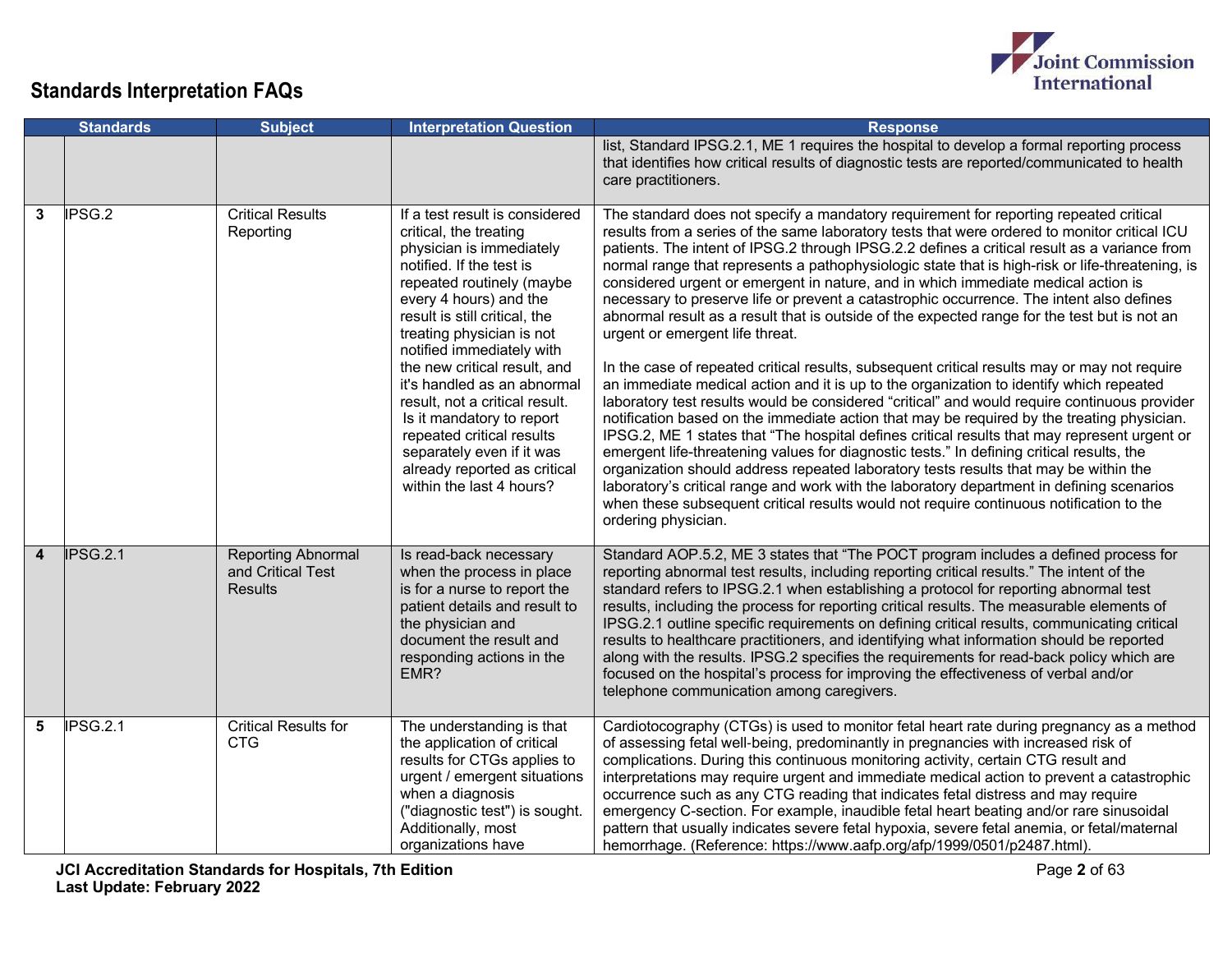

|   | <b>Standards</b> | <b>Subject</b>                            | <b>Interpretation Question</b>                                                                                                                                                                                                                                                                                                                                                                                                                                                                                                                                                                                                                                                                                                          | <b>Response</b>                                                                                                                                                                                                                                                                                                                                                                                                                                                                                                                                                                                                                                                                                                                                                                                                                                                                                                                                                                                                                                                                                                                                                                                                                                                                                                                                                                                                                                                                                                                                         |
|---|------------------|-------------------------------------------|-----------------------------------------------------------------------------------------------------------------------------------------------------------------------------------------------------------------------------------------------------------------------------------------------------------------------------------------------------------------------------------------------------------------------------------------------------------------------------------------------------------------------------------------------------------------------------------------------------------------------------------------------------------------------------------------------------------------------------------------|---------------------------------------------------------------------------------------------------------------------------------------------------------------------------------------------------------------------------------------------------------------------------------------------------------------------------------------------------------------------------------------------------------------------------------------------------------------------------------------------------------------------------------------------------------------------------------------------------------------------------------------------------------------------------------------------------------------------------------------------------------------------------------------------------------------------------------------------------------------------------------------------------------------------------------------------------------------------------------------------------------------------------------------------------------------------------------------------------------------------------------------------------------------------------------------------------------------------------------------------------------------------------------------------------------------------------------------------------------------------------------------------------------------------------------------------------------------------------------------------------------------------------------------------------------|
|   |                  |                                           | established critical results<br>parameters (beyond the<br>variance of highs and lows)<br>for the CTGs in which<br>immediate medical<br>intervention is required<br>during the continuous<br>monitoring process. Should<br>the organization address<br>CTG as having critical<br>results in both standards<br>IPSG 2.1 (related to critical<br>results) and COP 3.1<br>(related to alarm settings),<br>in addition, to the AOP 5.2<br>standard on POCT?                                                                                                                                                                                                                                                                                  | In these specific cases, the results of monitoring (not in a continuous way) is considered a<br>critical result because they represent an urgent or emergent life-threatening value. In this<br>context, requirements of IPSG.2.1 on critical results would apply and the hospital must<br>define what would be considered a "critical result" for CTGs being performed that would<br>require notification to the healthcare provider per IPSG.2.1, MEs 1 and 2. To meet the<br>requirements of IPSG.2.1 in this scenario, the organization may define or at minimum, list<br>CTG results that may require immediate intervention. For example, the organization policy<br>may state that "any inaudible fetal heart rate requires immediate notification and<br>consultation with the obstetrician."<br>Standard COP.3.1 focuses on clinical alarm management and must be used when scoring<br>noncompliance on the use of clinical alarms. While CTGs are often done at bedside,<br>Standard AOP.5.2 focuses on Point-of-Care "laboratory" testing.                                                                                                                                                                                                                                                                                                                                                                                                                                                                                                   |
| 6 | IPSG.2.1         | <b>Critical Results for</b><br><b>CTG</b> | Clarification regarding the<br>IPSG. 2.1 for reporting<br>critical results of diagnostic<br>tests:<br>It is understood that the<br>intent of the standard which<br>states that continuous<br>electronic monitoring such<br>as fetal monitoring<br>(cardiotocography fetal) is<br>not considered a critical<br>result. In situations where<br>patients are admitted to the<br>emergency room in an<br>emergent condition when<br>the physician monitors fetal<br>activity, not in a continuous<br>way, in order to detect fetal<br>distress, such as inaudible<br>fetal heart beating FHB,<br>these limit values are taken<br>into account during the<br>monitoring to refer the<br>patient to an emergency C-<br>section because of the | The intent of IPSG.2.1 defines a critical result as "a variance from normal range that<br>represents a pathophysiologic state that is high-risk or life-threatening, is considered urgent<br>or emergent in nature, and in which immediate medical action is likely necessary to<br>preserve life or prevent a catastrophic occurrence." Further, in the intent it is stated that<br>"Diagnostic tests that produce defined test results that may indicate a threat to life are<br>different from continuous electronic monitoring, such as cardiac telemetry, continuous EEG<br>(electroencephalogram) monitoring, or fetal monitoring.<br>Continuous electronic monitoring is a clinical assessment tool used to detect changes in<br>the patient's condition that may identify a threat to life but is not designed to produce a<br>defined critical result." Fetal heart monitoring used as a form of continuous electronic<br>monitoring for laboring patients on an L&D ward would not fall under the requirements of<br>IPSG.2.1. However, as described in the question, fetal heart monitoring placed on a patient<br>presenting to the emergency department in an emergent condition is used as a point of<br>care, diagnostic test to determine if further actions are needed to prevent harm to the fetus.<br>In this context, critical results would be defined by the hospital so that staff utilizing fetal<br>heart monitoring in this context would understand when to contact the physician and care<br>team to initiate further care. |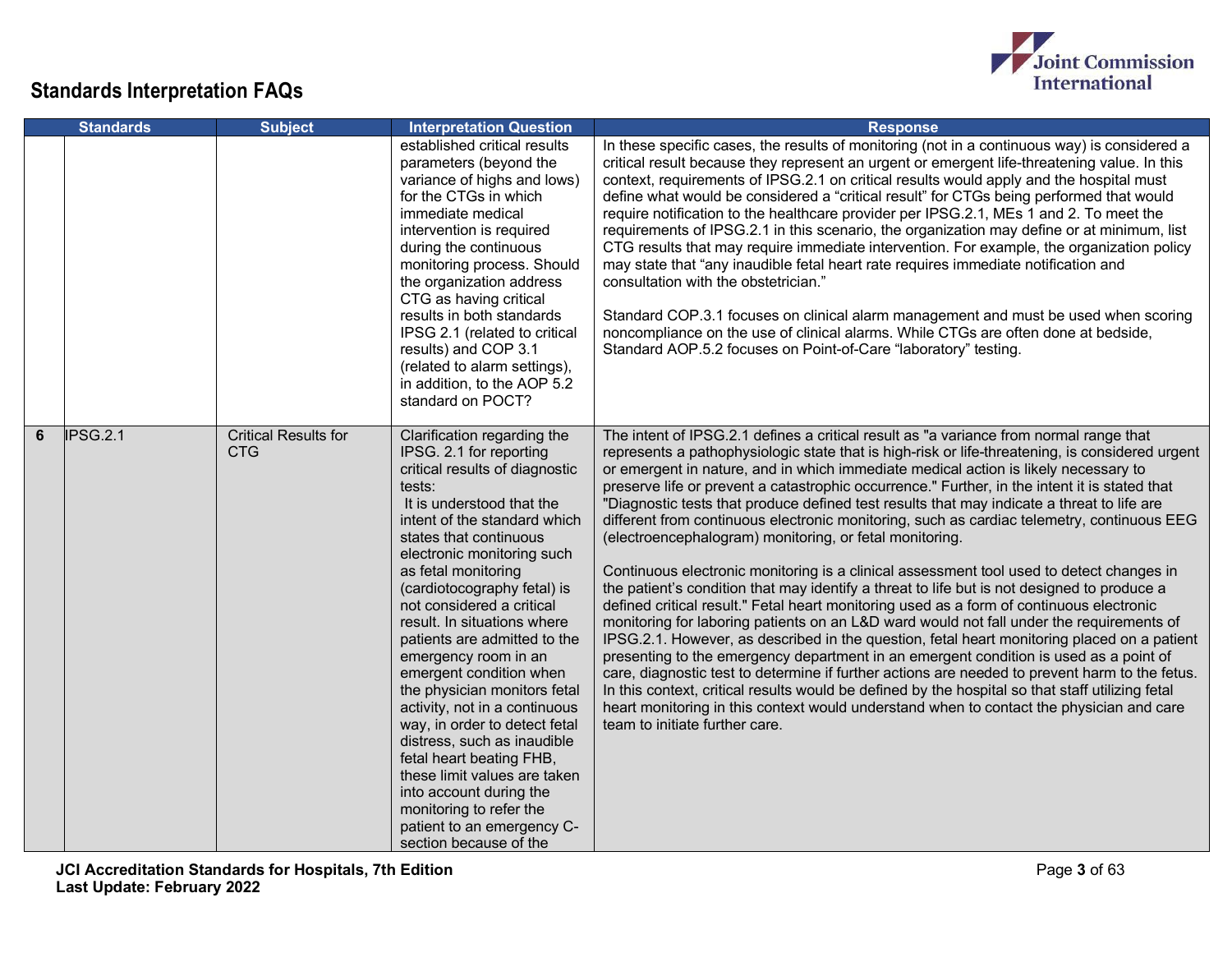

|                | <b>Standards</b> | <b>Subject</b>                                    | <b>Interpretation Question</b>                                                                                                                                                                                                                           | <b>Response</b>                                                                                                                                                                                                                                                                                                                                                                                                                                                                                                                                                                                                                                                                                                                                                                                                                                                                                                                                                                                                                                                                                                                                                                                                                                                                                                                                                                                                                                                                                                                                                                                                                                                                                                                                                                                      |
|----------------|------------------|---------------------------------------------------|----------------------------------------------------------------------------------------------------------------------------------------------------------------------------------------------------------------------------------------------------------|------------------------------------------------------------------------------------------------------------------------------------------------------------------------------------------------------------------------------------------------------------------------------------------------------------------------------------------------------------------------------------------------------------------------------------------------------------------------------------------------------------------------------------------------------------------------------------------------------------------------------------------------------------------------------------------------------------------------------------------------------------------------------------------------------------------------------------------------------------------------------------------------------------------------------------------------------------------------------------------------------------------------------------------------------------------------------------------------------------------------------------------------------------------------------------------------------------------------------------------------------------------------------------------------------------------------------------------------------------------------------------------------------------------------------------------------------------------------------------------------------------------------------------------------------------------------------------------------------------------------------------------------------------------------------------------------------------------------------------------------------------------------------------------------------|
|                |                  |                                                   | imminent threat of fetal<br>death.<br>In situations such as this,<br>could the result of the CTG<br>monitoring (no continuous<br>way) be consider a critical<br>result because it is<br>representing an urgent or<br>emergent life-threatening<br>value? |                                                                                                                                                                                                                                                                                                                                                                                                                                                                                                                                                                                                                                                                                                                                                                                                                                                                                                                                                                                                                                                                                                                                                                                                                                                                                                                                                                                                                                                                                                                                                                                                                                                                                                                                                                                                      |
| $\overline{7}$ | IPSG.2.2         | Handover Between<br>Physicians by End of<br>Shift | For physicians, is it required<br>that handover is<br>documented for every<br>patient by the end of each<br>shift?                                                                                                                                       | Standard IPSG.2.2 states that "The hospital develops and implements a process for<br>handover communication." This standard outlines the requirements for safe communication<br>and handover, noting that breakdown in communication during different types of patient<br>handover can result in adverse events. The hospital must determine the method and<br>process for handover communication, including the development and implementation of<br>standardized forms or tools that are used to ensure that the appropriate information is<br>communicated. It is stated in the intent of IPSG.2.2 that "The handover process may be<br>different for different types of handovers within the hospital. For example, handovers of<br>patient care for the emergency department to a medical ward may require a different<br>process or different content than handovers for the operating theatre to the intensive care<br>unit; however, the handovers are standardized for the type of handover occurring."<br>JCI does not specify that the handover is documented in the medical record, but rather it is<br>recommendation as a best practice that there is some form of documentation that the<br>handover took place. Further, it is mentioned in the intent that "Handover forms or tools, if<br>used by the hospital, are not required to be part of the medical record. The detailed<br>information communicated during the handover is not required to be documented in the<br>medical record; however, the hospital may want to have documentation that the handover<br>occurred." An example of this would be the practitioner documenting in the medical record<br>that the handover was completed and the identity of whom he or she transferred the<br>responsibility of care to. |
| 8              | IPSG.2.2         | <b>Handover Between</b><br>Specialties            | Is it acceptable that the<br>handover mechanism and<br>tool is different between<br>specialties? Do we have to<br>document the handover?                                                                                                                 | The hospital must determine the method and process for handover communication,<br>including the development and implementation of standardized forms or tools that are used<br>to ensure that the appropriate information is communicated.<br>It is stated in the intent of IPSG.2.2 that "The handover process may be different for<br>different types of handovers within the hospital. This applies to handover between<br>disciplines (i.e., physician-to-physician will be different than nurse-to-physical therapist)<br>and between units (i.e., ED-to-ICU will be different than X-ray-to-inpatient ward).                                                                                                                                                                                                                                                                                                                                                                                                                                                                                                                                                                                                                                                                                                                                                                                                                                                                                                                                                                                                                                                                                                                                                                                   |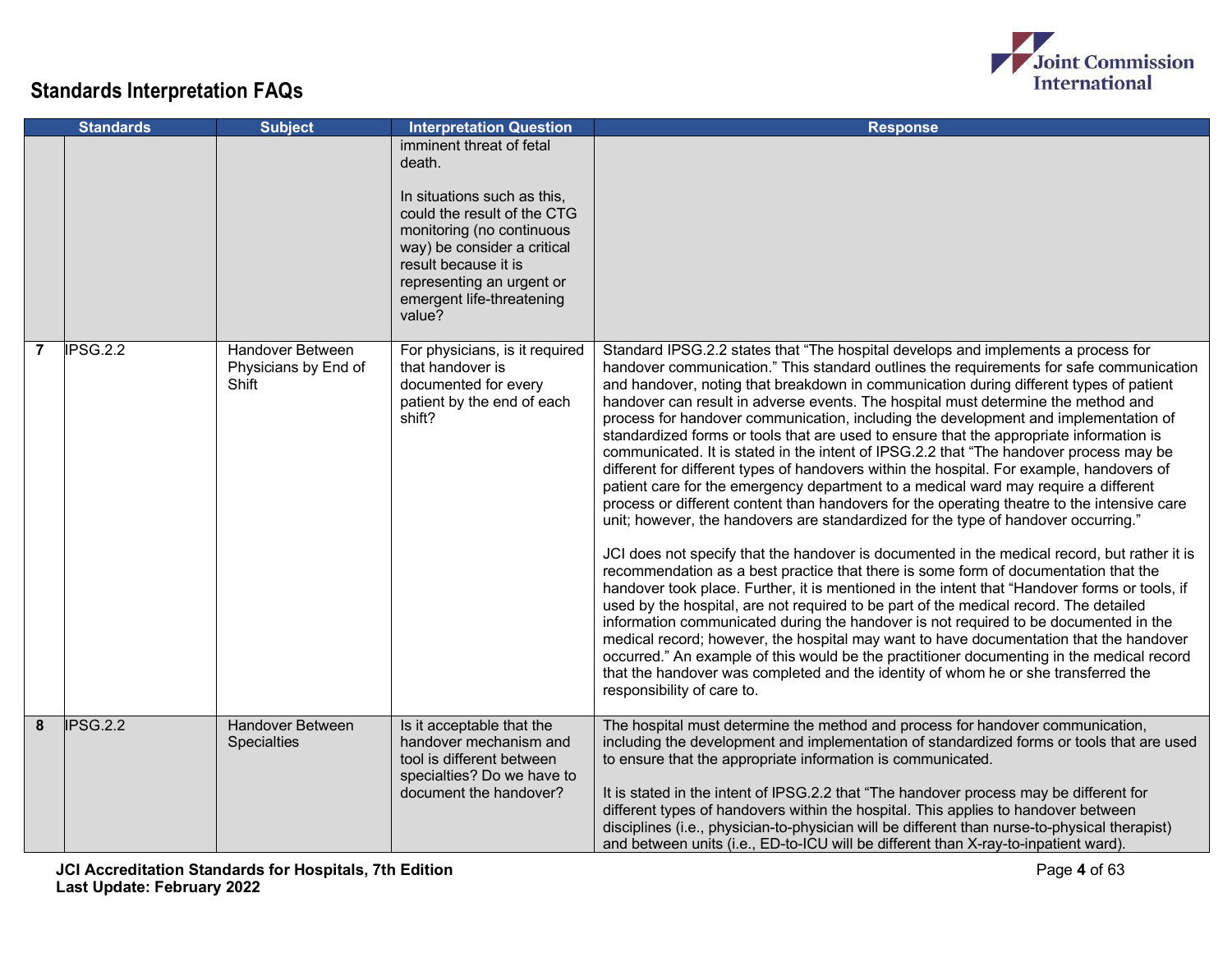

|    | <b>Standards</b> | <b>Subject</b>                                             | <b>Interpretation Question</b>                                                                                                                                                                          | <b>Response</b>                                                                                                                                                                                                                                                                                                                                                                                                                                                                                                                                                                                                                                                                                                                                                                                                                                                                                                                                                                                                                                                                                      |
|----|------------------|------------------------------------------------------------|---------------------------------------------------------------------------------------------------------------------------------------------------------------------------------------------------------|------------------------------------------------------------------------------------------------------------------------------------------------------------------------------------------------------------------------------------------------------------------------------------------------------------------------------------------------------------------------------------------------------------------------------------------------------------------------------------------------------------------------------------------------------------------------------------------------------------------------------------------------------------------------------------------------------------------------------------------------------------------------------------------------------------------------------------------------------------------------------------------------------------------------------------------------------------------------------------------------------------------------------------------------------------------------------------------------------|
|    |                  |                                                            |                                                                                                                                                                                                         | JCI does not specify that the handover is documented in the medical record, but rather it is<br>recommended in the intent as a best practice that there is some form of documentation that<br>the handover took place. Further, it is mentioned in the intent that "Handover forms or<br>tools, if used by the hospital, are not required to be part of the medical record. In addition,<br>the detailed information communicated during the handover is not required to be<br>documented in the medical record; however, the hospital may want to have documentation<br>that the handover occurred." An example of this would be the practitioner documenting in<br>the medical record that the handover was completed and the identity of whom he or she<br>transferred the responsibility of care to.                                                                                                                                                                                                                                                                                             |
| 9  | <b>IPSG.2.2</b>  | Pre-Procedure and<br>Post-Procedure<br>Handover            | Is it necessary to conduct a<br>preprocedural and post-<br>procedure hand off if the<br>same staff remains with the<br>patient in all three areas<br>(pre-procedure, procedure,<br>and post-procedure)? | When the pre-procedure, the procedure, and the post-procedure (all three) involves the<br>same staff who are responsible for the patient and providing direct care to the patient, a<br>handoff communication may not be necessary. Handoff/handover communication practices<br>are referenced in Standard IPSG.2.2 which states "The hospital develops and implements<br>a process for handover communication." Handoff (also known as handover) is required<br>when there is a transfer of responsibility for a patient and the patient's care such as:<br>Between health care practitioners (for example, physician to physician, physician to<br>nurse, nurse to nurse, and so on)<br>Between different levels of care in the same hospital (for example, when the<br>$\bullet$<br>patient is moved from an intensive care unit to a medical unit or from an emergency<br>department to the operating theatre)<br>From inpatient units to diagnostic or other treatment departments, such as<br>radiology or physical therapy; and between staff and patients/families, such as at<br>discharge. |
| 10 | <b>IPSG.3.1</b>  | <b>High-Alert Medications</b>                              | How do we distinguish<br>which LASA medications<br>should be included in<br>high-alert medication list?                                                                                                 | IPSG.3.1 was updated to focus solely on how the hospital manages look-alike sound-alike<br>(LASA) medications. In the intent of IPSG.3.1 it is described that not all LASA medications<br>meet the definition of high-alert medications, therefore it is required in IPSG.3.1 ME 1 that<br>the hospital must define in writing a list of LASA medications that is separate from the list<br>of high-alert medications. Some medications may actually be on both lists, but many will<br>only be on one or the other. An example of medications that may be on both the look-<br>alike/sound-alike list as well as the high-alert list is glyburide and glipizide - both of which<br>are oral hypoglycemic medications.<br>Hospitals should be looking at their medication utilization patterns as well as data related<br>to near misses, medication errors, and sentinel events to create their own lists of high-<br>alert and look-alike/sound-alike medications.                                                                                                                                 |
| 11 | IPSG.3.1         | Look-alike Medications<br>for Medications from<br>the Same | How can organizations<br>decrease risk with LASA<br>(look-alike/sound-alike)                                                                                                                            | Standard IPSG.3.1 states "The hospital develops and implements a process to improve<br>the safety of look-alike/sound-alike medications." The intent for this standard applies to<br>look-alike medicine packaging, such as medicine containers or primary packaging that look                                                                                                                                                                                                                                                                                                                                                                                                                                                                                                                                                                                                                                                                                                                                                                                                                       |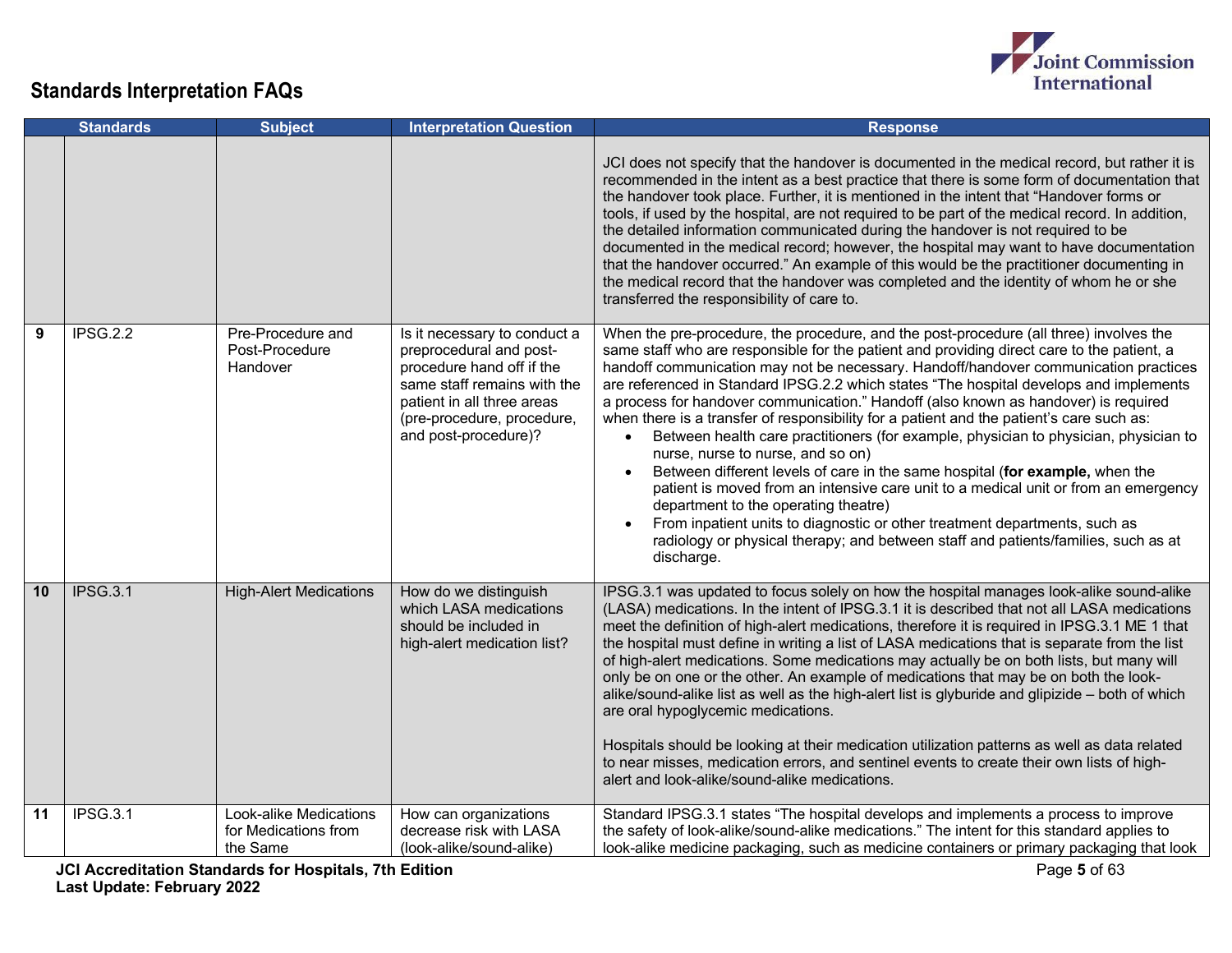

|    | <b>Standards</b> | <b>Subject</b>                                                      | <b>Interpretation Question</b>                                                                                                                                         | <b>Response</b>                                                                                                                                                                                                                                                                                                                                                                                                                                                                                                                                                                                                                                                                                                                                                                                                                                                                                                 |
|----|------------------|---------------------------------------------------------------------|------------------------------------------------------------------------------------------------------------------------------------------------------------------------|-----------------------------------------------------------------------------------------------------------------------------------------------------------------------------------------------------------------------------------------------------------------------------------------------------------------------------------------------------------------------------------------------------------------------------------------------------------------------------------------------------------------------------------------------------------------------------------------------------------------------------------------------------------------------------------------------------------------------------------------------------------------------------------------------------------------------------------------------------------------------------------------------------------------|
|    |                  | Pharmaceutical<br>Company                                           | medications when the<br>packaging of medications<br>from the same<br>pharmaceutical company all<br>look the same?                                                      | like that of other medications, which may lead to potentially harmful medication errors. In<br>addition to risk for error due to look-alike medicine packaging, the intent also mentions that<br>there are many medication names that sound or look like other medication names; for<br>example, dopamine and dobutamine. This is included because confusing names is a<br>common cause of medication errors throughout the world. The intent further clarifies that<br>hospitals need to institute risk management strategies to minimize adverse events with<br>LASA medications and enhance patient safety. This is supported by IPSG.3.1, ME 2 which<br>requires that the hospital develops and implements a process for managing look-<br>alike/sound-alike medications that is uniform throughout the hospital.<br>Standard MMU.6.1 provides further guidance by requiring that medication administration |
|    |                  |                                                                     |                                                                                                                                                                        | includes a process to verify the medication is correct based on the medication prescription<br>or order. MMU.6.1 ME 1-3 specifies what must be included in the verification process:<br>ME.1 Medications are verified with the prescription or order. ME. 2 The dosage amount of<br>the medication is verified with the prescription or order. ME. 3 The route of administration<br>is verified with the prescription or order. Additionally, if bulk packaging from a single<br>pharmaceutical company is similar for all medications, it is recommended that the following<br>requirements are used as guidance: 1) MMU.6.1, MEs 1-3, and 2), MMU.5.2, ME 1<br>"Medications are dispensed in the most ready-to-administer form available."                                                                                                                                                                    |
| 12 | <b>IPSG.3.1</b>  | <b>Medication List</b>                                              | In addition to having a<br>LASA (look-alike/sound-<br>alike) medication list,<br>should LASA medications<br>be included in the high-alert<br>medications list as well? | IPSG.3.1 was updated to focus solely on how the hospital manages look-alike/sound-alike<br>(LASA) medications. In the intent of IPSG.3.1 it is described that not all LASA medications<br>meet the definition of high-alert medications, therefore it is required in IPSG.3.1 ME 1 that<br>the hospital must define in writing a list of LASA medications. The requirements in the<br>IPSG.3 through IPSG.3.2 standards thus require that the hospital maintain two separate<br>lists, one for LASA medications and one for high-alert medications.                                                                                                                                                                                                                                                                                                                                                             |
| 13 | <b>IPSG.3.1</b>  | Different Dosages of<br>the Same Medication                         | Are different dosages of the<br>same medication<br>considered as look-<br>alike/sound-alike (LASA)<br>medications?                                                     | The intent of IPSG.3.1 defines look-alike/sound-alike medications as "Look-alike/sound-<br>alike (LASA) names are medicine names that look or sound the same as other medicine<br>names when written or spoken. Look-alike medicine packaging refers to medicine<br>containers or primary packaging that looks like that of another medicine." Different<br>concentrations/dosages of the same medication are not considered LASA medications.<br>MMU.6.1, ME 2 states that "The dosage amount of the medication is verified with the<br>prescription or order." This process should take place prior to medication being<br>administered and will prompt staff to ensure that the correct dosage of the correct<br>medication is being delivered.                                                                                                                                                              |
| 14 | <b>IPSG.3.2</b>  | Concentrated<br><b>Electrolytes in Patient</b><br><b>Care Areas</b> | Can you explain the phrase<br>"as much as is possible<br>given the pharmacy<br>capabilities" from the intent                                                           | The intent of IPSG.3 though IPSG.3.3 explains that vials of concentrated electrolytes that<br>require dilution before administration are not to be stored as floor stock in any patient care<br>areas of the hospital except in situations specifically identified in the intent. The intent also<br>identifies the specific exceptions and includes concentrated potassium that may be kept in<br>a cardiac surgery box in the operating theatre when open heart surgeries are performed,                                                                                                                                                                                                                                                                                                                                                                                                                      |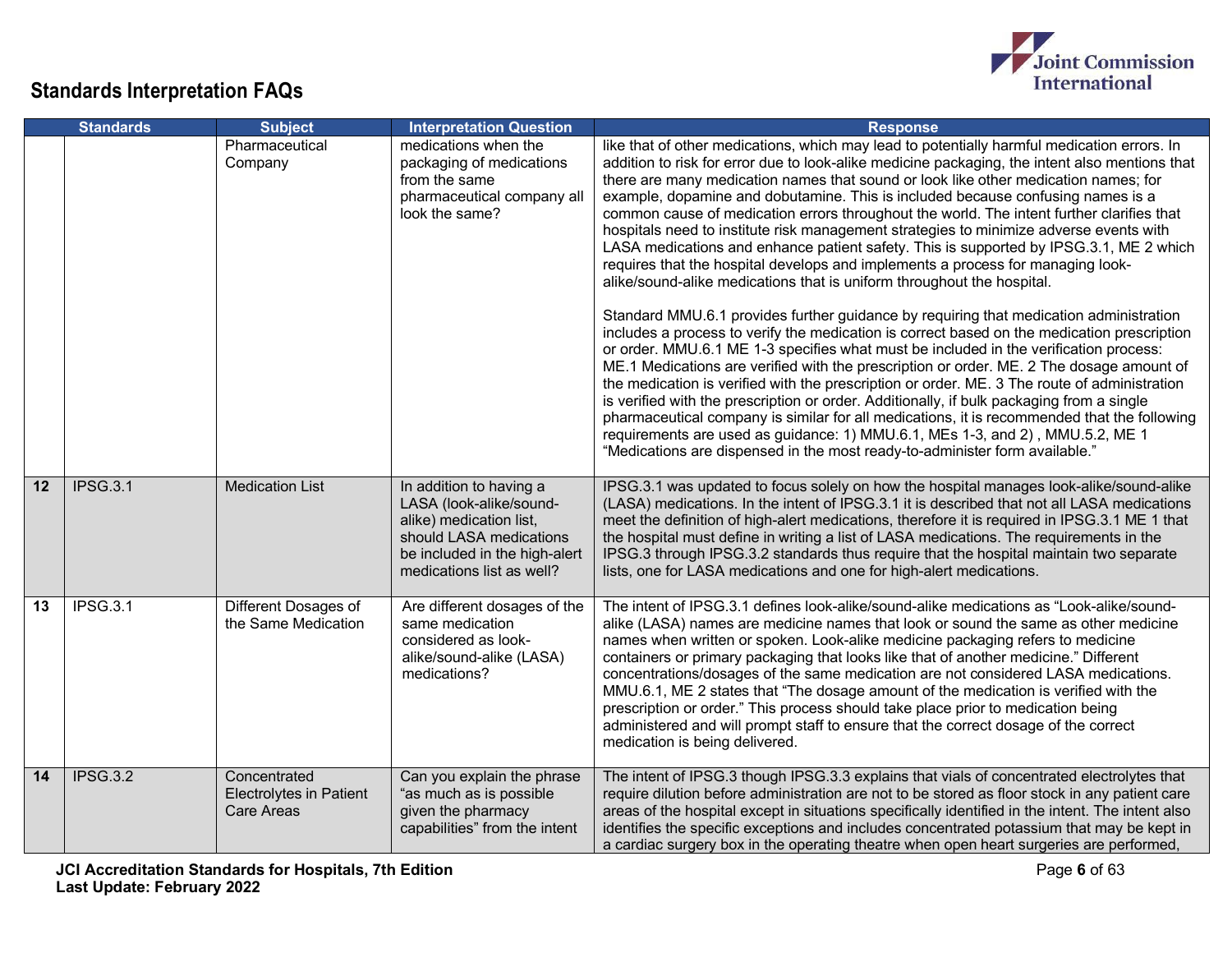

|    | <b>Standards</b> | <b>Subject</b>               | <b>Interpretation Question</b>                                                                                                                                                                                                                                                                                                                                                                                          | <b>Response</b>                                                                                                                                                                                                                                                                                                                                                                                                                                                                                                                                                                                                                                                                                                                                                                                                                                                                                                                                                                                                                                                                                                                                                                                                                                                                      |
|----|------------------|------------------------------|-------------------------------------------------------------------------------------------------------------------------------------------------------------------------------------------------------------------------------------------------------------------------------------------------------------------------------------------------------------------------------------------------------------------------|--------------------------------------------------------------------------------------------------------------------------------------------------------------------------------------------------------------------------------------------------------------------------------------------------------------------------------------------------------------------------------------------------------------------------------------------------------------------------------------------------------------------------------------------------------------------------------------------------------------------------------------------------------------------------------------------------------------------------------------------------------------------------------------------------------------------------------------------------------------------------------------------------------------------------------------------------------------------------------------------------------------------------------------------------------------------------------------------------------------------------------------------------------------------------------------------------------------------------------------------------------------------------------------|
|    |                  |                              | of IPSG.3 through<br><b>IPSG.3.3?</b>                                                                                                                                                                                                                                                                                                                                                                                   | magnesium sulfate that is expected to be kept on emergency carts as well as in labor and<br>delivery.                                                                                                                                                                                                                                                                                                                                                                                                                                                                                                                                                                                                                                                                                                                                                                                                                                                                                                                                                                                                                                                                                                                                                                                |
|    |                  |                              | For example, CCU is one of<br>the areas where<br>concentrated electrolytes<br>are heavily used and the<br>areas with an extreme<br>emergency. ICU is<br>identified as an exception<br>where concentrated<br>electrolytes in patient care<br>areas are stored. Is it<br>possible to regard CCU as<br>one of the exceptions to the<br>JCI recommendation as the<br>area beyond the<br>pharmacy's maximum<br>capabilities? | The exception identified for the ICU is for concentrated sodium for the treatment of<br>increased intracranial pressure. The ICU is not identified as an exception for concentrated<br>potassium chloride. As such, the CCU would also not qualify as an exception for storing<br>vials of concentrated electrolytes. The intent does provide for situations in which storing all<br>concentrated electrolytes within the pharmacy may not be always possible. Some<br>organizations do not have 24-hour pharmacy support because pharmacists are not as<br>readily available in some countries. In situations such as those, the organization may<br>identify other methods for storing and preparing concentrated electrolytes. However, the<br>expectation is that the organization perform a risk assessment identifying potential risks to<br>patients while also identifying methods for mitigating those risks. In addition, IPSG.3.3. ME<br>1 states: "Only<br>qualified and trained individuals have access to concentrated electrolytes, and they are<br>clearly labeled with appropriate warnings and segregated from other medications." The<br>expectation of this ME is that anyone handling and preparing concentrated electrolytes<br>must be qualified and trained. |
| 15 | <b>IPSG.3.2</b>  | Concentrated<br>Electrolytes | In our hospital we have 3%<br>sodium chloride that comes<br>in this formulation from the<br>manufacturer thus no<br>further dilution needed.<br>Is this considered a high-<br>alert medication?                                                                                                                                                                                                                         | 3% and 5% sodium chloride solutions that are already prepared as infusions are not<br>considered concentrated electrolytes. However, they may be labeled as high-alert<br>medications in your organization depending on how it is used in your organization and<br>your own data related to adverse events or near misses. These solutions can cause fluid<br>overload in patients that already have peripheral or pulmonary edema. Other conditions or<br>certain medications can also make patients sensitive to the use of these solutions. You are<br>encouraged to look at your data and use information and identify it as a high-alert solution<br>if your data indicates this.<br>One thing to consider about labeling high-alert medications is that if you label many<br>medications as high-alert without thinking about your own data, staff can become<br>desensitized to the label and can lead to staff not really paying as much attention to these<br>labels.                                                                                                                                                                                                                                                                                                       |

Joint Commission<br>International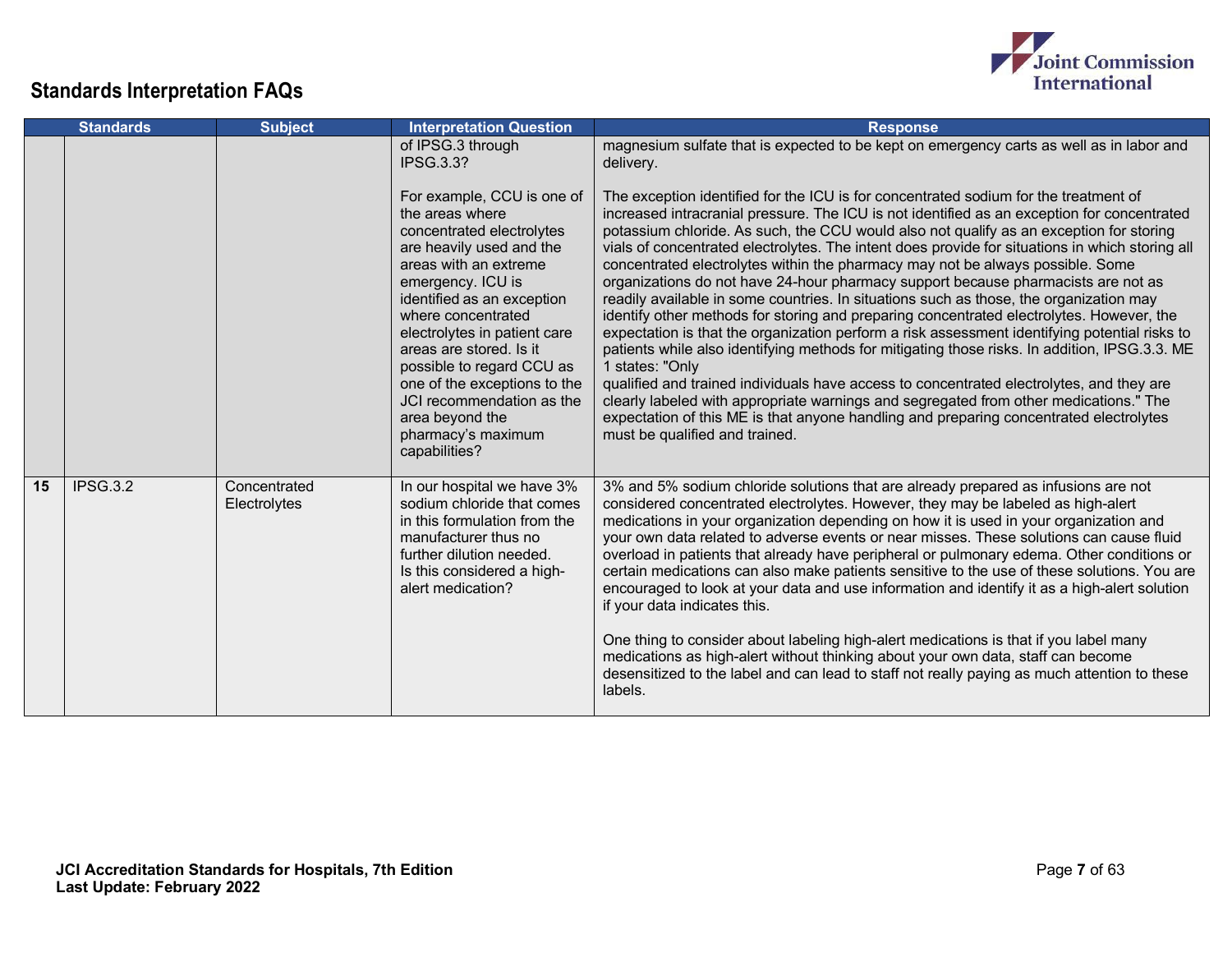

|    | <b>Standards</b> | <b>Subject</b>                                                                  | <b>Interpretation Question</b>                                                                                                                                                                                                                                                                                                                                                         | <b>Response</b>                                                                                                                                                                                                                                                                                                                                                                                                                                                                                                                                                                                                                                                                                                                                                                                                                                                                                                                                                                                                                                                                                                                                                                                                                                                                                                                                                                                                                                                                                                                                                                                                                                                                                                                                                                                                                                                                                                                                                                                                                                   |
|----|------------------|---------------------------------------------------------------------------------|----------------------------------------------------------------------------------------------------------------------------------------------------------------------------------------------------------------------------------------------------------------------------------------------------------------------------------------------------------------------------------------|---------------------------------------------------------------------------------------------------------------------------------------------------------------------------------------------------------------------------------------------------------------------------------------------------------------------------------------------------------------------------------------------------------------------------------------------------------------------------------------------------------------------------------------------------------------------------------------------------------------------------------------------------------------------------------------------------------------------------------------------------------------------------------------------------------------------------------------------------------------------------------------------------------------------------------------------------------------------------------------------------------------------------------------------------------------------------------------------------------------------------------------------------------------------------------------------------------------------------------------------------------------------------------------------------------------------------------------------------------------------------------------------------------------------------------------------------------------------------------------------------------------------------------------------------------------------------------------------------------------------------------------------------------------------------------------------------------------------------------------------------------------------------------------------------------------------------------------------------------------------------------------------------------------------------------------------------------------------------------------------------------------------------------------------------|
| 16 | IPSG.3.2         | Storage of High-Alert<br>Medications, LASA,<br>and Concentrated<br>Electrolytes | The intent states that vials<br>contained in a cardiac<br>surgery kit, or a cardiac<br>surgery locked storage area<br>are exception to the<br>recommendation to remove<br>concentrated electrolytes<br>from patient care areas.<br>There is a storage area in<br>the surgery area. Is it<br>necessary to lock the<br>storage room/area in the<br>surgery area with a high<br>security? | The intent of IPSG.3, 3.1, and 3.2 requires that hospitals develop and implement a process<br>to improve the safety of high-alert medications, LASA medications, and concentrated<br>electrolytes. The intent of these standards explains the use of a risk management process<br>to prevent the risks related to these medications.<br>Part of the risk management process is the completion of a risk assessment. In reference<br>to the examples given of housing concentrated electrolytes in a cardiac surgery locked<br>storage area, the hospital can complete a risk assessment to understand what the types of<br>staff are who have access to the area and what is the workflow of the area. For instance, if<br>the concentrated electrolytes are stored in an unlocked medication room that is located<br>within the locked cardiac surgery area and environmental services staff have access to the<br>area after hours or in an unsupervised manner, this can pose a risk of unauthorized staff<br>accessing the concentrated electrolytes. The hospital can then use the information<br>gathered from the risk assessment to determine how to best ensure that only trained and<br>qualified staff members have access to concentrated electrolytes.                                                                                                                                                                                                                                                                                                                                                                                                                                                                                                                                                                                                                                                                                                                                                                               |
| 17 | IPSG.3.2         | Preparation and<br>Dilution of<br>Concentrated<br>Electrolytes                  | Is it required that all<br>concentrated electrolytes<br>be mixed and prepared<br>at the pharmacy before<br>sending to the patient<br>care units?                                                                                                                                                                                                                                       | The intent of IPSG.3 through IPSG.3.3 identifies the incorrect or unintentional<br>administration of concentrated electrolytes (for example, potassium chloride, potassium<br>phosphate, sodium chloride, magnesium sulfate) as a frequently cited medication safety<br>issue.<br>The literature has identified several instances of death as a result of the inadvertent<br>administration of a concentrated electrolyte in its concentrated form. The intent further<br>states: Vials of concentrated electrolytes should not be dispensed in their concentrated<br>form to patient care units for individual patients. When vials of concentrated electrolytes are<br>stored on the ward, or a vial is sent from the pharmacy to the ward to be prepared by staff<br>on the ward, there is a significant risk of the medication inadvertently being administered in<br>its concentrated form which could result in death or permanent harm to the patient.<br>The literature recommends, as does the Institute of Safe Medication Practices (ISMP) that<br>concentrated electrolytes should be prepared in the pharmacy by qualified, trained<br>individuals. IPSG.3.2. ME 1 states: "Only qualified and trained individuals have access to<br>concentrated electrolytes, and they are clearly labeled with appropriate warnings and<br>segregated from other medications." The expectation of this ME is that anyone handling<br>and preparing concentrated electrolytes must be qualified and trained. The intent identifies<br>specific exceptions to this practice, such as vials contained in a cardiac surgery kit or in a<br>cardiac surgery locked storage area, magnesium sulfate contained in emergency carts or<br>in areas in which patients with preeclampsia may be treated (labor and delivery,<br>emergency department, or intensive care unit), and concentrated sodium in areas treating<br>patients who may suffer from increased intracranial pressure (intensive care unit,<br>emergency department, and operating room). |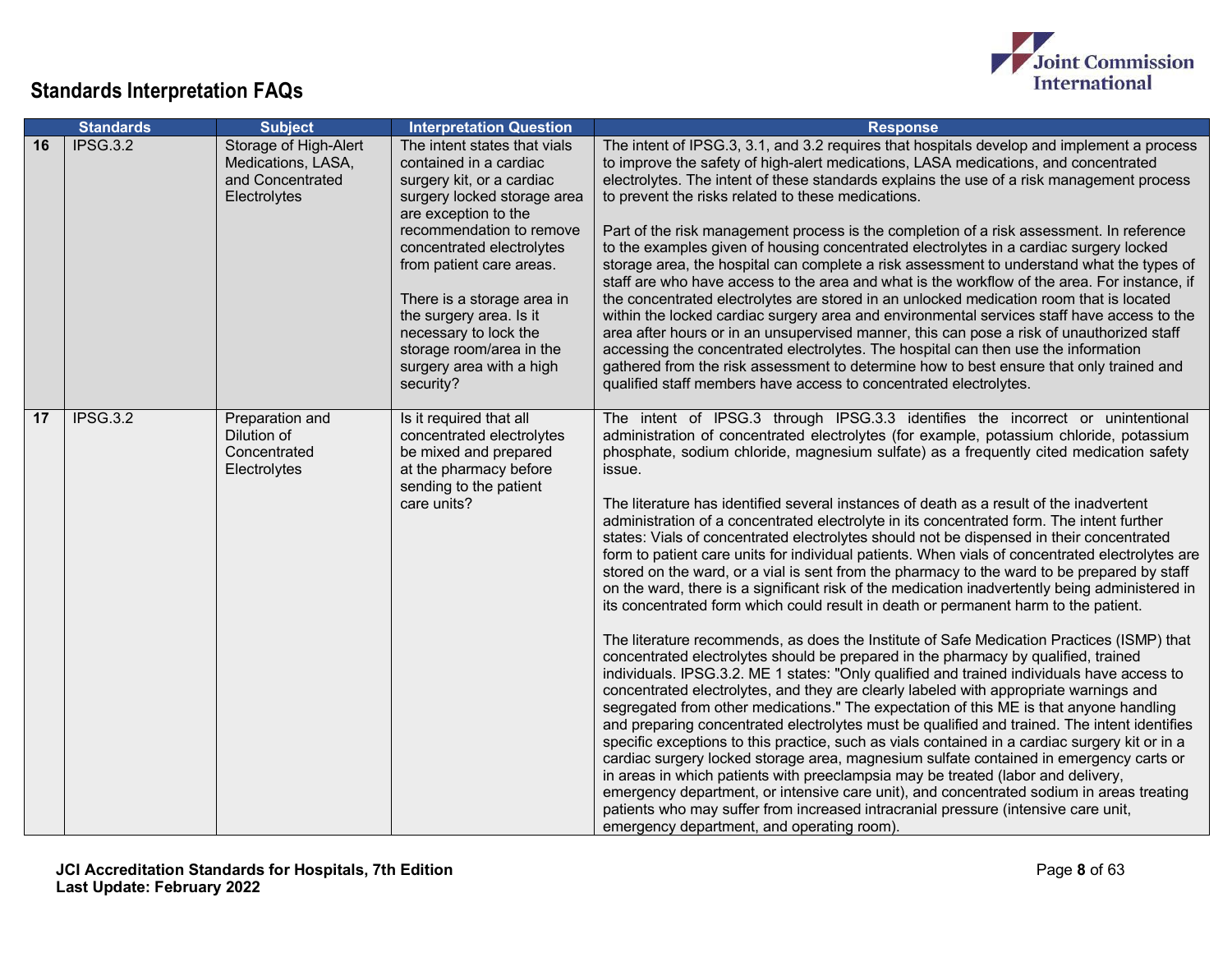

|    | <b>Standards</b>                      | <b>Subject</b>                                                           | <b>Interpretation Question</b>                                                                                                                                                              | <b>Response</b>                                                                                                                                                                                                                                                                                                                                                                                                                                                                                                                                                                                                                                                                                                                                                                                                                                                                                                                                                                                                                                              |
|----|---------------------------------------|--------------------------------------------------------------------------|---------------------------------------------------------------------------------------------------------------------------------------------------------------------------------------------|--------------------------------------------------------------------------------------------------------------------------------------------------------------------------------------------------------------------------------------------------------------------------------------------------------------------------------------------------------------------------------------------------------------------------------------------------------------------------------------------------------------------------------------------------------------------------------------------------------------------------------------------------------------------------------------------------------------------------------------------------------------------------------------------------------------------------------------------------------------------------------------------------------------------------------------------------------------------------------------------------------------------------------------------------------------|
|    |                                       |                                                                          |                                                                                                                                                                                             | IPSG.3.3, ME 2 states: "The hospital only stores vials of concentrated electrolytes outside<br>of the pharmacy in situations identified in the intent."                                                                                                                                                                                                                                                                                                                                                                                                                                                                                                                                                                                                                                                                                                                                                                                                                                                                                                      |
| 18 | IPSG.3<br><b>IPSG.3.1</b><br>IPSG.3.2 | <b>High-Alert Medications</b>                                            | One of the examples of<br>strategies listed in the<br>intent is "Applying<br>redundancies." Could you<br>elaborate on what it<br>means to apply<br>redundancies?                            | IPSG.3 through IPSG.3.2 address the requirements for improving the safety of high-<br>alert medications, which are defined as "drugs that bear a heightened risk of causing<br>significant patient harm when they are used in error. Although mistakes may or may not<br>be more common with these drugs, the consequences of an error are clearly more<br>devastating to patients."<br>Many examples of strategies are given in the intent to improve safety with high-alert<br>medications, such as applying redundancies. While JCI does not require specific strategies<br>to improve the safety of administering high-alert medications, redundancy is a suggested<br>policy. An example of a redundancy would be before a nurse could administer a high-alert<br>medication, they would need to have a second nurse complete the medication verification<br>against the order and then document this double check; therefore, the verification process<br>would be completed twice by two separate individuals permitted to do so.                     |
| 19 | IPSG.3<br>IPSG.3.1<br><b>IPSG.3.2</b> | Safety of High-Alert<br><b>Medications</b>                               | Is there a mandate<br>requiring specific<br>medications to be included<br>in the list of High-Alert<br>Medications or is the<br>hospital to determine all<br><b>High-Alert Medications?</b> | The intent of IPSG.3, 3.1, and 3.2 requires that hospitals develop and implement a process<br>to improve the safety of high-alert medications, LASA medications, and concentrated<br>electrolytes. The intent of these standards explains the use a risk management process to<br>prevent the risk related to these medications.<br>The intent emphasizes that the hospital needs to develop its own list(s) based on its unique<br>utilization patterns of medications and its own internal data about near misses (or close<br>calls), medication errors, and sentinel events, as well as safety issues published in<br>professional literature. For example, published lists of high-alert medications are available<br>from organizations such as ISMP and WHO.<br>The intent of these standards further explains that the list includes medications identified as<br>high risk for adverse outcomes and that information from the literature and/or Ministry of<br>Health may also be used in helping to identify which medications should be included. |
| 20 | IPSG.3.2                              | Non-24-Hour<br>Pharmacy Hours and<br>Concentrated<br>Electrolyte Storage | Please provide guidance<br>regarding compliance with<br>storing concentrated<br>electrolytes on wards due to<br>limited pharmacy service<br>hours.                                          | When vials of concentrated electrolytes are stored on the ward, or a vial is sent from the<br>pharmacy to the ward to be prepared by staff on the ward, there is a significant risk of the<br>medication being inadvertently administered in its concentrated form. The literature has<br>identified several instances of death because of accidentally administering the<br>concentrated form of an electrolyte. The literature recommends, as does the Institute for<br>Safe Medication Practices (ISMP), that concentrated electrolytes should be prepared in the<br>pharmacy by qualified, trained individuals. The intent explains situations in which storing,<br>mixing, and preparing of all concentrated electrolytes within the pharmacy may not be<br>always possible. For example, some organizations do not have 24-hour pharmacy support<br>because pharmacists are not as readily available in some countries. In situations like this,                                                                                                       |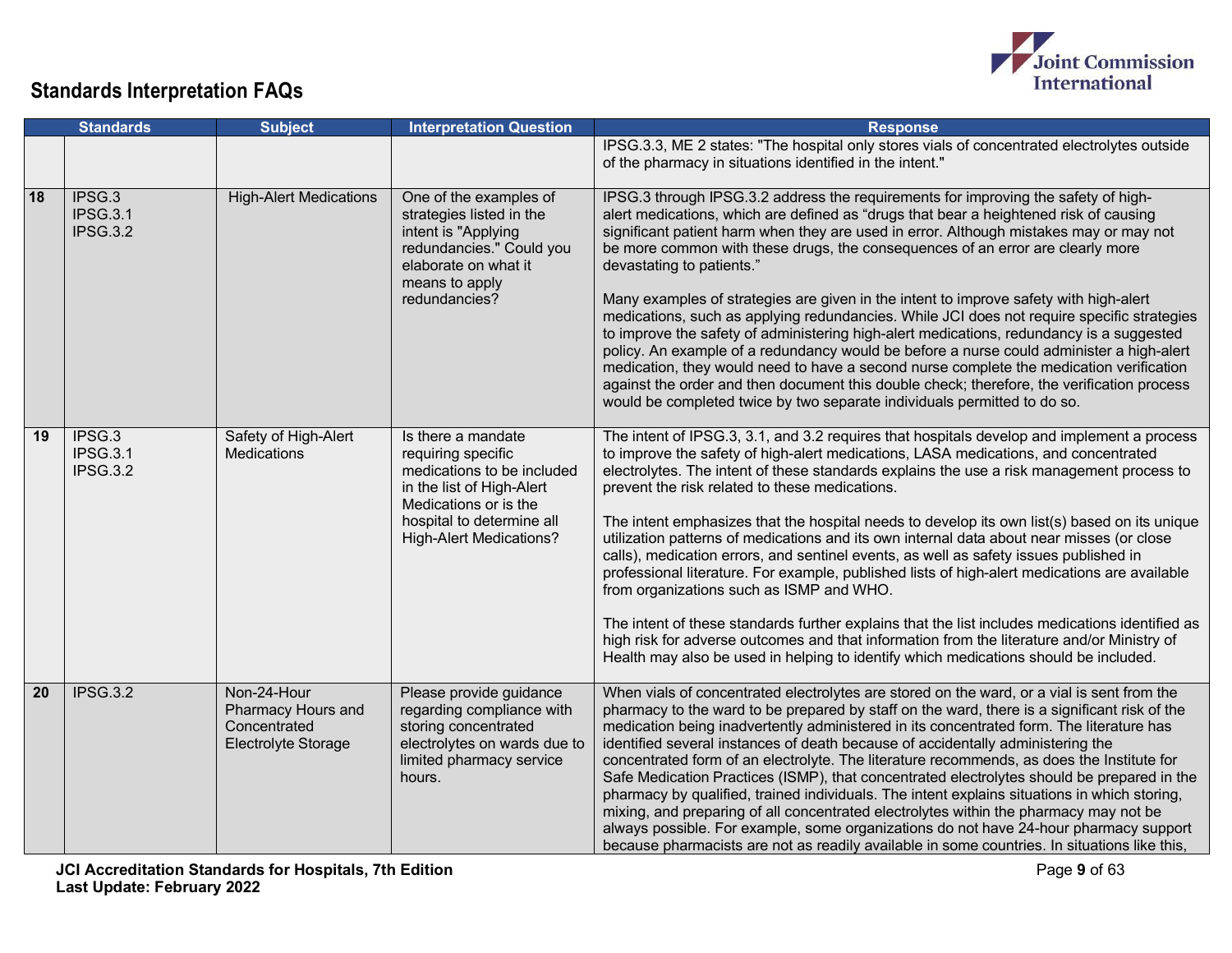

|    | <b>Standards</b> | <b>Subject</b>                                                | <b>Interpretation Question</b>                                                                                                                                                             | <b>Response</b>                                                                                                                                                                                                                                                                                                                                                                                                                                                                                                                                                                                                                                                                                                                                                                                                                                                                                                                                                                                                                                                                                                                                                                                                                                                                                                                                                                                                                                                                                                                                                                                                                                                                                  |
|----|------------------|---------------------------------------------------------------|--------------------------------------------------------------------------------------------------------------------------------------------------------------------------------------------|--------------------------------------------------------------------------------------------------------------------------------------------------------------------------------------------------------------------------------------------------------------------------------------------------------------------------------------------------------------------------------------------------------------------------------------------------------------------------------------------------------------------------------------------------------------------------------------------------------------------------------------------------------------------------------------------------------------------------------------------------------------------------------------------------------------------------------------------------------------------------------------------------------------------------------------------------------------------------------------------------------------------------------------------------------------------------------------------------------------------------------------------------------------------------------------------------------------------------------------------------------------------------------------------------------------------------------------------------------------------------------------------------------------------------------------------------------------------------------------------------------------------------------------------------------------------------------------------------------------------------------------------------------------------------------------------------|
|    |                  |                                                               |                                                                                                                                                                                            | the organization may develop an alternative process for preparing and storing<br>concentrated electrolytes. However, storing concentrated electrolytes on a ward with other<br>medications, particularly the neonatal intensive care unit, is not recommended. Also<br>identified in the intent, several pediatric deaths have occurred as a result of administering<br>concentrated potassium in its concentrated form.<br>When an organization determines the need to store concentrated electrolytes outside of<br>the pharmacy for preparation by individuals other than pharmacists, the following is<br>expected:<br>1. The organization is expected to conduct a proactive risk assessment. A proactive<br>risk assessment is a process for identifying and systematically analyzing the risks<br>and hazards embedded in the process and structure of care to prevent adverse<br>events from occurring. Knowing where the risks and hazards are helps to inform the<br>design, planning, and development of appropriate interventions that will eliminate or<br>minimize risks and hazards before patient injuries occur.<br>2. The organization is expected to show evidence that those who prepare<br>concentrated electrolytes are trained and competent to do so.<br>3. Concentrated electrolytes prepared outside of the pharmacy are expected to be<br>segregated from other medications and clearly labeled with appropriate warning<br>signs. Measurable Element #1 from IPSG.3.2 states: "Only qualified and trained<br>individuals have access to concentrated electrolytes, and they are clearly labeled<br>with appropriate warnings and segregated from other medications." |
| 21 | IPSG.3.2         | <b>Standard Protocols</b><br>for Concentrated<br>Electrolytes | Could you provide more<br>information on what is<br>meant by "standard<br>protocols" for IPSG.3.2, ME<br>3?                                                                                | Patient safety literature has identified several instances of patient death resulting from the<br>inappropriate administration of concentrated electrolytes. Effective ways to reduce this risk<br>are listed in the intent of Standard IPSG.3.2, such as removing concentrated electrolytes<br>from the patient care units and storing them in the pharmacy and using standardized<br>protocols for managing patients requiring electrolyte replacement. It is for this reason that<br>the use of standard protocols is required in IPSG.3.2 ME 3. Standard protocols are chosen<br>and developed by the clinical experts for each population, are evidence-based, and are<br>standardized for much of a specific patient population. For example, the pediatric<br>department would develop a protocol for potassium replacement based on evidence from<br>the literature. Standardization decreases variation and thus lowers the risk of patient harm.                                                                                                                                                                                                                                                                                                                                                                                                                                                                                                                                                                                                                                                                                                                                       |
| 22 | IPSG.4           | <b>Surgical Site</b><br>Marking                               | When a site marking<br>cannot be placed on the<br>part of the body such as the<br>face during Ophthalmologic<br>or Dermatologic surgical<br>procedures, can a<br>pictogram be used instead | There are instances where alternative site markings are necessary. For example, site<br>marking for removal of an ovary is done on a body drawing or on a digital image rather than<br>the body itself, or with tooth extractions which are often done on diagrams or digital<br>images. It may be necessary to use alternative measures for site marking in selected<br>Ophthalmologic or Dermatologic surgical procedures as well. When alternative measures<br>for site marking are required, the organization is expected to specify in their policy how the<br>site will be marked for these procedures. The organization should also identify these                                                                                                                                                                                                                                                                                                                                                                                                                                                                                                                                                                                                                                                                                                                                                                                                                                                                                                                                                                                                                                        |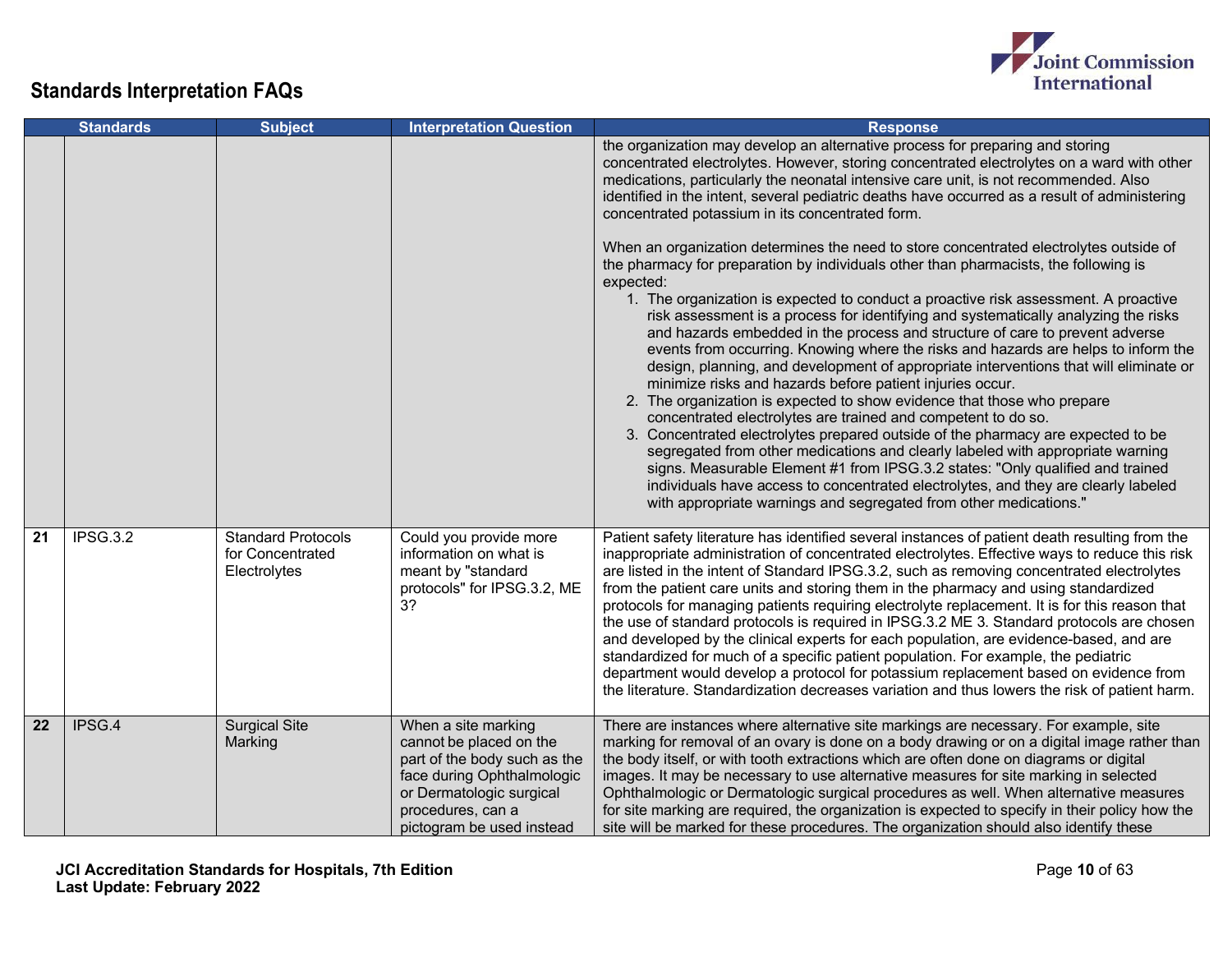

|    | <b>Standards</b>          | <b>Subject</b>                     | <b>Interpretation Question</b>                                                                                                                                                                                                                                                                  | <b>Response</b>                                                                                                                                                                                                                                                                                                                                                                                                                                                                                                                                                                                                                                                                                                                                                                                                                                                                                                                                                                                                                                                                                                                                                                                                                        |
|----|---------------------------|------------------------------------|-------------------------------------------------------------------------------------------------------------------------------------------------------------------------------------------------------------------------------------------------------------------------------------------------|----------------------------------------------------------------------------------------------------------------------------------------------------------------------------------------------------------------------------------------------------------------------------------------------------------------------------------------------------------------------------------------------------------------------------------------------------------------------------------------------------------------------------------------------------------------------------------------------------------------------------------------------------------------------------------------------------------------------------------------------------------------------------------------------------------------------------------------------------------------------------------------------------------------------------------------------------------------------------------------------------------------------------------------------------------------------------------------------------------------------------------------------------------------------------------------------------------------------------------------|
|    |                           |                                    | of marking directly on the<br>face?                                                                                                                                                                                                                                                             | differences (that is, how they choose to mark the site--body diagram or digital image, etc.)<br>in their policy.<br>While the standard does not specify how alternative site markings must be done, an "X" is<br>not recommended as the mark because it may be interpreted as "not here" or "wrong side"<br>and could potentially lead to errors in patient care. The hospital must use an instantly<br>recognizable and unambiguous mark for identifying the surgical/invasive site.<br>Additional information on site markings are further outlined in the intent of IPSG.4-<br><b>IPSG.4.1.</b>                                                                                                                                                                                                                                                                                                                                                                                                                                                                                                                                                                                                                                     |
| 23 | IPSG.4<br><b>IPSG.4.1</b> | Time-Out                           | Are IPSG4 & 4.1 applicable<br>to invasive procedures<br>performed outside of<br>operation theater?                                                                                                                                                                                              | The intent statement of IPSG.4 and IPSG.4.1 states that "organizations need to identify all<br>areas within the hospital where surgical and invasive procedures take place; for example,<br>the cardiac catheterization lab, interventional radiology department, gastrointestinal lab,<br>and the like. The approach the hospital takes to ensuring safe surgery applies to all areas<br>of the hospital in which surgical and invasive procedures occur."<br>IPSG.4 and IPSG.4.1 relates to surgical and invasive procedures and, defines invasive<br>procedures as "all procedures involving an incision or puncture, including, but not limited<br>to, open surgical procedures, percutaneous aspiration, selected injections, biopsy,<br>percutaneous cardiac and vascular diagnostic or interventional procedures, laparoscopies,<br>and endoscopies"; these procedures can take place in other areas of the hospital as well<br>such as the emergency department, ICU, or procedure room located on a ward. The<br>hospital must determine all areas where surgical and invasive procedures can be<br>completed, and the requirements of IPSG.4 and IPSG.4.1 apply to all the identified areas<br>as determine by the hospital. |
| 24 | IPSG.4<br>IPSG.4.1        | Time-out and Sign-out<br>Processes | Do the time-out and sign-<br>out processes require<br>signatures by the surgical<br>team, or is it okay to just<br>document the components<br>with tick boxes and the time<br>when it was done? At<br>present we are taking<br>signatures of the surgical<br>team for time-out process<br>only. | As identified in the intent of IPSG.4 and IPSG.4.1, The time-out process is held<br>immediately before the start of the procedure with all team members present. Signatures<br>of the team members are not required. The requirements for ISPG.4 and IPSG.4.1 along<br>with the intent provide further details of the required elements.<br>IPSG.4.1, ME2 requires that the sign-out process is expected to be performed in the area<br>where the procedure was done, and before the patient leaves. This provides evidence that<br>the appropriate components of the sign-out were done, and the time it was done would<br>verify that the sign-out was performed. The intent identifies that the four components (as<br>applicable to the procedure performed) are verbally confirmed by a member of the team,<br>typically a nurse. The standard does not specify what type of documentation is needed for<br>the sign-out; but a verbal confirmation of the sign-out must be completed and, at a<br>minimum, include d) through g) of the intent. Signatures of the team members present for<br>the sign-out are not required.                                                                                                     |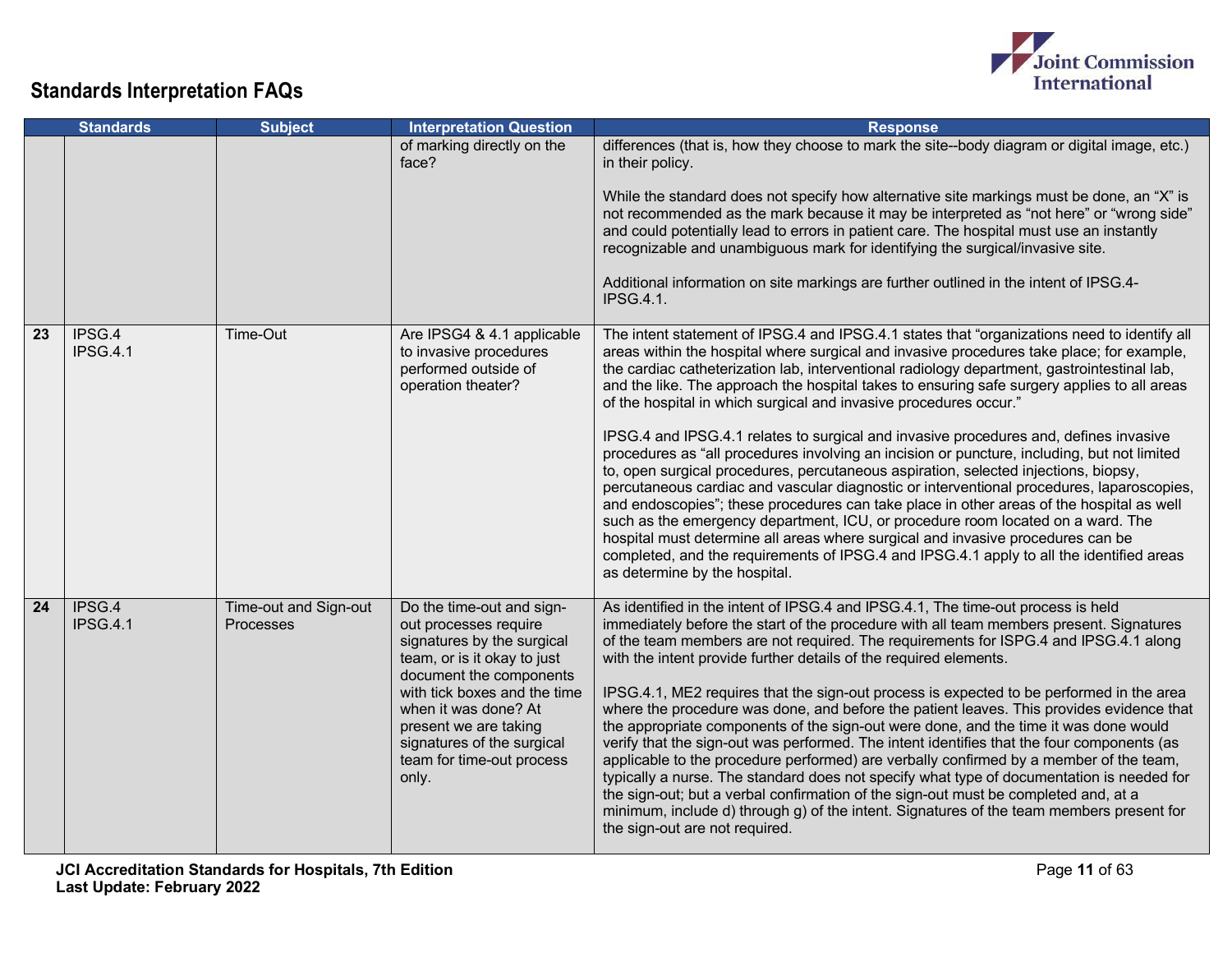

|    | <b>Standards</b>          | <b>Subject</b>                                                                                | <b>Interpretation Question</b>                                                                                                                                                                                                                                                                                                                                                                                                                                                                                                                                                                                                     | <b>Response</b>                                                                                                                                                                                                                                                                                                                                                                                                                                                                                                                                                                                                                                                                                                                                                                                                                                                                                                                                                                                                                                                                                                                                                                                                                                                                                                                                                                                                                                                                                                                                                                                                                                                                                                                                                                                         |
|----|---------------------------|-----------------------------------------------------------------------------------------------|------------------------------------------------------------------------------------------------------------------------------------------------------------------------------------------------------------------------------------------------------------------------------------------------------------------------------------------------------------------------------------------------------------------------------------------------------------------------------------------------------------------------------------------------------------------------------------------------------------------------------------|---------------------------------------------------------------------------------------------------------------------------------------------------------------------------------------------------------------------------------------------------------------------------------------------------------------------------------------------------------------------------------------------------------------------------------------------------------------------------------------------------------------------------------------------------------------------------------------------------------------------------------------------------------------------------------------------------------------------------------------------------------------------------------------------------------------------------------------------------------------------------------------------------------------------------------------------------------------------------------------------------------------------------------------------------------------------------------------------------------------------------------------------------------------------------------------------------------------------------------------------------------------------------------------------------------------------------------------------------------------------------------------------------------------------------------------------------------------------------------------------------------------------------------------------------------------------------------------------------------------------------------------------------------------------------------------------------------------------------------------------------------------------------------------------------------|
| 25 | IPSG.4                    | <b>Preoperative Checklist</b><br>for Procedures<br>Performed Outside the<br><b>OR Setting</b> | For procedures done<br>outside the OR setting, we<br>do the time-out and sign-<br>out only and the time-out<br>elements contains all<br>elements of the<br>preoperative checklist. Do<br>we still need to do a<br>preoperative checklist for<br>procedures done outside<br>the OR setting?                                                                                                                                                                                                                                                                                                                                         | According to the intent of IPSG.4, preoperative verification is an ongoing process of<br>information gathering and confirmation. Some of the information gathered during the<br>preoperative verification process is similar and purposely duplicative to what is gathered<br>during the time-out, such as the correct patient identity, procedure, and site. There are<br>other elements of the preoperative verification process that are not captured during the<br>time-out and should be verified prior to the procedure, such as ensuring that relevant<br>images, documents, and studies are available, and verifying that all required blood<br>products or medical equipment are available.<br>JCI does not specify how the preoperative verification process or time-out is documented,<br>a checklist is an example of how this can be accomplished. If the hospital determines that<br>a single checklist or document can be used for specific procedures outside of the OR, the<br>document should identify the specific components of each process since they are two<br>separate processes.                                                                                                                                                                                                                                                                                                                                                                                                                                                                                                                                                                                                                                                                                              |
| 26 | IPSG.4<br><b>IPSG.4.1</b> | Surgery/ Procedural<br><b>Time-Out Process</b>                                                | 1. If two surgeries/<br>procedures are<br>scheduled back-to-back,<br>are two separate time-<br>outs (sign-ins) required<br>for the two procedures,<br>and if so, when should<br>they occur (at the<br>beginning of each stage<br>of the procedure, or<br>collectively at the<br>beginning of the first<br>procedure)? Which staff<br>should be present at<br>each of the time-outs?<br>What are the required<br>elements for each of the<br>time-outs?<br>2. If the two timeouts can<br>be combined, which<br>staff must be present? If<br>the two time-outs can<br>be combined, what<br>elements of the second<br>surgery must be | Per the JCI requirements, a time-out must be performed before all surgical and<br>$\mathbf{1}$ .<br>invasive procedures as defined in the intent statement of IPSG.4 and IPSG.4.1 and<br>any other procedures as defined by the hospital in policy and procedure. Additionally,<br>the time-out must include all staff that will assist in the procedure and address that the<br>correct patient is receiving the correct procedure at the correct site (i.e., right versus<br>left leg). Two separate time-outs are required for two separate procedures when<br>different surgeons are responsible for the separate procedures. For instance, if a<br>surgical procedure is begun by a thoracic surgeon and completed by a general<br>surgeon, then when the general surgeon enters to complete the second procedure a<br>second time-out would be required prior to beginning the second procedure. If two<br>procedures will be completed in the same surgery by one surgeon, then one time-out<br>can be completed prior to the surgery and must involve all the required time-out<br>elements for each procedure being completed.<br>2. If the two procedures are being completed by two different surgeons, then a time-out<br>would be required prior to each procedure and if one surgeon is completing both<br>procedures during the surgery, the time-out should take place immediately before the<br>surgery and address both procedures to be performed. Per JCI requirements in<br>IPSG.4.1, the time-out must include all the staff members that will be present during<br>the procedure. The required elements that the team must address during a time-out<br>are: (a) Correct patient identity (b) Correct procedure to be done, and (c) Correct<br>surgical/invasive procedure site. |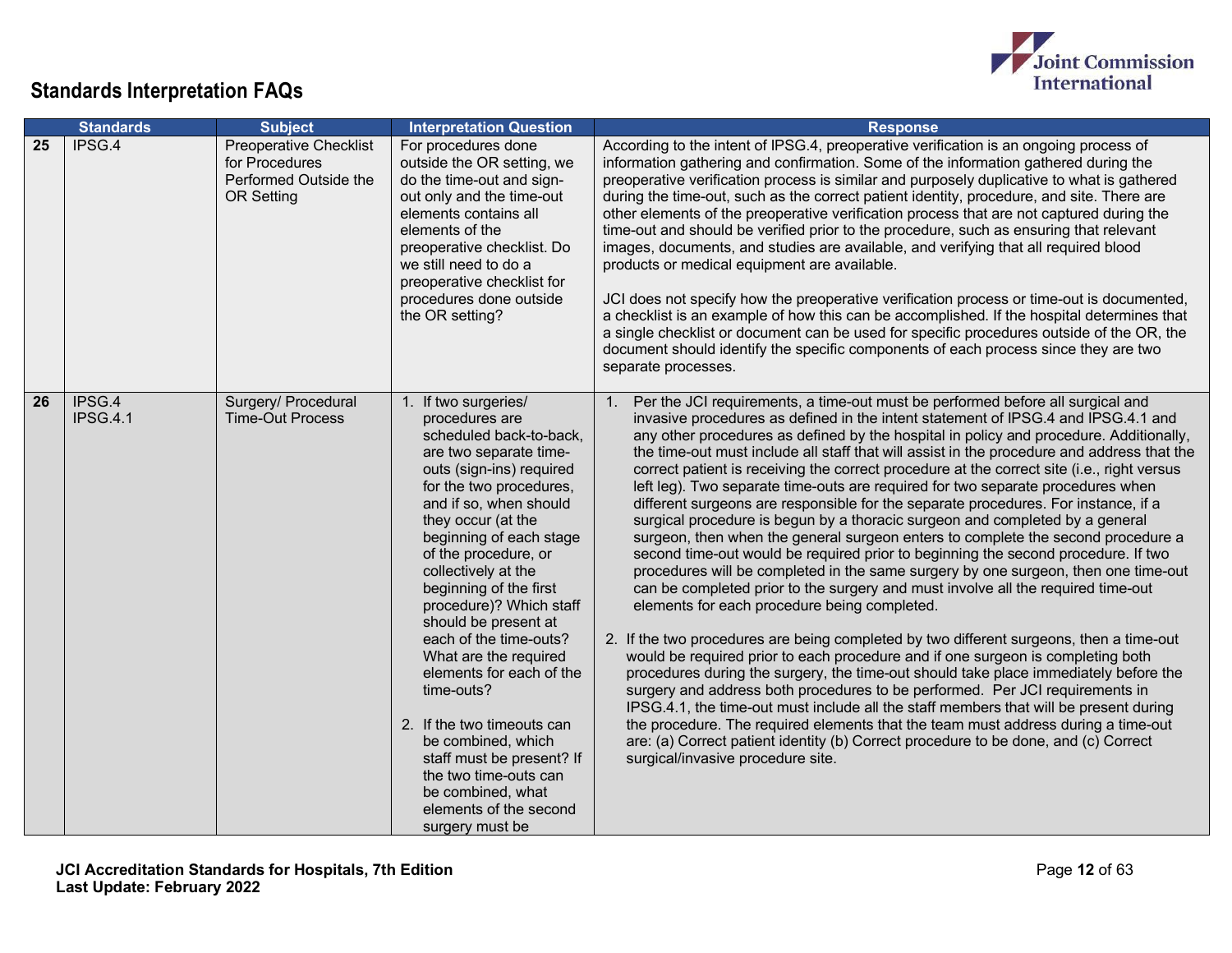

|    | <b>Standards</b> | <b>Subject</b>                                | <b>Interpretation Question</b>                                                                                                                                                                                                                            | <b>Response</b>                                                                                                                                                                                                                                                                                                                                                                                                                                                                                                                                                                                                                                                                                                                                                                                                                                                                                                                                                                                                                                                                                                                                                                                                                                                                                                                                                                                                                                                                                                                                                                                                                                                                                                                                                                                                                                                                                                                                                                  |
|----|------------------|-----------------------------------------------|-----------------------------------------------------------------------------------------------------------------------------------------------------------------------------------------------------------------------------------------------------------|----------------------------------------------------------------------------------------------------------------------------------------------------------------------------------------------------------------------------------------------------------------------------------------------------------------------------------------------------------------------------------------------------------------------------------------------------------------------------------------------------------------------------------------------------------------------------------------------------------------------------------------------------------------------------------------------------------------------------------------------------------------------------------------------------------------------------------------------------------------------------------------------------------------------------------------------------------------------------------------------------------------------------------------------------------------------------------------------------------------------------------------------------------------------------------------------------------------------------------------------------------------------------------------------------------------------------------------------------------------------------------------------------------------------------------------------------------------------------------------------------------------------------------------------------------------------------------------------------------------------------------------------------------------------------------------------------------------------------------------------------------------------------------------------------------------------------------------------------------------------------------------------------------------------------------------------------------------------------------|
|    |                  |                                               | reviewed separately at<br>the first sign-in?                                                                                                                                                                                                              |                                                                                                                                                                                                                                                                                                                                                                                                                                                                                                                                                                                                                                                                                                                                                                                                                                                                                                                                                                                                                                                                                                                                                                                                                                                                                                                                                                                                                                                                                                                                                                                                                                                                                                                                                                                                                                                                                                                                                                                  |
| 27 | IPSG.4           | Dental Surgery Site<br>Marking                | Please provide examples<br>for marking a<br>surgical/invasive site with<br>an instantly recognizable<br>and unambiguous mark for<br>dental surgery.                                                                                                       | There are special circumstances in which making an external mark on the surgical site<br>may not be feasible. Examples of this may be tooth extraction, oral surgery, or removal of<br>an ovary. In these cases, the hospital must define how the site marking will take place, for<br>example, a digital mark may be placed on the X-ray or other digital imagery and then<br>confirmed with the patient prior to the procedure. It is stated in the intent of IPSG.4 that the<br>site marking process must be uniform throughout the hospital.                                                                                                                                                                                                                                                                                                                                                                                                                                                                                                                                                                                                                                                                                                                                                                                                                                                                                                                                                                                                                                                                                                                                                                                                                                                                                                                                                                                                                                 |
| 28 | IPSG.4           | Site Marking in Cath<br><b>Lab Procedures</b> | Is site marking for Cath<br>lab procedures such as<br>angiography required?                                                                                                                                                                               | Site marking for certain interventional procedures that do not involve laterality, multiple<br>structures, or multiple levels is not required. Examples include cardiac interventions<br>performed in the cardiac cath lab or interventional radiology where the insertion site may<br>be the "surgical site. For example, balloon angioplasty or embolization of an AVM.<br>However, if the procedure involves a left or right organ, such as a left or right kidney or left<br>or right ovary, a diagnostic image should be available to identify the specific organ<br>involved.                                                                                                                                                                                                                                                                                                                                                                                                                                                                                                                                                                                                                                                                                                                                                                                                                                                                                                                                                                                                                                                                                                                                                                                                                                                                                                                                                                                              |
| 29 | IPSG.4           | <b>Surgical Site Markings</b>                 | Can medical students<br>perform the actual site<br>marking on a patient<br>while the surgeon who is<br>performing the procedure<br>is doing direct<br>observation of the student<br>(student is acting as an<br>extension of the hand of<br>the surgeon)? | IPSG.4, ME 3 requires that the site marking is done by the person performing the<br>procedure. The intent further explains specific scenarios on who can do the site marking<br>by stating the following:<br>• Responsible surgeon - The surgical/invasive procedure site marking is done by the<br>person who will perform the procedure. This person will do the entire<br>surgical/invasive procedure and remain with the patient throughout the entire<br>procedure. In cases of surgical procedures, the responsible surgeon typically<br>performs the surgery and therefore would mark the site. There are different titles<br>used for the responsible surgeon, such as attending or consultant surgeon.<br>Trainee who performs the "entire" procedure with minimal supervision – when the<br>trainee performs the entire procedure, requiring minimal or no supervision from the<br>responsible surgeon or physician. In these circumstances, the trainee marks the<br>surgical site. For a trainee to require minimal or no supervision, a trainee would need<br>to be in his or her advanced surgical training program. A trainee who is still in a<br>medical school and often referred to as a "medical student" would not be allowed to<br>mark the site. Medical students performing the procedure who requires a direct<br>observation by the surgeon does not qualify to mark the site.<br>In this circumstance, the surgeon who is observing the medical student is considered the<br>"responsible surgeon." When a trainee is in the role of assisting the responsible surgeon or<br>physician, only the responsible surgeon or physician may perform the site marking. An<br>assistant surgeon may also be considered a trainee. As stated in the intent, a trainee who<br>performs the entire procedure with minimal supervision is allowed to mark the site.<br>However, when the trainee or assistant surgeon requires a higher level of supervision, the |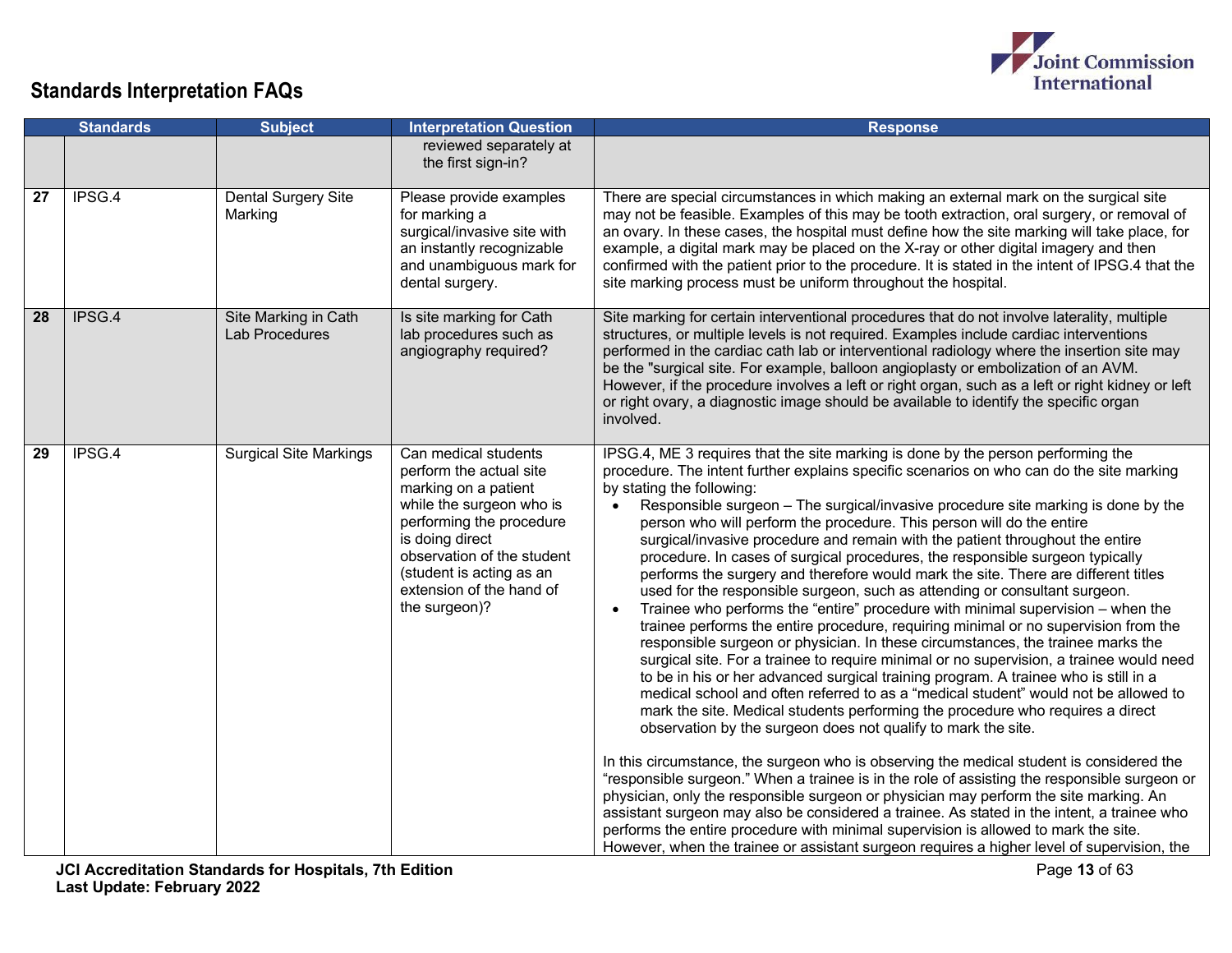

|                 | <b>Standards</b> | <b>Subject</b>         | <b>Interpretation Question</b>                                                                                                                    | <b>Response</b>                                                                                                                                                                                                                                                                                                                                                                                                                                                                                                                                                                                                                                                                                                                                                                                                                                                                                                                                                                                                                                                                                                                                                                                                                                                                                                                                                                                                                                                                                                                                                                       |
|-----------------|------------------|------------------------|---------------------------------------------------------------------------------------------------------------------------------------------------|---------------------------------------------------------------------------------------------------------------------------------------------------------------------------------------------------------------------------------------------------------------------------------------------------------------------------------------------------------------------------------------------------------------------------------------------------------------------------------------------------------------------------------------------------------------------------------------------------------------------------------------------------------------------------------------------------------------------------------------------------------------------------------------------------------------------------------------------------------------------------------------------------------------------------------------------------------------------------------------------------------------------------------------------------------------------------------------------------------------------------------------------------------------------------------------------------------------------------------------------------------------------------------------------------------------------------------------------------------------------------------------------------------------------------------------------------------------------------------------------------------------------------------------------------------------------------------------|
|                 |                  |                        |                                                                                                                                                   | responsible surgeon or physician is required to perform the site marking even if the trainee<br>performs the entire procedure.                                                                                                                                                                                                                                                                                                                                                                                                                                                                                                                                                                                                                                                                                                                                                                                                                                                                                                                                                                                                                                                                                                                                                                                                                                                                                                                                                                                                                                                        |
| 30              | <b>IPSG.5.1</b>  | Use of Bundles         | Are organizations<br>required to use bundles?                                                                                                     | IPSG.5.1 sets forth the requirement that hospitals use evidence-based interventions to<br>decrease the most common hospital-associated infections (HAI), such as catheter-<br>associated urinary tract infections (CAUTI) and ventilator-associated pneumonia (VAP).<br>The intent of IPSG.5.1 uses the Institute for Healthcare Improvement (IHI) definition of<br>bundles as "A small set of evidence-based interventions for a defined patient<br>segment/population and care setting that, when implemented together, will result in<br>significantly better outcomes than when implemented individually."<br>While JCI does not require that the hospital use a specific bundle, it is required that the<br>hospital uses evidence-based interventions to address the priority HAIs. Based on the IHI<br>definition of a bundle that is utilized for this standard, the combination of certain evidence-<br>based interventions can be referred to as bundles. The wording in IPSG.5.1 ME 2<br>addresses this when it states that bundles are an example of evidence-based interventions<br>that can be used to prevent HAIs.                                                                                                                                                                                                                                                                                                                                                                                                                                                    |
| $\overline{31}$ | IPSG.6           | <b>Fall Assessment</b> | Is there any minimum policy<br>we can implement for our<br><b>Telephone Consultations?</b><br>Can education and fall risk<br>be included in this? | The policy for consultation is addressed in the Standard GLD.6.2, ME 1 which states<br>that" All diagnostic, consultative, and treatment services provided by independent<br>practitioners outside the hospital, such as telemedicine, teleradiology, and interpretations<br>of other diagnostics, such as electrocardiogram (ECG), electroencephalogram (EEG),<br>pathology, and the like, are credentialed and privileged by the hospital to provide such<br>services."<br>Regarding the assessment of fall risk for inpatient and outpatient, the hospital determines<br>the process for fall risk assessment and screening. There are different components of the<br>fall risk assessment process that will be very challenging to perform through telephone<br>consultation.<br>Fall risk screening often involves a tool, which may include a minimal number of questions<br>and/or observations. If the results of screening indicate patient populations that are at risk<br>for falls, interventions and/or measures are implemented to reduce risk. In the outpatient<br>setting, screening generally provides the information needed to identify appropriate fall-risk<br>interventions/measures.<br>The organization may wish to perform an in-depth assessment following screening for<br>specific outpatients or situations; however, it is up to the organization to make this<br>determination.<br>Unlike fall-risk screening that can be performed by trained administrative staff, fall-<br>risk assessments must be performed by competent and trained clinicians. |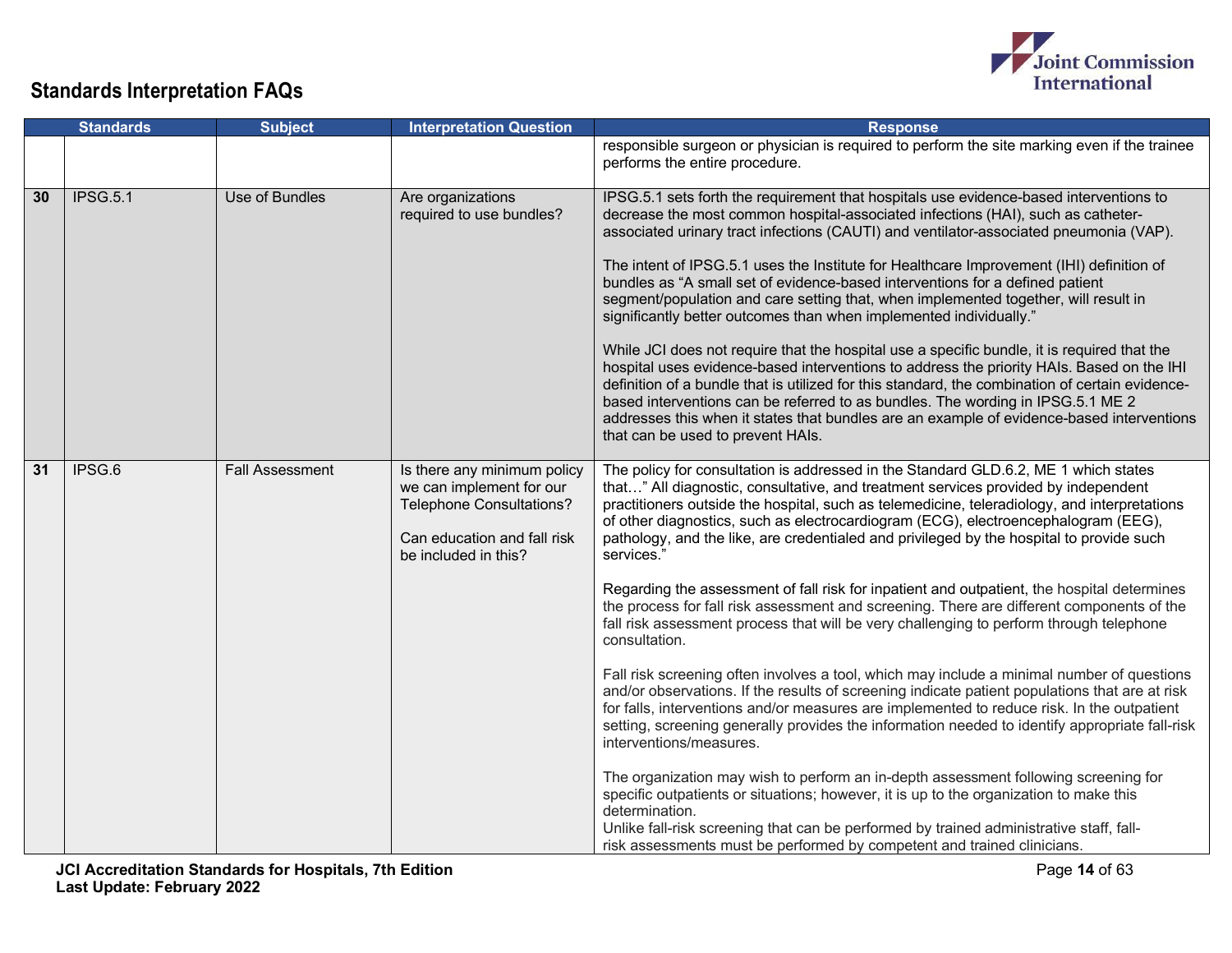

| There are examples of fall-risk screening tools as well as fall-risk assessment tools for<br>different patient populations that can be found in the literature. Keep in mind, as required<br>by IPSG.6.1, ME 1 (outpatients), the screening/assessment tools need to be appropriate<br>to the patients being served—for example, the tool used for screening pediatric patients<br>would not be the same as that used with geriatric patients.<br>IPSG.6.1<br><b>Fall Assessment</b><br>IPSG.6.1 requires that outpatients are screened for fall risk. However, not all<br>32<br>My question is about<br>outpatients have to be screened given the general nature of outpatient visits. The intent<br>international patient safety<br>identifies that,<br>goal 6.1: regarding<br>preventing harm from falls<br>"Only those patients whose condition, diagnosis, situation, and/or location identifies them<br>as at risk for falls are screened." It is up to the hospital to identify the types of outpatients<br>in the outpatient unit.<br>who are screened, and this will be based on various factors, including patient population,<br>I would like to ask about fall<br>the services that are provided, environmental factors, individual patients' physiological<br>factors, and other issues.<br>assessment,<br>documentation, and<br>measure such as put<br>The hospital determines the process for fall risk screening of outpatients, including the<br>bracelet for the patient with<br>staff who will perform screening. If a hospital chooses to have staff at the registration desk<br>high risk for fall in some<br>screen patients for fall risk when the patient arrives, the staff must be trained to screen<br>situations such as a patient<br>outpatients accurately, educated in the falls management program, and understand their<br>who comes to submit the<br>role and responsibilities.<br>pathology sample or to<br>Fall risk screening often involves a tool, which may include a minimal number of questions<br>blood withdraw, for a patient<br>and/or observations. If the results of screening indicate the outpatient is at risk for falls,<br>who comes to perform<br>interventions and/or measures are implemented to reduce risk. In the outpatient setting,<br>some imagining such as XR<br>knowing that there are no<br>screening generally provides the information needed to identify appropriate fall-risk<br>nurses in the unit<br>interventions/measures.<br>The organization may wish to perform an in-depth assessment following screening for<br>specific outpatients or situations; however, it is up to the organization to make this<br>determination.<br>Unlike fall-risk screening that can be performed by trained administrative staff, fall-<br>risk assessments must be performed by competent and trained clinicians.<br>There are examples of fall-risk screening tools as well as fall-risk assessment tools for<br>different patient populations that can be found in the literature. Keep in mind, as required<br>by IPSG.6.1, ME 1 (outpatients), the screening/assessment tools need to be appropriate to<br>the patients being served—for example, the tool used for screening pediatric patients<br>would not be the same as that used with geriatric patients. | <b>Standards</b>            | <b>Subject</b> | <b>Interpretation Question</b> | <b>Response</b> |
|---------------------------------------------------------------------------------------------------------------------------------------------------------------------------------------------------------------------------------------------------------------------------------------------------------------------------------------------------------------------------------------------------------------------------------------------------------------------------------------------------------------------------------------------------------------------------------------------------------------------------------------------------------------------------------------------------------------------------------------------------------------------------------------------------------------------------------------------------------------------------------------------------------------------------------------------------------------------------------------------------------------------------------------------------------------------------------------------------------------------------------------------------------------------------------------------------------------------------------------------------------------------------------------------------------------------------------------------------------------------------------------------------------------------------------------------------------------------------------------------------------------------------------------------------------------------------------------------------------------------------------------------------------------------------------------------------------------------------------------------------------------------------------------------------------------------------------------------------------------------------------------------------------------------------------------------------------------------------------------------------------------------------------------------------------------------------------------------------------------------------------------------------------------------------------------------------------------------------------------------------------------------------------------------------------------------------------------------------------------------------------------------------------------------------------------------------------------------------------------------------------------------------------------------------------------------------------------------------------------------------------------------------------------------------------------------------------------------------------------------------------------------------------------------------------------------------------------------------------------------------------------------------------------------------------------------------------------------------------------------------------------------------------------------------------------------------------------------------------------------------------------------------------------------------------------------------------------------------------------------------------------------------------------------------------------------------------|-----------------------------|----------------|--------------------------------|-----------------|
|                                                                                                                                                                                                                                                                                                                                                                                                                                                                                                                                                                                                                                                                                                                                                                                                                                                                                                                                                                                                                                                                                                                                                                                                                                                                                                                                                                                                                                                                                                                                                                                                                                                                                                                                                                                                                                                                                                                                                                                                                                                                                                                                                                                                                                                                                                                                                                                                                                                                                                                                                                                                                                                                                                                                                                                                                                                                                                                                                                                                                                                                                                                                                                                                                                                                                                                                 |                             |                |                                |                 |
|                                                                                                                                                                                                                                                                                                                                                                                                                                                                                                                                                                                                                                                                                                                                                                                                                                                                                                                                                                                                                                                                                                                                                                                                                                                                                                                                                                                                                                                                                                                                                                                                                                                                                                                                                                                                                                                                                                                                                                                                                                                                                                                                                                                                                                                                                                                                                                                                                                                                                                                                                                                                                                                                                                                                                                                                                                                                                                                                                                                                                                                                                                                                                                                                                                                                                                                                 | <b>Access to Care (ACC)</b> |                |                                |                 |

**JCI Accreditation Standards for Hospitals, 7th Edition Last Update: February 2022**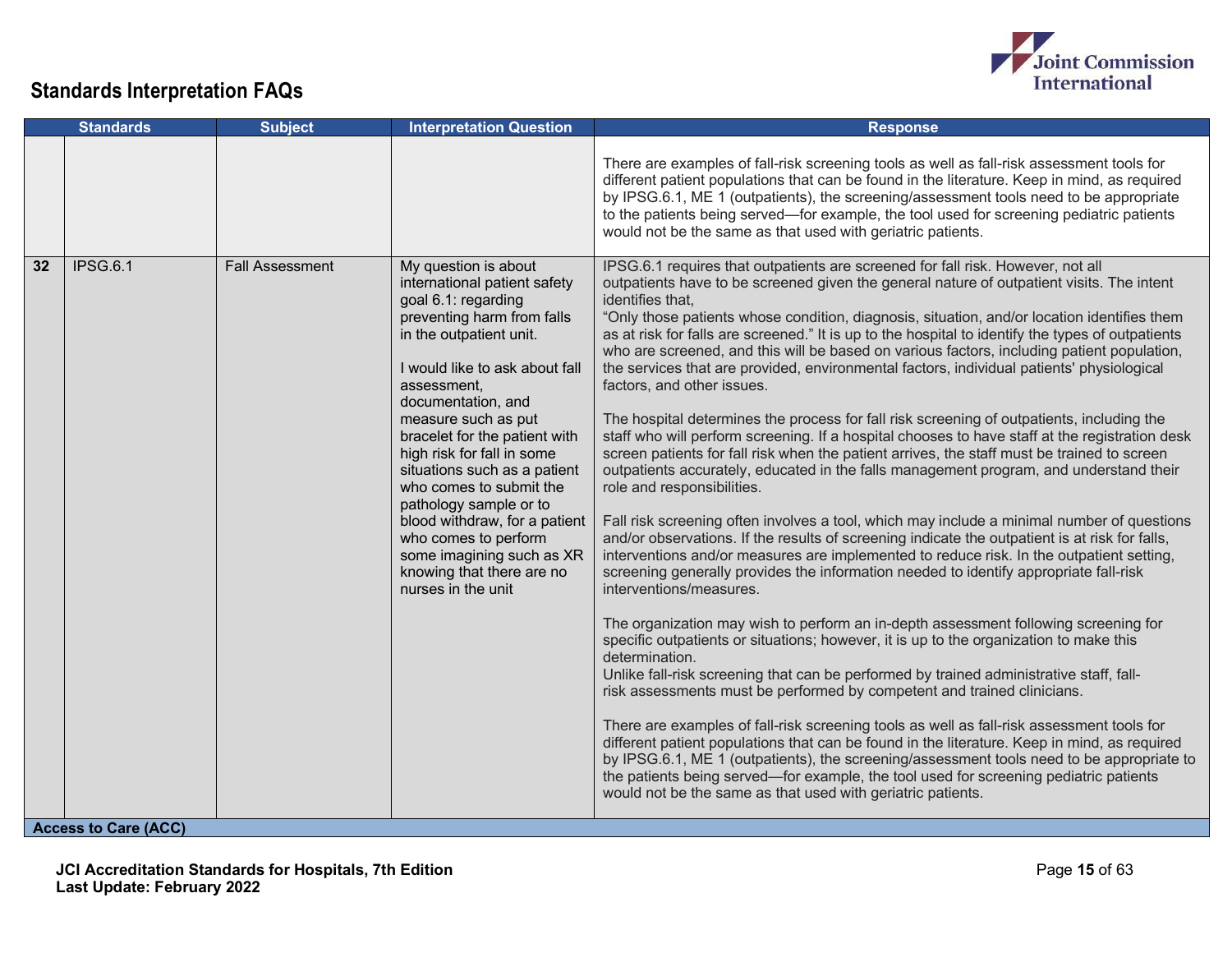

|                | <b>Standards</b>                   | <b>Subject</b>                                  | <b>Interpretation Question</b>                                                                                                                                                                                                                          | <b>Response</b>                                                                                                                                                                                                                                                                                                                                                                                                                                                                                                                                                                                                                                                                                                                                                                                                                                                                                                                                                                                                                                                                                                                                                                                                                                                                                                                                                                                                                                                                               |
|----------------|------------------------------------|-------------------------------------------------|---------------------------------------------------------------------------------------------------------------------------------------------------------------------------------------------------------------------------------------------------------|-----------------------------------------------------------------------------------------------------------------------------------------------------------------------------------------------------------------------------------------------------------------------------------------------------------------------------------------------------------------------------------------------------------------------------------------------------------------------------------------------------------------------------------------------------------------------------------------------------------------------------------------------------------------------------------------------------------------------------------------------------------------------------------------------------------------------------------------------------------------------------------------------------------------------------------------------------------------------------------------------------------------------------------------------------------------------------------------------------------------------------------------------------------------------------------------------------------------------------------------------------------------------------------------------------------------------------------------------------------------------------------------------------------------------------------------------------------------------------------------------|
| $\mathbf 1$    | ACC.4.1<br>ACC.4.2                 | Discharge Summary                               | Do outpatients and ER<br>patients receive discharge<br>summaries?                                                                                                                                                                                       | ACC.4.2 states that a complete discharge summary is prepared for all inpatients, including<br>content such as admission diagnosis, significant physical and other findings, diagnostic or<br>therapeutic procedures performed, medications administered and prescribed, status at time<br>of discharge, and follow up instructions.<br>Patients cared for and discharged from the Emergency Department, or an outpatient clinic<br>of the hospital are not considered inpatients, however; ACC.4 and ACC.4.1 require that<br>the hospital has a discharge planning and referral process that addresses the patient and<br>family education related to the patient's ongoing need for continuing care and services. In<br>the intent of ACC.4 and ACC.4.1, discharge planning is defined as a process that helps<br>determine what types of continuing care and services a patient may need after leaving the<br>hospital.<br>Based on this definition and the continuity of care that is covered between inpatients,<br>those cared for in the ED, and outpatient clinics, the hospital should have a process to<br>determine what instructions the patient and family needs after discharge from the ED and<br>outpatient encounters. The hospital must then have a process for communicating this<br>information with patients and families in order to ensure that they understand how to<br>continue caring for themselves and maintain their necessary follow up care.                   |
|                | <b>Patient-Centered Care (PCC)</b> |                                                 |                                                                                                                                                                                                                                                         |                                                                                                                                                                                                                                                                                                                                                                                                                                                                                                                                                                                                                                                                                                                                                                                                                                                                                                                                                                                                                                                                                                                                                                                                                                                                                                                                                                                                                                                                                               |
|                | PCC.3                              | <b>Patient Experience</b>                       | For the PCC standard on<br>patient experience<br>measurement, is it<br>sufficient to use a Net<br>Promoter Score (NPS) as<br>the framework for us to<br>measure patient<br>experience as we<br>complement the NPS<br>survey with free text<br>comments? | PCC.3, ME 2 states that "Data from the patient experience are aggregated, analyzed, and<br>transformed into information to identify strategies for improving the patient experience." Net<br>Promoter Scores can be used with additional free text although the standard does not<br>specify how organizations measure, aggregate, and analyze patient experience data.<br>However, it is important that the organization identifies the patient experience that needs to<br>be measured and analyzed based on the organizational needs and settings. The intent of<br>PCC.3 further explains that "Measuring patient satisfaction is one way to capture patient<br>experience information". However, hospital leaders need to be aware that patient<br>satisfaction is a subjective measure, while patient experience is an objective measure. For<br>example, asking patients if they were pleased with the room layout would be a patient<br>satisfaction measure because preference on a room layout is subjective. Asking patients if<br>they have access to their health care records is a measure of patient experience because<br>patient data access is an objective measure. As an integral component of health care<br>quality, patient experience includes several aspects of health care delivery that patients<br>value highly when they seek and receive care, such as timely appointments, easy access<br>to information, and good communication with health care providers." |
| 2 <sup>2</sup> | <b>PCC.4.1</b>                     | Uniform Recording of<br><b>Informed Consent</b> | The organization has a<br>process for recording the<br>informed consent for                                                                                                                                                                             | The intent of PCC.4.1 states that informed consent may be obtained at several points in<br>the care process, such as upon admission or immediately prior to an invasive procedure.                                                                                                                                                                                                                                                                                                                                                                                                                                                                                                                                                                                                                                                                                                                                                                                                                                                                                                                                                                                                                                                                                                                                                                                                                                                                                                            |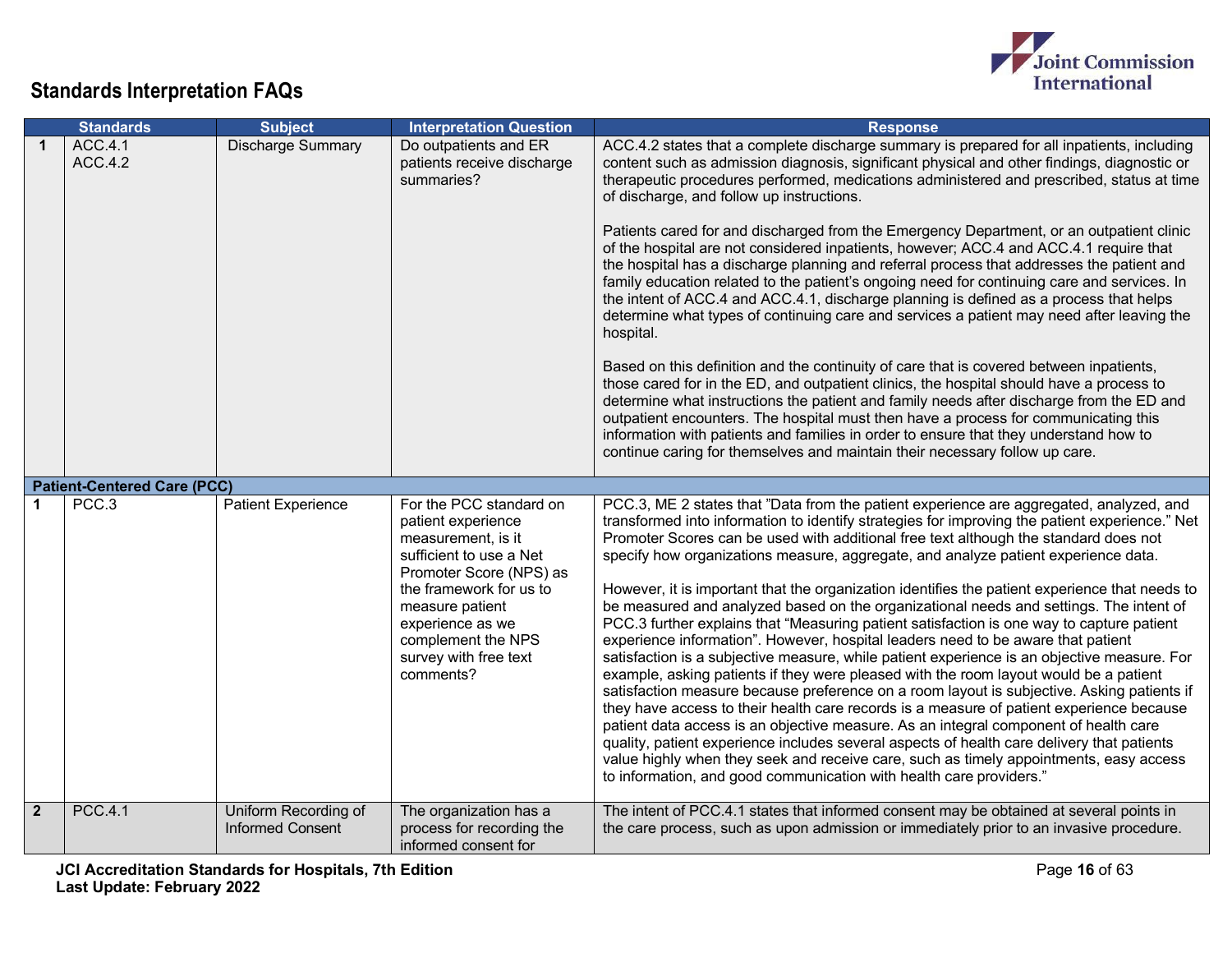

|   | <b>Standards</b> | <b>Subject</b>                     | <b>Interpretation Question</b>                                                                                                                                                                                                                                                                                                           | <b>Response</b>                                                                                                                                                                                                                                                                                                                                                                                                                                                                                                                                                                                                                                                                                                                                                                                                                                                                                                                                                                                                                                                                                                                                                                                                                                                                                                                                                                                                                                                                                                                                                                                                                                                                                                                                                                                                                                                                                                                                                                                                                                                                                                         |
|---|------------------|------------------------------------|------------------------------------------------------------------------------------------------------------------------------------------------------------------------------------------------------------------------------------------------------------------------------------------------------------------------------------------|-------------------------------------------------------------------------------------------------------------------------------------------------------------------------------------------------------------------------------------------------------------------------------------------------------------------------------------------------------------------------------------------------------------------------------------------------------------------------------------------------------------------------------------------------------------------------------------------------------------------------------------------------------------------------------------------------------------------------------------------------------------------------------------------------------------------------------------------------------------------------------------------------------------------------------------------------------------------------------------------------------------------------------------------------------------------------------------------------------------------------------------------------------------------------------------------------------------------------------------------------------------------------------------------------------------------------------------------------------------------------------------------------------------------------------------------------------------------------------------------------------------------------------------------------------------------------------------------------------------------------------------------------------------------------------------------------------------------------------------------------------------------------------------------------------------------------------------------------------------------------------------------------------------------------------------------------------------------------------------------------------------------------------------------------------------------------------------------------------------------------|
|   |                  |                                    | elective surgeries by signing<br>a consent and scanning it<br>into the patient medical<br>record. However, this<br>process is not followed<br>during emergency cases<br>and verbal consent is<br>obtained from the patient<br>and noted in the patient<br>record. Can this<br>compromise the uniform<br>recording of patient<br>consent? | For example, informed consent can be obtained when the patient is admitted for inpatient<br>care in the hospital and before certain procedures or treatments for which the risk is high.<br>The standard does not specify the point in the patient care process when informed consent<br>must be obtained as long as the consent process is obtained before the start of the<br>procedure or treatment and is clearly defined in the hospital's policies and procedures.<br>When there are different informed consent processes for different circumstances, such as<br>in an emergency when the usual consent process cannot be followed, these process<br>differences must also be defined in the policies and procedures. Relevant laws and<br>regulations should also be incorporated into the policies and procedures.                                                                                                                                                                                                                                                                                                                                                                                                                                                                                                                                                                                                                                                                                                                                                                                                                                                                                                                                                                                                                                                                                                                                                                                                                                                                                             |
| 3 | <b>PCC.4.3</b>   | <b>Informed Consent</b><br>Process | The intent lists different<br>elements in the informed<br>consent process that must<br>be explained to the patient<br>prior to obtaining consent.<br>Are these elements<br>required to be documented<br>in the patient consent<br>forms?                                                                                                 | Informed consent is a process. The process needs to include a discussion with the<br>patient. The elements of informed consent listed in PCC.4.3 do not need to be listed on<br>the consent forms unless required by hospital policy. However, the requirement is that<br>these elements are explained to the patient when informed consent(s) is required for the<br>treatment and procedure.<br>When the patient consents to a surgical procedure, the patient must be informed of all the<br>elements identified in the intent of PCC.4.3, that is: patient condition, proposed treatment,<br>potential benefits and drawbacks, possible alternatives, the likelihood of success, possible<br>problems related to recovery, and possible results of non-treatment. This information<br>needs to come from the surgeon performing the procedure. The standard does not<br>specifically require that this information is provided through written documentation.<br>Measurable element #1 states: "Patients are informed of elements a) through h) in the<br>intent as part of the informed consent process" The standard and MEs do not specify<br>how the information must be presented to the patient. It could be provided through a<br>pamphlet that the patient reviews followed by a discussion with the physician, it could be<br>provided via an audio/visual presentation (such as on CCTV), or through a one-on-one<br>discussion by the physician. The hospital may choose the format in which the information<br>is presented. The hospital may choose to document this by making a note in the chart of<br>what information was provided to the patient and how it was presented. The consent can<br>then say that information presented to the patient has been documented in the clinical<br>record.<br>The patient also has the right to be informed about the anesthesia being used. The<br>anesthesiologist is responsible for informing the patient about the risks, benefits, and<br>alternatives of the anesthesia selected. Again, this information can be documented in the<br>patient record. |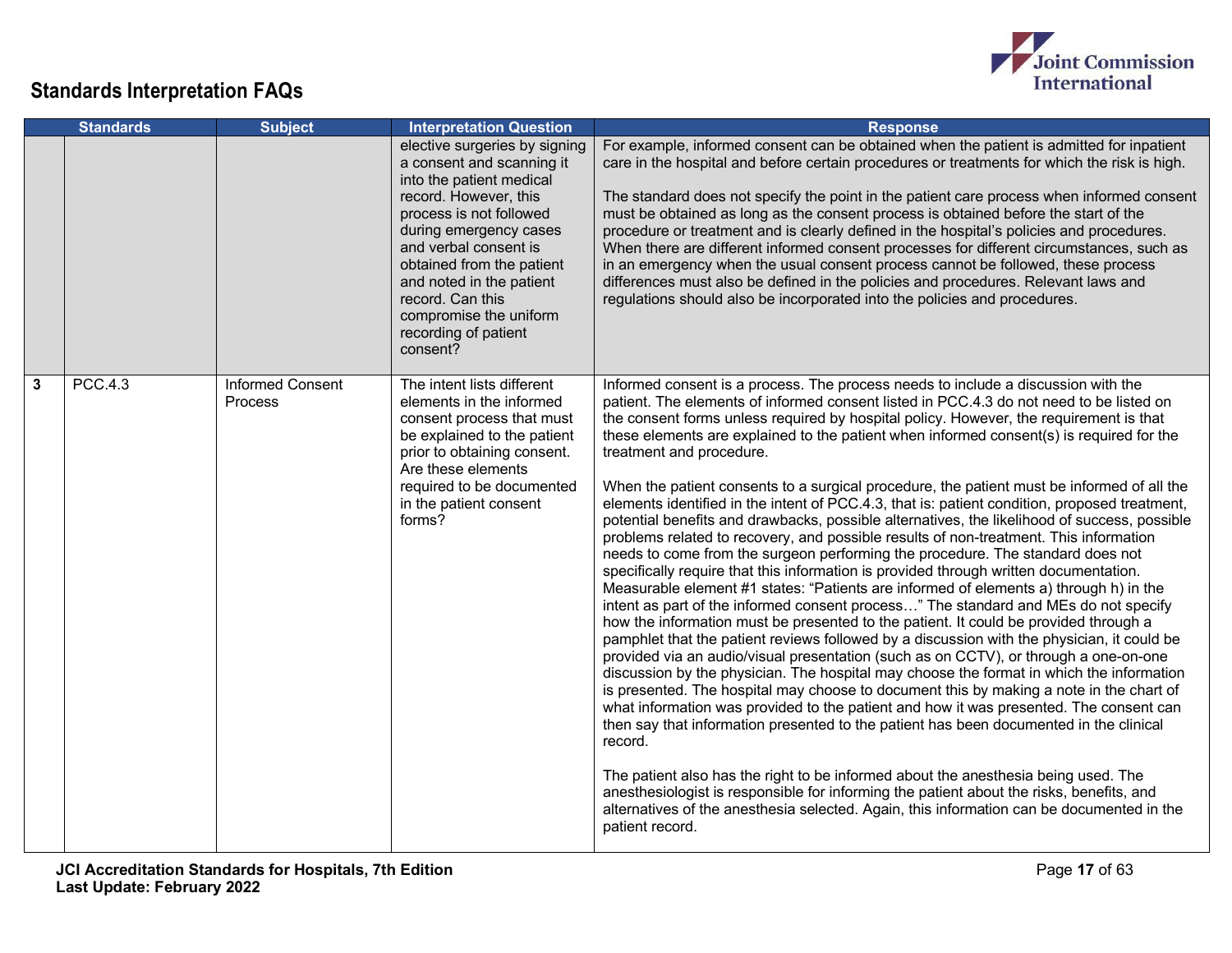

|                | <b>Standards</b>                    | <b>Subject</b>                                                           | <b>Interpretation Question</b>                                                                                                                                                                                                              | <b>Response</b>                                                                                                                                                                                                                                                                                                                                                                                                                                                                                                                                                                                                                                                                                                                                                                                                                                                                                                                                                                                                                                                                                                                                                                                                                                                                                          |
|----------------|-------------------------------------|--------------------------------------------------------------------------|---------------------------------------------------------------------------------------------------------------------------------------------------------------------------------------------------------------------------------------------|----------------------------------------------------------------------------------------------------------------------------------------------------------------------------------------------------------------------------------------------------------------------------------------------------------------------------------------------------------------------------------------------------------------------------------------------------------------------------------------------------------------------------------------------------------------------------------------------------------------------------------------------------------------------------------------------------------------------------------------------------------------------------------------------------------------------------------------------------------------------------------------------------------------------------------------------------------------------------------------------------------------------------------------------------------------------------------------------------------------------------------------------------------------------------------------------------------------------------------------------------------------------------------------------------------|
|                |                                     |                                                                          |                                                                                                                                                                                                                                             | The process must follow the requirements identified in obtaining informed consent,<br>however it is up to the organization to decide whether it is in one consent form or separate<br>forms. If the organization chooses to use one form, the form needs to clearly identify who<br>informed the patient about each of those areas (i.e., surgery, anesthesia, administration of<br>blood products), what information the patient was given, and that the patient understood<br>the information.                                                                                                                                                                                                                                                                                                                                                                                                                                                                                                                                                                                                                                                                                                                                                                                                         |
| $\overline{4}$ | <b>PCC.5.2</b>                      | <b>Patient Education</b>                                                 | Are written educational<br>materials for patient<br>education reinforcement<br>required for theater<br>procedures, anesthesia and<br>sedation?                                                                                              | The intent of PCC.5.2 states that the hospital decides when and how verbal education is<br>reinforced with written materials to enhance understanding and to provide a future<br>educational reference.<br>Best practices in education show that for learning to take place, the content being taught<br>must be reinforced multiple times, both in verbal and non-verbal interactions. In addition to<br>this, many factors that relate to the patient experience in the hospital such as medication<br>use, chronic medical conditions, and stress further increase the need for reinforcing<br>education with written materials. It is recommended that verbal education be reinforced for<br>surgical procedures and other procedures that require the use of anesthesia or sedation.<br>For instance, patients admitted as an inpatient post-surgery can be provided written<br>materials upon discharge to reinforce education about topics such as wound care, follow up<br>appointments, and when to call for signs of infection.<br>For patients undergoing an outpatient procedure, the hospital can provide written<br>materials that reinforce education about the procedure, follow up appointments, and the<br>possible side effects that may be experienced after anesthesia or sedation. |
|                | <b>Assessment of Patients (AOP)</b> |                                                                          |                                                                                                                                                                                                                                             |                                                                                                                                                                                                                                                                                                                                                                                                                                                                                                                                                                                                                                                                                                                                                                                                                                                                                                                                                                                                                                                                                                                                                                                                                                                                                                          |
|                | AOP.1                               | Minimum Content of<br>Assessments for Each<br><b>Clinical Discipline</b> | The standards require<br>hospitals to define minimum<br>content of assessment for<br>each clinical discipline. Is it<br>also required to define the<br>minimum content of<br>assessments to be<br>performed in each clinical<br>department? | The intent of Standard AOP.1 states that "the hospital defines, in policies, the minimum<br>content of assessments to be performed by physicians, nurses, and other clinical<br>disciplines"<br>With regard to defining the minimum content of assessments performed at each clinical<br>department, the hospital must consider situations where the content varies from other<br>departments. For example, the minimum content for patient assessments in the<br>dermatology clinic may be very different from the minimum content of assessments in the<br>cardiology clinic. In these instances, the hospital's policies must define how these<br>variations are addressed.<br>Additionally, the intent of Standard AOP.4 states that "a patient may undergo many kinds<br>of assessments outside and inside the hospital by many different departments and<br>services." As such, Standard AOP.4, ME 1 requires that patient assessment data and<br>information be analyzed and integrated.                                                                                                                                                                                                                                                                                                          |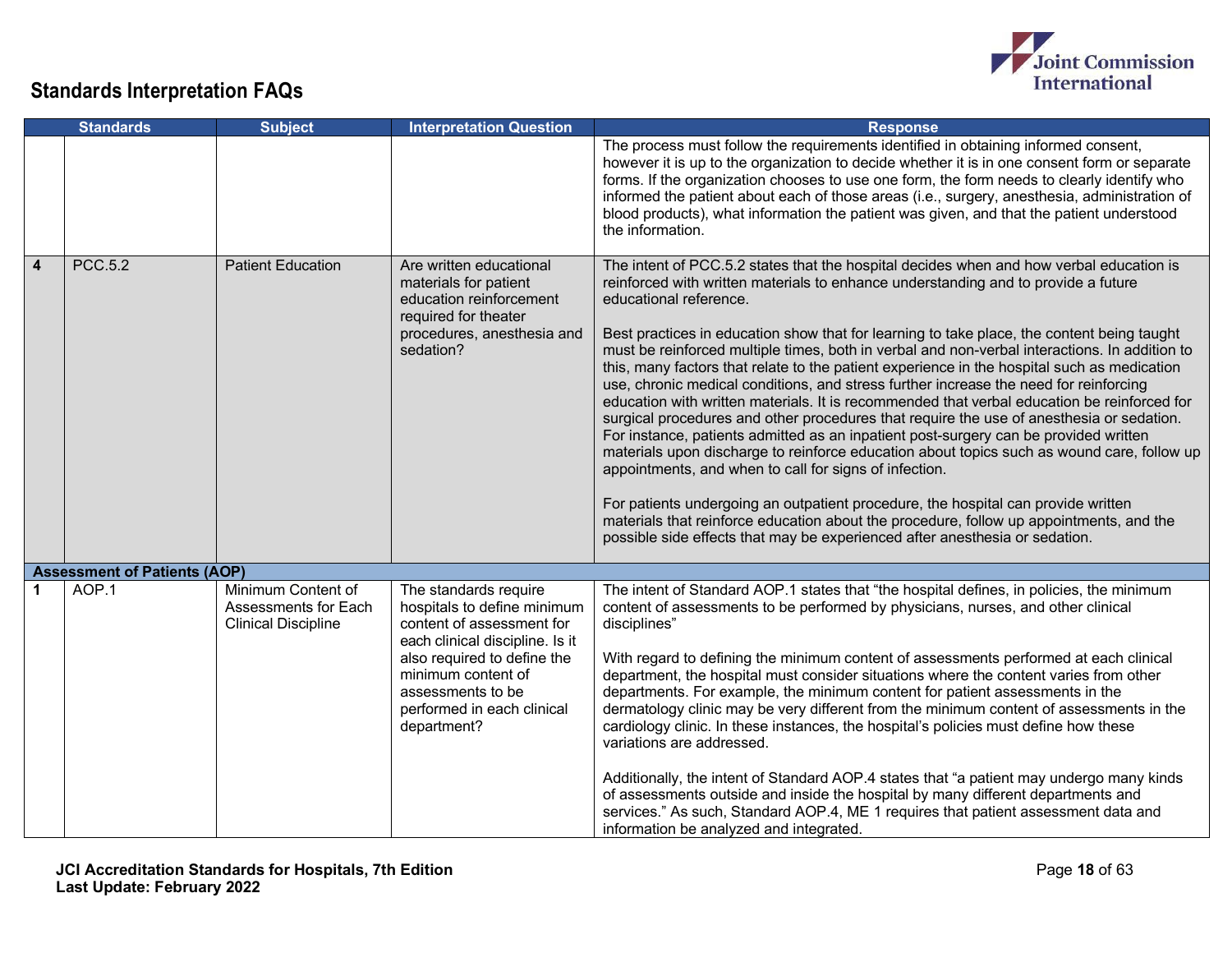

|                | <b>Standards</b> | <b>Subject</b>                   | <b>Interpretation Question</b>                                                                                                                                                                                                              | <b>Response</b>                                                                                                                                                                                                                                                                                                                                                                                                                                                                                                                                                                                                                                                                                                                                                                                                                                                                                                                                                                                                                                                                                                                                                                                                                                                                                                                                                                                                                                                                                                                                                                                                                                                                  |
|----------------|------------------|----------------------------------|---------------------------------------------------------------------------------------------------------------------------------------------------------------------------------------------------------------------------------------------|----------------------------------------------------------------------------------------------------------------------------------------------------------------------------------------------------------------------------------------------------------------------------------------------------------------------------------------------------------------------------------------------------------------------------------------------------------------------------------------------------------------------------------------------------------------------------------------------------------------------------------------------------------------------------------------------------------------------------------------------------------------------------------------------------------------------------------------------------------------------------------------------------------------------------------------------------------------------------------------------------------------------------------------------------------------------------------------------------------------------------------------------------------------------------------------------------------------------------------------------------------------------------------------------------------------------------------------------------------------------------------------------------------------------------------------------------------------------------------------------------------------------------------------------------------------------------------------------------------------------------------------------------------------------------------|
| $\overline{2}$ | AOP.1.5          | Pain Assessment                  | Could you please explain<br>the required process for<br>providing a referral for a<br>patient in pain who is seen<br>in an outpatient<br>department?                                                                                        | The intent of AOP.1.5 states that "When pain is identified in the outpatient setting, the<br>patient may be more thoroughly assessed and treated in the hospital or provided with a<br>referral for further assessment and treatment."<br>The intent also provides examples of questions that may be used in screening patients for<br>pain. These include asking if the patient is currently experiencing pain, if the level of pain is<br>keeping the patient from sleeping at night and from participating in any activities, and if the<br>patient is experiencing pain daily. In an outpatient setting, it is important to establish a pain<br>screening process to determine the need for patient referral. An outpatient who provided<br>positive answers to the organization's pain assessment questions could indicate the need<br>for a more in-depth assessment of the patient's pain. This in-depth follow-up assessment<br>may lead to providing the patient additional guidance to manage his or her pain, or it may<br>also lead to the patient being treated in the hospital. For example, an outpatient at a<br>Physical Therapy clinic whose pain assessment results indicated the need for further<br>assessment may be referred to the hospital's pain clinic for treatment. AOP.1.5, ME.4 also<br>states that "The assessment is recorded in a way that facilitates regular reassessment and<br>follow-up according to criteria developed by the hospital and the patient's needs." As such,<br>the organization must establish specific criteria that will determine the appropriate follow up<br>procedures based on the initial pain assessment results. |
| 3              | AOP.1.5          | Pain Assessment                  | If pain assessment is done<br>for all patients as part of<br>checking vital signs, do we<br>still need to perform pain<br>screening for OPD<br>patients?                                                                                    | AOP.1.5, ME 2 states that "Outpatients whose condition, diagnosis, or situation may<br>indicate they are at risk for pain are screened for pain." Based on this, the hospital must<br>determine which outpatient populations will require screening for pain. As defined in the<br>intent of AOP.1.5, a screening is a very high-level process that can be performed by<br>clinicians, support staff (such as a registration clerk), or even the patient. A screening for<br>pain may consist of one or more simple questions that can be asked during the registration<br>process, on an intake form completed by the patient, or may be asked and documented by<br>the physician referring the patient to the hospital or outpatient setting. Additionally,<br>AOP.1.5, ME 5 states that "when the need for additional specialized assessments is<br>identified, patients are referred within the hospital or outside the hospital."                                                                                                                                                                                                                                                                                                                                                                                                                                                                                                                                                                                                                                                                                                                                           |
| 4              | AOP.6.2          | <b>Maximum Radiation</b><br>Dose | Is the meaning of<br>"maximum dose of a study"<br>that radiation exposure<br>cannot exceed that limit,<br>and does it apply to patient<br>dose monitoring, X-ray<br>machine QC and<br>calibration, and Diagnostic<br>Reference Level (DRL)? | AOP.6.2, ME 4 states that "Radiation safety includes education about dosing and<br>implementation of protocols that identify the maximum dose of radiation for each type of<br>study." JCI does not specify the maximum doses for each type of study; Instead,<br>organizations must follow applicable professional standards, laws, and regulations which<br>often identify the recommended maximum doses of radiation for healthcare settings. If<br>regional or local laws and regulations do not provide guidance, organizations may refer<br>to industry standards and other published resources. Regarding the application of<br>maximum doses for real patient monitoring, QC, and calibration, and the use of<br>Diagnostic Reference Level, organizations must follow manufacturer requirements of the<br>corresponding diagnostic imaging instruments.                                                                                                                                                                                                                                                                                                                                                                                                                                                                                                                                                                                                                                                                                                                                                                                                                 |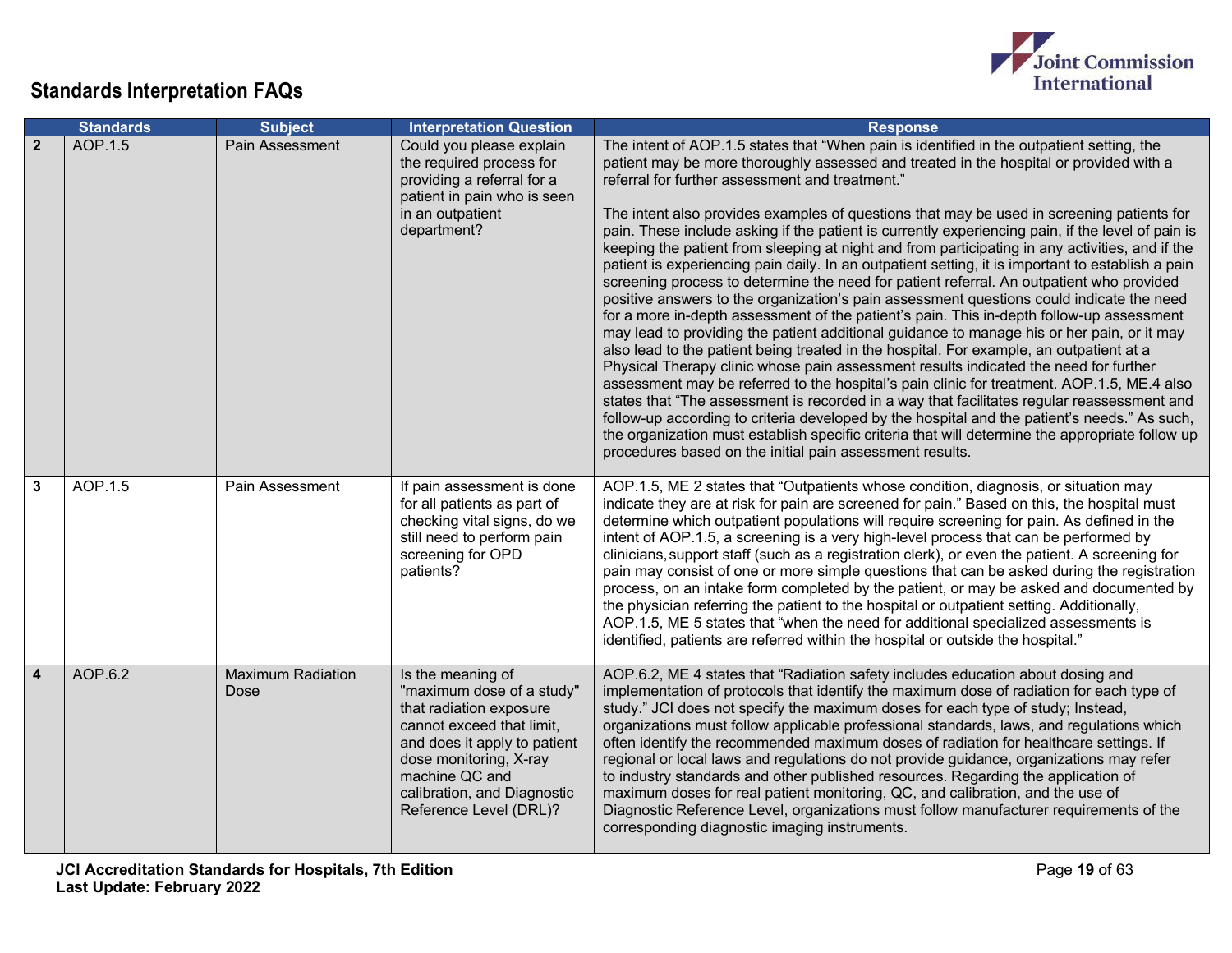

|   | <b>Standards</b> | <b>Subject</b>                                                  | <b>Interpretation Question</b>                                                                                                                                                                                                                                                                                                                                                                                                                                                                                                                                                                                                                              | <b>Response</b>                                                                                                                                                                                                                                                                                                                                                                                                                                                                                                                                                                                                                                                                                                                                                                                                                                                                                                                                                                                                                                                                                                                                                                                                                                                                                                                                                                                                                                                                                                                                                                                                                                                                                                                                                                                                                                              |
|---|------------------|-----------------------------------------------------------------|-------------------------------------------------------------------------------------------------------------------------------------------------------------------------------------------------------------------------------------------------------------------------------------------------------------------------------------------------------------------------------------------------------------------------------------------------------------------------------------------------------------------------------------------------------------------------------------------------------------------------------------------------------------|--------------------------------------------------------------------------------------------------------------------------------------------------------------------------------------------------------------------------------------------------------------------------------------------------------------------------------------------------------------------------------------------------------------------------------------------------------------------------------------------------------------------------------------------------------------------------------------------------------------------------------------------------------------------------------------------------------------------------------------------------------------------------------------------------------------------------------------------------------------------------------------------------------------------------------------------------------------------------------------------------------------------------------------------------------------------------------------------------------------------------------------------------------------------------------------------------------------------------------------------------------------------------------------------------------------------------------------------------------------------------------------------------------------------------------------------------------------------------------------------------------------------------------------------------------------------------------------------------------------------------------------------------------------------------------------------------------------------------------------------------------------------------------------------------------------------------------------------------------------|
| 5 | AOP.6.5          | Use of PACS (Picture<br>Archive and<br>Communication<br>System) | Is the use of Picture<br>Archive and<br><b>Communication System</b><br>(PACS) required to prevent<br>critical patient information<br>from being swapped in the<br>archive system?                                                                                                                                                                                                                                                                                                                                                                                                                                                                           | While JCI does not endorse or recommend a specific practice to manage the<br>organization's PACS system, AOP.6.5 does require that the hospital uses a quality<br>control process to manage the radiology and diagnostic imaging service. AOP.6.5 ME 3<br>states that "quality control includes regular surveillance and documentation of imaging<br>results."<br>In relation to the question about imaging results or patient information being easily swapped<br>in the system, putting together a process where qualified staff complete regular surveillance<br>of imaging results can potentially identify this possible swapping of patient information.<br>While JCI does not endorse any specific practice to manage a PACS system, the following<br>is a link to an executive summary and guidance document on the technical and quality<br>management requirements for PACS systems:<br>https://www.nccoe.nist.gov/sites/default/files/library/sp1800/hit-pacs-nist-sp1800-24-<br>draft.pdf.                                                                                                                                                                                                                                                                                                                                                                                                                                                                                                                                                                                                                                                                                                                                                                                                                                                       |
| 6 | AOP.6.5          | <b>Quality Control</b><br><b>Procedures</b>                     | ME 1 - are "quality<br>$\bullet$<br>control procedures"<br>limited to equipment<br>only, or are they<br>dedicated to quality of<br>services/imaging<br>results?<br>Does ME.3 require<br>conducting a<br>surveillance of image<br>interpretation /findings<br>reported by radiologist<br>in the form of a Known<br>Performance Indicator<br>(KPI), for example, a<br>KPI for monitoring<br>incidents where there's<br>a difference between<br>the preliminary and final<br>report?<br>Does ME.5 require<br>$\bullet$<br>maintaining a KPI for<br>monitoring identified<br>deficiency of the quality<br>of the image (i.e., a KPI<br>for monitoring incidents | AOP.6.5, ME 1 - The intent of Standard AOP.6.5 contains a bullet point list that<br>describes what should be included in the hospital's quality control procedures for<br>diagnostic imaging. Examples given in this list include validation of the test method,<br>regular surveillance of imaging results, and testing of any reagents or solutions when<br>used. Based upon the items in this list, the quality control procedures listed in AOP.6.5,<br>ME 1 relate to both equipment and the quality of services/imaging results.<br>AOP.6.5, ME $3 - JCI$ does not specify how the regular surveillance of imaging results<br>must be completed. It is described in the intent of AOP.6.5 that qualified radiology staff<br>should complete this regular surveillance, for example, specific radiologists qualified to<br>read radiology results may randomly review a representative sample of both low<br>frequency, high-risk imaging results/reports and high-frequency, low risk imaging results<br>and reports to ensure consistency in the reported results and imaging modality. The<br>hospital does not necessarily need to make this data into a KPI to the hospital leadership<br>but may choose to make it a Known Performance Indicator (KPI) for the radiology<br>department.<br>AOP.6.5, ME $5 -$ JCI does not specify whether the correction and documentation of<br>deficiencies needs to be made a KPI. The hospital may choose to develop a KPI<br>regarding this if review of the documentation shows that a specific exam is repeatedly<br>being corrected or re-run, for example, repeat head CT angiography (CTA) exams.<br>Making this into a KPI can help the radiology department to understand what is leading<br>to the need for repeat CTA such as the issue being due to improper contrast<br>administration technique. |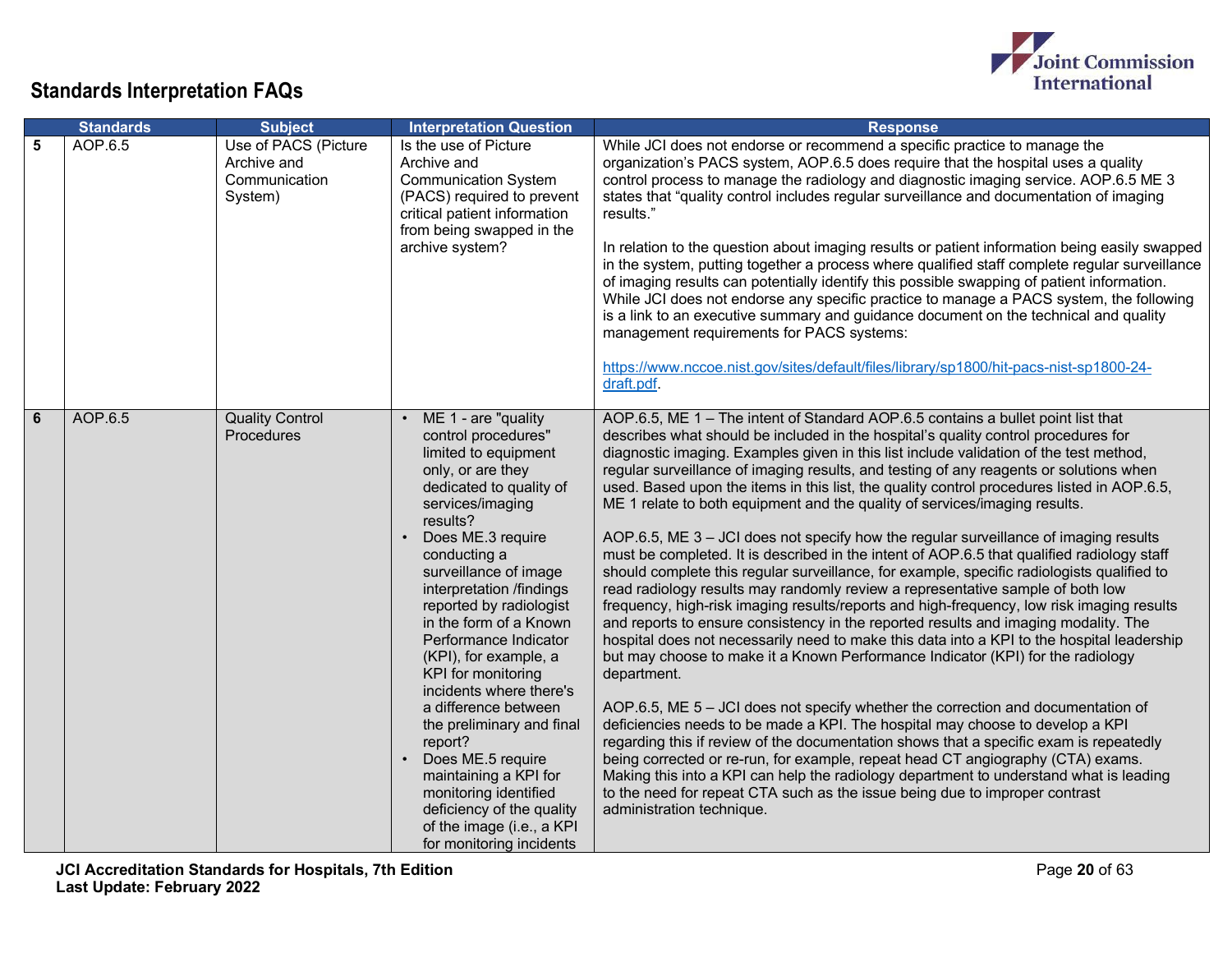

|                | <b>Subject</b><br><b>Standards</b> |                                       | <b>Interpretation Question</b>                                                                                                                                        | <b>Response</b>                                                                                                                                                                                                                                                                                                                                                                                                                                                                                                                                                                                                                                                                                              |  |
|----------------|------------------------------------|---------------------------------------|-----------------------------------------------------------------------------------------------------------------------------------------------------------------------|--------------------------------------------------------------------------------------------------------------------------------------------------------------------------------------------------------------------------------------------------------------------------------------------------------------------------------------------------------------------------------------------------------------------------------------------------------------------------------------------------------------------------------------------------------------------------------------------------------------------------------------------------------------------------------------------------------------|--|
|                |                                    |                                       | where a radiologist asks<br>to repeat a CT scan test<br>to obtain a better<br>image)?                                                                                 |                                                                                                                                                                                                                                                                                                                                                                                                                                                                                                                                                                                                                                                                                                              |  |
|                | <b>Care of Patients (COP)</b>      |                                       |                                                                                                                                                                       |                                                                                                                                                                                                                                                                                                                                                                                                                                                                                                                                                                                                                                                                                                              |  |
|                | COP.3.1                            | <b>Clinical Alarm</b><br>Management   | What is the expectation of<br>the data from medical<br>devices on which alarms<br>are causing false alarms?                                                           | The amount of data required and the timeframe for the data will depend on the<br>specific medical devices that are being reviewed.<br>The intent of COP.3.1 states that the hospital coordinates with the medical leadership of<br>each area to understand which alarms pose risks if ignored. The hospital can then gather<br>data from those devices to determine which alarms happen most often. For instance,<br>medical devices more commonly used, such as cardiac monitoring will have much more<br>data related to alarms than something less frequently used; therefore, the hospital wouldn't<br>have to gather as long a timeframe worth of data to have enough information to guide the<br>team. |  |
| $\overline{2}$ | COP.3.1                            | <b>Clinical Alarm</b><br>Management   | For clinical alarms, is the<br>presence of a central<br>monitor technician<br>mandatory for units with<br>both central monitoring<br>and decentralized<br>monitoring? | For units that utilize centralized monitoring, for example, monitoring patient's heart rate in<br>an ICU and then having a centralized set of monitors in the nursing station, JCI does not<br>require that a central monitoring technician be hired. COP.3.1, MEs 4 and 5 state that<br>staff utilizing monitoring technologies are trained and competent to do so; therefore, if<br>centralized monitoring is used, the staff on the unit must be trained to operate and<br>respond to the presence of clinical alarms.                                                                                                                                                                                    |  |
| 3              | COP.3.1                            | <b>Clinical Alarm</b><br>Management   | Is an alarm management<br>technician mandatory for<br>hospitals that have both<br>centralized and<br>decentralized alarm<br>management systems?                       | JCI does not require that hospitals hire a specific person to act as an alarm management<br>technician to be compliant with the measurable elements of COP.3.1. It is recommended<br>that staff working in the decentralized monitoring area (such as central telemetry<br>technicians) be included in the team that manages the clinical alarms management<br>program because they are responsible for responding to many clinical alarms throughout<br>the hospital.                                                                                                                                                                                                                                       |  |
| 4              | COP.3.1                            | <b>Clinical Alarm</b><br>Management   | Does this include the<br>Nurse call bells?                                                                                                                            | Nurse call bells could be included in the alarm management program. While nurse call<br>bells are not alarms for physiologic monitoring, they are a way for patients to call for help;<br>thus, alarm fatigue in relation to nurse call bells may also lead to patient harm.                                                                                                                                                                                                                                                                                                                                                                                                                                 |  |
| 5              | COP.3.1                            | Data for Clinical Alarm<br>Management | What types of data needs to<br>be collected in establishing<br>our clinical alarm<br>management program?                                                              | The intent of COP.3.1 outlines considerations that can be helpful in determining alarm<br>signals that may pose a risk to patient safety. These considerations include input from the<br>medical staff and clinical departments, data from medical devices on which alarms are<br>causing false or nonactionable alarms, and potential for patient harm based on internal<br>incident history. For example, when medical devices cause a high incidence of false or<br>nonactionable alarms, staff may assume that the alarms are unlikely to represent any                                                                                                                                                  |  |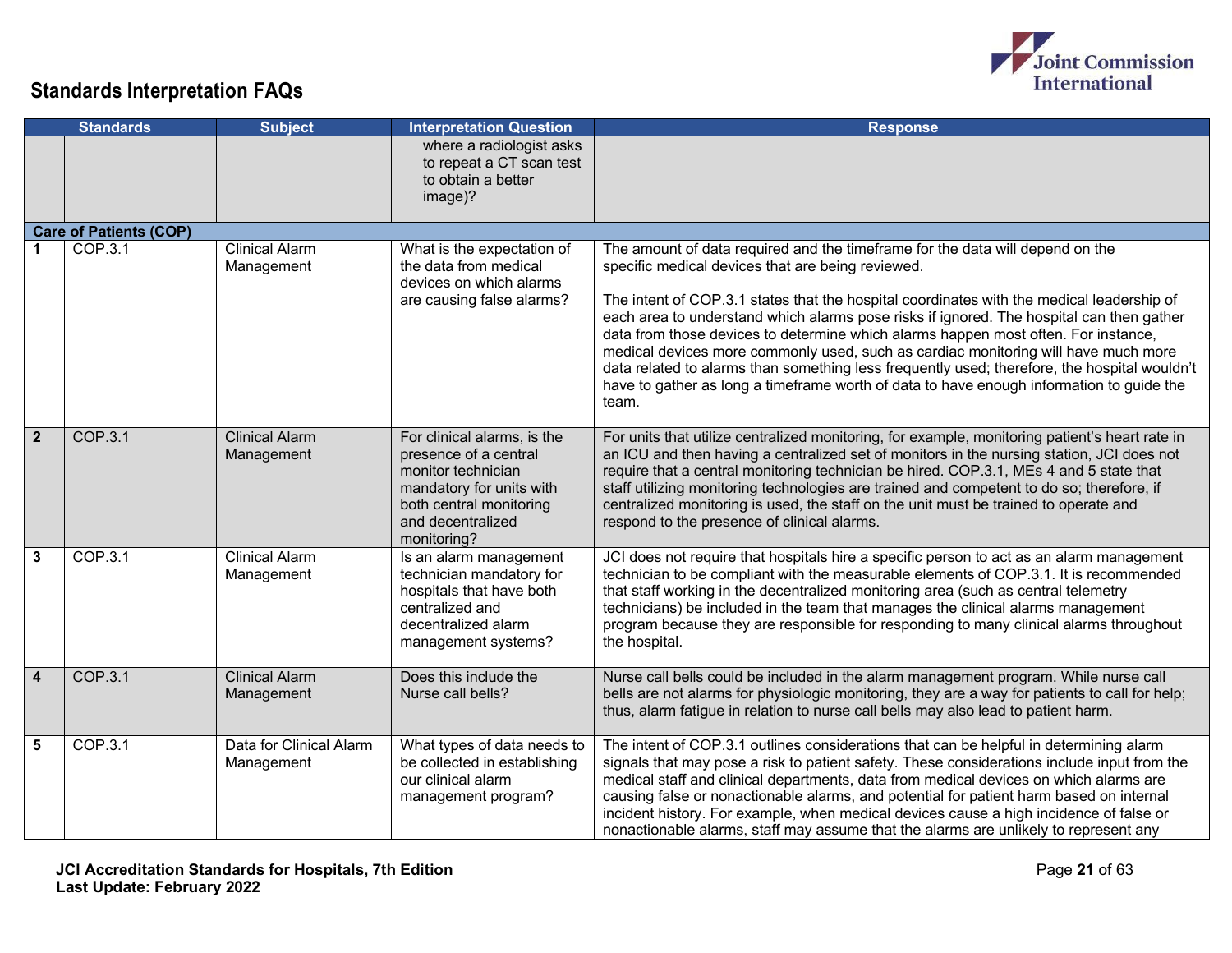

|                | <b>Standards</b> | <b>Subject</b>                      | <b>Interpretation Question</b>                                                                                                                      | <b>Response</b>                                                                                                                                                                                                                                                                                                                                                                                                                                                                                                                                                                                                                                                                                                                                                                                                                                                                                                                     |
|----------------|------------------|-------------------------------------|-----------------------------------------------------------------------------------------------------------------------------------------------------|-------------------------------------------------------------------------------------------------------------------------------------------------------------------------------------------------------------------------------------------------------------------------------------------------------------------------------------------------------------------------------------------------------------------------------------------------------------------------------------------------------------------------------------------------------------------------------------------------------------------------------------------------------------------------------------------------------------------------------------------------------------------------------------------------------------------------------------------------------------------------------------------------------------------------------------|
|                |                  |                                     |                                                                                                                                                     | actionable clinical event and potentially silence the alarms or modify the parameters<br>inappropriately.<br>This data and information would be important for an organization to understand to identify<br>strategies to reduce the risk of harm. Incident reports related to clinical alarms and data<br>from alarm manufacturers should provide useful starting points in gathering data for<br>establishing an alarm system management program. In establishing the program, the<br>organization may identify additional data that would be helpful in specific clinical units.<br>These additional data may be discussed during the survey even if they are still under<br>progress for<br>integration in the organization's clinical alarm system management program.                                                                                                                                                          |
| 6              | COP.3.1          | <b>Clinical Alarm</b><br>Management | Do the standards cover<br>equipment with alarms in<br>the laboratory, or only<br>medical<br>equipment/devices used<br>for direct patient care?      | Standard COP.3.1 focuses on managing clinical alarm systems used for patient care.<br>These clinical alarms include all patient physiologic monitoring and patient care<br>equipment alarms such as cardiac monitor alarms, fetal monitors, apnea alarms, cell-<br>salvaging devices, elopement alarms, infusion pump alarms, ventilator alarms, pulse<br>oximeters and emergency assistance alarms. Most alarms used in the laboratory are used<br>for laboratory equipment and performing laboratory procedures. These alarms may be<br>considered part of the laboratory equipment and should be maintained according to<br>manufacturer's instruction and laboratory policies. In maintaining alarms used in the<br>laboratory, standard AOP.5.5 states that "All equipment used for laboratory testing is<br>regularly inspected, maintained, and calibrated, and appropriate records are maintained<br>for these activities." |
| $\overline{7}$ | COP.3.5          | Self-Harm Risk<br>Assessment        | Please elaborate on<br>what areas other than<br>Psych unit, ED and Ob-<br>gyn would need attention<br>for suicidal or self- harm<br>risk assessment | JCI does not specify which areas of the hospital require patients to be screened for<br>suicide risk; the Psychiatric ward, the Emergency Department, and the Labor<br>&Delivery/Post-Partum units are given as an example in the intent. The hospital<br>determines, based on its patient population and services offered, which areas should use<br>screening for suicide risk.                                                                                                                                                                                                                                                                                                                                                                                                                                                                                                                                                   |
| 8              | COP.3.5          | Suicide Risk<br>Assessment          | Do you have any<br>recommendation for<br>screening tools to assess<br>suicide risk in patients?                                                     | COP.3.5, ME 2 states that "The hospital uses evidence-based tools to assess patients for<br>suicidal ideation based on established criteria. Patients who screen positive, are identified<br>as "at risk" for suicide and/or self-harm based on the established criteria." JCI does not<br>endorse a specific tool. The hospital must determine which tool best suits the patient<br>population that it intends on screening. Examples of evidence-based, validated screening<br>tools include, the Ask Suicide-Screening Questions (ASQ) toolkit developed by the<br>National Institute of Mental Health, the Patient Health Questionnaire-9 (PHQ-9) Depression<br>Scale, and the Columbia Suicide Risk Scare C-SSRS assessment tool.                                                                                                                                                                                              |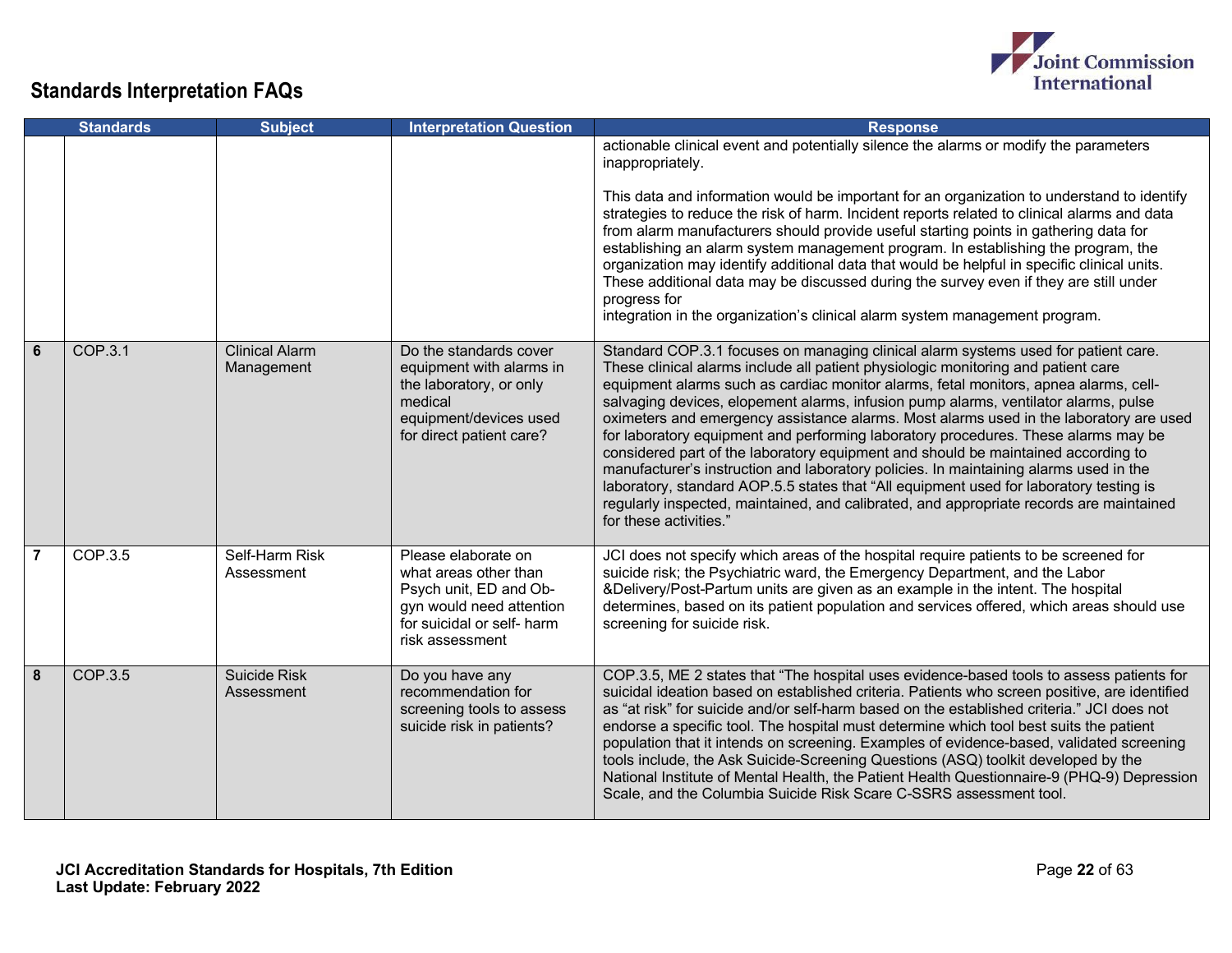

|    | <b>Standards</b> | <b>Subject</b>                               | <b>Interpretation Question</b>                                                                                                                                                                                                                                                                                                                                                                                                                   | <b>Response</b>                                                                                                                                                                                                                                                                                                                                                                                                                                                                                                                                                                                                                                                                                                                                                                                                                                                                                                                                                                                                                                                                                                                                                                                                                                                                                                                                                                                                                                                                                             |
|----|------------------|----------------------------------------------|--------------------------------------------------------------------------------------------------------------------------------------------------------------------------------------------------------------------------------------------------------------------------------------------------------------------------------------------------------------------------------------------------------------------------------------------------|-------------------------------------------------------------------------------------------------------------------------------------------------------------------------------------------------------------------------------------------------------------------------------------------------------------------------------------------------------------------------------------------------------------------------------------------------------------------------------------------------------------------------------------------------------------------------------------------------------------------------------------------------------------------------------------------------------------------------------------------------------------------------------------------------------------------------------------------------------------------------------------------------------------------------------------------------------------------------------------------------------------------------------------------------------------------------------------------------------------------------------------------------------------------------------------------------------------------------------------------------------------------------------------------------------------------------------------------------------------------------------------------------------------------------------------------------------------------------------------------------------------|
| 9  | COP.4            | Use of Protective<br>Equipment for<br>Lasers | In our hospital a laser is<br>used for vascular surgery.<br>The laser is switched on in<br>the vein and switched off<br>before leaving the vein. Are<br>goggles necessary in this<br>situation?                                                                                                                                                                                                                                                  | Standard COP.4, ME 5 states that "Personal protective equipment appropriate to the type<br>of lasers and optical radiation devices and type of procedures is available for staff and<br>patients, and staff use it correctly and ensure that patients are protected during procedures."<br>The standard does not specify the type of laser procedures that would make the use of<br>goggles necessary. However, best practices and literature always recommend the use of<br>personal protective equipment (including goggles) when lasers are being used. For<br>example, using personal protective equipment at all times when using lasers could prevent<br>potential harm in situations where lasers were accidentally switched on while not in use, or<br>left on after completion of the procedure.                                                                                                                                                                                                                                                                                                                                                                                                                                                                                                                                                                                                                                                                                                   |
| 10 | COP.4            | Management of<br>Lasers                      | In the case of Laser<br>Soldering Machine, which<br>runs a laser in a controlled<br>environment inside the<br>machine, with built-in<br>coolant controls, do we still<br>need to meet the general<br>room and interlocking<br>requirements of laser<br>standards?                                                                                                                                                                                | The intent of COP.4 provides examples of administrative and engineering controls that<br>promote safety and prevent injury with the use of laser technologies. The standards do not<br>specify these engineering controls and room requirements because of various laser<br>technologies that are available and use in different organizational settings. It is up to the<br>organization to identify these safety measures to ensure that the hospital's program for the<br>safe use of lasers and optical radiation devices is based on manufacturers'<br>recommendations, industry standards and professional guidelines, and complies with<br>applicable laws and regulations per COP.4, ME 1.                                                                                                                                                                                                                                                                                                                                                                                                                                                                                                                                                                                                                                                                                                                                                                                                          |
| 11 | COP.4            | Management of<br>Lasers                      | Which equipment and<br>technologies are<br>included in the scope of<br>the laser management<br>programs?<br>The intent describes<br>lasers as a source of<br>optical radiation, which<br>includes ultraviolet<br>radiation, high-intensity<br>visible light, and infrared<br>radiation.<br>Are Ionizing Radiation,<br>commonly used in<br>Brachytherapy, included<br>in the program's scope<br>and are<br>biophotomodulation<br>equipment (LEDS) | Standard COP.4 states that "The hospital establishes and implements a program for the<br>safe use of lasers and other optical radiation devices used for performing procedures and<br>treatments."<br>The intent of the COP.4 standard also states that "The use of lasers is becoming more<br>common in health care as laser technology evolves and the clinical applications broaden."<br>For this reason, the standard does not specify which equipment and technologies should<br>be part of the program. While the intent of COP.4 provides examples of procedures and<br>treatments that may use laser technology and optical radiation, it is up to the organization<br>to identify their own equipment and technologies where standard COP.4 would apply.<br>For other radiation equipment and technologies where COP.4 may not be applicable, such<br>as for ionizing radiation used in brachytherapy, Magnetic Resonance Imaging, and nuclear<br>medicine scans for example, standard AOP.6.2 states that "A radiation and/or diagnostic<br>imaging safety program for patients, staff, and visitors is in place, is followed, and is<br>compliant with applicable professional standards, laws, and regulations."<br>Healthcare organizations should always determine potential risks to patients, staff, and<br>visitors when developing programs, policies, and procedures to meet the standard. As<br>such, the intent of AOP.6.2 also states that "The safety program reflects the risks and |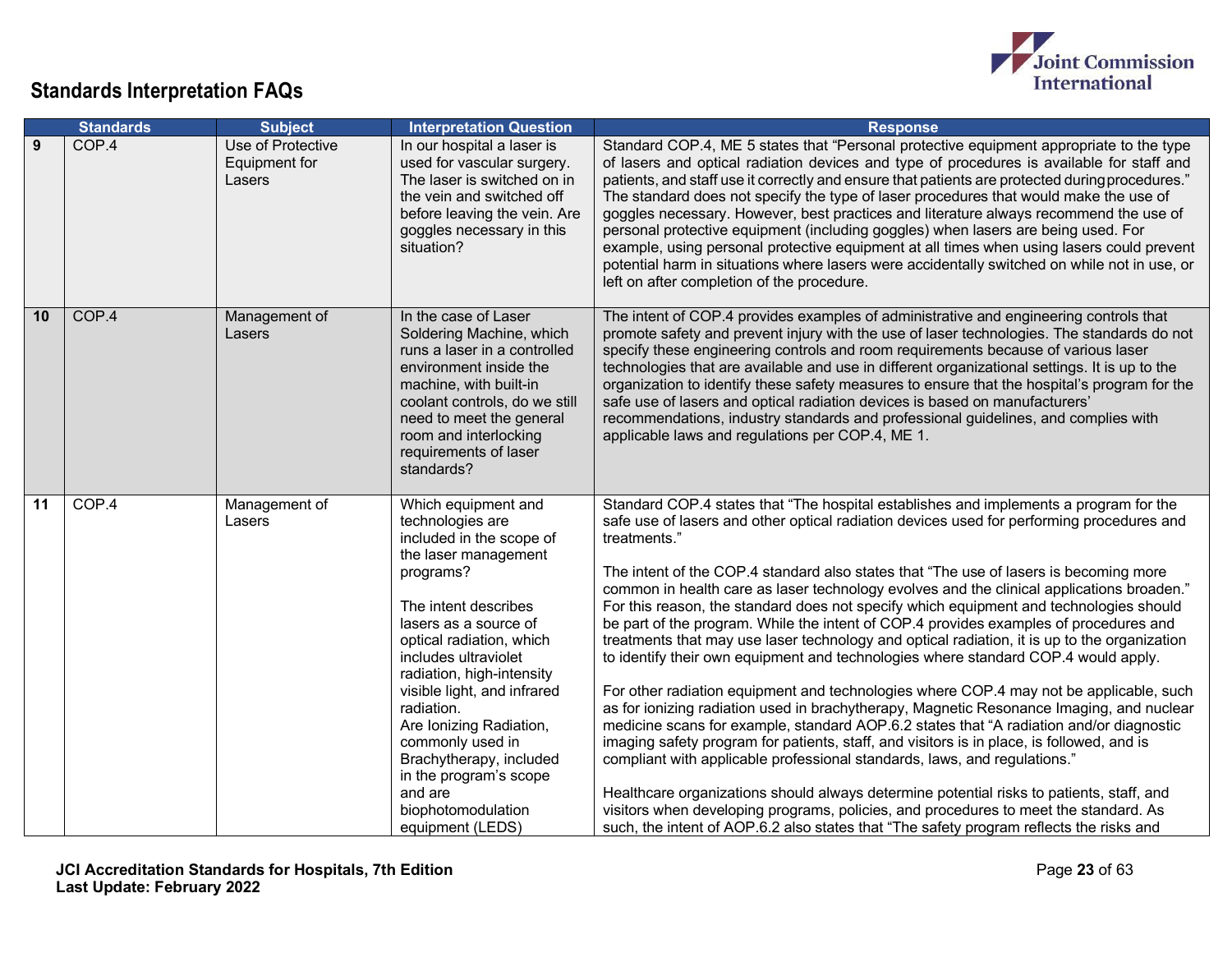

|    | <b>Standards</b> | <b>Subject</b>                                           | <b>Interpretation Question</b>                                                                                                                                                                                                                    | <b>Response</b>                                                                                                                                                                                                                                                                                                                                                                                                                                                                                                                                                                                                                                                                                                                                                                                                                                                                                                                                                                                                                                                                                                                                                                                                                                                                                                                                                                                                                                                                                                                                                                                                                                                                                                                                                              |
|----|------------------|----------------------------------------------------------|---------------------------------------------------------------------------------------------------------------------------------------------------------------------------------------------------------------------------------------------------|------------------------------------------------------------------------------------------------------------------------------------------------------------------------------------------------------------------------------------------------------------------------------------------------------------------------------------------------------------------------------------------------------------------------------------------------------------------------------------------------------------------------------------------------------------------------------------------------------------------------------------------------------------------------------------------------------------------------------------------------------------------------------------------------------------------------------------------------------------------------------------------------------------------------------------------------------------------------------------------------------------------------------------------------------------------------------------------------------------------------------------------------------------------------------------------------------------------------------------------------------------------------------------------------------------------------------------------------------------------------------------------------------------------------------------------------------------------------------------------------------------------------------------------------------------------------------------------------------------------------------------------------------------------------------------------------------------------------------------------------------------------------------|
|    |                  |                                                          | considered as optical<br>radiation?                                                                                                                                                                                                               | hazards encountered and addresses safety practices and prevention measures for<br>radiology and diagnostic imaging staff, patients, and visitors."                                                                                                                                                                                                                                                                                                                                                                                                                                                                                                                                                                                                                                                                                                                                                                                                                                                                                                                                                                                                                                                                                                                                                                                                                                                                                                                                                                                                                                                                                                                                                                                                                           |
| 12 | <b>COP.8.5</b>   | <b>Informed Consent</b><br>from Transplant<br>Candidates | Please clarify the informed<br>consent process for<br>transplant candidates, and<br>the intent for MEs 2-6.<br>Additionally, does this<br>information need to be<br>documented in the medical<br>record, or just be verbalized<br>to the patient? | Standard COP.8.5, ME 1 requires that the transplant program follows the hospital's policy<br>when obtaining informed consent from transplant candidates. The requirements for<br>informed consent for the hospital are found in PCC.4.1. Standard PCC.4.1 states that the<br>hospital must develop a uniform process for obtaining informed consent that is carried out<br>by staff who are trained to do it in a manner and language that the patient understands. The<br>standard does not require a written process; however, the standard does require that there<br>is uniform documentation of the process for obtaining informed consent in the patient<br>medical record. Many hospitals choose to use a written process which clearly demonstrates<br>the information provided to patients, the patient's permission as evidenced by a signature,<br>and a uniform recording of the process.<br>MEs 2- 6 of Standard COP.8.5 are the required additional processes and information that<br>are specific to the transplant program. For example, COP.8.5, ME 3 requires additional<br>information to be provided that is specifically related to the transplant factors which are<br>identified in the intent. Like the hospital's requirements for informed consent, there is<br>nothing in the standard that requires this information to be written into a formal document.<br>However, the surveyors will look for evidence that this process occurs. For example, they<br>may interview patients and/or families to determine what information they received; they<br>may question staff about the process, including what information is provided; and/or they<br>may review the medical record to determine how the informed consent process was<br>recorded. |
| 13 | COP.8<br>COP.9   | <b>Bone Marrow</b><br>Transplant                         | If a hospital only performs<br>bone marrow transplants,<br>how would COP.8 and<br>COP.9 standards apply?                                                                                                                                          | The Organ and Tissue Transplant standards are meant to address both solid organ as well<br>as relevant tissue transplants. Some tissue transplants present very little risk to the patient.<br>For example, a corneal transplant does not involve living donors, and is at very low risk of<br>rejection and has a very high success rate. On the other hand, bone marrow transplant<br>involves living donors and presents potential risks to the donor as well as the recipient. As<br>an example, the literature identifies that the one-year survival rate is an important factor<br>because the first year is the period when complications of a stem cell transplant are most<br>likely to happen. Therefore, as identified in COP.8.5, ME 4, it would be important to include<br>the expected one-year survival rate in the informed consent. The literature also identifies<br>that a complication of bone marrow transplant is "graft-versus-host disease."<br>As identified in COP.8.5, ME 5, providing the potential transplant recipient with potential<br>rejection rates, along with other relevant information is an important aspect of the informed<br>consent process. While stem cells are not considered "organs", there are expectations<br>related to the suitability of the donor and the match to the recipient. The literature identifies<br>criteria for being a donor and excludes, for example, people with diseases defined as<br>autoimmune disorders, such as multiple sclerosis, systemic lupus, chronic fatigue                                                                                                                                                                                                                             |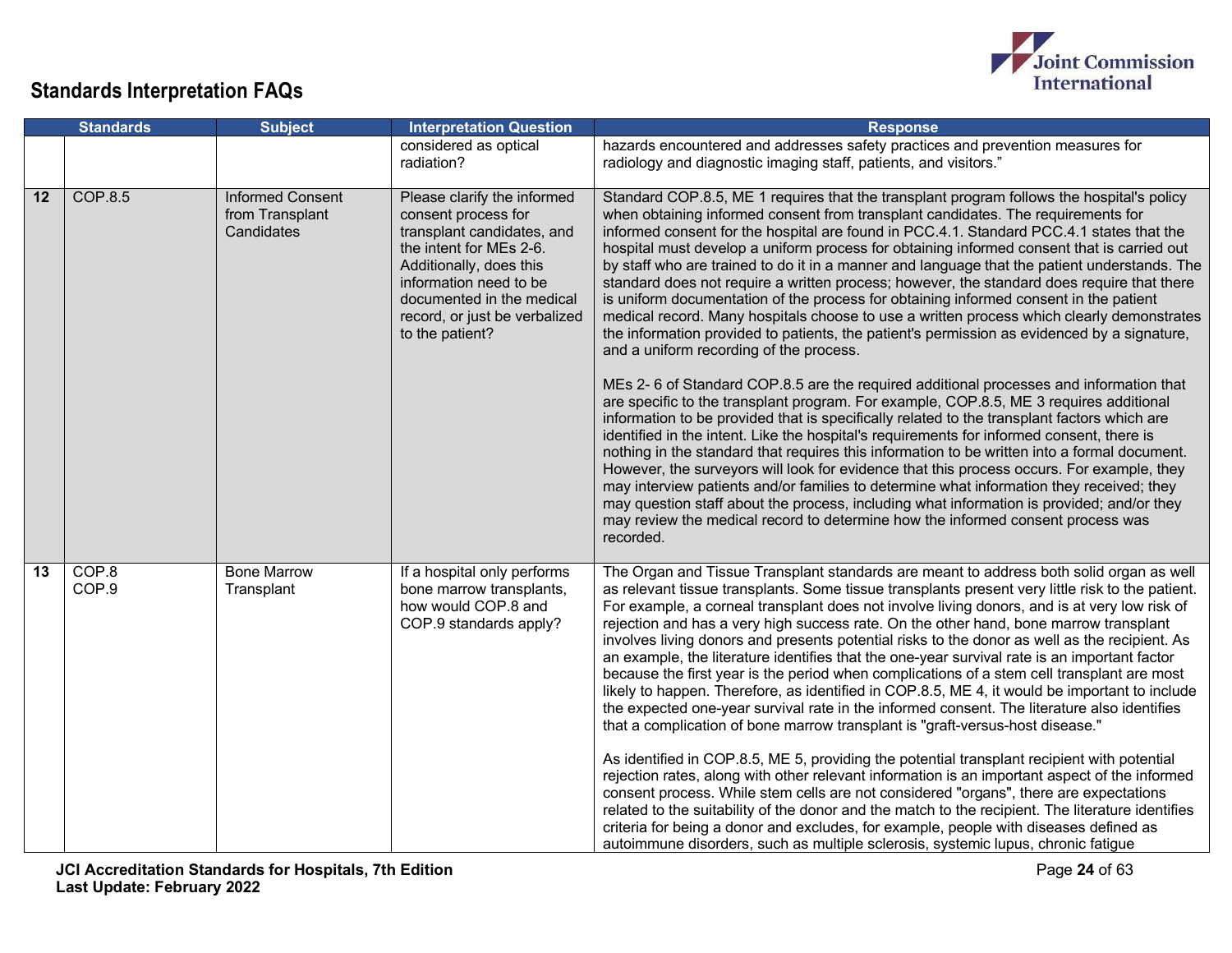

|   | <b>Standards</b>                          | <b>Subject</b>                              | <b>Interpretation Question</b>                                                                                                                                        | <b>Response</b>                                                                                                                                                                                                                                                                                                                                                                                                                                                                                                                                                                                                                                                                                                                                                                                                                                                                                                                                                                                                                                                                                                                                                                                                                                                                                                                                                                                                                                                                                                              |
|---|-------------------------------------------|---------------------------------------------|-----------------------------------------------------------------------------------------------------------------------------------------------------------------------|------------------------------------------------------------------------------------------------------------------------------------------------------------------------------------------------------------------------------------------------------------------------------------------------------------------------------------------------------------------------------------------------------------------------------------------------------------------------------------------------------------------------------------------------------------------------------------------------------------------------------------------------------------------------------------------------------------------------------------------------------------------------------------------------------------------------------------------------------------------------------------------------------------------------------------------------------------------------------------------------------------------------------------------------------------------------------------------------------------------------------------------------------------------------------------------------------------------------------------------------------------------------------------------------------------------------------------------------------------------------------------------------------------------------------------------------------------------------------------------------------------------------------|
|   |                                           |                                             |                                                                                                                                                                       | syndrome and fibromyalgia. Therefore, there are some general requirements from standard<br>COP.8.6, that would apply - such as ME 1 that requires CPGs related to donor data and<br>recipient data to ensure compatibility before retrieval of stem cells; ME 2 that requires<br>ensuring the medical suitability of the donor; and ME 4 that requires confirming the donor<br>was tested and is free from infectious diseases and malignancies.                                                                                                                                                                                                                                                                                                                                                                                                                                                                                                                                                                                                                                                                                                                                                                                                                                                                                                                                                                                                                                                                             |
|   |                                           |                                             |                                                                                                                                                                       | There are potential risks to the stem cell/bone marrow donor. When bone marrow is<br>harvested via a surgical procedure - generally aspiration of marrow from the donor's hip -<br>there are risks to the donor. Risks are related to undergoing a surgical procedure such as,<br>the risk of anesthesia, the risk of surgical site infection, etc. In addition, the donor may<br>experience pain for days following the procedure and may have interruptions in their daily<br>activities. The donor has a right to understand all these risks, as well as have an advocate<br>that supports them, should they decide not to donate. In addition, as mentioned above, the<br>literature identifies criteria for accepting bone marrow from a donor, therefore standard<br>COP.9.2 applies. Finally, a bone marrow donor who has undergone a surgical procedure<br>for collection of bone marrow should have a care plan that guides their care and treatment<br>following their procedure requirements. With respect to stem cell donation (which is a form<br>of bone marrow donation) – generally, the stem cells are collected via a process that is<br>similar to donating blood. In this type of donation, the rigor of the COP.9 standards may not<br>be necessary; however, the donor should still be provided with information about the<br>process and provide consent. These are examples only and are not all-inclusive of the<br>standards and MEs that would pertain to bone marrow donor and transplantation. |
|   | <b>Anesthesia and Surgical Care (ASC)</b> |                                             |                                                                                                                                                                       |                                                                                                                                                                                                                                                                                                                                                                                                                                                                                                                                                                                                                                                                                                                                                                                                                                                                                                                                                                                                                                                                                                                                                                                                                                                                                                                                                                                                                                                                                                                              |
| 1 | ASC.3                                     | <b>Definition of Procedural</b><br>Sedation | Are minimal<br>sedation/anxiolysis included<br>in the definition of<br>procedural sedation and<br>therefore subject to the<br>same standards as<br>moderate sedation? | There are multiple references in the ASC chapter that discuss the continuum of sedation<br>that begin with mild sedation. The overview of the ASC chapter states: "Anesthesia and<br>procedural sedation are commonly viewed as a continuum from minimal sedation to full<br>anesthesia along which the patient gradually loses their reflexes to protect their airway,<br>such as coughing and gagging." The overview goes on to state: "This chapter does not<br>address the use of sedation for the purposes of anxiolysis or sedation required in the ICU<br>for ventilator tolerance."                                                                                                                                                                                                                                                                                                                                                                                                                                                                                                                                                                                                                                                                                                                                                                                                                                                                                                                                  |
|   |                                           |                                             |                                                                                                                                                                       | In addition, the intent of ASC.1 states that "Sedation and anesthesia are commonly viewed<br>as a continuum from minimal sedation to full anesthesia. A patient's response may move<br>along that continuum during which the patient's protective airway reflexes are at risk." The<br>intent of ASC.3.2 supports this by stating again: "The degrees of sedation occur on a<br>continuum from mild to deep sedation, and a patient may progress from one to another."<br>Lastly, ASC.3 goes on to say, after the definition, that "Regardless of the medication, dose,                                                                                                                                                                                                                                                                                                                                                                                                                                                                                                                                                                                                                                                                                                                                                                                                                                                                                                                                                      |
|   |                                           |                                             |                                                                                                                                                                       | or route of administration, when a medication is used for the purposes of altering the<br>patient's cognitive state in order to facilitate a specific procedure, it is considered<br>procedural sedation." The requirements identified in the ASC standards related to                                                                                                                                                                                                                                                                                                                                                                                                                                                                                                                                                                                                                                                                                                                                                                                                                                                                                                                                                                                                                                                                                                                                                                                                                                                       |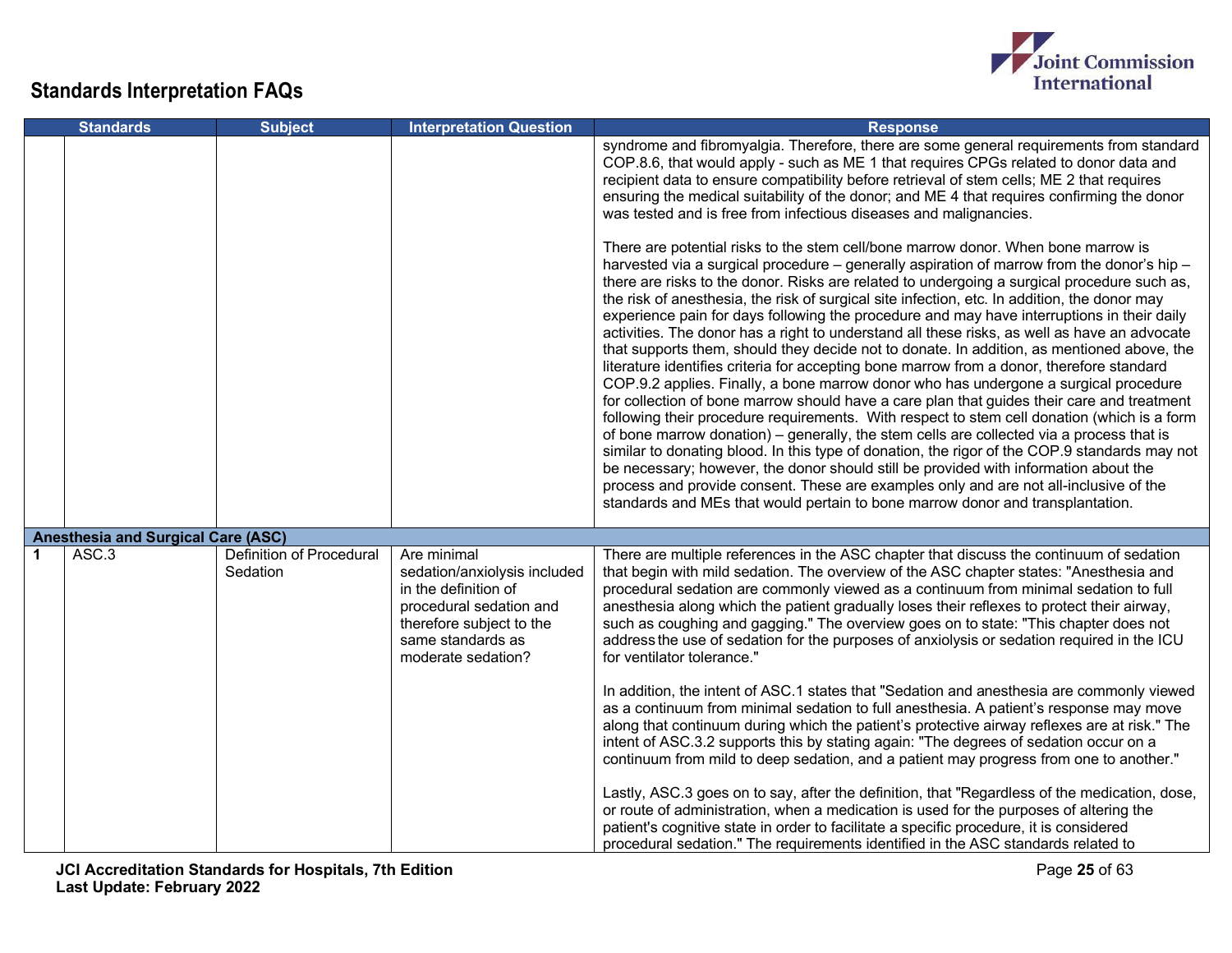

|                | <b>Standards</b>           | <b>Subject</b>                                                                         | <b>Interpretation Question</b>                                                                                                                                                                                                                                            | <b>Response</b>                                                                                                                                                                                                                                                                                                                                                                                                                                                                                                                                                                                                                                                                                                                                                                                                                                                                                                                                                                                                                                                  |
|----------------|----------------------------|----------------------------------------------------------------------------------------|---------------------------------------------------------------------------------------------------------------------------------------------------------------------------------------------------------------------------------------------------------------------------|------------------------------------------------------------------------------------------------------------------------------------------------------------------------------------------------------------------------------------------------------------------------------------------------------------------------------------------------------------------------------------------------------------------------------------------------------------------------------------------------------------------------------------------------------------------------------------------------------------------------------------------------------------------------------------------------------------------------------------------------------------------------------------------------------------------------------------------------------------------------------------------------------------------------------------------------------------------------------------------------------------------------------------------------------------------|
|                |                            |                                                                                        |                                                                                                                                                                                                                                                                           | procedural sedation are expected to be applied to what health care practitioners identify as<br>"mild sedation" when used for the purposes of allowing a patient to tolerate a painful or<br>unpleasant procedure.<br>Small doses of Chloral Hydrate intended for use as an anxiolytic prior to anesthesia and<br>surgery do not fall under procedural sedation. However, when Chloral Hydrate is<br>administered, particularly in children, with the intent to allow the patient to tolerate an<br>unpleasant procedure (commonly used to sedate the child for a CT or MRI), it is                                                                                                                                                                                                                                                                                                                                                                                                                                                                              |
|                |                            |                                                                                        |                                                                                                                                                                                                                                                                           | considered procedural sedation and all standards/expectations for procedural sedation<br>apply.                                                                                                                                                                                                                                                                                                                                                                                                                                                                                                                                                                                                                                                                                                                                                                                                                                                                                                                                                                  |
| $\overline{2}$ | ASC.3                      | Administration of<br><b>Procedural Sedation</b>                                        | Can minimal monitoring for<br>sedation requirements be<br>different in a section of the<br>hospital if it is supported by<br>a credible internationally<br>accepted guideline?                                                                                            | The intent of ASC.3 states that the administration of procedural sedation must be uniform<br>throughout the hospital and those hospitals must develop specific guidelines for how and<br>where procedural sedation may be used. Hospital policies and procedures must describe<br>the standardization of procedural sedation. Regarding monitoring for sedation, ASC.3.2<br>requires that "procedural sedation is administered and monitored according to<br>professional practice guidelines."<br>Policies and procedures must describe the monitoring process for wherever procedural<br>sedation is provided throughout the hospital based on the professional practice guidelines.<br>In addition, the individual responsible for providing the monitoring must be competent in<br>monitoring requirements, response to complications, use of reversal agents, and recovery<br>criteria per ASC.3.2, ME 2.2.                                                                                                                                                 |
| 3              | $\overline{\text{ASC}}$ .3 | Immediate Availability<br>of Medical Equipment<br><b>During Procedural</b><br>Sedation | When a sedated patient is<br>being transported to<br>another service, the<br>"immediately available<br>equipment" during the<br>transport may not be<br>immediately available. Can<br>it be considered "available"<br>within the reach of code<br>team (below 5 minutes)? | The intent of ASC.3 states that "standardization of procedural sedation is supported by<br>policies and procedures that are understood by all practitioners permitted to administer<br>procedural sedation and identifies the immediate availability and use of specialized<br>medical equipment, appropriate to the age and history of the patient." In addition, ASC.3<br>ME 3 states that "emergency medical equipment and supplies are immediately available<br>and customized to the type of sedation being performed and the age and medical<br>condition of the patient."<br>Patients who have recently undergone procedural sedation are at a heightened risk for<br>respiratory compromise, even during transport, and therefore the emergency medical<br>equipment needed to resuscitate the patient must be immediately present. For instance,<br>the team transporting the patient should have a staff member trained in advanced<br>resuscitation and have a bag or other means of bringing this emergency equipment with<br>them during transport. |
| $\overline{4}$ | ASC.3                      | <b>Advanced Life Support</b><br>Training for                                           | Is the Pediatric Emergency<br>Assessment, Recognition<br>and Stabilization (PEARS)                                                                                                                                                                                        | ASC.3, ME 4 states that "an individual with advanced life-support training appropriate for<br>the age and history of the patient, is immediately available when procedural sedation is<br>being performed."                                                                                                                                                                                                                                                                                                                                                                                                                                                                                                                                                                                                                                                                                                                                                                                                                                                      |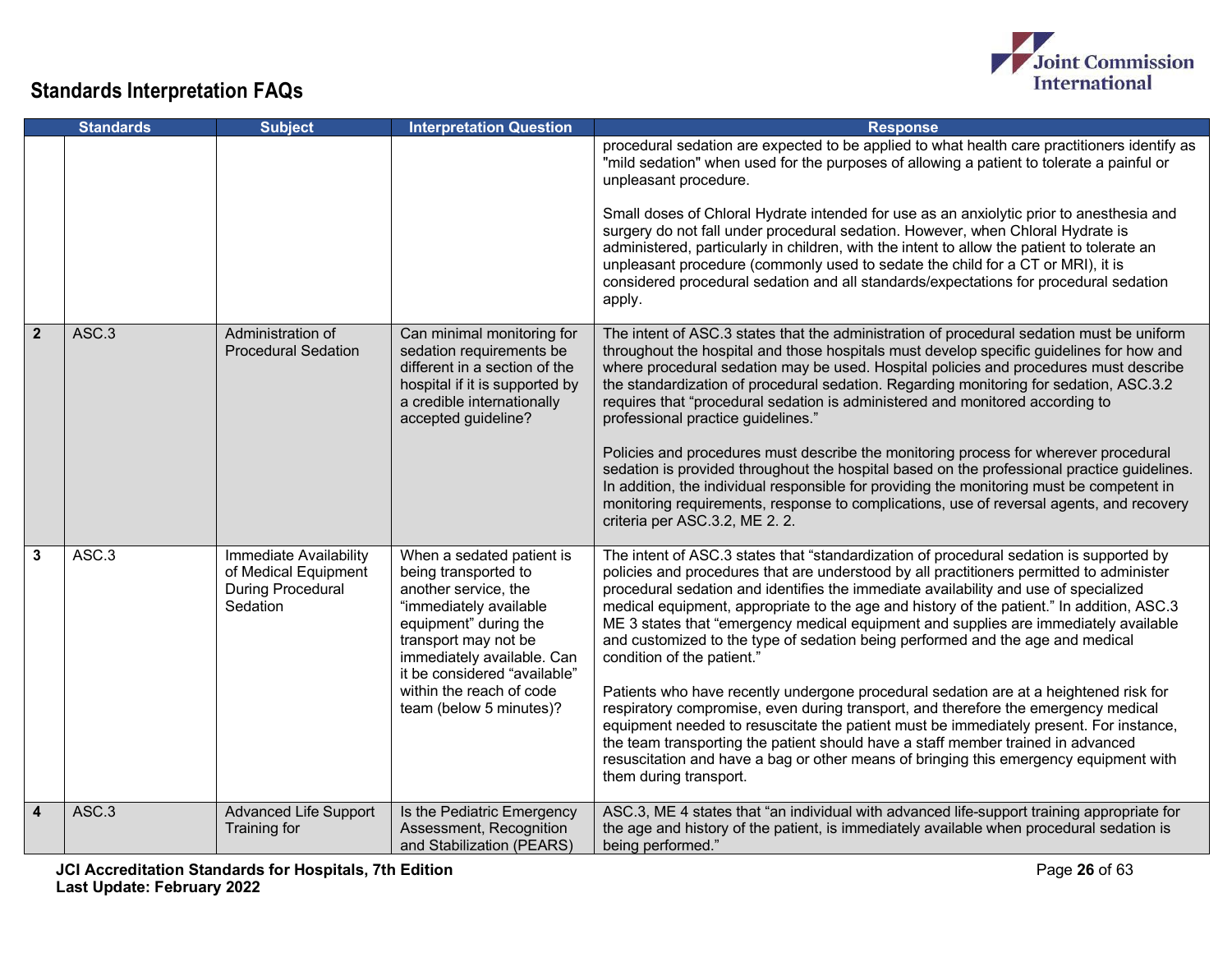

|   | <b>Standards</b> | <b>Subject</b>                                  | <b>Interpretation Question</b>                                                                                                                                                                                         | <b>Response</b>                                                                                                                                                                                                                                                                                                                                                                                                                                                                                                                                                                                                                                                                                                                                                                                                                                                                                                                                                                                                                                                                                                                                                                                                                                                                                                                                                                                                                                                                                  |
|---|------------------|-------------------------------------------------|------------------------------------------------------------------------------------------------------------------------------------------------------------------------------------------------------------------------|--------------------------------------------------------------------------------------------------------------------------------------------------------------------------------------------------------------------------------------------------------------------------------------------------------------------------------------------------------------------------------------------------------------------------------------------------------------------------------------------------------------------------------------------------------------------------------------------------------------------------------------------------------------------------------------------------------------------------------------------------------------------------------------------------------------------------------------------------------------------------------------------------------------------------------------------------------------------------------------------------------------------------------------------------------------------------------------------------------------------------------------------------------------------------------------------------------------------------------------------------------------------------------------------------------------------------------------------------------------------------------------------------------------------------------------------------------------------------------------------------|
|   |                  | Administration of<br><b>Procedural Sedation</b> | course offered by AHA<br>acceptable as advanced<br>life support training?                                                                                                                                              | The intent of ASC.3 requires that those staff members permitted to administer procedural<br>sedation must have special qualifications and skills; therefore, they must have sufficient<br>experience with the patient population that they care for, such as pediatric patients. In<br>relation to the PEARS course provided by the American Heart Association, the course is<br>intended for physicians and nurses that do not specialize in the care of pediatric patients.<br>PEARS training ensures an individual understands how to recognize and manage pediatric<br>emergencies. A PEARS class teaches the trainee how to provide support during the<br>treatment of sick or injured pediatric patients. However, PEARS training does not prepare<br>an individual to lead advanced life-support resuscitation as a course such as PALS would<br>provide and as is required by ASC.3, ME 4.<br>There are many courses in pediatric life support provided through the American Heart<br>Association and other professional associations that are designed for physicians and<br>nurses who specialize in the care of pediatric patients and provide the required advanced-<br>life support training.                                                                                                                                                                                                                                                                                       |
| 5 | ASC.3            | <b>Procedural Sedation</b>                      | Is the administration of IV<br>valium for "anxiolysis" by<br>non- anesthesiologists in<br>an outpatient setting<br>considered "minimal<br>sedation"? If so, do the<br>standards of "procedural<br>sedation" not apply? | Procedural sedation is defined as "A technique of administering sedatives or dissociative<br>agents with or without analgesics to induce a state that allows the patient to tolerate<br>unpleasant procedures while maintaining cardiorespiratory function."<br>The situation described is considered procedural sedation and all related standards to<br>procedural sedation applies. As stated in the Intent of Standard ASC.3, "Regardless of the<br>medication, dose, or route of administration, when a medication is used for the purposes of<br>altering the patient's cognitive state in order to facilitate a specific procedure, it is<br>considered procedural sedation."<br>Standard ASC.3.2 also describes the levels of sedations not in terms of the medications<br>used but in terms of the patient's ability to protect and maintain a patent airway. The Intent<br>of Standard ASC.3.2 also states that "Patients undergoing procedural sedation require<br>monitoring of their level of consciousness, ventilator and oxygenation status, and<br>hemodynamic variables at a frequency based on the type and amount of medication<br>administered, the length of the procedure, and the type and condition of the patient.<br>Important considerations during the sedation procedure include the patient/s ability to<br>maintain protective reflexes; an independent, continuous patent airway; and the capability<br>to respond to physical stimulation or verbal commands." |
| 6 | ASC.7.2          | Operative Report                                | For ASC.7.2, ME 3, 3, what<br>is considered the "next level<br>of care" in relation to "The<br>surgical report, template, or<br>operative progress note is                                                             | ASC.7.2, ME 3 states that "The surgical report, template, or operative progress note is<br>available immediately after surgery before the patient is transferred to the next level of<br>care." When discussing the next level of care in the intent, it is stated that "To support a<br>continuum of postsurgical supportive care, the information about the surgery is recorded in<br>the patient's medical record immediately after surgery, prior to the patient being transferred                                                                                                                                                                                                                                                                                                                                                                                                                                                                                                                                                                                                                                                                                                                                                                                                                                                                                                                                                                                                           |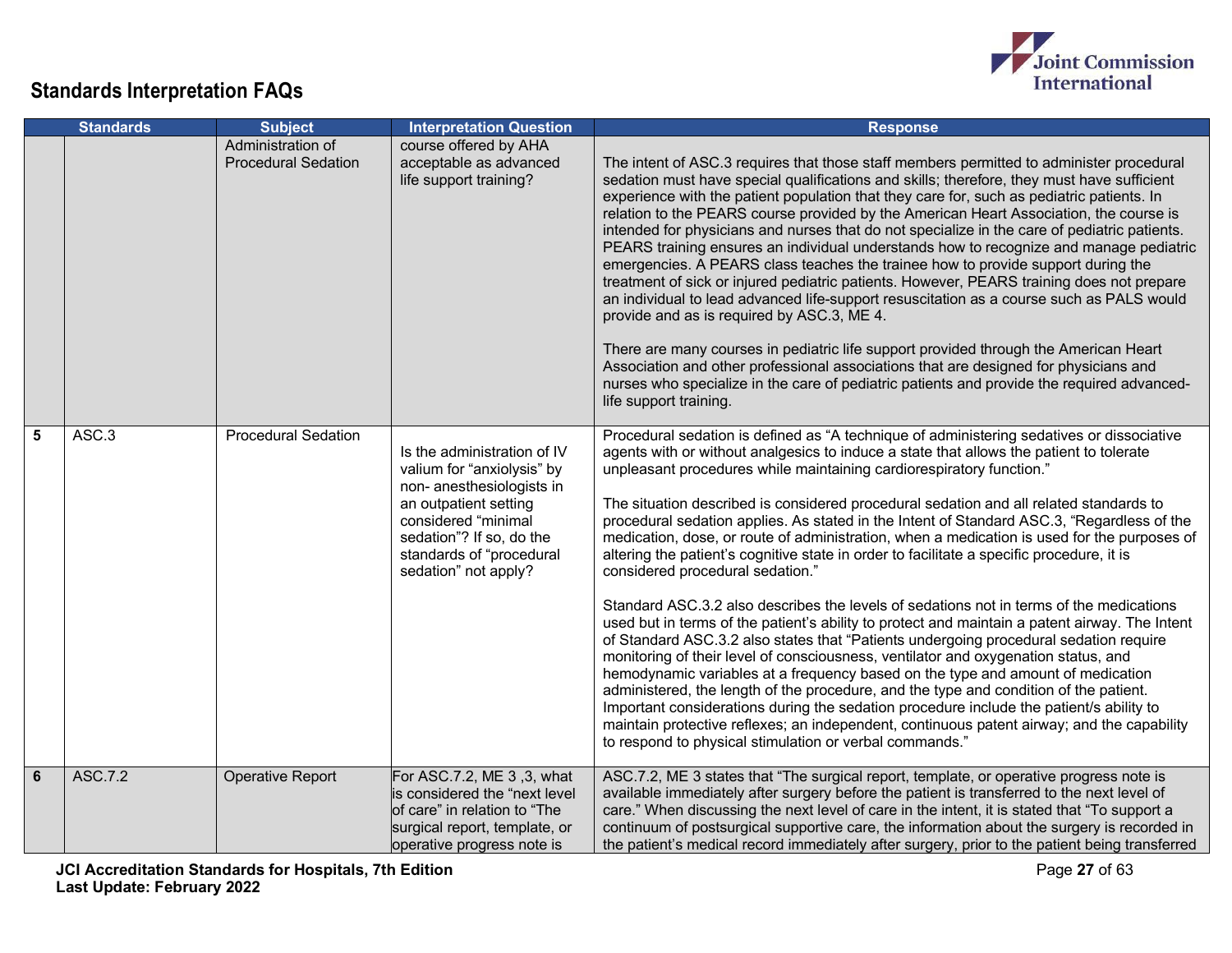

|                | <b>Standards</b>                           | <b>Subject</b>                                | <b>Interpretation Question</b>                                                                                                                 | <b>Response</b>                                                                                                                                                                                                                                                                                                                                                                                                                                                                                                                                                                                                                                                                                                                                                                                                                                                                                                                                                                                                                                                                                                                                                                                                                                                                                                                                                                                                                                                                                                                                         |
|----------------|--------------------------------------------|-----------------------------------------------|------------------------------------------------------------------------------------------------------------------------------------------------|---------------------------------------------------------------------------------------------------------------------------------------------------------------------------------------------------------------------------------------------------------------------------------------------------------------------------------------------------------------------------------------------------------------------------------------------------------------------------------------------------------------------------------------------------------------------------------------------------------------------------------------------------------------------------------------------------------------------------------------------------------------------------------------------------------------------------------------------------------------------------------------------------------------------------------------------------------------------------------------------------------------------------------------------------------------------------------------------------------------------------------------------------------------------------------------------------------------------------------------------------------------------------------------------------------------------------------------------------------------------------------------------------------------------------------------------------------------------------------------------------------------------------------------------------------|
|                |                                            |                                               | available immediately after<br>surgery before the patient is<br>transferred to the next level<br>of care."                                     | from the surgical or the post-anesthesia recovery area." The use of the word "or" denotes<br>that for the purposes of this standard and ME, the PACU is considered an extension of the<br>OR.                                                                                                                                                                                                                                                                                                                                                                                                                                                                                                                                                                                                                                                                                                                                                                                                                                                                                                                                                                                                                                                                                                                                                                                                                                                                                                                                                           |
|                | <b>Medication Management and Use (MMU)</b> |                                               |                                                                                                                                                |                                                                                                                                                                                                                                                                                                                                                                                                                                                                                                                                                                                                                                                                                                                                                                                                                                                                                                                                                                                                                                                                                                                                                                                                                                                                                                                                                                                                                                                                                                                                                         |
|                | MMU.1                                      | <b>Uniform Medication</b><br>Dispensing       | Please explain<br>expectations for "uniform<br>medication dispensing<br>and distribution<br>systems"?                                          | The hospital must have a process for distributing medication from the main pharmacy to<br>the wards and other patient care areas that is uniform. Using a uniform process for all<br>areas will help to reduce errors and ensure that the correct medication is delivered to the<br>correct area for the correct patient.<br>Likewise, there should be a uniform or standardized process for dispensing medications on<br>each ward or unit to patients. Using a standardized process can help to reduce error and<br>ensure that the correct dose of the correct medication is given to the correct patient<br>through the correct route and the correct time. For example, the hospital may choose to<br>use an automated medication dispensing system on the wards and units that interfaces<br>with the electronic medical record in order to decrease medication error. Or, if using a<br>manual system, a standardized process should be followed to ensure that staff trained to<br>administer medications complete the appropriate checks prior to administration. To support<br>this, the use of pre-packaged and pre-labeled medications has been shown to reduce the<br>risk of medication administration errors. For instances where medications are prepared<br>and not immediately used (such as preparing medications from multi-use vials into<br>syringes and sterile basins in the operating theater or procedural areas) these medications<br>must be labeled with the required elements defined in the hospital policy and MMU.4.2. |
| $\overline{2}$ | MMU.3                                      | Medication Labeling in<br>Pharmacy            | Do we need to place the<br>label of "Name of the<br>Medication" in the bottom<br>or beside for each<br>medication cupboard in<br>the pharmacy? | MMU.3 provides guidance for organizations on how medications should be stored. As<br>mentioned in the intent of MMU.3, medications must be stored in places determined by<br>the organization that are suitable to product stability and labeled in such a manner that<br>facilitate the staff's ability to ensure that the correct medication, dose, and route, are<br>given to the correct patient at the correct time as required in MMU.4.1 ME 4. It is not<br>required that medication drawers be labeled in any specific manner; therefore, the<br>organization must determine how to best label medication drawers in the areas where<br>medications are stored. MMU.4.1 ME 3 requires that the organization has a uniform<br>process for dispensing and distributing medications in the most ready-to-administer form<br>as possible. It is important that all individual vials, packages, and other dosages of<br>medications are labeled in such a way that the staff administering medications can easily<br>identify the medication, dose, route, and any other special considerations such as<br>whether the medication is a high-alert or look-alike sound-alike medication.                                                                                                                                                                                                                                                                                                                                                              |
| 3              | MMU.3.1                                    | Access to Emergency<br><b>Medication Cart</b> | How can organizations<br>properly secure<br>emergency medications                                                                              | The standard MMU.3.1 requires that hospitals provide quick access to appropriate<br>emergency medications based upon the location and services provided.                                                                                                                                                                                                                                                                                                                                                                                                                                                                                                                                                                                                                                                                                                                                                                                                                                                                                                                                                                                                                                                                                                                                                                                                                                                                                                                                                                                                |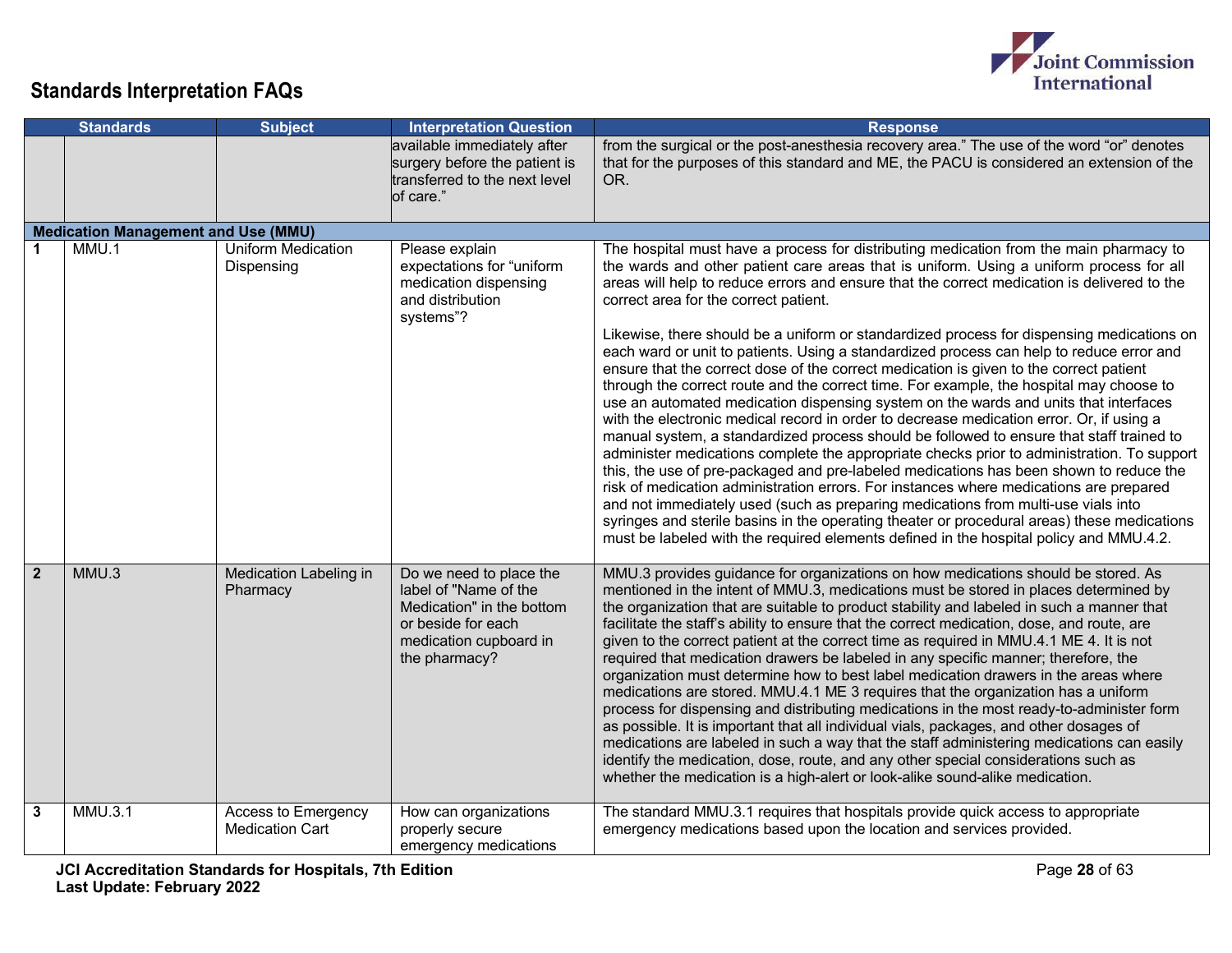

|                         | <b>Standards</b> | <b>Subject</b>                                       | <b>Interpretation Question</b>                                                  | <b>Response</b>                                                                                                                                                                                                                                                                                                                                                                                                                                                                                                                                                                                                                                                                                                                                                                                                                                                                                                                                                                                                                                                                                                                                            |
|-------------------------|------------------|------------------------------------------------------|---------------------------------------------------------------------------------|------------------------------------------------------------------------------------------------------------------------------------------------------------------------------------------------------------------------------------------------------------------------------------------------------------------------------------------------------------------------------------------------------------------------------------------------------------------------------------------------------------------------------------------------------------------------------------------------------------------------------------------------------------------------------------------------------------------------------------------------------------------------------------------------------------------------------------------------------------------------------------------------------------------------------------------------------------------------------------------------------------------------------------------------------------------------------------------------------------------------------------------------------------|
|                         |                  |                                                      | and be available for quick<br>access during<br>emergencies?                     | MMU.3.1 ME 3 further states that "access to emergency medications does not require a<br>specific individual or keys to unlock the emergency cart." In the case of an emergency, if<br>the specific individual or the keys to unlock the cart are not immediately available, there<br>may be a significant delay in accessing the necessary resuscitation medications that could<br>result in a poor outcome. An example of how the hospital might store the medications in a<br>ready to access manner would be in a designated drawer in the unit's emergency cart or in<br>an emergency box with a breakaway lock rather than a key lock.                                                                                                                                                                                                                                                                                                                                                                                                                                                                                                                |
| $\overline{\mathbf{4}}$ | <b>MMU.3.1</b>   | <b>Emergency Medication</b><br>for Pediatric Patient | What do you mean by<br><b>Emergency medication</b><br>for pediatric patients?   | Standard MMU.3.1 addresses the accessibility of emergency medications, including<br>emergency pediatric medications. While common emergency medications used in<br>pediatric resuscitation are not different than those used in adult resuscitation, the dosage<br>is often different, and weight based. Pediatric medications may also require a different<br>concentration whereas adult medications are generally given by dose.<br>JCI does not require that hospitals have a designated pediatric emergency cart; however,<br>if the hospital does care for pediatric patients, emergency medications for pediatric<br>patients should be readily available. If the hospital does not have specific pediatric<br>emergency carts, the intent of MMU.3.1 gives the example of designating a specific drawer<br>in the adult emergency cart. This designated drawer allows for the storage of medications<br>and other emergency equipment needed for care and dosing in a standardized manner to<br>prevent errors in emergency situations.                                                                                                            |
| 5                       | MMU.3            | <b>Disposal of Narcotics</b>                         | What are the recommended<br>methods for proper disposal<br>of narcotics?        | JCI does not specify how hospitals must dispose of narcotics. Standard MMU.3, ME 2<br>addresses the security, storage, and accountability of controlled substances and identifies<br>that an organization must follow the country's applicable laws and regulations. The intent<br>of standards FMS.7 through FMS.7.2 identifies pharmaceuticals as a category of<br>hazardous materials and addresses the requirement for the organization to have a<br>process for the proper disposal of hazardous waste in a safe and legal manner. The<br>organization may consider including narcotics and controlled substances as part of the<br>hazardous waste plan.<br>The most common and least costly method cited in the literature is to flush or expel partial<br>excess narcotic doses down a drain (sewerage). Some organizations have wasted the<br>excess into a needle box; however, this method is not considered to be tamper-proof.<br>Professional organizations such as Institute for Safe Medication Practice (ISMP), the<br>WHO, and other regional professional organizations may identify acceptable practices for<br>disposal of narcotics. |
| 6                       | MMU.4            | <b>Medication List</b>                               | Should we provide a list of<br>medications that includes<br>new medications and | Standard MMU.4, ME.2 states that "the patient's medical record contains a list of current<br>medications taken prior to admission or registration as an outpatient, and this                                                                                                                                                                                                                                                                                                                                                                                                                                                                                                                                                                                                                                                                                                                                                                                                                                                                                                                                                                               |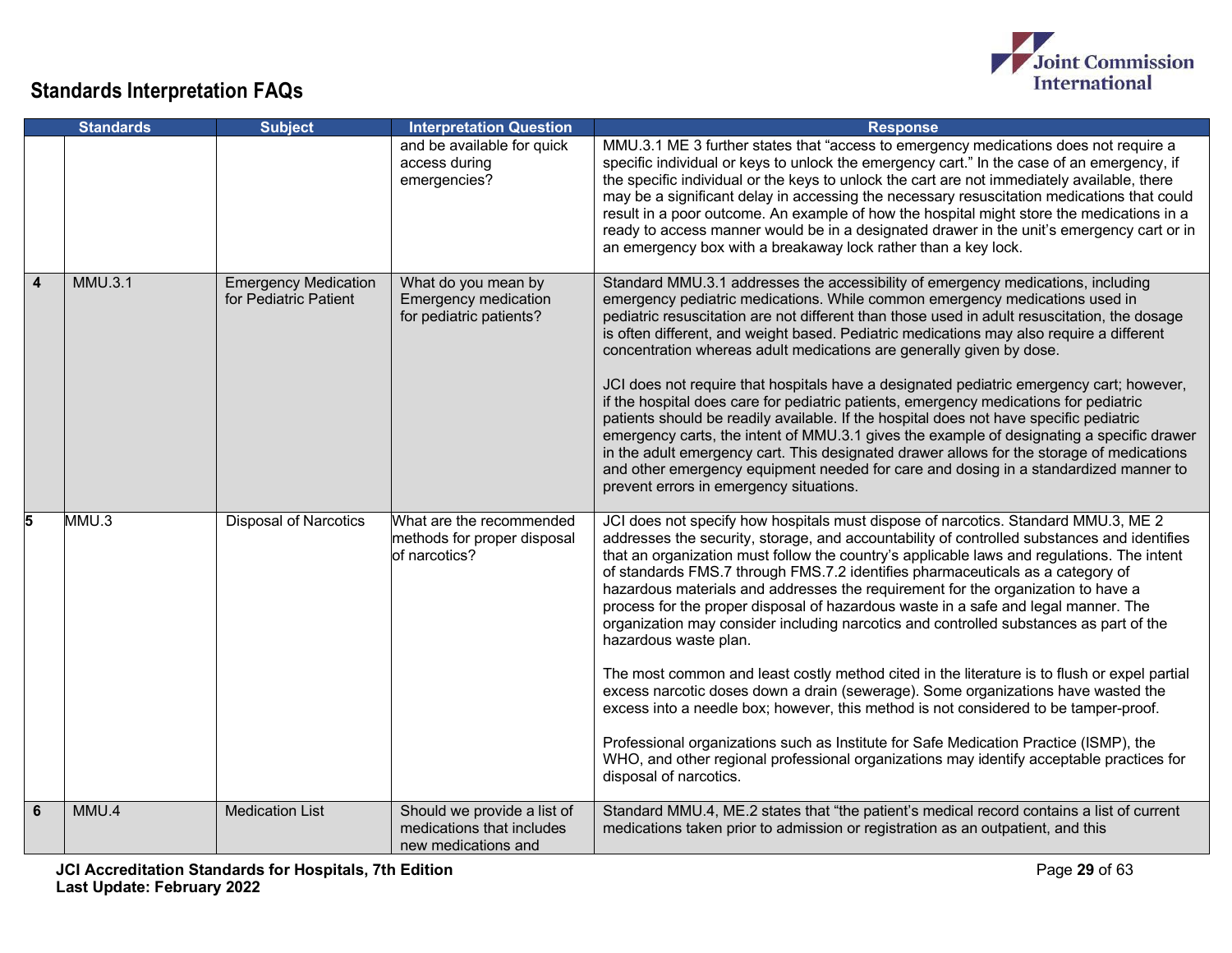

|                         | <b>Standards</b> | <b>Subject</b>               | <b>Interpretation Question</b>                                                                                                                                                                                                                           | <b>Response</b>                                                                                                                                                                                                                                                                                                                                                                                                                                                                                                                                                                                                                                                                                                                                                                                                                                                                                                                                                                                                                                                                                                                                                                                                                                                                                                                                                                                                                                                                                                                                                                                   |
|-------------------------|------------------|------------------------------|----------------------------------------------------------------------------------------------------------------------------------------------------------------------------------------------------------------------------------------------------------|---------------------------------------------------------------------------------------------------------------------------------------------------------------------------------------------------------------------------------------------------------------------------------------------------------------------------------------------------------------------------------------------------------------------------------------------------------------------------------------------------------------------------------------------------------------------------------------------------------------------------------------------------------------------------------------------------------------------------------------------------------------------------------------------------------------------------------------------------------------------------------------------------------------------------------------------------------------------------------------------------------------------------------------------------------------------------------------------------------------------------------------------------------------------------------------------------------------------------------------------------------------------------------------------------------------------------------------------------------------------------------------------------------------------------------------------------------------------------------------------------------------------------------------------------------------------------------------------------|
|                         |                  |                              | previously prescribed<br>medications a patient<br>should continue to take, or<br>is it sufficient to keep this<br>information only in the<br>patient's electronic medical<br>record where medical<br>providers can check them<br>easily?                 | information is made available to the patient's health care practitioners and the pharmacy<br>asneeded."<br>Standard MMU.4, ME 3 also states that "Initial medication orders are compared to the list<br>of medications taken prior to admission, according to the hospital's established process."<br>When patients are taking medications prior to admission, proposed new medication orders<br>should be compared against the list of medications the patient is currently taking. After this<br>process of medication reconciliation, the patient's medical record should be updated to list<br>all medications taken prior to admission and the list of all medications that the patient<br>should continue to take including those that were newly prescribed while inpatient. The<br>goal of this review process is to improve the quality and safety of adding a new medication<br>to the patient's treatment plan and reduce the risk of an adverse medication event.<br>A listing of all current medications is recorded and should be made available to the<br>pharmacy, nurses, and physicians. While a patient is an inpatient, they should also be<br>informed of the medications that are being administered to them but there is not a<br>requirement to provide a written list to the patient while they are in the hospital. However,<br>as identified in ACC.4.1, MEs 2 and 3, upon discharge from the hospital, patients are<br>provided with a complete list of medications to be taken at home and they are educated<br>about the safe and effective use of all medications. |
| $\overline{7}$          | MMU.4            | Medication<br>Reconciliation | please clarify<br>definition of sample<br>medications.                                                                                                                                                                                                   | Medication samples are prescription medications packaged as one or more dosage units<br>by a manufacturer or distributor in accordance with local laws and regulations. A<br>medication sample is not intended to be sold and is intended to promote the eventual sale<br>of the medication.                                                                                                                                                                                                                                                                                                                                                                                                                                                                                                                                                                                                                                                                                                                                                                                                                                                                                                                                                                                                                                                                                                                                                                                                                                                                                                      |
| $\overline{\mathbf{8}}$ | MMU.4            | Medication<br>Reconciliation | We have CPOE in our<br>institution but only for<br>inpatient units and some<br>daycare units, but<br>outpatient areas are<br>manual prescription. What<br>is the best way in a busy<br>outpatient clinic to perform<br>the medication<br>reconciliation? | Standard MMU.4, ME.2 states that "the patient's medical record contains a list of current<br>medications taken prior to admission or registration as an outpatient, and this information<br>is made available to the patient's health care practitioners and the pharmacy as needed."<br>Standard MMU.4, ME 3 also states that "Initial medication orders are compared to the list<br>of medications taken prior to admission, according to the hospital's established process."<br>Inpatient and outpatient settings that use manual prescription processes may pose an<br>added challenge for medication reconciliation. As such, it is critical that the organization<br>establish a process to keep patient profiles updated.<br>Proposed new medication orders should be immediately compared against the list of<br>medications the patient is currently taking. After this process of medication reconciliation,<br>the patient's medical record should be updated to list all newly prescribed medications and<br>the list of all medications that the patient should continue to take. The goal of this review                                                                                                                                                                                                                                                                                                                                                                                                                                                                           |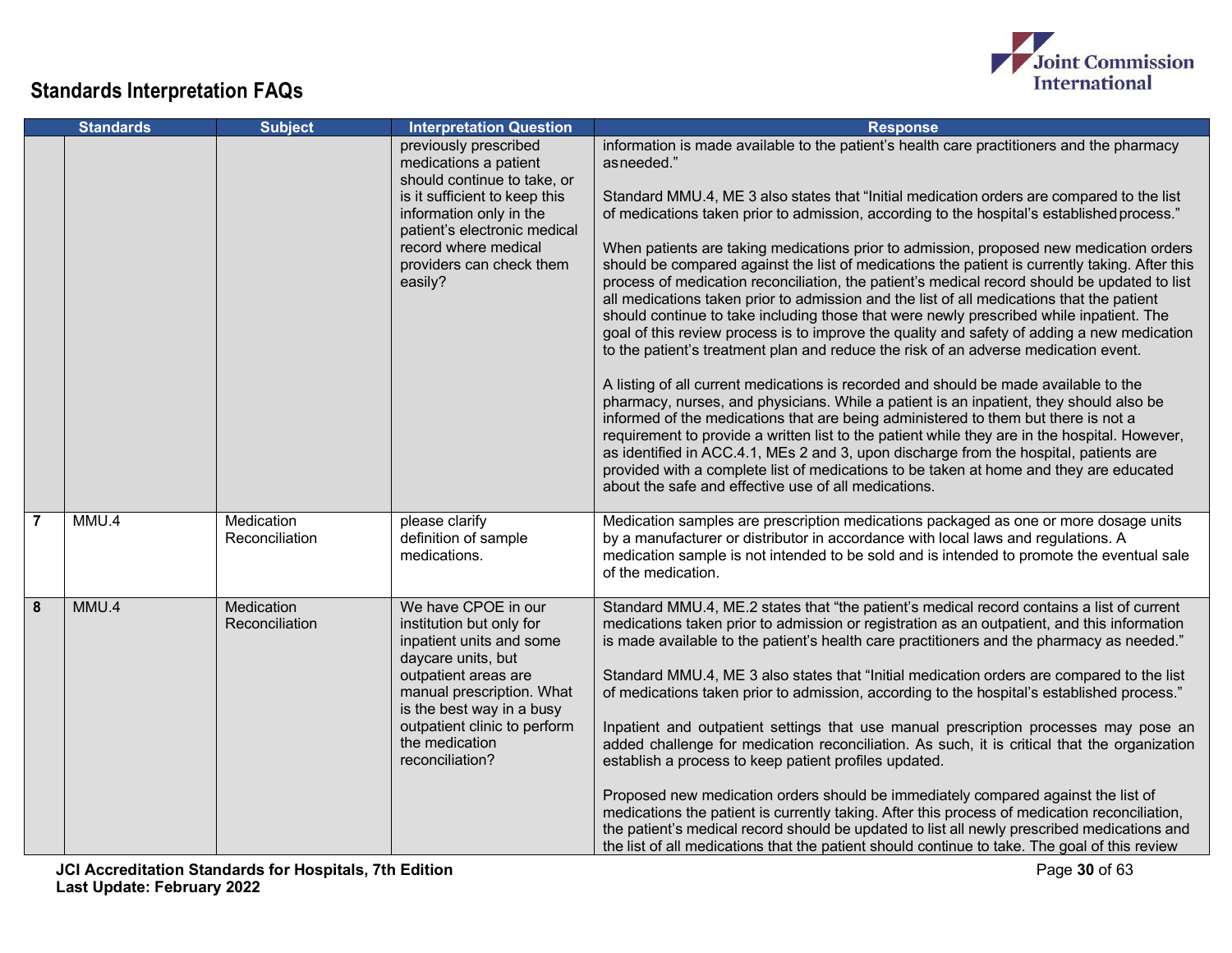

|    | <b>Standards</b> | <b>Subject</b>               | <b>Interpretation Question</b>                                                                                                                                                                                                                           | <b>Response</b>                                                                                                                                                                                                                                                                                                                                                                                                                                                                                                                                                                                                                                                                                                                                                                                                                                                                                                                                                                                                                                                                                                                                                                                                                                                                                                                                                                                                                                                                                                                                                                                                                                                                                                                                                                                                                                                                                                                                 |
|----|------------------|------------------------------|----------------------------------------------------------------------------------------------------------------------------------------------------------------------------------------------------------------------------------------------------------|-------------------------------------------------------------------------------------------------------------------------------------------------------------------------------------------------------------------------------------------------------------------------------------------------------------------------------------------------------------------------------------------------------------------------------------------------------------------------------------------------------------------------------------------------------------------------------------------------------------------------------------------------------------------------------------------------------------------------------------------------------------------------------------------------------------------------------------------------------------------------------------------------------------------------------------------------------------------------------------------------------------------------------------------------------------------------------------------------------------------------------------------------------------------------------------------------------------------------------------------------------------------------------------------------------------------------------------------------------------------------------------------------------------------------------------------------------------------------------------------------------------------------------------------------------------------------------------------------------------------------------------------------------------------------------------------------------------------------------------------------------------------------------------------------------------------------------------------------------------------------------------------------------------------------------------------------|
|    |                  |                              |                                                                                                                                                                                                                                                          | process is to improve the quality and safety of adding a new medication to the patient's<br>treatment plan and reduce the risk of an adverse medication event.<br>As described in the intent, Joint Commission International recognizes that it can be difficult<br>to obtain a complete medication list from every patient in an encounter, and accuracy is<br>dependent on the patient's ability and willingness to provide this information. The intent<br>further explains that a credible effort to collect this information is recognized as meeting the<br>intent of the requirement. Examples of a credible effort may include contacting the patient's<br>pharmacy and/or family members or consulting with the patient's primary physician.                                                                                                                                                                                                                                                                                                                                                                                                                                                                                                                                                                                                                                                                                                                                                                                                                                                                                                                                                                                                                                                                                                                                                                                           |
| 9  | MMU.4            | Medication<br>Reconciliation | Currently we have manual<br>prescriptions, can you give<br>some examples for how to<br>achieve medication<br>reconciliation in outpatient/<br>ambulatory care setting?<br>Home meds recorded by<br>physician are not in the<br>information of pharmacist | The intent of Standard MMU.4 highlights medication reconciliation as a critical safe<br>medication management process for reducing risks for adverse events. The standard does<br>not specify areas where medication reconciliation between physician and other healthcare<br>providers are required. However, medications are prescribed in many areas of the hospital.<br>As such, medication reconciliation between physicians and other healthcare providers<br>should be conducted in all areas where medication prescription occurs which includes<br>outpatient clinics and the emergency department. There are specific situations in which a<br>targeted medication review can be completed. For example, when contrast media is being<br>administered in a diagnostic imaging organization, there is the potential for interactions<br>with drugs the patient may be taking, such as drugs that may enhance the renal effects of<br>contrast media, drugs that may enhance allergic-type reactions to contrast media, or drugs<br>that may interfere with the hematological effects of contrast media. The pharmacist is not<br>specifically identified as the person that needs to complete all medication reconciliation. In<br>the example listed of the outpatient/ambulatory setting, the reconciliation process can be<br>completed by a physician, nurse, or other trained staff member. Standard MMU.5.1<br>describes the appropriateness review process, which is more detailed and is completed by<br>the pharmacist. MMU.5.1, ME 4 states that the full appropriateness review process must<br>be completed within 24 hours when a designated professional is not immediately available<br>to complete the review.<br>Additionally, Standard ACC.4.3 describes the information that is required to be in the<br>outpatient profile, part of this information is documentation of the medication<br>reconciliation process. |
| 10 | MMU.4            | Medication<br>Reconciliation | On MMU, what<br>information/ details should<br>be documented to prove<br>that a "credible" effort was<br>done?                                                                                                                                           | As described in the intent of MMU.4, Joint Commission International recognizes that it can<br>be difficult to obtain a complete medication list from every patient in an encounter, and<br>accuracy<br>is dependent on the patient's ability and willingness to provide this information. The intent<br>further explains that a credible effort to collect this information is recognized as meeting the<br>intent of the requirement. Examples of a credible effort may include contacting the patient's<br>pharmacy and/or family members or consulting with the patient's primary physician.                                                                                                                                                                                                                                                                                                                                                                                                                                                                                                                                                                                                                                                                                                                                                                                                                                                                                                                                                                                                                                                                                                                                                                                                                                                                                                                                                 |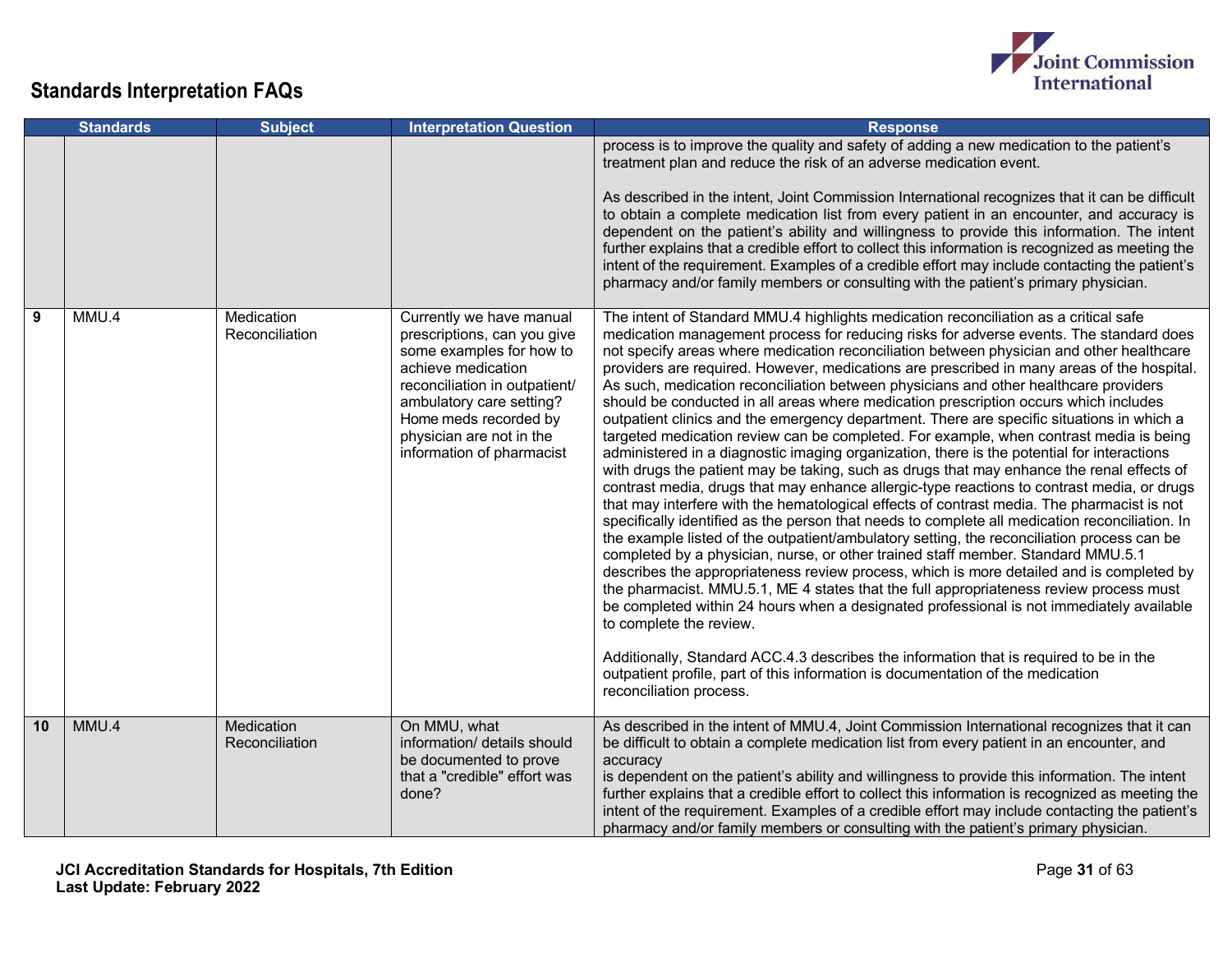

|                 | <b>Standards</b> | <b>Subject</b>                                                                        | <b>Interpretation Question</b>                                                                                                                                                                                                                        | <b>Response</b>                                                                                                                                                                                                                                                                                                                                                                                                                                                                                                                                                                                                                                                                                                                                                                                                                                                                                                                                                                                                                                                                                                                                                                                                                                                                                                                                                                                                                                    |
|-----------------|------------------|---------------------------------------------------------------------------------------|-------------------------------------------------------------------------------------------------------------------------------------------------------------------------------------------------------------------------------------------------------|----------------------------------------------------------------------------------------------------------------------------------------------------------------------------------------------------------------------------------------------------------------------------------------------------------------------------------------------------------------------------------------------------------------------------------------------------------------------------------------------------------------------------------------------------------------------------------------------------------------------------------------------------------------------------------------------------------------------------------------------------------------------------------------------------------------------------------------------------------------------------------------------------------------------------------------------------------------------------------------------------------------------------------------------------------------------------------------------------------------------------------------------------------------------------------------------------------------------------------------------------------------------------------------------------------------------------------------------------------------------------------------------------------------------------------------------------|
|                 |                  |                                                                                       |                                                                                                                                                                                                                                                       | The hospital can document this credible effort in situations where all the required<br>information cannot be gathered. The hospital can then decide about the safety of<br>administering the medications based on the information that has been obtained.                                                                                                                                                                                                                                                                                                                                                                                                                                                                                                                                                                                                                                                                                                                                                                                                                                                                                                                                                                                                                                                                                                                                                                                          |
| 11              | MMU.4            | Medication<br>Reconciliation in<br>Outpatient<br>Departments                          | Does the medication<br>reconciliation between<br>Physician and other<br>healthcare provider only<br>apply to Inpatient<br>Admission or does it also<br>apply to the emergency<br>departments and outpatient<br>clinics?                               | The intent of Standard MMU.4 highlights medication reconciliation as a critical, safe<br>medication management process for reducing risks for adverse events. The standard<br>does not specify areas where medication reconciliation between physician and other<br>healthcare providers are required. However, medications are prescribed in many areas of<br>the hospital. As such, medication reconciliation between physician and other healthcare<br>providers should be conducted in all areas where medication prescription occurs which<br>include outpatient clinics and the emergency department.                                                                                                                                                                                                                                                                                                                                                                                                                                                                                                                                                                                                                                                                                                                                                                                                                                        |
| 12              | MMU.4            | Medication<br><b>Reconciliation Prior to</b><br>Administration                        | When physician and<br>pharmacist are reconciling<br>medications upon initial<br>orders, is it required for<br>nurses to also reconcile<br>before administration?                                                                                      | The standard does not require an additional medication reconciliation by nurses prior to<br>administration. However, standard MMU.6.1 includes specific measurable elements that<br>require the hospital to establish a medication administration process to verify that the<br>medication is correct based on the medication prescription or order. The intent of MMU.6.1<br>also outlines items to verify for safe administration of medications.<br>These include verifying the medication with the prescription or order, time and frequency<br>of administration with the prescription or order, dosage amount with the prescription or<br>order, route of administration with the prescription or order, and identity of the patient.                                                                                                                                                                                                                                                                                                                                                                                                                                                                                                                                                                                                                                                                                                        |
| $\overline{13}$ | MMU.4            | Information Needed to<br>Reconcile Current and<br>Newly Ordered<br><b>Medications</b> | The intent of the MMU 4<br>states that "The types of<br>information that clinicians<br>use to reconcile<br>medications include, but<br>are not limited to,<br>medication name, dose,<br>frequency, route, and<br>purpose." What does<br>purpose mean? | Standard MMU.4, ME 1 states that "The hospital identifies the information needed to<br>reconcile current and newly ordered medications." The intent of Standard MMU.4 also<br>states that "The types of information that clinicians use to reconcile medications include,<br>but are not limited to, medication name, dose, frequency, route, and purpose."<br>The term "purpose" is actually meant as the "indication" for the medication. For example,<br>when ordering paracetamol, it would be important to identify if the intent is to reduce fever<br>or to control pain. This also becomes important during the appropriateness review when an<br>additional medication is ordered that may have the same indication. For example, ordering<br>morphine sulfate for pain when the patient currently has an order for paracetamol. The<br>intent further states that "Organizations should identify the information that needs to be<br>collected to reconcile current and newly ordered medications and to safely prescribe<br>medications in the future."<br>Identifying the purpose (or indication) against each current medication is not required.<br>Instead, it is up to the organization to identify all information to be collected to ensure a<br>safe and accurate medication reconciliation process as per Standard MMU.4, ME 1. The<br>organization's process should include a review of a proposed new medication against the |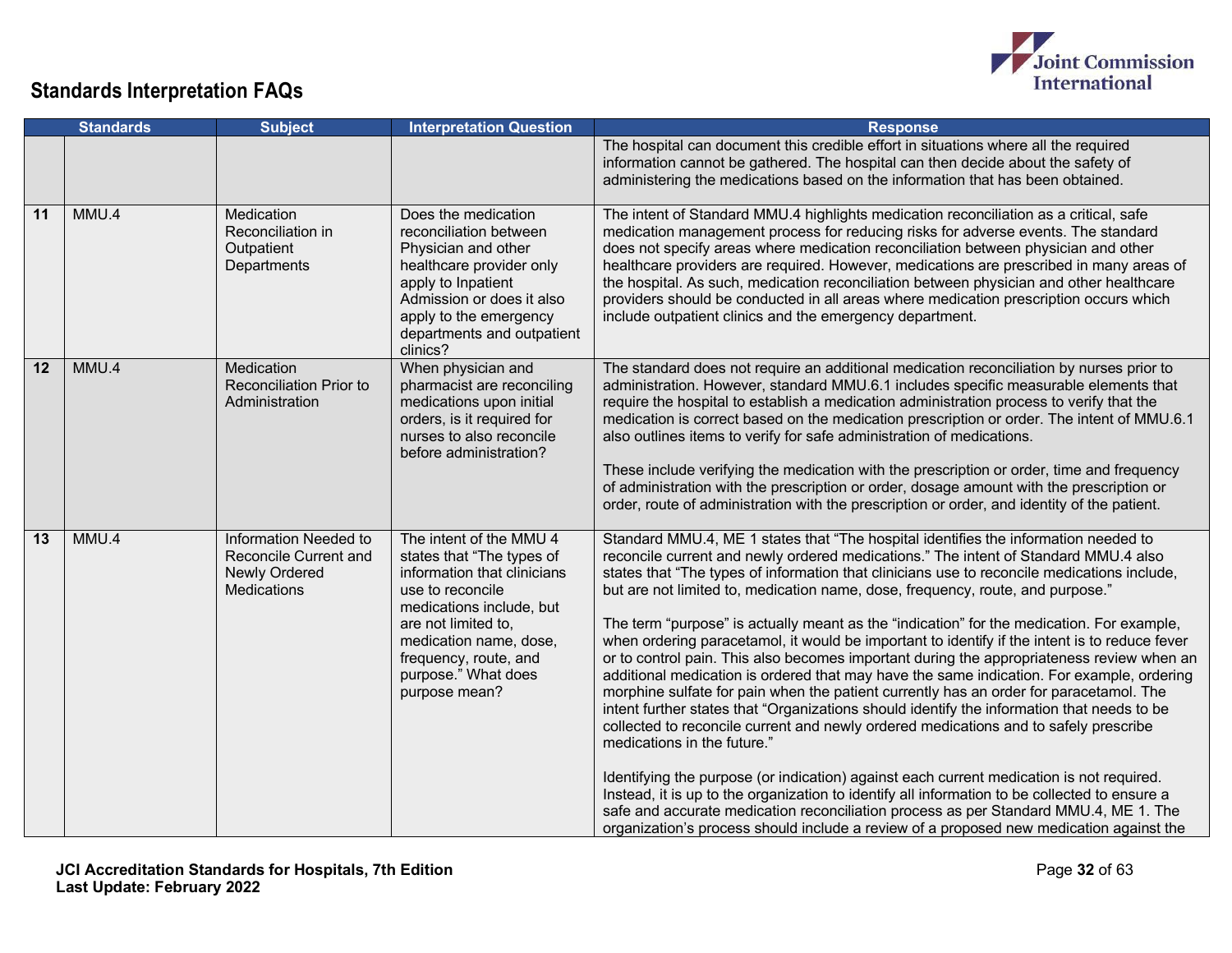

|    | <b>Standards</b> | <b>Subject</b>                                              | <b>Interpretation Question</b>                                                                                                                                                                                                                                                                                                                                                    | <b>Response</b>                                                                                                                                                                                                                                                                                                                                                                                                                                                                                                                                                                                                                                                                                                                                                                                                                                                                                                                                                                   |
|----|------------------|-------------------------------------------------------------|-----------------------------------------------------------------------------------------------------------------------------------------------------------------------------------------------------------------------------------------------------------------------------------------------------------------------------------------------------------------------------------|-----------------------------------------------------------------------------------------------------------------------------------------------------------------------------------------------------------------------------------------------------------------------------------------------------------------------------------------------------------------------------------------------------------------------------------------------------------------------------------------------------------------------------------------------------------------------------------------------------------------------------------------------------------------------------------------------------------------------------------------------------------------------------------------------------------------------------------------------------------------------------------------------------------------------------------------------------------------------------------|
|    |                  |                                                             |                                                                                                                                                                                                                                                                                                                                                                                   | list of medications the patient is currently taking in a manner that will identify and reduce<br>the risk of an adverse medication event.                                                                                                                                                                                                                                                                                                                                                                                                                                                                                                                                                                                                                                                                                                                                                                                                                                         |
| 14 | MMU.4            | <b>Electronic and Manual</b><br><b>Reconciliation Forms</b> | Can we use a manual<br>document attached to the<br>electronic medical records,<br>or must there be one<br>standardized electronic<br>process for medication<br>reconciliation?                                                                                                                                                                                                    | Standard MMU.4 outlines requirements for medication reconciliation as an important<br>process of safe medication management. The measurable elements of MMU.4 address<br>specific required steps in which organizations must comply for a safe medication<br>reconciliation process. The process can be utilized with electronic or non-electronic<br>systems or both. Often, as organizations begin their conversion from paper records to<br>electronic records, they may need to use a combination of both. The JCI standards do not<br>limit organizations to using only one or the other if the documentation provides a safe<br>patient care process for meeting the requirements of the standards.                                                                                                                                                                                                                                                                         |
| 15 | MMU.4            | Medication<br>Reconciliation                                | The intent of MMU.4<br>suggests that this standard<br>is to be applied during<br>"initial" encounters<br>(admission, outpatient<br>visits). Since managing<br>medication during inpatient<br>transitions and discharge<br>are addressed in other<br>standards, can medications<br>during transition be<br>addressed in ACC 3, ME 1<br>and ME 3, and discharge<br>meds in ACC 4.1? | MMU.4 focuses on the medication reconciliation process for initial orders prior to<br>admission as an inpatient or registration as an outpatient. The standard does not<br>specifically require a full medication reconciliation during transfers of care within the<br>hospital. Medication reconciliation can be addressed in standard ACC.3 MEs 1,3, & 5.<br>Specifically, ACC.3, ME 5mentions that a summary of information transferred with the<br>patient should contain items f) through I) of the intent. Item j) in the intent is medications.<br>This concept can also be addressed via IPSG.2.2, which describes handover<br>communications being:<br>1. Between health care practitioners<br>2. Between different levels of care within the hospital (such as ICU to med surg, OT to<br>recovery, emergency department to ward, etc.)<br>3. From wards to diagnostic or treatment areas within the hospital<br>4. Between staff and patients/families                 |
| 16 | <b>MMU.4.2</b>   | Required Elements of a<br>Complete Order or<br>Prescription | Are "indication" and<br>"maximum dose" required<br>in every prescription?                                                                                                                                                                                                                                                                                                         | There is a difference between letter c) of the intent of MMU.4.2, which requires additional<br>information for use to be included in orders for PRN medications that is different from<br>Measurable Element 2 of MMU.4.2 which states that the maximum dose is required in all<br>medication orders. Additionally, the wording in the intent statement "all orders and<br>prescriptions contain the name of the drug, the dose, and the frequency and route of<br>administration" does not match the requirements in MMU.4.2 ME 2.<br>The expectation for PRN medications represents a special set of medication orders and<br>therefore, adding the additional information about maximum dose is necessary to help staff<br>safely administer these medications. For example, if the patient has multiple PRN<br>medications for pain such as acetaminophen and Norco (or other narcotic/acetaminophen<br>combinations) listing the maximum dose of acetaminophen is important. |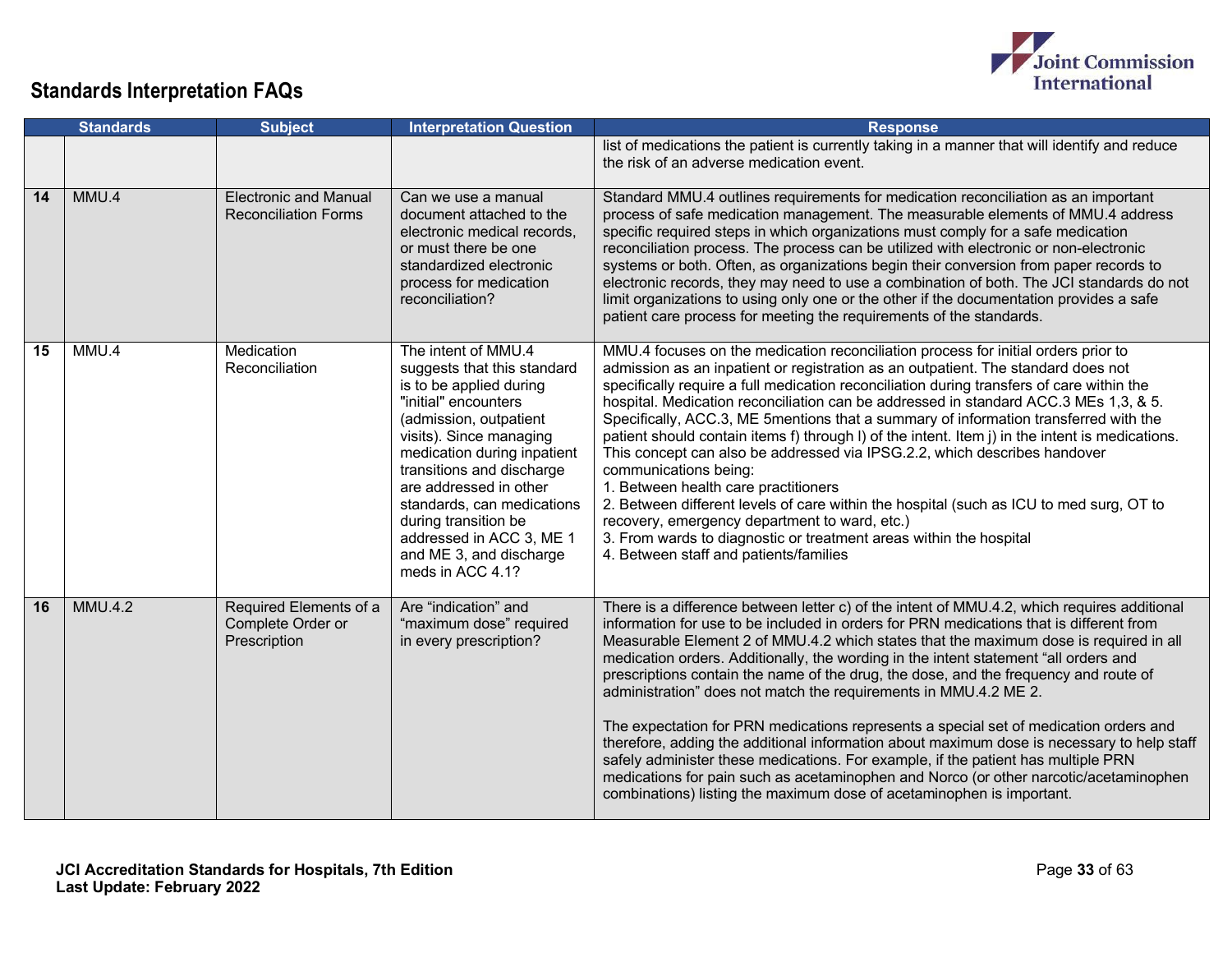

|    | <b>Standards</b> | <b>Subject</b>                      | <b>Interpretation Question</b>                                                                                                                                                                                                                                                                              | <b>Response</b>                                                                                                                                                                                                                                                                                                                                                                                                                                                                                                                                                                                                                                                                                                                                                                                                                                                                                                                                                                                                                                                                                                                                                                                                                                                                                                                                                                                                                                                                                                                           |
|----|------------------|-------------------------------------|-------------------------------------------------------------------------------------------------------------------------------------------------------------------------------------------------------------------------------------------------------------------------------------------------------------|-------------------------------------------------------------------------------------------------------------------------------------------------------------------------------------------------------------------------------------------------------------------------------------------------------------------------------------------------------------------------------------------------------------------------------------------------------------------------------------------------------------------------------------------------------------------------------------------------------------------------------------------------------------------------------------------------------------------------------------------------------------------------------------------------------------------------------------------------------------------------------------------------------------------------------------------------------------------------------------------------------------------------------------------------------------------------------------------------------------------------------------------------------------------------------------------------------------------------------------------------------------------------------------------------------------------------------------------------------------------------------------------------------------------------------------------------------------------------------------------------------------------------------------------|
|    |                  |                                     |                                                                                                                                                                                                                                                                                                             | Joint Commission International has issued an errata and updated the 7 <sup>th</sup> Edition of the<br>Accreditation Standards for Hospitals to address this clarification. The errata are available<br>on The Joint Commission website and can also be accessed through the following link:<br>Errata to JCI Accreditation Standards for Hospitals, 7 <sup>th</sup> Edition                                                                                                                                                                                                                                                                                                                                                                                                                                                                                                                                                                                                                                                                                                                                                                                                                                                                                                                                                                                                                                                                                                                                                               |
| 17 | <b>MMU.4.2</b>   | <b>Complete Medication</b><br>Order | We have some medicines<br>that include tablets, and<br>the concentration of the<br>tablet is 200 mg, and the<br>doctor wants a dose of 600<br>mg. What is the safest way<br>to write the medicine?<br>Is it to write 3 pills (200 X3)<br>or just write the dose 600<br>mg and the nursing gives 3<br>pills? | JCI states in the intent of MMU.4.2 that errors in medication orders account for<br>approximately 50% of medication errors.<br>In response to the example listed in your question, the order should be written in a way that<br>clearly defines the dose, which is one of the key medication order elements that are listed<br>in MMU.4.2 ME 2. For instance, with orders that are written referencing pills or vials, the<br>specific dose of the pills or vials should be listed as well in order to prevent an error. There<br>could be a situation where a specific medication is stocked in both 200 mg and 400 mg pills<br>and if the total dose ordered is 600 mg, the order should be written in such a way as to<br>indicate that 3 of the 200 mg pills are needed to deliver the full dose of 600 mg.<br>It should be noted however, that the standard and ME do not require that an order specify<br>the number of pills or vials, only that it specifically state the dose of the medication.<br>Organizations are encouraged to develop policies/procedures that specify the safest way<br>in which to write medication orders.                                                                                                                                                                                                                                                                                                                                                                                              |
| 18 | <b>MMU.4.2</b>   | <b>IV Medication Order</b>          | Should all IV medication<br>orders include rates?                                                                                                                                                                                                                                                           | The intent for Standard MMU.4.2 identifies the elements of a complete order or<br>prescription and letter f) of the intent states that when intravenous infusions are ordered,<br>the rate of administration needs to be specified. How the rate of administration is stated in<br>an order can vary depending on the route or type of medication, and the writing style of the<br>prescriber. Examples of how the rate of administration can be stated in an order:<br>IV push medication, in place of a rate for administration, the order might indicate<br>that the medication be given over a certain amount of time, such as "Labetalol, 50<br>mg, IV push over 2 minutes."<br>IV bolus medications - the physician specifies the amount of the bolus and over a<br>$\bullet$<br>specific period of time, such as "500ml 0.9% normal saline bolus to be<br>administered over one hour."<br>Certain medications, such as Vancomycin, where the rate of administration is<br>$\bullet$<br>determined when calculating dosages during preparation according to patient<br>information such as lab values and patient weight, as stated in letters d and e.<br>The intent further explains that standard MMU.4.2 "sets hospitalwide expectations for<br>medication orders. The processes are reflected in complete orders entered in the medical<br>record, the pharmacy or dispensing unit receiving the information needed for dispensing,<br>and the administration of the medication based on a complete order." Therefore, missing |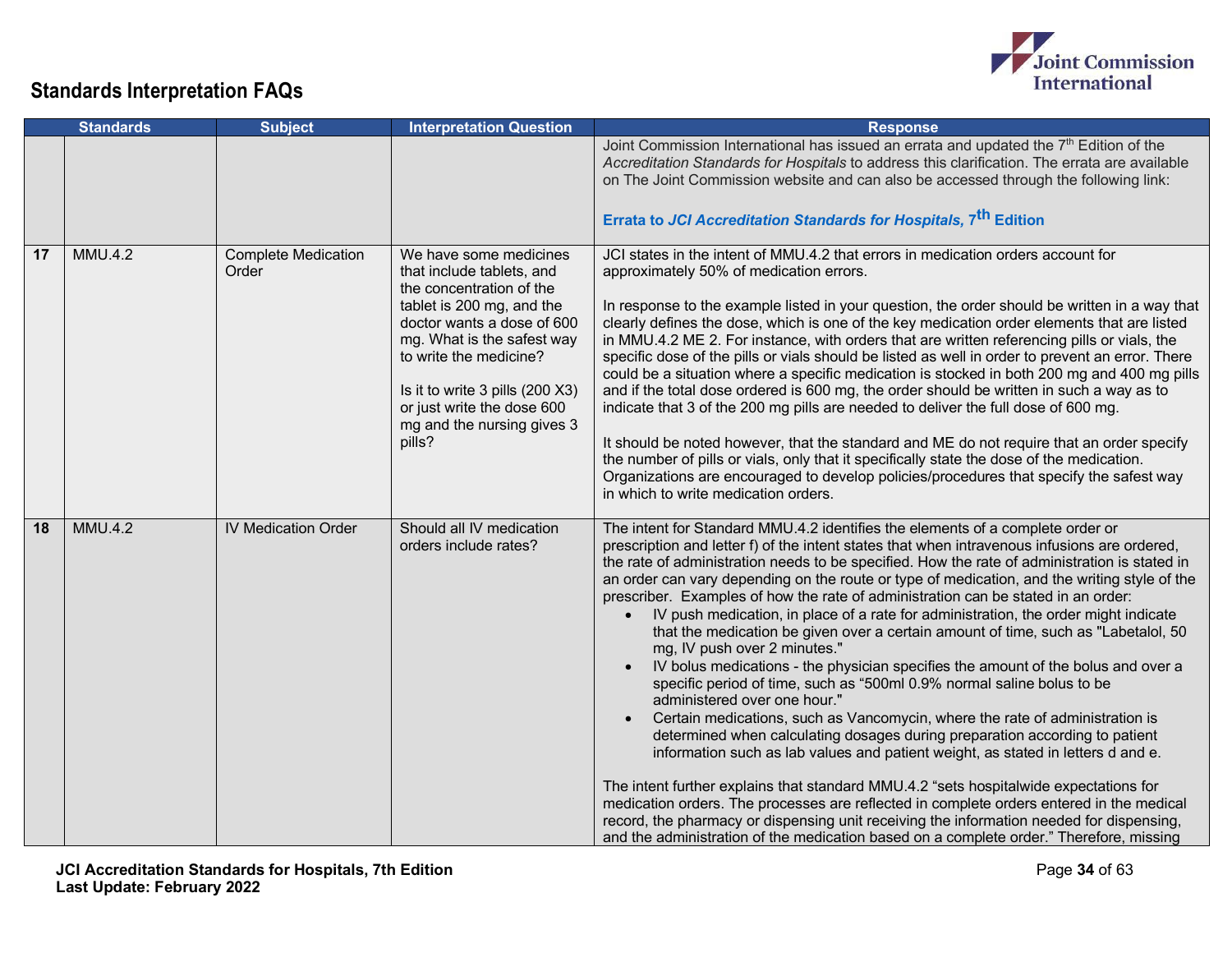

|    | <b>Standards</b> | <b>Subject</b>                     | <b>Interpretation Question</b>                                                                                                                                                                                                                                | <b>Response</b>                                                                                                                                                                                                                                                                                                                                                                                                                                                                                                                                                                                                                                                                                                                                                                                                                                                                                                                                                                                                                         |
|----|------------------|------------------------------------|---------------------------------------------------------------------------------------------------------------------------------------------------------------------------------------------------------------------------------------------------------------|-----------------------------------------------------------------------------------------------------------------------------------------------------------------------------------------------------------------------------------------------------------------------------------------------------------------------------------------------------------------------------------------------------------------------------------------------------------------------------------------------------------------------------------------------------------------------------------------------------------------------------------------------------------------------------------------------------------------------------------------------------------------------------------------------------------------------------------------------------------------------------------------------------------------------------------------------------------------------------------------------------------------------------------------|
|    |                  |                                    |                                                                                                                                                                                                                                                               | elements of a medication order, such as the IV medication rate, will not meet the<br>requirements for standard MMU.4.2, and MMU.4.2, ME 3.                                                                                                                                                                                                                                                                                                                                                                                                                                                                                                                                                                                                                                                                                                                                                                                                                                                                                              |
| 19 | MMU.5.1          | Appropriateness<br>Review          | If the procedure requires<br>procedural sedation and the<br>physician ordering sedation<br>medication is available<br>during ordering,<br>administration, and<br>monitoring, does the<br>sedation medication need<br>to go through<br>appropriateness review? | The intent of MMU.5.1 states that "there may be circumstances in which the full<br>appropriateness review is not practical, such as in an emergency or when the ordering<br>physician is present for ordering, administering, and monitoring of the patient (for example,<br>in the operating theatre or the emergency department), or with oral, rectal, or injectable<br>contrast in interventional radiology or diagnostic imaging where the medication is part of<br>the procedure."<br>Another example of a situation analogous to those listed above in which the physician is<br>continually present is during procedural sedation. However, the requirements identified in<br>the ASC standards related to procedural sedation are expected to be applied. For<br>example, Standards ASC.3 and ASC.3.3 on Sedation Care outline very specific<br>requirements on standardized practice, practitioner's responsibility and patient monitoring,<br>use of professional guidelines, and risk-benefit analysis.                     |
| 20 | <b>MMU.5.2</b>   | <b>Medication Labeling</b>         | For the MMU it says label<br>the container upon<br>transferring from original<br>container. If we are using<br>Ziplock, are we going to<br>label the Ziplock or the<br>medication cup?                                                                        | MMU.5.2 states that "a system is used to safely dispense medications in the right dose to<br>the right patient at the right time."<br>The intent of MMU.5.2 further explains that "when a medication is removed from its<br>original packaging or prepared and dispensed in a different form/container-and not<br>immediately administered—the medication must be labeled with the name of the<br>medication, the dosage/concentration of the medication, the date of preparation, the<br>date of expiration, and two patient identifiers."<br>Based on these statements, when medications are being transferred to a Ziplock or<br>medication cup and are not meant to be immediately administered to the patient, these<br>medications must be labeled. Additionally, organizations must recognize that multiple<br>medications in a Ziplock bag or medication cup may be misidentified due to the color or<br>size of specific pills looking similar and therefore present an increased risk for medication<br>administration error. |
| 21 | MMU.6.2          | Patients Own<br><b>Medications</b> | It is often difficult to obtain<br>the information on<br>"resource" of medications<br>from the patients. How can<br>a hospital perform risk<br>assessment for<br>medications brought in by<br>the patient/family?                                             | Standard MMU.6.2 states that "policies and procedures govern medications brought into<br>the hospital by the patient or family and medication prescribed for patient self-<br>administration."<br>In developing these policies and procedures, the intent of MMU.6.2 explains that<br>the hospital is required to perform a risk assessment on all medications that the<br>patient or patient's family brings to the hospital. As stated in the intent, elements<br>of the risk assessment are listed as: "where the patient obtained the medication,<br>when the medication was obtained, and how the medication was stored at home."                                                                                                                                                                                                                                                                                                                                                                                                  |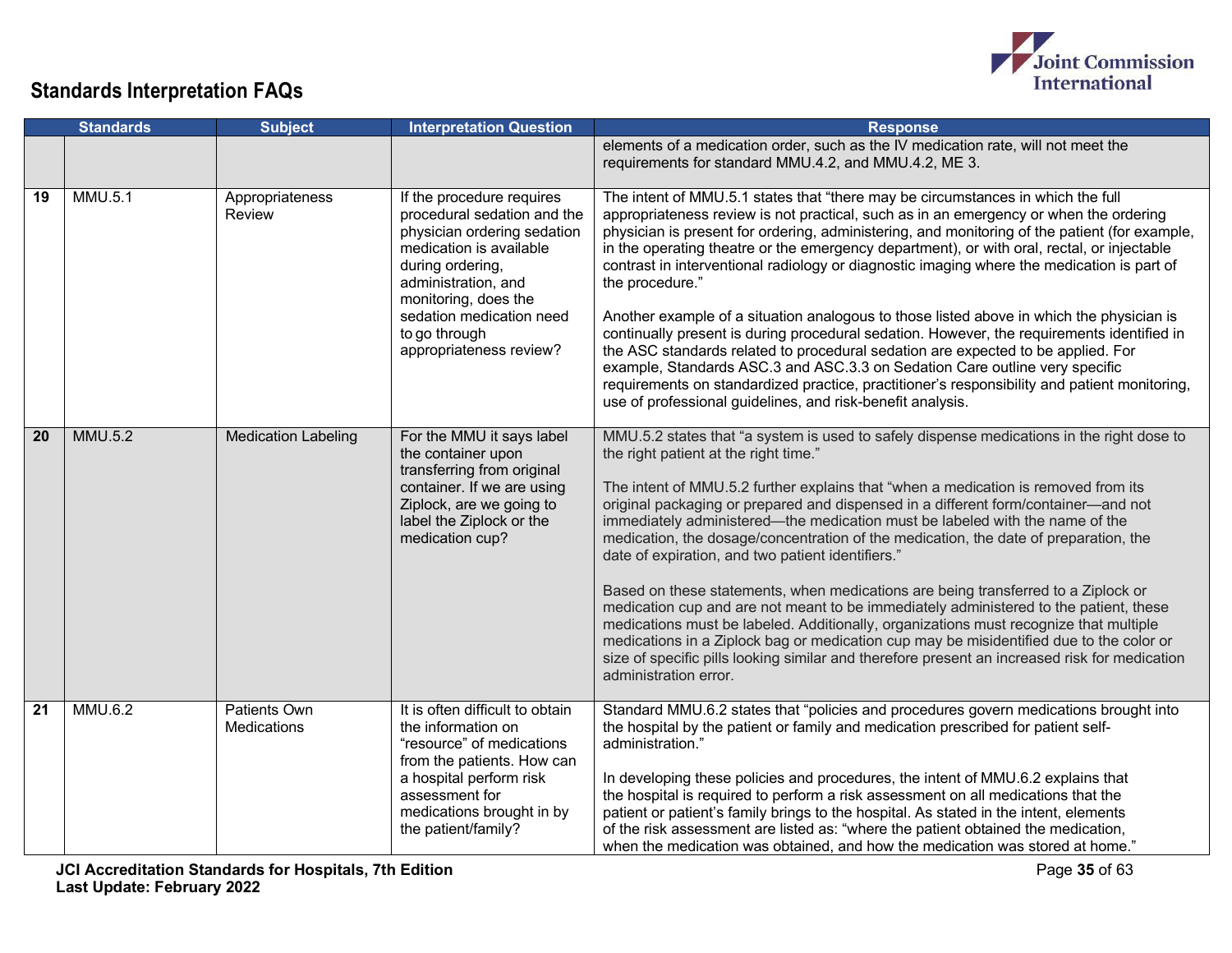

|                | <b>Standards</b>                                    | <b>Subject</b>                                       | <b>Interpretation Question</b>                                                                                                                                                                          | <b>Response</b>                                                                                                                                                                                                                                                                                                                                                                                                                                                                                                                                                                                                                                                                                                                                                                                                                                                                                                                                                                                                          |
|----------------|-----------------------------------------------------|------------------------------------------------------|---------------------------------------------------------------------------------------------------------------------------------------------------------------------------------------------------------|--------------------------------------------------------------------------------------------------------------------------------------------------------------------------------------------------------------------------------------------------------------------------------------------------------------------------------------------------------------------------------------------------------------------------------------------------------------------------------------------------------------------------------------------------------------------------------------------------------------------------------------------------------------------------------------------------------------------------------------------------------------------------------------------------------------------------------------------------------------------------------------------------------------------------------------------------------------------------------------------------------------------------|
|                |                                                     |                                                      |                                                                                                                                                                                                         | The intent of MMU.6.2 also states that based on the results of the risk<br>assessment, the hospital determines whether the medications are safe for<br>administration to the patient.<br>JCI recognizes that given certain situations, it may be difficult to gather all the necessary<br>information about medication from patients and their family. MMU.4 describes the overall<br>process for medication reconciliation and requires that hospitals put forth a credible effort<br>to obtain this information. For example, a credible effort may include contacting the<br>patient's pharmacy and/or family members or consulting with the patient's primary<br>physician. The hospital can document this credible effort in situations where all the<br>required information cannot be gathered and then make a decision about the safety of<br>administering the medications based on the information that has been obtained.                                                                                     |
|                | <b>Quality Improvement and Patient Safety (QPS)</b> |                                                      |                                                                                                                                                                                                         |                                                                                                                                                                                                                                                                                                                                                                                                                                                                                                                                                                                                                                                                                                                                                                                                                                                                                                                                                                                                                          |
|                | QPS.6                                               | Data Validation                                      | What is the expectation for<br>data validation and data<br>collected from IT systems?<br>Can you share examples of<br>data validation<br>methodologies that will be<br>acceptable during the<br>survey? | The JCI standards don't specifically address data validation for data that is collected from<br>IT systems; however, the same concepts related to data validation can be applied to data<br>that is collected both electronically and manually.<br>For data that is gathered electronically, the hospital must perform data validation when any<br>of the items a) through f) in the intent of QPS.6 are met. In addition to this, it is<br>recommended that manual data validation be performed upon the adoption of any new data<br>system and on a periodic basis. While the use of electronic systems to gather data may<br>help improve workflow and resource use, a system that is incorrectly gathering data that is<br>not validated could lead to a large amount of incorrect data and can therefore lead to an<br>overall decrease in quality.                                                                                                                                                                 |
| $\overline{2}$ | QPS.6                                               | Evidence-Based Data<br><b>Validation Methodology</b> | Could you share examples<br>of Evidence-based data<br>validation methodologies?                                                                                                                         | Standard QPS.6 states that "The hospital uses an internal process to validate data." JCI<br>does not specify which evidence-based process for data validation should be used to<br>meet the requirements of this standard. One example of a data validation process is<br>described as follows:<br>1. Re-collecting the data by a second person not involved in the original data<br>collection<br>2. Using a statistically valid sample of records, cases, and other data. A 100% sample<br>would only be needed when the number of records, cases, or other data is very<br>small.<br>3. Comparing the original data with the re-collected data<br>4. Calculating the accuracy by dividing the number of data elements found to be the<br>same by the total number of data elements and multiplying that total by 100. A 90%<br>accuracy level is a good benchmark.<br>5. When data elements are found not to be the same, noting the reasons (for<br>example, unclear data definitions) and taking corrective actions |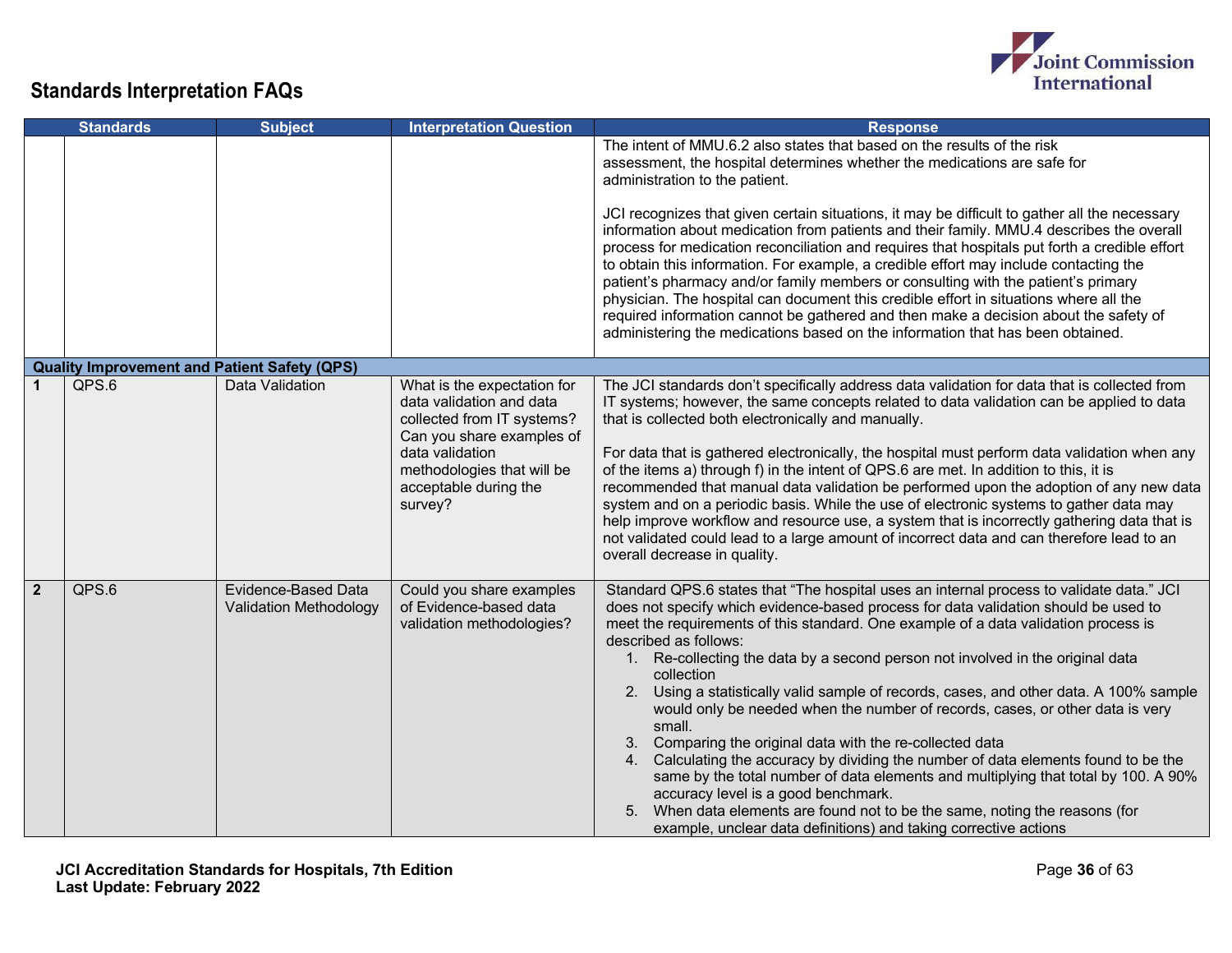

|                         | <b>Standards</b> | <b>Subject</b>                         | <b>Interpretation Question</b>                                                                                                                                                                                                                                                                                                                                                                                                                                                            | <b>Response</b>                                                                                                                                                                                                                                                                                                                                                                                                                                                                                                                                                                                                                                                                                                                                                                                                                                                                                                                                                                                                                                                                                                                                                                                                                                                                                                                                                                                                                                                                                                                                                                                                                                                                                                      |
|-------------------------|------------------|----------------------------------------|-------------------------------------------------------------------------------------------------------------------------------------------------------------------------------------------------------------------------------------------------------------------------------------------------------------------------------------------------------------------------------------------------------------------------------------------------------------------------------------------|----------------------------------------------------------------------------------------------------------------------------------------------------------------------------------------------------------------------------------------------------------------------------------------------------------------------------------------------------------------------------------------------------------------------------------------------------------------------------------------------------------------------------------------------------------------------------------------------------------------------------------------------------------------------------------------------------------------------------------------------------------------------------------------------------------------------------------------------------------------------------------------------------------------------------------------------------------------------------------------------------------------------------------------------------------------------------------------------------------------------------------------------------------------------------------------------------------------------------------------------------------------------------------------------------------------------------------------------------------------------------------------------------------------------------------------------------------------------------------------------------------------------------------------------------------------------------------------------------------------------------------------------------------------------------------------------------------------------|
|                         |                  |                                        |                                                                                                                                                                                                                                                                                                                                                                                                                                                                                           | 6. Collecting a new sample after all corrective actions have been implemented to<br>ensure the actions resulted in the desired accuracy level.<br>7. Other areas for data validation include ensuring the accuracy of data entry and<br>data extraction, particularly when using information technology and software<br>programs for data collection and analysis.                                                                                                                                                                                                                                                                                                                                                                                                                                                                                                                                                                                                                                                                                                                                                                                                                                                                                                                                                                                                                                                                                                                                                                                                                                                                                                                                                   |
| $\overline{\mathbf{3}}$ | QPS.6            | Data Validation<br>Process             | Regarding the internal data<br>validation process: when<br>considering a sample<br>analysis methodology by a<br>second individual to seek<br>95% accuracy, are there<br>expectations for the<br>individuals participating in<br>data aggregation and<br>validation to ensure<br>interrater reliability?                                                                                                                                                                                   | Standard QPS.6 describes the requirements for data validation and describes six specific<br>situations in the lettered list of the intent when data validation would be required. An<br>important part of completing an unbiased and valid data validation process would be to<br>ensure interrater reliability. JCI does not require that the individuals completing the data<br>validation and assessing for interrater reliability be from different departments, but rather<br>that two different individuals take part in the process. Additionally, the individuals<br>participating in data aggregation and validation should be trained to do so, as is stated in<br>QPS.3, ME 2 "Individuals with appropriate clinical or managerial experience, knowledge,<br>and skills participate in the process."                                                                                                                                                                                                                                                                                                                                                                                                                                                                                                                                                                                                                                                                                                                                                                                                                                                                                                      |
| 4                       | QPS.7            | <b>Definition of Sentinel</b><br>Event | The standard requires the<br>hospital to include the<br>definition of sentinel event in<br>its policy that includes the<br>elements a) through r) in the<br>intent. Are we required to<br>include all these elements in<br>our sentinel event definition<br>even if the event may not be<br>encountered due to the<br>service not being offered in<br>our facility? For example,<br>severe neonatal<br>hyperbilirubinemia for those<br>who do not have maternity<br>and newborn services. | The Scope of the Survey is explained in The Summary of Key Accreditation Policies where<br>it states that "All standards contained in the current edition of the Joint Commission<br>International Accreditation Standards for Hospitals are applicable unless the hospital does<br>not provide that service (for example, does not provide laboratory services on-site)."<br>The intent of Standards QPS.7 and QPS.7.1 carefully outline different patient safety events<br>that healthcare organizations should include in their definition of a sentinel event. The<br>hospital must define in their policy which events outlined in the Intent of Standards QPS.7<br>and QPS.7.1 would not be encountered due to the hospital not offering a specific service.<br>For example, organizations that do not provide blood transfusion services may state in their<br>policy that "Hemolytic transfusion reaction involving administration of blood or blood<br>products having major blood group incompatibilities (ABO, Rh, other blood groups) is not<br>applicable."<br>Following the indication of such an event being "not applicable," the policy should clearly<br>state the rationale as services not being offered. However, the organization must be aware<br>that the service not being offered may not be the sole reason for a patient safety event to<br>not occur.<br>The expectation is that organizations carefully review all system issues that can lead to<br>patient, staff, or visitor harm and that the hospital must have a process for identifying and<br>managing all patient safety events that are applicable to their situation by starting with the<br>events outlined in the intent. |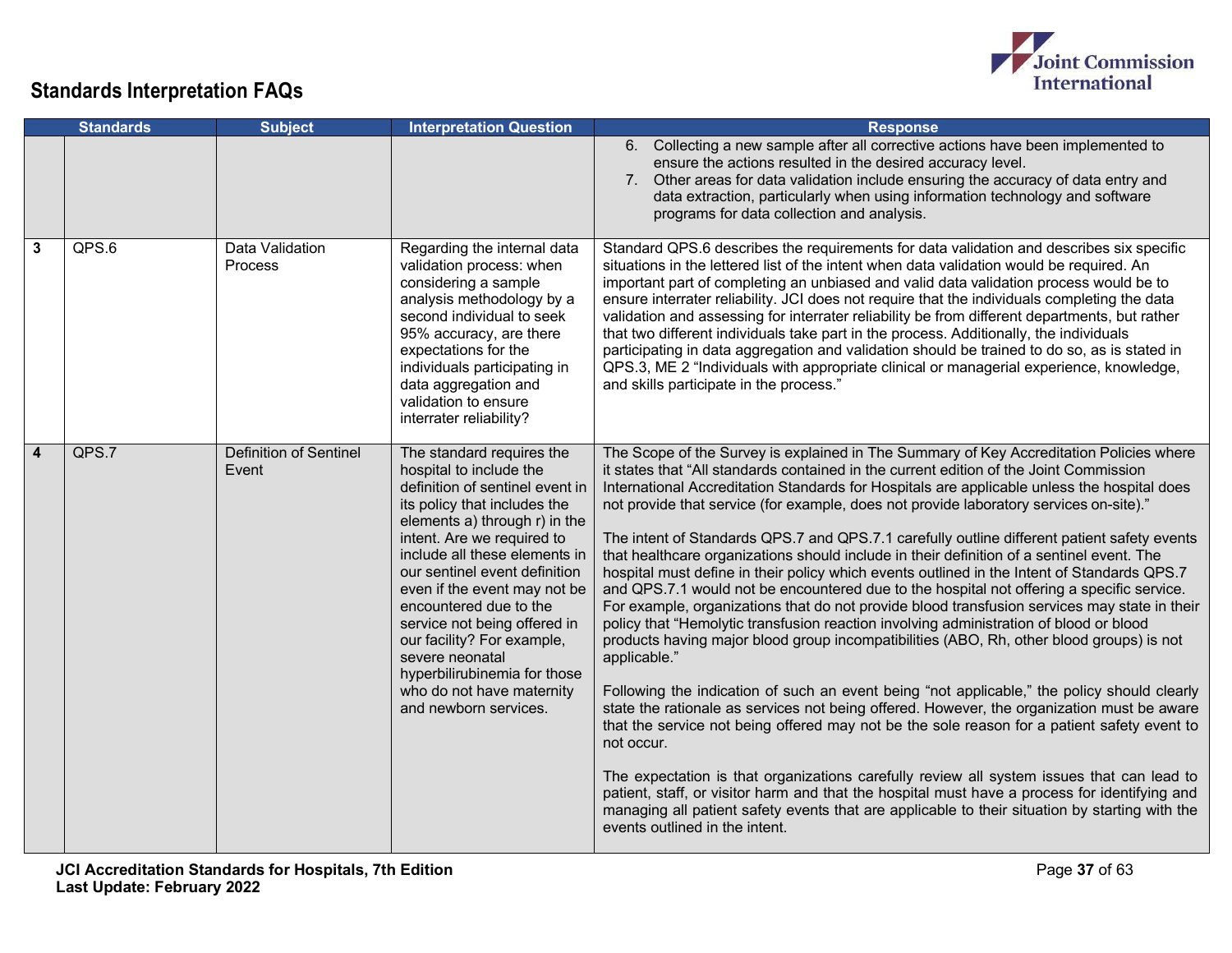

|                | <b>Standards</b> | <b>Subject</b>                                           | <b>Interpretation Question</b>                                                                                                                                                                                                                                                                                                 | <b>Response</b>                                                                                                                                                                                                                                                                                                                                                                                                                                                                                                                                                                                                                                                                                                                                                                                                                                                                                                                                                                                                                                                                                                                                                                                                                                           |
|----------------|------------------|----------------------------------------------------------|--------------------------------------------------------------------------------------------------------------------------------------------------------------------------------------------------------------------------------------------------------------------------------------------------------------------------------|-----------------------------------------------------------------------------------------------------------------------------------------------------------------------------------------------------------------------------------------------------------------------------------------------------------------------------------------------------------------------------------------------------------------------------------------------------------------------------------------------------------------------------------------------------------------------------------------------------------------------------------------------------------------------------------------------------------------------------------------------------------------------------------------------------------------------------------------------------------------------------------------------------------------------------------------------------------------------------------------------------------------------------------------------------------------------------------------------------------------------------------------------------------------------------------------------------------------------------------------------------------|
| 5              | QPS.7            | Sentinel Event-<br>Severe Neonatal<br>Hyperbilirubinemia | We would like to<br>understand whether we<br>should consider the total<br>bilirubin value or indirect<br>bilirubin value to identify<br>sentinel events in item<br>n) severe neonatal<br>hyperbilirubinemia<br>(bilirubin> 30 milligrams /<br>deciliter)?                                                                      | Bilirubin test results may be expressed as direct, indirect, or total bilirubin. While total<br>bilirubin is a combination of direct and indirect bilirubin, laboratory results for bilirubin in<br>some countries only include direct and total bilirubin. As with most laboratory tests,<br>reporting may vary based on applicable local and national standards, laws, and<br>regulations.<br>Additionally, results reporting may vary from laboratory to laboratory. In determining<br>bilirubin value for severe neonatal hyperbilirubinemia, the hospital should consult the<br>laboratory on how they report test results for bilirubin. The hospital's definition of severe<br>neonatal hyperbilirubinemia should be based on the laboratory's test reporting for bilirubin.<br>The hospital should also refer to Standard AOP.5.8 which states that "Established norms<br>and ranges are used to interpret and to report clinical laboratory results." The measurable<br>elements of Standard AOP.5.8 further outline requirements on reference ranges for each<br>test performed and establishing ranges based on the hospital's geography and<br>demographics.                                                                                  |
| $6\phantom{a}$ | QPS.7            | <b>Sentinel Event</b>                                    | Question about no harm<br>incidents: is the process of<br>investigation for a no harm<br>incident similar to near<br>miss? Also, what shall we<br>call incidents that do not<br>include patients? Do we<br>call non- patient events an<br>incident? For example,<br>facility maintenance,<br>smoking, cleaning issues.<br>etc. | The definition of no harm events and near miss events are included in the intent of<br>Standard QPS.7.1 and are as follows:<br>A no-harm event is a patient safety event that reaches the patient but does not<br>cause harm.<br>A near miss (or close call) is a patient safety event that did not reach the patient.<br>$\bullet$<br>QPS.7.1, ME 4 states that "Hospital leadership defines a process for managing near miss<br>events and no-harm events that includes an analysis of the events to identify corrective<br>actions." After the hospital defines the process, it should be uniformly applied to both no-<br>harm and near miss events.<br>In the intent of QPS.7, the definition of sentinel event is centered around events that may<br>affect the patient; however, letter k) in the list on page 181 relates to rape or assault of<br>staff, independent practitioners, visitors, or vendors while on site at the hospital. The FMS<br>chapter contains standards to stipulate how the hospital is required to manage the facility<br>to promote safety and security for staff and patients, many of the examples such as facility<br>maintenance, smoking, cleaning issues (hazardous materials), are addressed in this<br>chapter. |
| $\overline{7}$ | QPS.7.1<br>QPS.8 | Data for Adverse<br>Events                               | What is the difference<br>between QPS.7.1 and<br>QPS.8 and how are these<br>two standards handled?                                                                                                                                                                                                                             | QPS.7.1 relates to how the hospital manages adverse, no-harm, and near miss events.<br>Based upon the definition of these events, they can happen anywhere in the hospital and<br>the<br>response that is outlined in QPS.7.1 is a reactive response. For example, a patient can<br>have a fall with injury while waiting in a registration area for the outpatient diagnostic<br>imaging area, but this may be rare. While the specific events in the lettered list a) through                                                                                                                                                                                                                                                                                                                                                                                                                                                                                                                                                                                                                                                                                                                                                                           |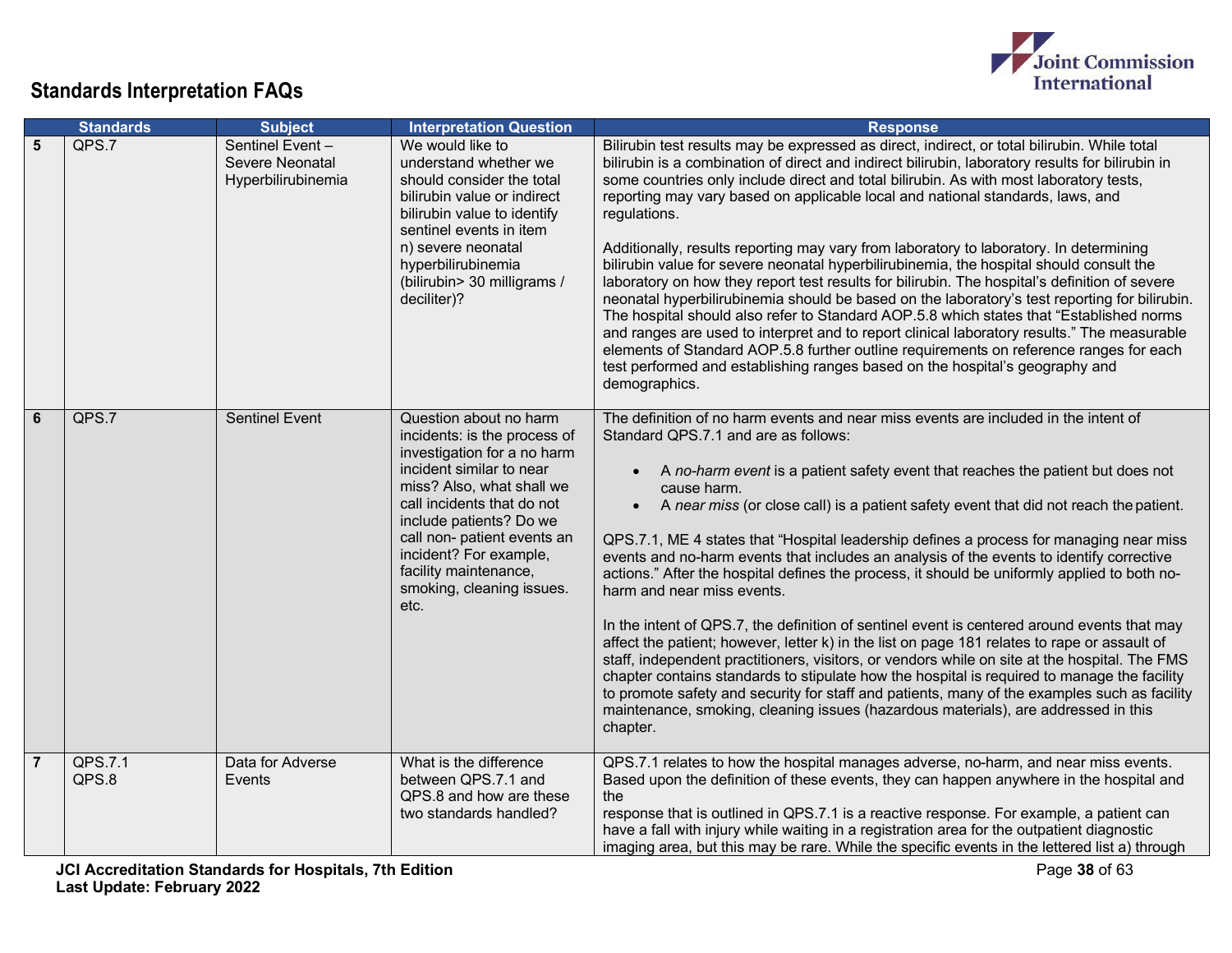

|             | <b>Standards</b>                                  | <b>Subject</b>                       | <b>Interpretation Question</b>                                                                                                   | <b>Response</b>                                                                                                                                                                                                                                                                                                                                                                                                                                                                                                                                                                                                                                                                                                                                                                                                                                                                                                                                                                                                                                                                                                                                                                                                                                                                                                                                                                                                                                                                                                                                                                                                                                                                                                                                                                                                                                                                                                                                                                                                                            |
|-------------|---------------------------------------------------|--------------------------------------|----------------------------------------------------------------------------------------------------------------------------------|--------------------------------------------------------------------------------------------------------------------------------------------------------------------------------------------------------------------------------------------------------------------------------------------------------------------------------------------------------------------------------------------------------------------------------------------------------------------------------------------------------------------------------------------------------------------------------------------------------------------------------------------------------------------------------------------------------------------------------------------------------------------------------------------------------------------------------------------------------------------------------------------------------------------------------------------------------------------------------------------------------------------------------------------------------------------------------------------------------------------------------------------------------------------------------------------------------------------------------------------------------------------------------------------------------------------------------------------------------------------------------------------------------------------------------------------------------------------------------------------------------------------------------------------------------------------------------------------------------------------------------------------------------------------------------------------------------------------------------------------------------------------------------------------------------------------------------------------------------------------------------------------------------------------------------------------------------------------------------------------------------------------------------------------|
|             |                                                   |                                      |                                                                                                                                  | h) in the intent of QPS.8 can meet the definition of adverse, no-harm, or near miss events<br>in QPS.7.1, the requirements of this standard are more focused on proactive monitoring.<br>These are high-risk events that can happen in specific areas of the patient care process<br>and the hospital is expected to proactively monitor for and respond to these events.                                                                                                                                                                                                                                                                                                                                                                                                                                                                                                                                                                                                                                                                                                                                                                                                                                                                                                                                                                                                                                                                                                                                                                                                                                                                                                                                                                                                                                                                                                                                                                                                                                                                  |
| 8           | QPS.8                                             | Preop/Postop<br><b>Discrepancies</b> | What is expected for the<br>data gathering of all major<br>discrepancies between<br>preoperative and<br>postoperative diagnoses? | Standard QPS.8 is a standard that requires organizations to monitor patient care outcomes<br>in order to identify the quality of the services and determine if quality improvement<br>initiatives are needed. Letters a) through h) of the intent identify the minimum services that<br>are to be monitored. Letter d) requires organizations to monitor undesirable trends that<br>occur in surgical procedures.<br>One of the undesirable trends in surgery is associated with a post-operative diagnosis<br>being very different from the pre-operative diagnosis. Choosing the surgical procedure is<br>dependent on the surgeon having a pre-operative diagnosis, for example, appendicitis,<br>abdominal aortic aneurysm, intestinal tumor, ovarian growths, etc. Obtaining the correct<br>informed consent, preparing the patient for the correct surgery, preparing the operating<br>theatre, setting out the correct instruments/equipment, and having a properly trained<br>surgical team are all dependent on the patient's pre-op diagnosis. When the pre-op<br>diagnosis is significantly different from the post-op diagnosis, there is the potential for<br>increased risk of poor outcomes as there may be changes in the surgical procedure<br>required because of a different diagnosis. Changes in the procedure may result in changes<br>to the team, the equipment, the instruments, and the like. For example, the surgical<br>equipment, instruments, and team needed to perform a colon resection for an intestinal<br>obstruction is likely very different from the instruments, equipment, and surgical team<br>needed for repair of an abdominal aortic aneurysm. It is also possible that the surgery<br>cannot be completed, resulting in the added risk of the patient having to have a second<br>surgery. Reviewing and analyzing all the major discrepancies can help identify areas for<br>improvement, thereby reducing the incidence of risks to patients and ultimately improving<br>patient outcomes. |
|             | <b>Prevention and Control of Infections (PCI)</b> |                                      |                                                                                                                                  |                                                                                                                                                                                                                                                                                                                                                                                                                                                                                                                                                                                                                                                                                                                                                                                                                                                                                                                                                                                                                                                                                                                                                                                                                                                                                                                                                                                                                                                                                                                                                                                                                                                                                                                                                                                                                                                                                                                                                                                                                                            |
| $\mathbf 1$ | <b>PCI.6.1</b>                                    | <b>Expired Supplies</b>              | In the 7 <sup>th</sup> edition, what<br>measurable element is<br>applicable for the<br>management of expired<br>supplies?        | Standard PCI.6.1 and its intent both address having a process and policy for managing<br>expired supplies. Therefore, the expectation remains that the organization have a process<br>for managing expired supplies. The requirement for managing expired supplies was<br>inadvertently left out of the measurable elements of PCI.6.1.<br>Joint Commission International has issued an errata and updated the $7th$ Edition of the<br>Accreditation Standards for Hospitals to address this clarification. The following has been<br>added to PCI.6.1, ME 1:                                                                                                                                                                                                                                                                                                                                                                                                                                                                                                                                                                                                                                                                                                                                                                                                                                                                                                                                                                                                                                                                                                                                                                                                                                                                                                                                                                                                                                                                              |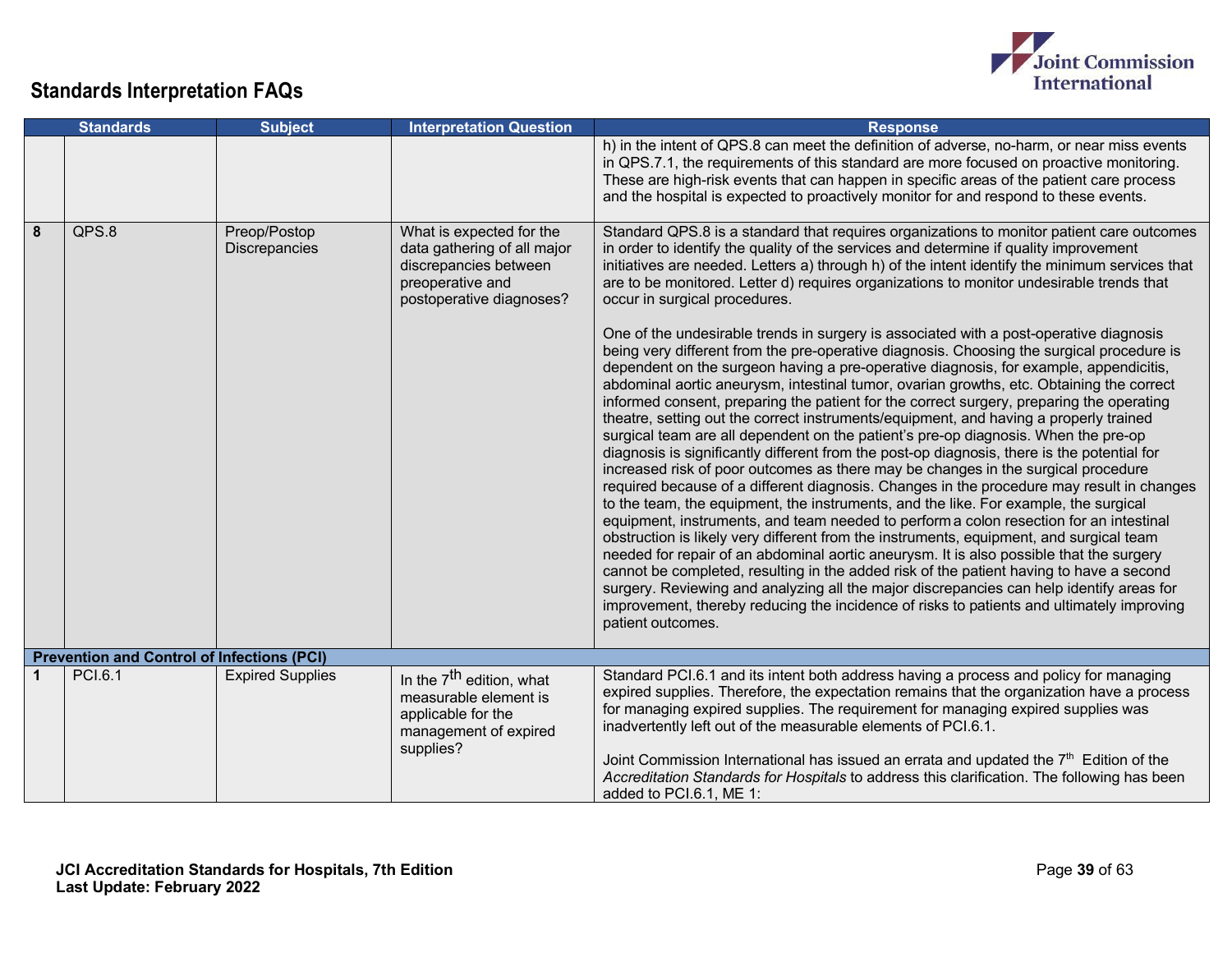

|                | <b>Standards</b>                            | <b>Subject</b>                                       | <b>Interpretation Question</b>                                                                                                                | <b>Response</b>                                                                                                                                                                                                                                                                                                                                                                                                                                                                                                                                                                                                                                                                                                                                                                       |
|----------------|---------------------------------------------|------------------------------------------------------|-----------------------------------------------------------------------------------------------------------------------------------------------|---------------------------------------------------------------------------------------------------------------------------------------------------------------------------------------------------------------------------------------------------------------------------------------------------------------------------------------------------------------------------------------------------------------------------------------------------------------------------------------------------------------------------------------------------------------------------------------------------------------------------------------------------------------------------------------------------------------------------------------------------------------------------------------|
|                |                                             |                                                      |                                                                                                                                               | The hospital identifies single-use devices and materials that may be reused in accordance<br>with local and national laws and regulations and implements a process for managing<br>expired supplies<br>The errata are available on The Joint Commission website and can also be accessed<br>through the following link:<br>Errata to JCI Accreditation Standards for Hospitals, 7 <sup>th</sup> Edition                                                                                                                                                                                                                                                                                                                                                                               |
|                |                                             |                                                      |                                                                                                                                               |                                                                                                                                                                                                                                                                                                                                                                                                                                                                                                                                                                                                                                                                                                                                                                                       |
| $\overline{2}$ | PCI.9                                       | Food Service and<br>Storage                          | How should the<br>refrigerator used by<br>patients and their families<br>be managed? Do I need<br>to open the refrigerator<br>for inspection? | The intent of PCI.9 states that "The hospital conducts a risk assessment when food is<br>stored or prepared outside of central kitchen areas, including patient refrigerators, and<br>implements protocols to mitigate risk related to this practice."<br>Part of conducting the risk assessment may include regular inspection although the<br>standard does not specify how to conduct risk assessments for refrigerators used by<br>patients. The expectation is that the hospital stores food and nutrition products in a manner<br>that reduces the risk of infection as per PCI.9, ME1.                                                                                                                                                                                         |
| $\mathbf{3}$   | PCI.9                                       | Food Storage                                         | Would validation of a<br>process meet the<br>requirements of PCI.9, to<br>ensure food is safe during<br>transportation and<br>distribution.   | Standard PCI.9 states that "The hospital reduces the risk of infections associated with the<br>operations of food services." Regarding the validation process, this would depend on what<br>is included in the validation process. An example of one method for ensuring food safety<br>during transportation and distribution may be for the organization to randomly check the<br>temperature during transportation to ensure the temperature is within the correct range.<br>The measurable elements of PCI.9 have specific requirements on food storage,<br>temperature checks, and following professional guidelines to ensure food safety. All<br>requirements of the measurable elements of PCI.9 must be met to ensure food safety<br>during transportation and distribution. |
|                | Governance, Leadership, and Direction (GLD) |                                                      |                                                                                                                                               |                                                                                                                                                                                                                                                                                                                                                                                                                                                                                                                                                                                                                                                                                                                                                                                       |
| 1              | GLD.4.1                                     | <b>Hospital Leadership</b><br>Communication          | What does "regular<br>basis" mean?                                                                                                            | In the context of the JCI standards, "regular basis" means a structured or systematic<br>occurrence of an event. For example, GLD.4.1 states that "Hospital leadership<br>communicates quality improvement and patient safety information to the governing entity<br>and hospital staff on a regular basis." Because it is not always possible to specify time<br>intervals to comply to all JCI standards (i.e., monthly, annually), the term "regular basis" is<br>used so that organizations can determine how to establish their process of review at an<br>interval that is most optimal to the organization.                                                                                                                                                                    |
| $\overline{2}$ | GLD.5                                       | <b>Reporting IPSG</b><br>Compliance to<br>Leadership | Do you require reporting<br>IPSG compliance to<br>governance?                                                                                 | Standard GLD.5 ME 3 states: "The chief executive and hospital leadership set priorities for<br>compliance with the International Patient Safety Goals." Standard GLD.4.1, ME 1 states:                                                                                                                                                                                                                                                                                                                                                                                                                                                                                                                                                                                                |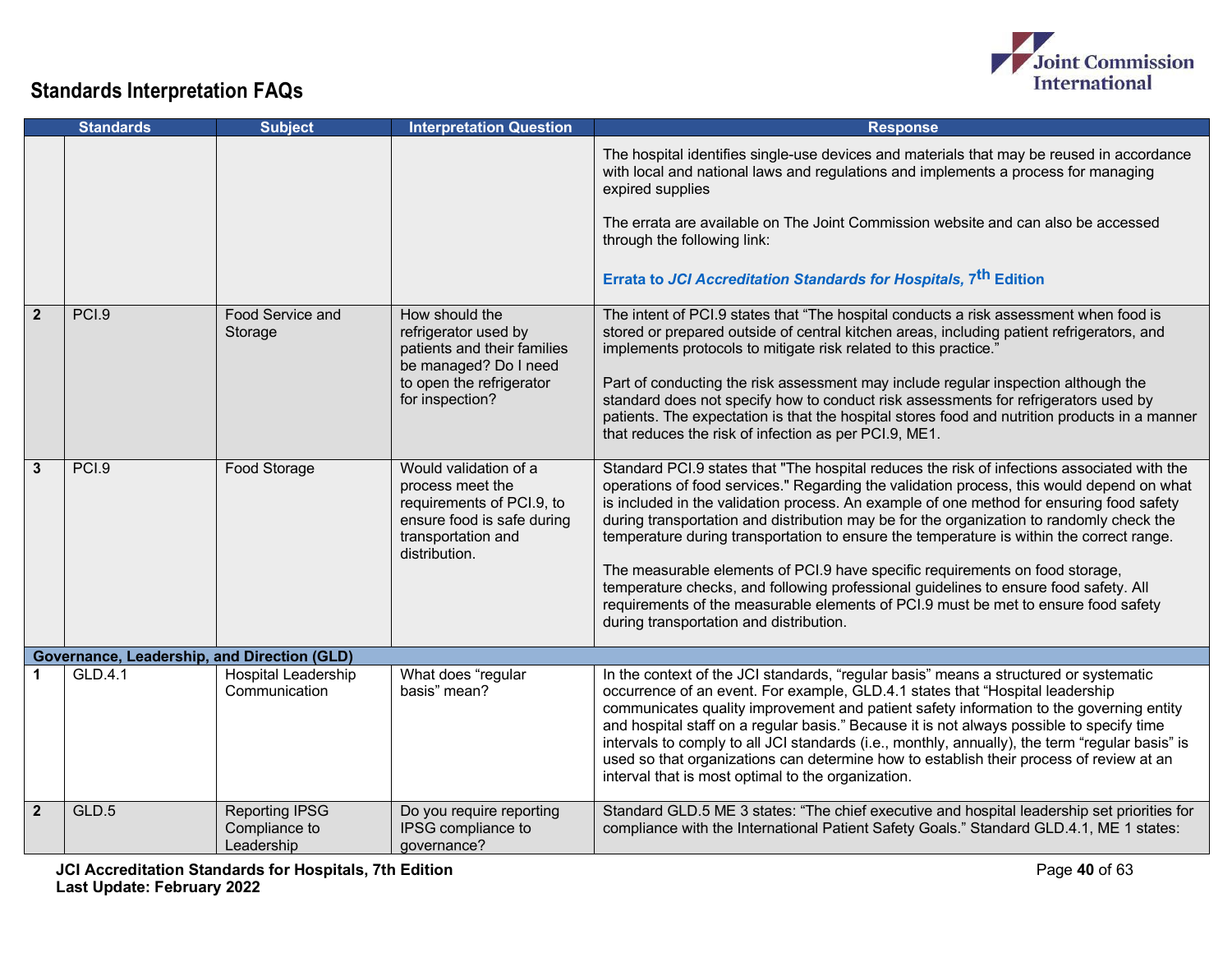

|                         | <b>Standards</b> | <b>Subject</b>                                                                            | <b>Interpretation Question</b>                                                                                                                                                                                                                                    | <b>Response</b>                                                                                                                                                                                                                                                                                                                                                                                                                                                                                                                                                                                                                                                                                                                                                                                                                                                                                                                                                                                                                                                                                                                                                                                                                                                                                                                                                                                                                                                                                                                                              |
|-------------------------|------------------|-------------------------------------------------------------------------------------------|-------------------------------------------------------------------------------------------------------------------------------------------------------------------------------------------------------------------------------------------------------------------|--------------------------------------------------------------------------------------------------------------------------------------------------------------------------------------------------------------------------------------------------------------------------------------------------------------------------------------------------------------------------------------------------------------------------------------------------------------------------------------------------------------------------------------------------------------------------------------------------------------------------------------------------------------------------------------------------------------------------------------------------------------------------------------------------------------------------------------------------------------------------------------------------------------------------------------------------------------------------------------------------------------------------------------------------------------------------------------------------------------------------------------------------------------------------------------------------------------------------------------------------------------------------------------------------------------------------------------------------------------------------------------------------------------------------------------------------------------------------------------------------------------------------------------------------------------|
|                         |                  |                                                                                           |                                                                                                                                                                                                                                                                   | "Hospital leadership reports on the quality and patient safety program at least quarterly to<br>the governing entity."<br>While there is no standard that specifically states that IPSGs must be reported to<br>leadership, the requirement for leadership to set priorities for compliance with IPSGs as<br>part of the QPS program and the requirement to report on the QPS program indicates that<br>the reporting includes the IPSGs.                                                                                                                                                                                                                                                                                                                                                                                                                                                                                                                                                                                                                                                                                                                                                                                                                                                                                                                                                                                                                                                                                                                    |
| $\mathbf{3}$            | GLD.6            | <b>Contracted Services</b>                                                                | GLD.6 requires monitoring<br>the quality of clinical and<br>nonclinical contracts. How<br>do we draw the line for the<br>"scope" of contractors?                                                                                                                  | GLD.6 outlines requirements on hospital leadership's responsibilities for management of<br>contract services. It is stated in the intent of Standard GLD.6 that "Hospital leadership<br>describes, in writing, the nature and scope of services provided through contractual<br>agreements." Thus, the hospital must determine the scope of each contract. GLD.6<br>addresses all contracts for any services provided to the hospital by an external party. In<br>monitoring these contracts, GLD.6, ME3 states that "Department/service leaders share<br>accountability for the review, selection, and monitoring of clinical and nonclinical contracts."<br>Therefore, contract monitoring also includes contractors for services that have always been<br>provided by contractors. For example, if a hospital has always contracted maintenance of<br>certain medical equipment since its purchase, these contracts with equipment maintenance<br>service providers must be monitored to ensure that medical equipment continue to function<br>correctly and appropriately. JCI recognizes that an organization may have several clinical<br>and nonclinical contract services to meet patient and management needs of the hospital.<br>However, leadership oversight of these contract services are critical to ensure that all<br>aspects of patient care remains optimal and safe.                                                                                                                                                                     |
| $\overline{\mathbf{4}}$ | GLD.6.2          | Credentialing,<br>Privileging, and<br>Evaluation of<br><b>Contracted Medical</b><br>Staff | Please clarify what is meant<br>by GLD.6.2, ME 2 being<br>applicable to "independent<br>practitioners outside the<br>hospital," and GLD.6.2, ME<br>3 being applicable to<br>"independent practitioners<br>providing services on the<br>premises of the hospital." | Standard GLD.6.2 describes the responsibilities of hospital leadership in ensuring the<br>credentials and competence of both contracted services that utilize practitioners, such as<br>teleradiology, and independent practitioners that provide direct or indirect care within the<br>hospital. Throughout the intent and the following MEs the standard delineates the<br>difference between how the hospital interacts with contracted services that utilize health<br>care practitioners and independent practitioners that practice within the hospital. GLD.6.2,<br>ME 2 refers to how the hospital interacts with contract services that utilize health<br>practitioners, such as teleradiology. In this example, the hospital must ensure that the<br>individuals working in the teleradiology service are credentialed and privileged to provide<br>their services; however, the hospital does not have the authority to evaluate the<br>practitioners, that is the responsibility of the service itself. The hospital can put quality<br>metrics for the service into its contract and complete quality assurance on its services but<br>cannot evaluate the practitioners individually.<br>GLD.6.2, ME 3 relates to independent practitioners contracted to provide services on the<br>premises of the hospital; therefore, the hospital has more authority over these individuals<br>and in addition to credentialing and privileging, are also evaluated in the same manner as<br>other practitioners in accordance with SQE.9 through SQE.12. |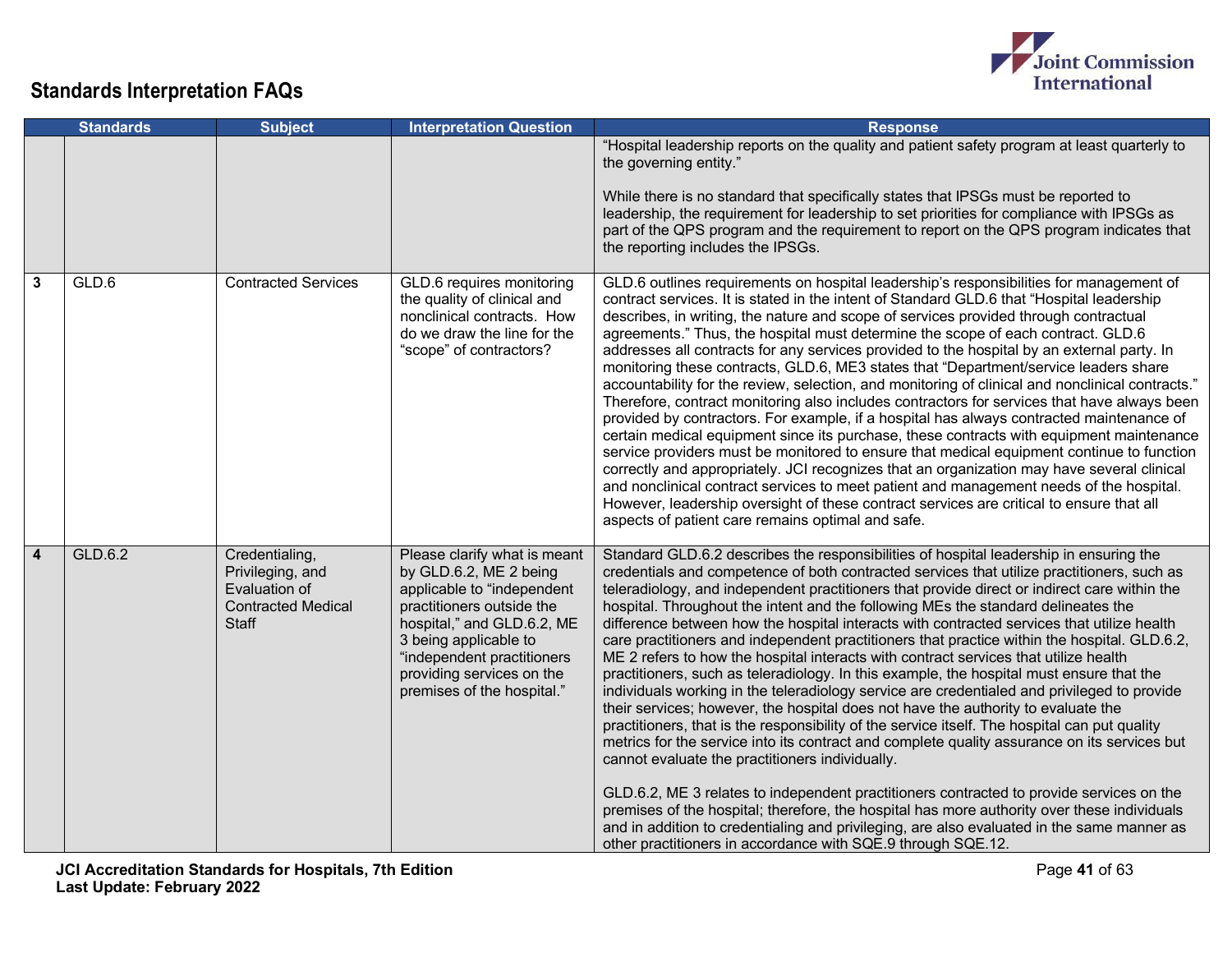

|   | <b>Standards</b> | <b>Subject</b>                                | <b>Interpretation Question</b>                                                                                                                                                                                                                                                                                            | <b>Response</b>                                                                                                                                                                                                                                                                                                                                                                                                                                                                                                                                                                                                                                                                                                                                                                                                                                                                                                                                                                                                                                                                                                                                                                        |
|---|------------------|-----------------------------------------------|---------------------------------------------------------------------------------------------------------------------------------------------------------------------------------------------------------------------------------------------------------------------------------------------------------------------------|----------------------------------------------------------------------------------------------------------------------------------------------------------------------------------------------------------------------------------------------------------------------------------------------------------------------------------------------------------------------------------------------------------------------------------------------------------------------------------------------------------------------------------------------------------------------------------------------------------------------------------------------------------------------------------------------------------------------------------------------------------------------------------------------------------------------------------------------------------------------------------------------------------------------------------------------------------------------------------------------------------------------------------------------------------------------------------------------------------------------------------------------------------------------------------------|
| 5 | GLD.7.1          | Supply Chain                                  | We have identified supplies<br>at most risk, such as<br>medications, medical<br>equipment, medical<br>consumables, implants,<br>blood and blood products,<br>and nutritional products.<br>Do we have to perform an<br>annual supply chain<br>analysis on each of these<br>supplies or 1 analysis on 1<br>supply per year? | The standard does not require any specific number of supply chain analyses to be done<br>annually. The requirement is for organizations to identify the supplies that are at most risk<br>and determine what, if any, risks points there are in the chain. It is not expected that<br>organizations would have the resources to analyze the supply chain for all supplies at risk<br>at once, but it is expected that organizations begin by analyzing the supplies that have<br>been prioritized as having the highest risk. The priority may be based on different factors.<br>For example, a supply that is suddenly not performing in the manner that has been<br>expected, may be a criterion to identify this supply as a high priority. A sudden change in<br>the performance of a supply, such as a medication that is no longer as effective as it once<br>was; or a change in the packaging of a supply or medication may also trigger an<br>organization to analyze the chain or contact the manufacturer.<br>Each organization may identify different supplies at risk and may prioritize the at risk<br>supplies differently depending on their own data and experiences. |
| 6 | <b>GLD.10</b>    | <b>Department Planning</b>                    | GLD.10 talks about<br>department planning<br>documents, does this mean<br>a department manual for<br>each department outlining<br>scope of services, staffing<br>requirements, qualifications,<br>competencies, department<br>processes, etc.?                                                                            | The intent of GLD.10 states that" Department policies and procedures reflect the<br>department's goals and services as well as the knowledge, skills, and availability of staff<br>required to assess and to meet patient care needs." Each department will have a different<br>scope of services, staffing requirements, and processes. As such, a manual for each<br>department may be necessary depending on the size of the hospital. However, it is also<br>critical to coordinate and/or integrate services within and with other departments and<br>services as per GLD.10, ME 5. Integration and coordination avoid unnecessary duplication<br>of services and help conserve resources.<br>For smaller healthcare organizations who chose to develop one manual for all<br>department services, the integrated manual must also be coordinated to ensure that the<br>manual clearly describe the current and planned services provided by each department<br>or service.                                                                                                                                                                                                       |
| 7 | GLD.11.2         | <b>Clinical Practice</b><br><b>Guidelines</b> | In regard to the five CPG/<br>protocols/ pathways<br>annually:<br>1. How actively do we<br>need to monitor it?<br>2. Of all CPGs<br>established; can the<br>hospital decide what<br>subset to monitor?<br>3. Can a hospital carry<br>forward/continue some                                                                | GLD.11.2, ME 4 states that "Department/service leaders demonstrate how the use of<br>clinical practice guidelines, clinical pathways, and/or clinical protocols has reduced<br>variation in processes and outcomes."<br>1. JCI does not specify how active the hospital must be in monitoring the implementation<br>and outcomes of the CPGs that were chosen.<br>It is recommended that when a new process, such as the implementation of a<br>new CPG is implemented, that it is frequently monitored to help educate staff<br>and intervene while the CPG is new in practice.<br>Once the staff responsible for monitoring the newly implemented CPGs<br>determine that compliance with the CPG is sufficient and being followed<br>appropriately, they may decide to monitor the CPG less actively, for example,<br>completing chart audits monthly as opposed to weekly. Before determining this,                                                                                                                                                                                                                                                                                 |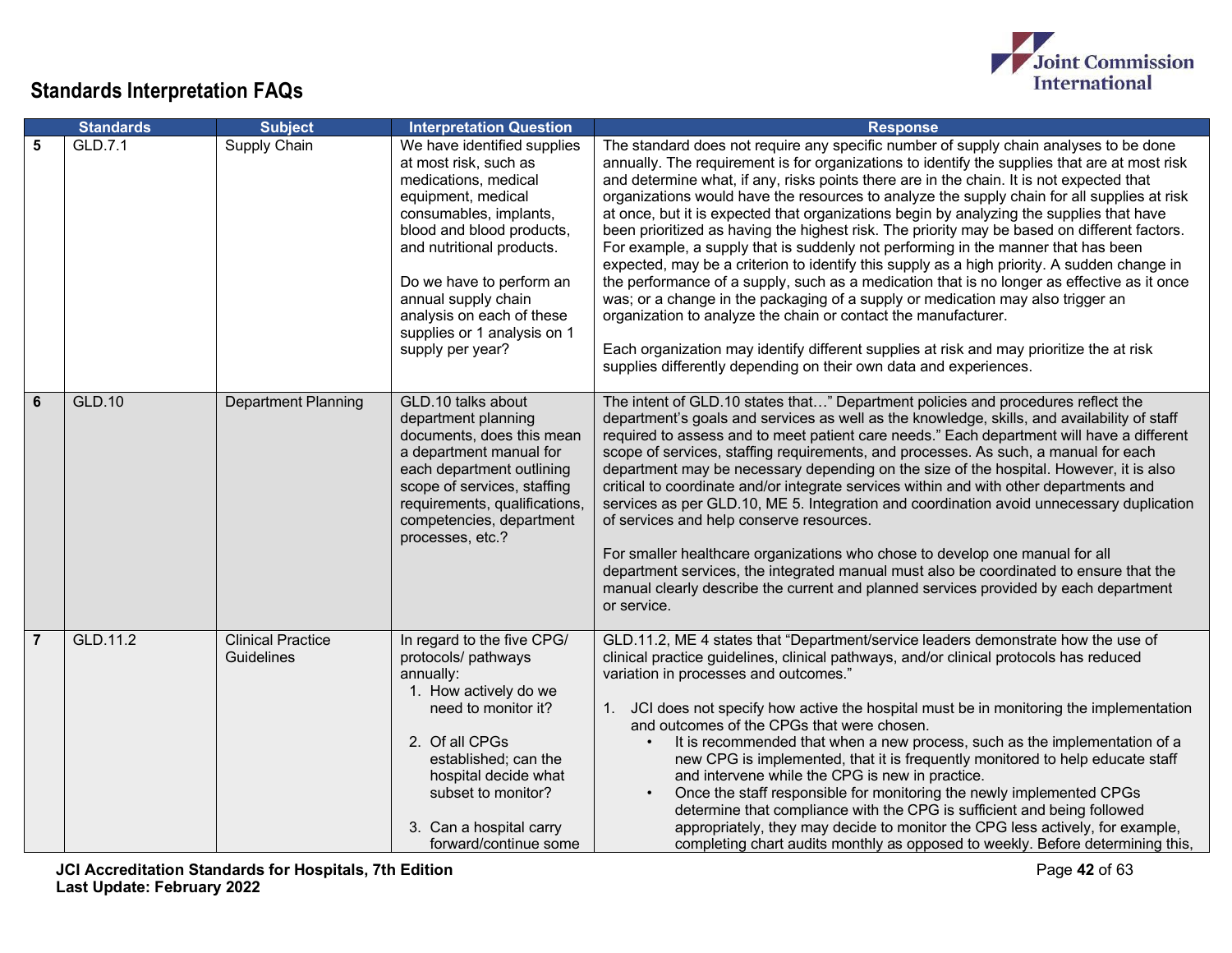



|   | <b>Standards</b>                     | <b>Subject</b>                                                                             | <b>Interpretation Question</b>                                                                                                                                                                                                                                                                                                                                                          | <b>Response</b>                                                                                                                                                                                                                                                                                                                                                                                                                                                                                                                                                                                                                                                                                                                                                                                                                                                                                                                                                                                                                                                                                                                                                                                                                                                                                                                                                                                                                                                                                                                                                                                                                                                     |
|---|--------------------------------------|--------------------------------------------------------------------------------------------|-----------------------------------------------------------------------------------------------------------------------------------------------------------------------------------------------------------------------------------------------------------------------------------------------------------------------------------------------------------------------------------------|---------------------------------------------------------------------------------------------------------------------------------------------------------------------------------------------------------------------------------------------------------------------------------------------------------------------------------------------------------------------------------------------------------------------------------------------------------------------------------------------------------------------------------------------------------------------------------------------------------------------------------------------------------------------------------------------------------------------------------------------------------------------------------------------------------------------------------------------------------------------------------------------------------------------------------------------------------------------------------------------------------------------------------------------------------------------------------------------------------------------------------------------------------------------------------------------------------------------------------------------------------------------------------------------------------------------------------------------------------------------------------------------------------------------------------------------------------------------------------------------------------------------------------------------------------------------------------------------------------------------------------------------------------------------|
|   |                                      |                                                                                            | of the previous year's<br>clinical practice<br>guidelines/pathways to<br>the next year to<br>complete the annual<br>requirement of at least<br>five, if the process and<br>outcome measures still<br>show need for<br>improvement, or is it<br>expected that hospital<br>has to select five new<br>guidelines/pathways<br>irrespective of the fact<br>where the previous<br>ones stand? | the staff involved in the monitoring must determine what the goals are, such as<br>percent compliance, how to monitor, such as random chart audits, and then<br>what level of non-compliance or deviation would indicate the need to increased<br>monitoring.<br>2. The intent of Standard GLD.11.2 describes the process that leadership must take to<br>determine which Clinical Practice Guidelines (CPG) or protocols are evidence-based<br>and appropriate for the services that the hospital provides.<br>GLD.11.2, ME 1 states that the hospital determines at least five CPGs to focus<br>on<br>The hospital may utilize many CPGs depending on the scope of services<br>$\bullet$<br>provided; however, data may show that they do not need to monitor all as<br>intenselv<br>o i.e., monitoring for maintenance vs. active monitoring that is covered in<br>GLD.11.2, ME 4<br>GLD.11.2, ME 1, states that "On an annual basis, department/service leaders<br>3.<br>collectively determine at least five hospital-wide priority areas on which to focus the<br>use of clinical practice guidelines." In meeting the required five CPG/pathways that are<br>identified annually, organizations may carry forward a CPGs from the previous year if<br>the outcome measures continue to show the need for improvement. In addition,<br>organization may choose to select the same CPGs if the organization still will want to<br>increase the goal for compliance. Please also note that GLD.11.2, ME 2 require that<br>CPGs, pathways, and protocols are selected, evaluated, implemented, and monitored<br>following the items a) through h) of the intent. |
| 8 | <b>GLD.14</b><br><b>PARTICLE MAR</b> | <b>Eligibility for Academic</b><br><b>Medical Centers</b><br>$J$ $O$ - <i>f-4.</i> $H$ $H$ | If research is not allowed<br>and not available in our<br>institution but our hospital<br>is the principal training site<br>for an integrated medical<br>school, will we be surveyed<br>as an academic medical<br>center and should follow<br>MPE and HRP chapters or<br>will we only be surveyed<br>with GLD.14 for oversight<br>of our medical education<br>program?                  | JCI states in the Introduction of the Accreditation Standards for Hospitals that "JCI will<br>consider an applicant hospital an eligible academic medical center if it meets the following<br>three criteria:<br>It is integrated (by organization or administration) with a medical school.<br>1.<br>2.<br>It is the principal site for the education of both (a) medical students (that is,<br>undergraduates) and (b) postgraduate medical specialty trainees (for example,<br>residents or interns) from such medical school.<br>3. At the time of application, it conducts medical research with approval and oversight by<br>an Institutional Review Board (IRB) or research ethics committee.<br>Hospitals that do not conduct medical research as outlined in numbered 3 above will not be<br>surveyed against the MPE and HRP chapters. The requirements of GLD.14 will be<br>considered when reviewing the oversight of medical education.                                                                                                                                                                                                                                                                                                                                                                                                                                                                                                                                                                                                                                                                                                                |

**Facilities Management and Safety (FMS)**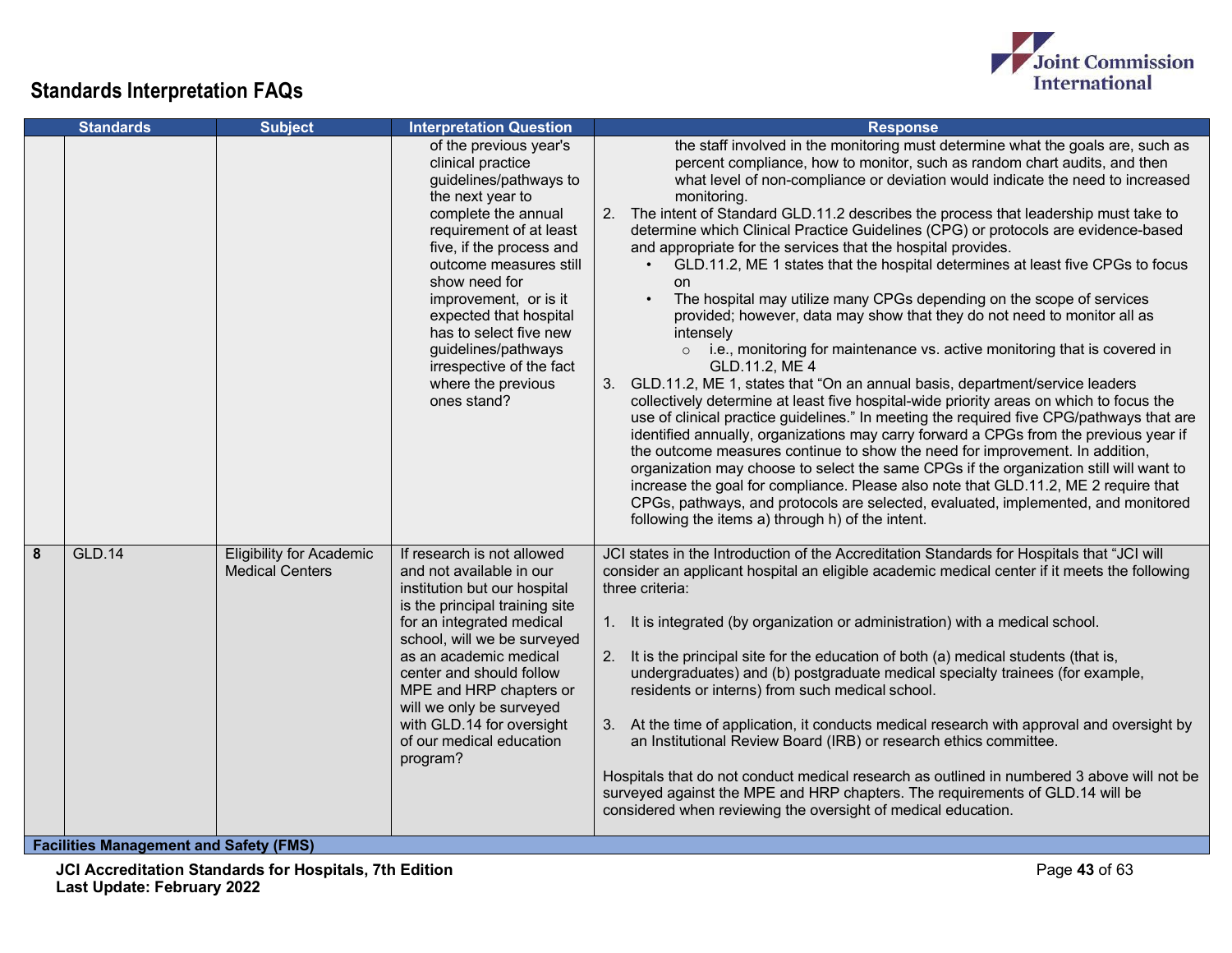

|                      | <b>Standards</b> | <b>Subject</b>                                                               | <b>Interpretation Question</b>                                                                                                                                                                                                                                                                  | <b>Response</b>                                                                                                                                                                                                                                                                                                                                                                                                                                                                                                                                                                                                                                                                                                                                                                                                                                                                                                                                                                                                                                                                                                                                                                                                                                                                                                                                                                                                                                                                            |
|----------------------|------------------|------------------------------------------------------------------------------|-------------------------------------------------------------------------------------------------------------------------------------------------------------------------------------------------------------------------------------------------------------------------------------------------|--------------------------------------------------------------------------------------------------------------------------------------------------------------------------------------------------------------------------------------------------------------------------------------------------------------------------------------------------------------------------------------------------------------------------------------------------------------------------------------------------------------------------------------------------------------------------------------------------------------------------------------------------------------------------------------------------------------------------------------------------------------------------------------------------------------------------------------------------------------------------------------------------------------------------------------------------------------------------------------------------------------------------------------------------------------------------------------------------------------------------------------------------------------------------------------------------------------------------------------------------------------------------------------------------------------------------------------------------------------------------------------------------------------------------------------------------------------------------------------------|
| $\blacktriangleleft$ | FMS.2            | Qualified Individual for<br><b>Facility Management</b><br>and Safety Program | What are the qualifications/<br>certifications needed for a<br>Safety Officer?                                                                                                                                                                                                                  | The intent of FMS.2 states that "training and experience may include, but is not limited to,<br>risk management, facility management, and hospital operations."<br>The hospital determines what additional experience or education may be required to<br>manage the overall Facility Management and Safety (FMS) Program based upon the size,<br>services, and needs of the hospital. For example, the individual may have previous<br>experience leading an FMS program at a smaller organization or have experience leading<br>or co-leading a program that covers risk or facility management. Additionally, the intent<br>states that the individual chosen to lead the FMS program may be a member of the<br>hospital leadership team or a leader of one of the FMS programs mentioned in the FMS<br>chapter.                                                                                                                                                                                                                                                                                                                                                                                                                                                                                                                                                                                                                                                                         |
| $\overline{2}$       | FMS.2            | <b>Annual Review of FMS</b><br>Plans and Programs                            | FMS.2, letter "f" of the<br>intent states that "the<br>programs are reviewed and<br>revised at least annually, or<br>more frequently as<br>needed." If the programs<br>are reviewed annually, but<br>the policies only reflect<br>when they are revised,<br>would that meet the<br>requirement? | FMS.2, ME 2 directs the organization to letter "f" in the intent which requires programs to<br>be reviewed and revised annually, or more frequently if needed. If a review finds that a<br>revision is not needed at that time, the review still needs to happen and proof of the review<br>is expected. For example, most program policies have a space to document the date of the<br>review, and name and signature of the individual who completed the review. If no revisions<br>are needed, the document would just require a date change and a signature reflecting that<br>it was reviewed. This would be an acceptable form of proof that the review was completed.<br>Verbal confirmation of a review is not acceptable because it is not providing a "record" of<br>the review. Review and revision of programs every two years does not meet the<br>requirement.<br>Additionally, FMS.2, ME 2 (element f) also states that the facility management and safety<br>structure must be managed effectively and in a consistent and continuous manner. The<br>individual who oversees the facility management and safety structure is responsible for<br>elements a) through f) of the intent, such as ensuring the programs are reviewed and<br>revised at least annually, or more frequently if needed (for example, when there are<br>changes to requirements in the country's laws and regulations; changes to the hospital's<br>facilities, systems, or equipment; and so on). |
| $\mathbf{3}$         | FMS.3            | <b>Risk Assessment</b>                                                       | I would like to ask about<br>the risk assessment<br>process.<br>When we are evaluating<br>the risks in the hospital, a<br>"5x5 matrix" is used by<br>scoring the likelihood<br>(probability of the hazard<br>causing harm) and impact<br>(a consequence of the                                  | The Joint Commission International's SAFER Matrix is designed to help organizations<br>prioritize the findings from their accreditation survey - SAFER is an acronym for the<br>following: "Survey Analysis for Evaluating Risk™". The SAFER Matrix is JCI's<br>transformative approach for identifying and communicating risk levels of findings cited<br>during surveys. It provides one, comprehensive visual representation of survey findings to<br>help organizations prioritize and focus corrective actions by measuring the likelihood to<br>harm and scope for each measurable element cited.<br>Organizations are not expected to adopt JCI's SAFER Matrix as their framework for<br>conducting risk assessments. Generally, organizations choose from well-established and                                                                                                                                                                                                                                                                                                                                                                                                                                                                                                                                                                                                                                                                                                     |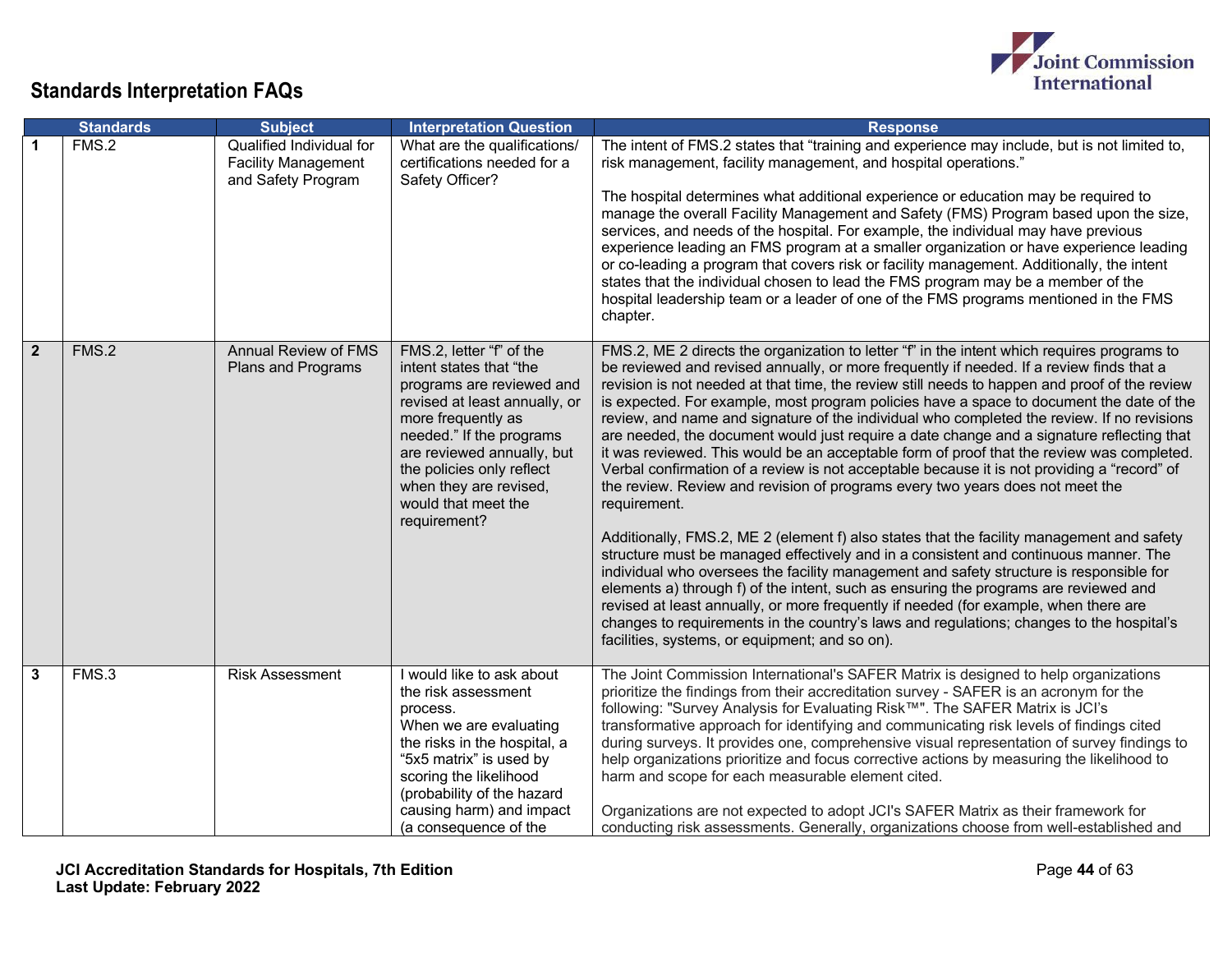

|                | <b>Standards</b> | <b>Subject</b>              | <b>Interpretation Question</b>                                                                                                                                                                                                                                                                                                                                                                                                                                                                                                                                               | <b>Response</b>                                                                                                                                                                                                                                                                                                                                                                                                                                                                                                                                                                                                                                                                                                                                                                                                                                                                                                                                                                                                                                                                                                                       |
|----------------|------------------|-----------------------------|------------------------------------------------------------------------------------------------------------------------------------------------------------------------------------------------------------------------------------------------------------------------------------------------------------------------------------------------------------------------------------------------------------------------------------------------------------------------------------------------------------------------------------------------------------------------------|---------------------------------------------------------------------------------------------------------------------------------------------------------------------------------------------------------------------------------------------------------------------------------------------------------------------------------------------------------------------------------------------------------------------------------------------------------------------------------------------------------------------------------------------------------------------------------------------------------------------------------------------------------------------------------------------------------------------------------------------------------------------------------------------------------------------------------------------------------------------------------------------------------------------------------------------------------------------------------------------------------------------------------------------------------------------------------------------------------------------------------------|
|                |                  |                             | harm occurring) of the<br>risk.                                                                                                                                                                                                                                                                                                                                                                                                                                                                                                                                              | published proactive risk assessments, such as a Hazard Vulnerability Analysis (HVA) or a<br>Failure Modes and Effects Analysis (FMEA).                                                                                                                                                                                                                                                                                                                                                                                                                                                                                                                                                                                                                                                                                                                                                                                                                                                                                                                                                                                                |
|                |                  |                             | The likelihood is scored<br>from 1 to 5 (Rare, Unlikely,<br>Possible, Likely, and<br>Extreme). The impact is<br>scored from 1 to 5<br>(Insignificant, Minor,<br>Moderate, Major, and<br>Extreme).<br>But, according to the<br>SAFER Matrix, the<br>likelihood and scope of<br>the risks are assessed by<br>three levels.<br>Therefore, how can we<br>adapt the risk evaluation<br>process in the Hospital<br><b>Risk Evaluation System?</b><br>Do we need to change the<br>scoring of the risk<br>evaluation /or risk<br>evaluation levels according<br>to the SAFER Matrix? | The SAFER Matrix is more of a reactive analysis to non-compliance issues found by<br>surveyors during the survey process. QPS.10 is asking organizations to use a proactive<br>approach to identifying risks in their organization.                                                                                                                                                                                                                                                                                                                                                                                                                                                                                                                                                                                                                                                                                                                                                                                                                                                                                                   |
| $\overline{4}$ | <b>FMS.3.1</b>   | <b>Risk Assessment Plan</b> | I understand that for each<br>of the FMS plans we need<br>a separate risk assessment<br>which is very specific to<br>each plan. However, for the<br>integrated risk assessment<br>plan required for FMS.3, do<br>we combine all the areas<br>for improvement identified<br>in each plan's risk<br>assessment along with<br>corrective actions and<br>monitor its progress, or are<br>we expected to identify key<br>or critical processes from                                                                                                                               | A risk assessment is a thorough look at your workplace to identify those things, situations,<br>processes, and the like, that may cause harm. After identification is made, the hospital<br>analyzes and evaluates how likely and severe the risks are. When this determination is<br>made, the hospital can next, decide what measures should be in place to effectively<br>eliminate or control the harm from happening.<br>Standard FMS.3, ME 1 states that "The risk assessments from all eight FMS programs are<br>integrated to develop and document a comprehensive, facility-wide risk assessment at<br>least annually." The rationale for integrating the risk assessments is to determine which<br>risks from each program are most serious and need to be addressed/controlled first. It is<br>likely that the risk assessments can identify multiple risks for each program, but the<br>seriousness of each risk may be very different. For example, it may be that the risks from<br>the security program risk assessment identify 4 risks, but the probability and severity of<br>each risk has been identified as low. |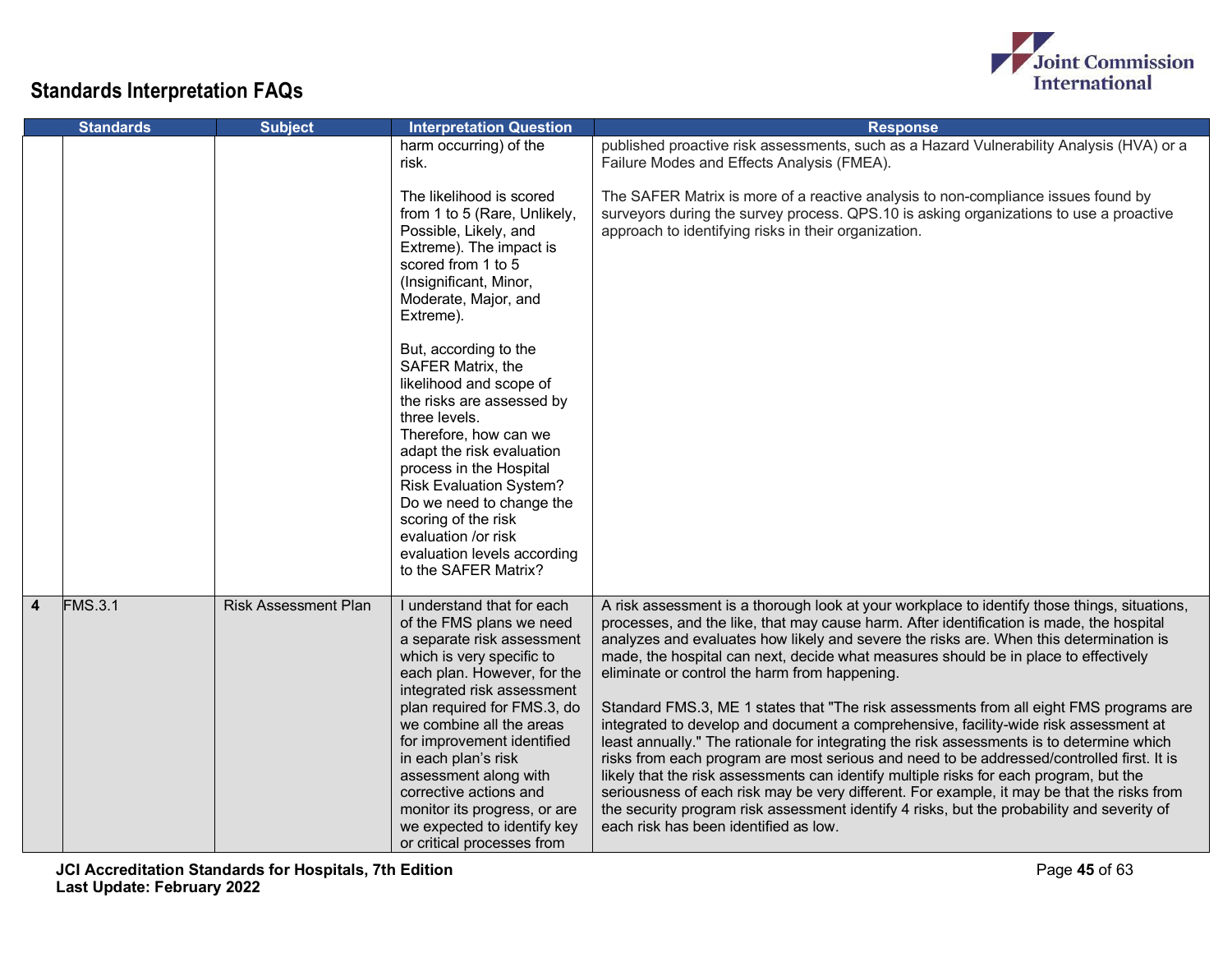

|                | <b>Standards</b> | <b>Subject</b>                                       | <b>Interpretation Question</b>                                                                                                                                                                                                                                                      | <b>Response</b>                                                                                                                                                                                                                                                                                                                                                                                                                                                                                                                                                                                                                                                                                                                                                                                                                                                                                                                                                                                                                                                                                                                                                                                                                                                                                                                                                                                                                        |
|----------------|------------------|------------------------------------------------------|-------------------------------------------------------------------------------------------------------------------------------------------------------------------------------------------------------------------------------------------------------------------------------------|----------------------------------------------------------------------------------------------------------------------------------------------------------------------------------------------------------------------------------------------------------------------------------------------------------------------------------------------------------------------------------------------------------------------------------------------------------------------------------------------------------------------------------------------------------------------------------------------------------------------------------------------------------------------------------------------------------------------------------------------------------------------------------------------------------------------------------------------------------------------------------------------------------------------------------------------------------------------------------------------------------------------------------------------------------------------------------------------------------------------------------------------------------------------------------------------------------------------------------------------------------------------------------------------------------------------------------------------------------------------------------------------------------------------------------------|
|                |                  |                                                      | each of the plans and put<br>them together to conduct a<br>risk assessment for<br><b>FMS.3?</b>                                                                                                                                                                                     | On the other hand, the risk assessment for the fire safety program has identified three<br>risks, but the probability and severity of each risk has been identified as moderate to high.<br>Through integration of the eight risk assessment programs, the hospital can create a<br>ranking or an action list that allows leadership to determine the risks that need to be<br>addressed first. JCI does not specify any particular method for identifying, combining, and<br>ranking risks; however, leadership needs to be able to review the integrated risk<br>assessment plan and determine which risks from the overall combined risk assessments<br>have the greatest priority.                                                                                                                                                                                                                                                                                                                                                                                                                                                                                                                                                                                                                                                                                                                                                 |
| 5              | FMS.4            | <b>FMS Monitoring Data</b>                           | Are the monitoring data<br>collected and analyzed<br>under FMS.4, ME 1, and<br>the monitoring data<br>collected under FMS.5,<br>ME 4, FMS.6, ME 5,<br>FMS.7, ME 3, FMS.8, ME<br>4, FMS.9, ME 3, FMS.10,<br>ME 3. all the same, or ae<br>they different? What is the<br>expectation? | FMS.4, ME 1 state's that "Monitoring data are collected and analyzed for each of the<br>facility management and safety programs and used to reduce risks in the environment<br>and support planning for replacing or upgrading facilities, systems, and equipment." The<br>monitoring data addressed in this ME is the same as the monitoring data for each<br>program that are referenced in the following MEs: FMS.5, ME 4; FMS.6, ME 5; FMS.7,<br>ME 3; FMS.8, ME 4; FMS.9, ME 3; FMS.10, ME 3.<br>Each of the above MEs applies to the specific monitoring data for each program and<br>FMS.4 applies to how the FMS program utilizes the monitoring data, including<br>aggregation, analysis, incorporation into the QPS program, and reporting to leadership.                                                                                                                                                                                                                                                                                                                                                                                                                                                                                                                                                                                                                                                                    |
| 6              | FMS.8            | <b>Goals for Reducing</b><br><b>Fire Safety Risk</b> | Please provide details on<br>how the hospital can<br>identify goals, implement<br>improvements, and<br>monitor data to ensure that<br>fire safety risks are<br>reduced or eliminated?                                                                                               | FMS.8, ME 4 states that "The hospital identifies goals, implements improvements, and<br>monitors data to ensure that fire safety risks are reduced or eliminated." The goals that<br>are discussed in this ME are related to the data that is generated from the completion of<br>the fire safety risk assessment that is discussed in the intent of Standard FMS.8. The<br>intent provides a list of items a) through k) that must be a part of this risk assessment.<br>Depending on the condition of the hospital facility, the services provided, and other factors<br>incorporated into the assessment, the hospital will need to decide what goals are to be<br>tracked, for example, the hospital may determine that the medical gas system in the<br>operating theatre is damaged and thus must be repaired. A goal derived from this may be<br>to utilize interim safety measures, repair the system as soon as possible to protect patient<br>safety, and then to proactively assess the function of the system to ensure that it remains<br>free from damage.<br>JCI does not specify a certain document that must be used to assess or track the goals<br>identified, but an example of a tool that can be used to complete the risk assessment<br>addressed in the intent of FMS.8 is the Failure Mode & Effects Analysis (FMEA) tool that<br>is referenced throughout the standards manual and the Survey Process Guide. |
| $\overline{7}$ | <b>FMS.8.1</b>   | <b>Containment of Fire</b><br>and Smoke              | FMS.8.1, ME 3 states that<br>"When required by local<br>laws and regulations, the                                                                                                                                                                                                   | FMS.8.1, ME 3 would depend on local laws and regulations. However, organizations must<br>still meet the requirements on FMS.8.1, ME 1 and ME 2:                                                                                                                                                                                                                                                                                                                                                                                                                                                                                                                                                                                                                                                                                                                                                                                                                                                                                                                                                                                                                                                                                                                                                                                                                                                                                        |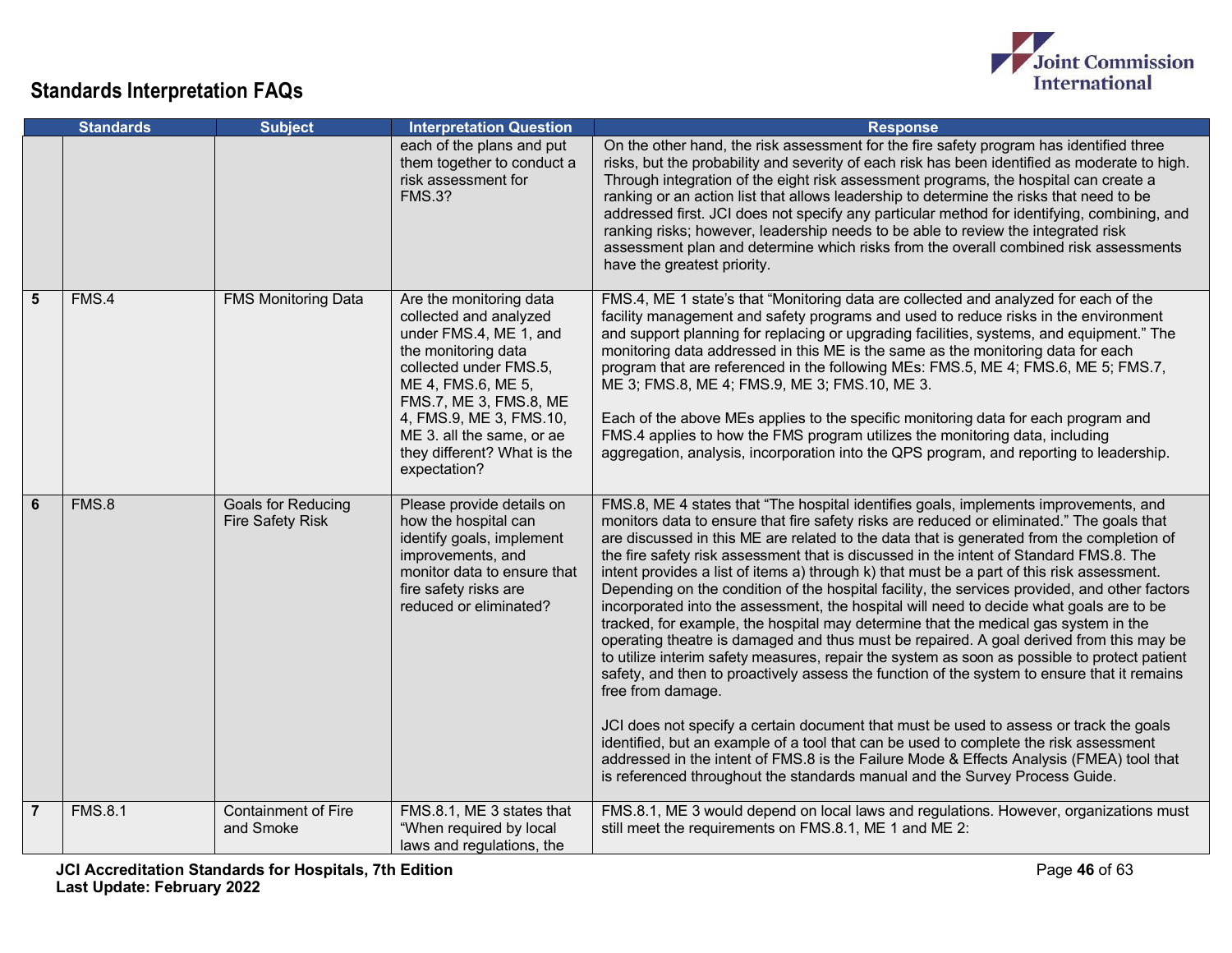

|   | <b>Standards</b> | <b>Subject</b>                                             | <b>Interpretation Question</b>                                                                                                                                                                                                  | <b>Response</b>                                                                                                                                                                                                                                                                                                                                                                                                                                                                                                                                                                                                                                                                                                                                                                                                                                                                                                                                                                                                                                                                                                                                                                                                                                                                                                                                                                                                                                |
|---|------------------|------------------------------------------------------------|---------------------------------------------------------------------------------------------------------------------------------------------------------------------------------------------------------------------------------|------------------------------------------------------------------------------------------------------------------------------------------------------------------------------------------------------------------------------------------------------------------------------------------------------------------------------------------------------------------------------------------------------------------------------------------------------------------------------------------------------------------------------------------------------------------------------------------------------------------------------------------------------------------------------------------------------------------------------------------------------------------------------------------------------------------------------------------------------------------------------------------------------------------------------------------------------------------------------------------------------------------------------------------------------------------------------------------------------------------------------------------------------------------------------------------------------------------------------------------------------------------------------------------------------------------------------------------------------------------------------------------------------------------------------------------------|
|   |                  |                                                            | fire safety program<br>includes containment of<br>fire and smoke, and these<br>features are maintained to<br>ensure effectiveness and<br>safety."<br>Is this required only<br>when "required by local<br>laws and regulations"? | ME 1: The fire safety program includes equipment/systems for the early detection and<br>alarm notification of fire and smoke.<br>ME 2: The fire safety program includes equipment/systems for the suppression of fire.<br>FMS.8.1, ME 3 is an example of when the organization is responsible for adhering to our<br>standards OR following local laws and regs, whichever is "more stringent." Making this<br>mandatory without including the local laws and regs clause could be very costly for<br>organizations. As such, ME 1 and ME 2 are those we require while ME 3 would depend on<br>the local laws and regulation requirement. During the survey/engagement, it would be<br>helpful for JCI field staff to ask the organization to provide a copy of the local laws related<br>to this requirement and/or ask them to explain the local regulations.                                                                                                                                                                                                                                                                                                                                                                                                                                                                                                                                                                                |
| 8 | <b>FMS.8.4</b>   | <b>Fire Safety Education</b>                               | If an organization's doctors<br>are not staff members,<br>would you expect them to<br>also participate in fire safety<br>education?                                                                                             | Fire safety education is part of the facility management and safety programs. FMS.13, ME<br>2 states "Training on the facility management and safety programs includes vendors,<br>contract workers, volunteers, students, trainees, and others, as applicable to the<br>individuals' roles and responsibilities, and as determined by the hospital."<br>Some independent practitioners may only work for the organization at very limited time<br>frames based on their contract agreement. In these cases, the organization must determine<br>and specify in their policy the appropriate safety education and training required to ensure<br>that these vendors, contract workers, and others are knowledgeable of the fire safety<br>program and can describe how to bring patients to safety per FMS.8.4, ME 2                                                                                                                                                                                                                                                                                                                                                                                                                                                                                                                                                                                                                            |
| 9 | <b>FMS.8.4</b>   | <b>Staff Evaluation for Fire</b><br><b>Safety Measures</b> | Does the hospital need to<br>literally "evaluate" (meaning<br>an "exam" or a "test") the<br>staff? If not, then what does<br>"staff who do not pass are<br>reeducated" mean?                                                    | The standard does not specify how the organization establishes the evaluation of<br>exercises. While the intent provides several examples of exercises that organizations may<br>use, it is up to the organization to establish their own evaluation process. A computer-<br>based teaching and a written exam are some of these examples that the organization may<br>use. Some exercises may also depend on what their national, local, or regional laws and<br>regulations require.<br>The critical component of this standard is to make sure that whatever the exercise chosen<br>to evaluate the fire safety program, staff should be knowledgeable of the program and be<br>able to describe how to bring patients to safety. When a staff member does not<br>demonstrate the ability to bring patients to safety or follow established protocols based on<br>the organization's evaluation, staff must be re-educated and retested. Reeducation and<br>retesting do not necessarily mean a written exam; however, the organization should<br>establish this reeducation and retesting in their policy. For example, if the staff is not able to<br>point to the safety exits or demonstrate the proper use of fire extinguishers during an<br>exercise, those staff will require reeducation and training and the organization's policy must<br>include the requirement for follow up training and reeducation of these staff members. |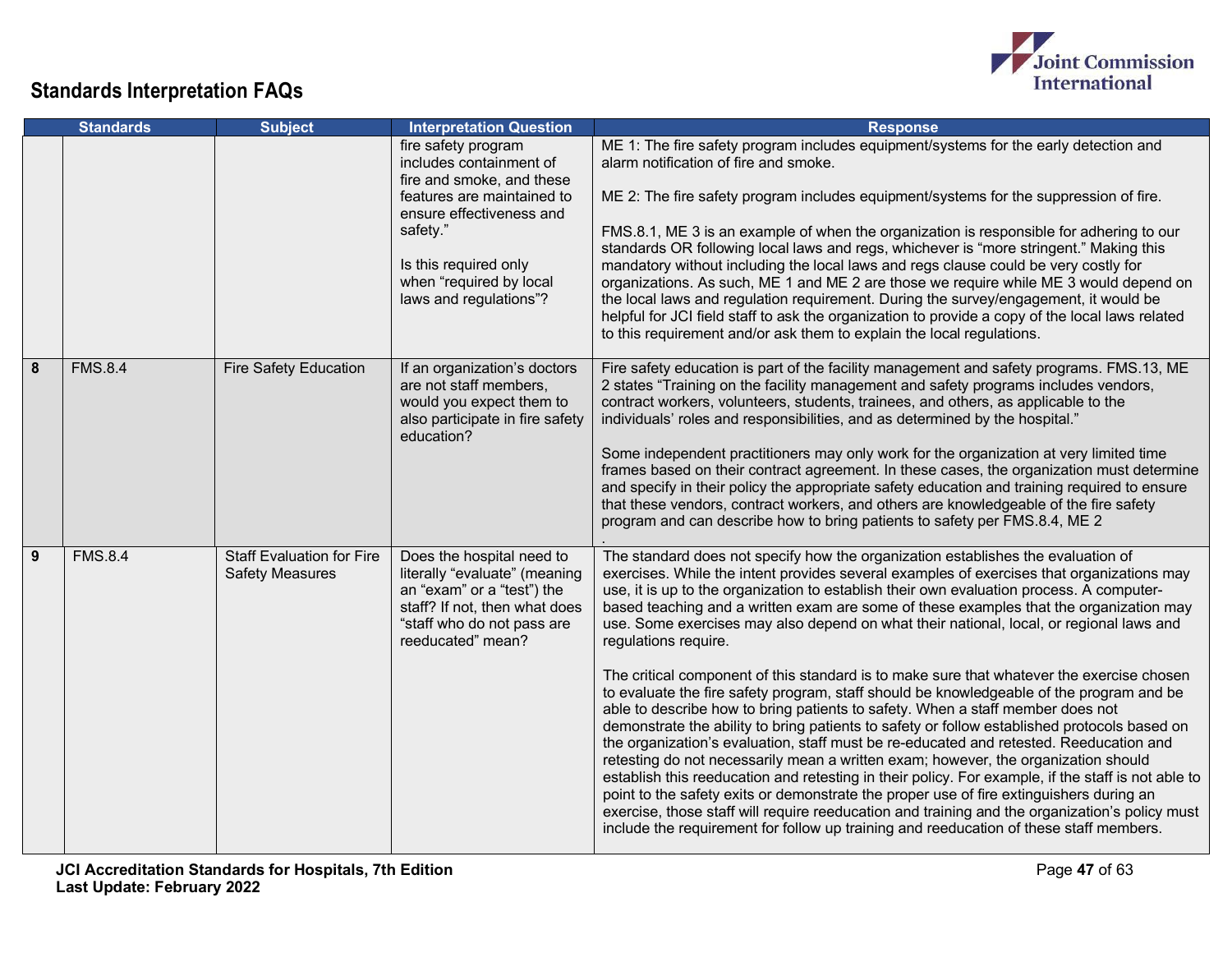

|    | <b>Standards</b> | <b>Subject</b>                                                    | <b>Interpretation Question</b>                                                                                                                                                                                                                                                                                                                                              | <b>Response</b>                                                                                                                                                                                                                                                                                                                                                                                                                                                                                                                                                                                                                                                                                                                                                                                                                                                                                                                                                                                                                                                                                                                                                                                                                                                                                                                                                                                                                                                                                                                        |
|----|------------------|-------------------------------------------------------------------|-----------------------------------------------------------------------------------------------------------------------------------------------------------------------------------------------------------------------------------------------------------------------------------------------------------------------------------------------------------------------------|----------------------------------------------------------------------------------------------------------------------------------------------------------------------------------------------------------------------------------------------------------------------------------------------------------------------------------------------------------------------------------------------------------------------------------------------------------------------------------------------------------------------------------------------------------------------------------------------------------------------------------------------------------------------------------------------------------------------------------------------------------------------------------------------------------------------------------------------------------------------------------------------------------------------------------------------------------------------------------------------------------------------------------------------------------------------------------------------------------------------------------------------------------------------------------------------------------------------------------------------------------------------------------------------------------------------------------------------------------------------------------------------------------------------------------------------------------------------------------------------------------------------------------------|
| 10 | <b>FMS.8.4</b>   | <b>Fire Safety Evaluation</b><br>of Staff from All Shifts         | Do "all" staff need to take<br>part in the fire safety<br>evaluation and testing?                                                                                                                                                                                                                                                                                           | FMS.8.4, ME 1 states "staff from all shifts including the night shift and weekends, annually<br>participate in an exercise to evaluate the fire safety program." As such, participation of all<br>staff members in at least one fire safety exercise per year is required. The $7m$ edition<br>clarifies that staff includes those working on different shifts and on weekends. As the<br>intent of the standard explains, organizations can choose how to evaluate their staff in<br>their fire safety programs. Some examples of these exercises are also provided in the<br>intent. Whatever the exercise chosen to evaluate the fire safety program, staff should be<br>knowledgeable of the program and be able to describe how to bring patients to safety.<br>Another related standard is FMS.13, ME 2which states that "Training on the facility<br>management and safety programs includes vendors, contract workers, volunteers,<br>students, trainees, and others, as applicable to the individuals' roles and responsibilities,<br>and as determined by the hospital." Because some independent practitioners may only<br>work for the organization at very limited time frames based on their contract agreement,<br>organizations must determine and specify in their policy the appropriate safety education<br>and training required to ensure that these vendors, contract workers, and others are<br>knowledgeable of the fire safety program and can describe how to bring patients to safety<br>per FMS.8.4, ME 2. |
| 11 | <b>FMS.9.1</b>   | Frequency of<br>Inspection/Testing of<br><b>Medical Equipment</b> | According to the<br>manufacturer's<br>recommendations, periodic<br>inspections are<br>recommended once every<br>six months for some<br>equipment. With the<br>number of units requiring<br>inspection, it is not always<br>possible to inspect all the<br>equipment as<br>recommended. Is it<br>necessary to inspect all the<br>equipment during the<br>recommended period? | FMS.9.1, ME 3 requires the organization to inspect and test new medical equipment and<br>according to age, use, and manufacturers' recommendations thereafter. JCI recognizes<br>that following manufacturer's recommendations may not always be optimal depending on<br>the frequency, and the numbers of equipment in an organization.<br>When the hospital deviates from manufacturer recommendations, it is critical to a conduct<br>risk assessment and ensure that the equipment functions appropriately and that the<br>deviation does not negatively impact patient care. Any deviations from manufacturer<br>recommendations must be justified based on the results of the organization's risk<br>assessment. Accordingly, FMS.9, ME 2 states that "A medical equipment risk assessment<br>is conducted and documented annually throughout the hospital, and medical equipment<br>risks are identified and prioritized from the risk assessment."                                                                                                                                                                                                                                                                                                                                                                                                                                                                                                                                                                             |
| 12 | <b>FMS.9.1</b>   | <b>Medical Equipment</b>                                          | What is the standard<br>monthly percentage, or goal<br>for the periodic preventive<br>maintenance (PPM) for<br>medical equipment? For<br>example, if the hospital has<br>100 pieces medical                                                                                                                                                                                 | JCI does not specify the minimum percent of periodic preventative maintenance per month,<br>but states in the intent of FMS.9.1 that: "As part of the medical equipment program, the<br>hospital conducts and documents a risk assessment, at least annually, to identify areas in<br>which medical equipment risks exist." Based upon the results of the risk assessment and<br>the equipment's age, use, and manufacturer's instructions, the hospital determines how<br>often periodic preventive maintenance (PPM) should be completed for different types of<br>equipment and develops a program to accomplish this as defined in FMS.9.1, ME 1.                                                                                                                                                                                                                                                                                                                                                                                                                                                                                                                                                                                                                                                                                                                                                                                                                                                                                  |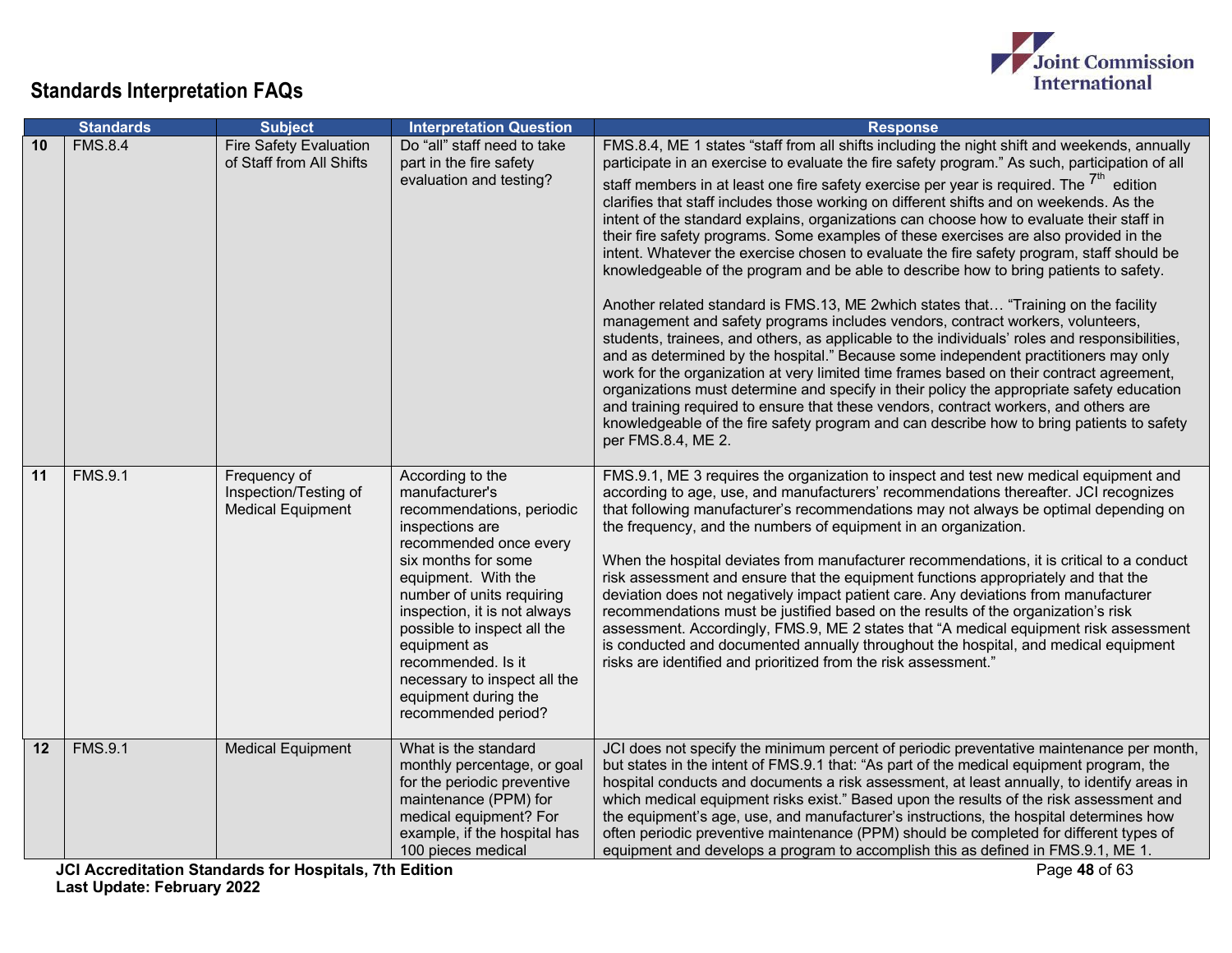

|    | <b>Standards</b> | <b>Subject</b>                            | <b>Interpretation Question</b>                                                                                                                                                                   | <b>Response</b>                                                                                                                                                                                                                                                                                                                                                                                                                                                                                                                                                                                                                                                                                                                                                                                                                                                                                                                                                                                                                                                                                                                                                                                       |
|----|------------------|-------------------------------------------|--------------------------------------------------------------------------------------------------------------------------------------------------------------------------------------------------|-------------------------------------------------------------------------------------------------------------------------------------------------------------------------------------------------------------------------------------------------------------------------------------------------------------------------------------------------------------------------------------------------------------------------------------------------------------------------------------------------------------------------------------------------------------------------------------------------------------------------------------------------------------------------------------------------------------------------------------------------------------------------------------------------------------------------------------------------------------------------------------------------------------------------------------------------------------------------------------------------------------------------------------------------------------------------------------------------------------------------------------------------------------------------------------------------------|
|    |                  |                                           | equipment due for periodic<br>preventive maintenance for<br>the month of August, what<br>is the minimum percentage<br>of medical equipment that<br>should be maintained as<br>per JCI standards? | FMS.9.1, ME 3 states that "The hospital identifies goals, implements improvements, and<br>monitors data to ensure that medical equipment risks are reduced or eliminated." One of<br>the goals of JCI and accreditation compliance is to improve quality and patient safety, and<br>progress to a high reliability environment; therefore, it is not recommended that if a specific<br>standard is being met (such as a goal of 95% compliance) the hospital would decrease the<br>rigor of the goal.                                                                                                                                                                                                                                                                                                                                                                                                                                                                                                                                                                                                                                                                                                 |
| 13 | <b>FMS.10.3</b>  | <b>Potable Water Testing</b>              | Can an organization carry<br>out water testing in house<br>such as the hospital's<br>laboratory or must the tests<br>be outsourced? Should the<br>laboratory doing the testing<br>be accredited? | The intent of FMS.10.3 and FMS.10.3.1 states that testing of potable water can be carried<br>out by individuals designated by the hospital, such as staff from the clinical laboratory, or<br>by public health or water control authorities outside the hospital, or others judged<br>competent to perform such tests.<br>When testing is done in-house, the hospital must follow industry standards and<br>professional guidelines for maintaining water quality and comply with local laws and<br>regulations for ensuring safe drinking water. The standard does not require that water<br>testing laboratories be accredited. However, it is the responsibility of the hospital to ensure<br>that the testing laboratory is reputable and follows applicable laws and regulations for<br>water testing.                                                                                                                                                                                                                                                                                                                                                                                           |
| 14 | FMS.10.3.1       | Water Testing in Renal<br><b>Dialysis</b> | Why is JCI prescriptive<br>about renal dialysis and<br>not in other areas where<br>water is being used such<br>as blood bank, lab, CSSD,<br>etc.?                                                | Patients undergoing hemodialysis are directly and internally exposed to water, primarily in<br>the form of dialysate. Patient adverse events have resulted from water and dialysis solutions<br>that contain contaminants and chemicals because patients are directly exposed to the water<br>used in this process; therefore, the quality of the water used for dialysis is critical.<br>The literature identifies standards and recommended practices that address limits on<br>specific contaminants within water used for dialysis, dialysate, and substitution fluids.<br>Because the quality of the water is so critical in the safety of hemodialysis, the JCI 7th<br>edition standard FMS.10.3.1 includes the specific, evidence-based requirements for<br>testing the water used in the hemodialysis process.<br>Standard FMS.10.3 addresses the testing requirements for potable water which<br>includes water that is used in processes in the dental clinic, laboratory, blood bank, and<br>CSSD. In addition, standard PCI.6, MEs 1 and 2 require that the hospital follow<br>professional practice quidelines for sterilization techniques and for low- and high-level<br>disinfection. |
| 15 | FMS.10.3.1       | Sensitivity Testing of<br>Dialysis Water  | If the available<br>laboratories in a country<br>do not provide testing of<br>dialysis water as per the<br>JCI suggested standards,                                                              | Water testing can be carried out by available testing options in the country, by public<br>health, by water control authorities outside the hospital, or by others judged competent to<br>perform such tests. The standard does not specify limitations on the sensitivity for testing<br>and concentration of chemicals. However, FMS.10.3.1, ME 1 requires the hospital to                                                                                                                                                                                                                                                                                                                                                                                                                                                                                                                                                                                                                                                                                                                                                                                                                          |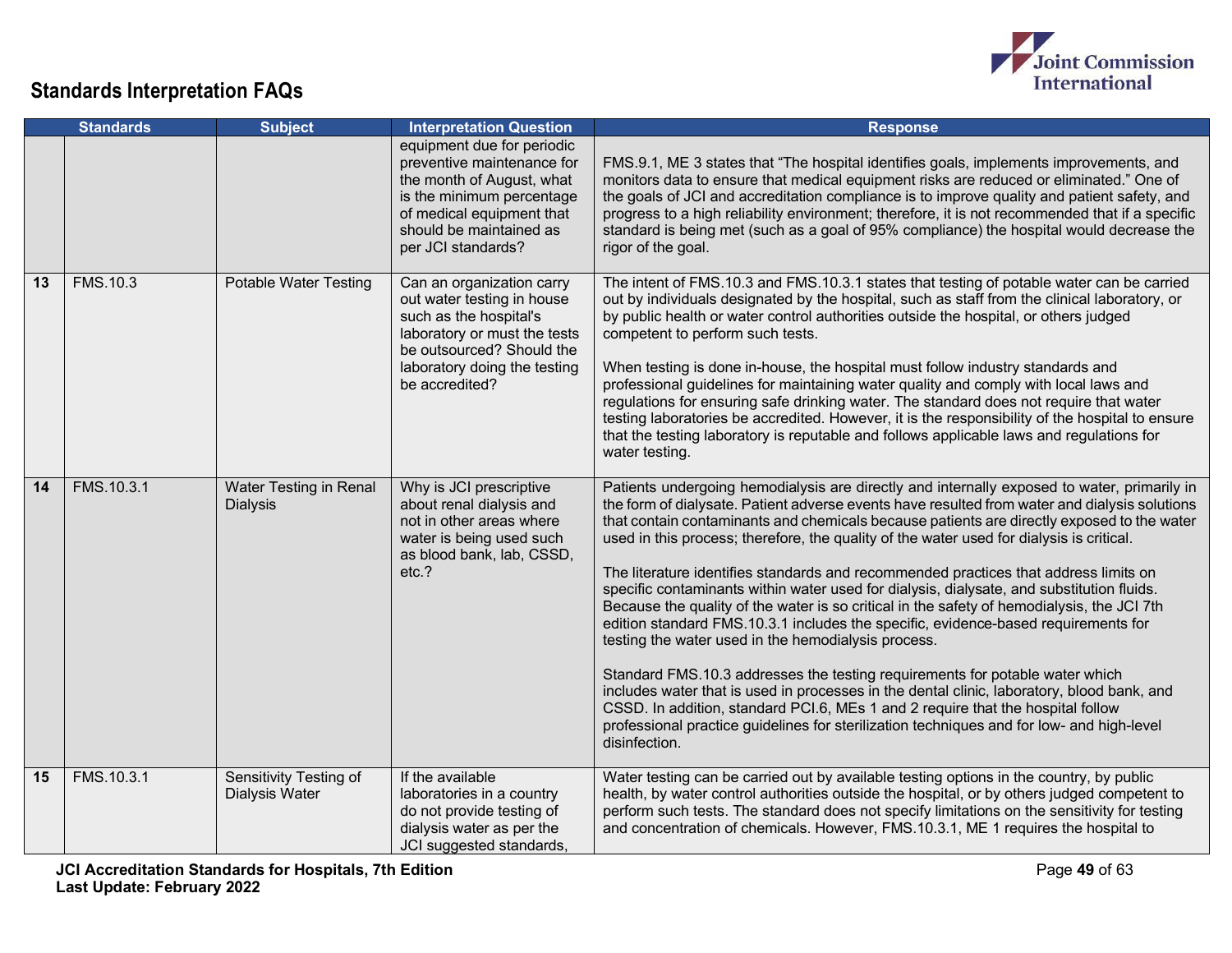

|    | <b>Standards</b> | <b>Subject</b>                               | <b>Interpretation Question</b>                                                                                                                                                                                                                                                                                          | <b>Response</b>                                                                                                                                                                                                                                                                                                                                                                                                                                                                                                                                                                                                                                                                                                                                                                                                                                                                                                                                                                                                                                                                                                               |
|----|------------------|----------------------------------------------|-------------------------------------------------------------------------------------------------------------------------------------------------------------------------------------------------------------------------------------------------------------------------------------------------------------------------|-------------------------------------------------------------------------------------------------------------------------------------------------------------------------------------------------------------------------------------------------------------------------------------------------------------------------------------------------------------------------------------------------------------------------------------------------------------------------------------------------------------------------------------------------------------------------------------------------------------------------------------------------------------------------------------------------------------------------------------------------------------------------------------------------------------------------------------------------------------------------------------------------------------------------------------------------------------------------------------------------------------------------------------------------------------------------------------------------------------------------------|
|    |                  |                                              | and as there are<br>limitations with regards to<br>sensitivity for testing very<br>low concentration of<br>certain chemicals, can an<br>organization go with the<br>available testing options in<br>the country for chemical<br>analysis of dialysis water,<br>such as testing for<br>Mercury, Beryllium &<br>Thallium? | identify and follow industry standards and professional guidelines for maintaining water<br>quality and implementing infection prevention and control measures.<br>The standard also does not specify which chemical contaminants must be tested because<br>this may vary per local regulations and updated industry standards that hospitals follow.<br>However, the organization must ensure that water used in hemodialysis is tested monthly<br>for bacterial growth and endotoxins and tested annually for chemical contaminants per<br>FMS.10.3.1, ME 2.                                                                                                                                                                                                                                                                                                                                                                                                                                                                                                                                                                |
| 16 | <b>FMS.10.3</b>  | <b>Water Testing</b>                         | Regarding water testing:<br>FMS.10 requires that<br>potable water be tested at<br>least quarterly. For<br>organizations that do not<br>have centralized potable<br>water supply, but use<br>water drums mounted on<br>portable water dispensers,<br>how is this standard<br>applied?                                    | FMS.10.3, ME 1, states "Quality of potable water is tested at least quarterly or more<br>frequently based on local laws and regulations, conditions of the sources for water, and<br>previous experience with water quality problems. The testing results are documented."<br>This ME applies to potable water that enters the facility through the local utility systems or<br>water that may be stored in large containers at the facility.<br>For water that is prepackaged in water drums and delivered in a sealed manner from a<br>contracted company, the organization should understand what testing process is used by<br>the company which fills and supplies the prepackaged water drums. This testing and<br>quality management completed by the company would fall under GLD.6 and should be<br>written into the contract with the water company. For the cooler that the drums are placed<br>onto, the maintenance and cleaning of these would need to be in accordance with<br>manufacturer recommendations and would fall under the purview of the FMS program and<br>applicable PCI standards such as PCI.7. |
| 17 | <b>FMS.11</b>    | <b>Testing Disaster</b><br>Preparedness Plan | Due to COVID-19, we are<br>not<br>able to conduct disaster<br>preparedness training.<br>Are there alternative<br>measures to meet the<br>requirements for testing<br>the entire emergency<br>management program<br>and all critical elements in<br>the intent?                                                          | FMS.11, ME 4 requires hospitals to test their disaster preparedness program annually and<br>states that this can be done with the community or internally, JCI recognizes that given the<br>current situation with COVID-19, completing annual testing with the larger community may<br>not be feasible or safe. An alternative temporary measure could include participation in a<br>tabletop drill, or simulating a disaster with trained professionals, during which staff discuss<br>their response to both these events, and documentation of a plan<br>The organization may also review Standard PCI.12.2 on the evaluation of an emergency<br>preparedness program for global communicable diseases. The intent of PCI.12.2 states<br>that "If the hospital experiences an actual event, activates its program, and debriefs<br>properly afterward, this represents the equivalent to an annual evaluation. Debriefing<br>following an annual evaluation, or an actual event can identify vulnerable processes that<br>may need to be reevaluated."                                                                    |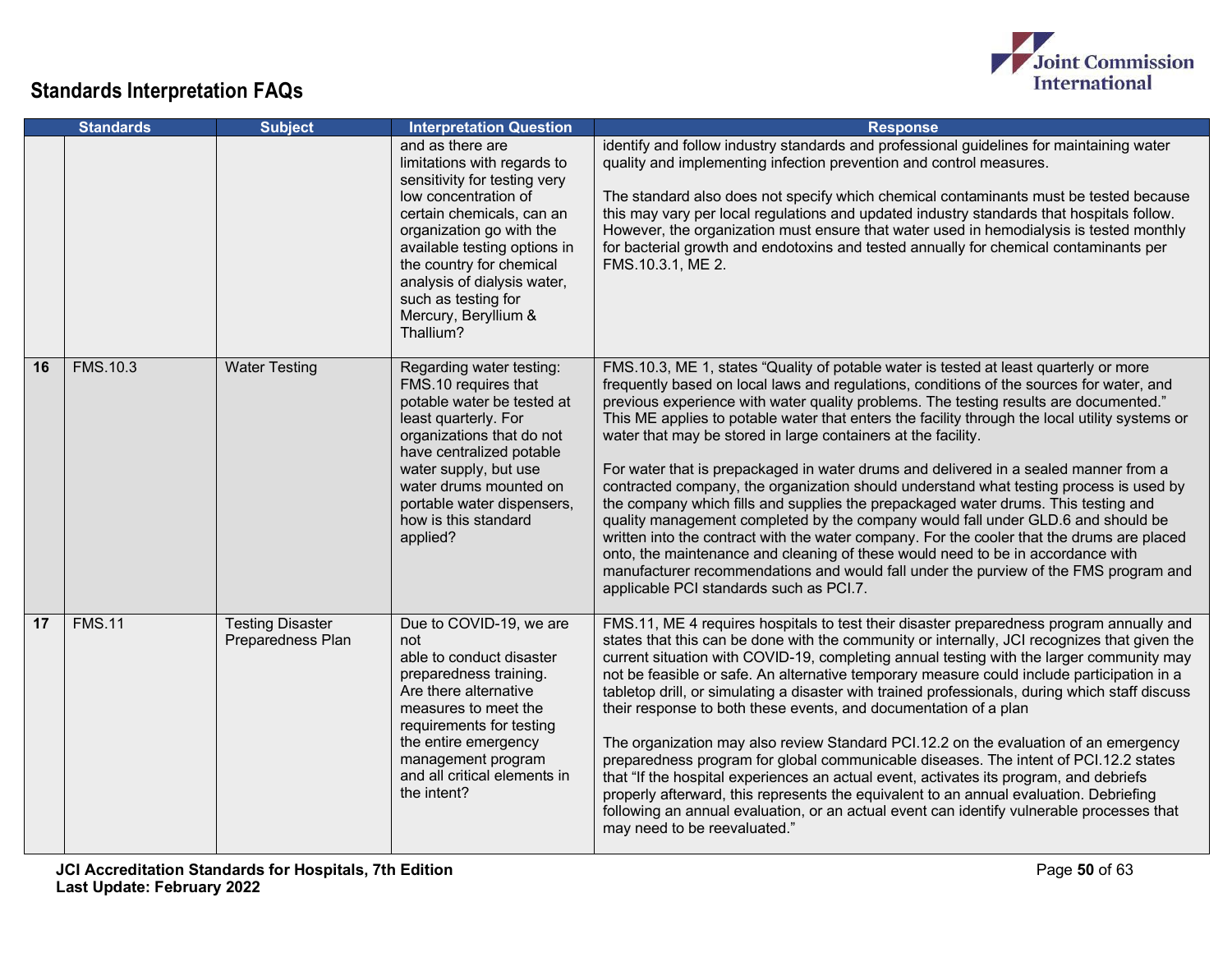

|                | <b>Standards</b>                                | <b>Subject</b>                                                                | <b>Interpretation Question</b>                                                                                                                                                                                                                                                                                                                                                            | <b>Response</b>                                                                                                                                                                                                                                                                                                                                                                                                                                                                                                                                                                                                                                                                                                                                                                                                                                                                                                                                                                                                                                                                                                                                                                                                                                                                                                                                                                                                                                                                                                                                                                                                                                                                                                                                                                                                                                                                                                                                                                                                                                                                                                 |
|----------------|-------------------------------------------------|-------------------------------------------------------------------------------|-------------------------------------------------------------------------------------------------------------------------------------------------------------------------------------------------------------------------------------------------------------------------------------------------------------------------------------------------------------------------------------------|-----------------------------------------------------------------------------------------------------------------------------------------------------------------------------------------------------------------------------------------------------------------------------------------------------------------------------------------------------------------------------------------------------------------------------------------------------------------------------------------------------------------------------------------------------------------------------------------------------------------------------------------------------------------------------------------------------------------------------------------------------------------------------------------------------------------------------------------------------------------------------------------------------------------------------------------------------------------------------------------------------------------------------------------------------------------------------------------------------------------------------------------------------------------------------------------------------------------------------------------------------------------------------------------------------------------------------------------------------------------------------------------------------------------------------------------------------------------------------------------------------------------------------------------------------------------------------------------------------------------------------------------------------------------------------------------------------------------------------------------------------------------------------------------------------------------------------------------------------------------------------------------------------------------------------------------------------------------------------------------------------------------------------------------------------------------------------------------------------------------|
|                | <b>Staff Qualifications and Education (SQE)</b> |                                                                               |                                                                                                                                                                                                                                                                                                                                                                                           |                                                                                                                                                                                                                                                                                                                                                                                                                                                                                                                                                                                                                                                                                                                                                                                                                                                                                                                                                                                                                                                                                                                                                                                                                                                                                                                                                                                                                                                                                                                                                                                                                                                                                                                                                                                                                                                                                                                                                                                                                                                                                                                 |
| $\mathbf 1$    | SQE.6                                           | Weekly Day Off and<br><b>Working Hours</b>                                    | What is the JCI requirement<br>for number of days off per<br>week and weekly total<br>working hours?                                                                                                                                                                                                                                                                                      | JCI Hospital Standards do not specify or require that an organization define the number of<br>hours staff work or the number of patients each health care professional cares for at one<br>time. However, there are requirements in the Hospital Standards that address human<br>resources as well as identifying safety risks in the organization. The issue of long work<br>hours and risks to patient safety may be linked, and there are examples in the literature<br>related to working excessively long hours and the impact this may have on patient safety.<br>The Staff Qualifications and Education (SQE) chapter addresses human resource issues.<br>Standard SQE.6 requires organizations to use a recognized staffing plan and to assign<br>and reassign staff according to the plan. SQE.6.1 requires organizations to evaluate the<br>effectiveness of the staffing plan. It is here that the risk of tired staff and number of staff in<br>relation to patient safety might be identified. Standard SQE.8.2 addresses the requirement<br>for a staff health and safety program, and ME 6 requires: "The hospital promotes staff well-<br>being by creating a culture of wellness that supports physical well-being and emotional<br>health." The Governance, Leadership, and Direction (GLD) chapter also has relevance to<br>this inquiry.<br>Standard GLD.1.2, ME 2 requires that the hospital's governing entity to receive and act on<br>reports from the quality and patient safety program. If long working hours have resulted in<br>incidents such as adverse events or near miss events related to patient safety, they should<br>be reported to the quality and patient safety structure. In turn, these should be reported to<br>the governing entity for consideration and action. GLD.2 requires organizations to operate<br>within applicable laws and regulations. Some countries have laws and regulations that<br>address length of a working day and/or number of patients per physician, and<br>organizations are expected to be compliant with those laws and regulations. |
| $\overline{2}$ | <b>SQE.8.1</b>                                  | Resuscitative<br>Technique for<br>Anesthesiologists and<br><b>Other Staff</b> | SQE 8.1, ME1 requires<br>that all staff members that<br>provide patient care are<br>trained in at least BLS.<br>SQE 8.1, ME 2<br>requires that the hospital<br>identifies the appropriate<br>level of training (advanced<br>or basic) appropriate to<br>their role. We have required<br>that all anesthesiologists<br>are trained in ACLS. Is<br>ACLS sufficient to meet<br>SQE 8.1, ME1? | Per the wording of SQE.8.1, ME 1, all staff that care for patients are required to be trained<br>in at least BLS and per SQE.8.1, ME 2 the hospital must then identify staff whose role<br>necessitates additional training such as ACLS. Based on these requirements, the<br>anesthesiologists in question would need to be trained in both BLS and ACLS. Additionally,<br>while the American Heart Association (AHA) does not require BLS as a prerequisite for<br>taking ACLS, many training centers require BLS prior to taking an ACLS course and strong<br>BLS skills are the foundation of effective ACLS implementation.                                                                                                                                                                                                                                                                                                                                                                                                                                                                                                                                                                                                                                                                                                                                                                                                                                                                                                                                                                                                                                                                                                                                                                                                                                                                                                                                                                                                                                                                                |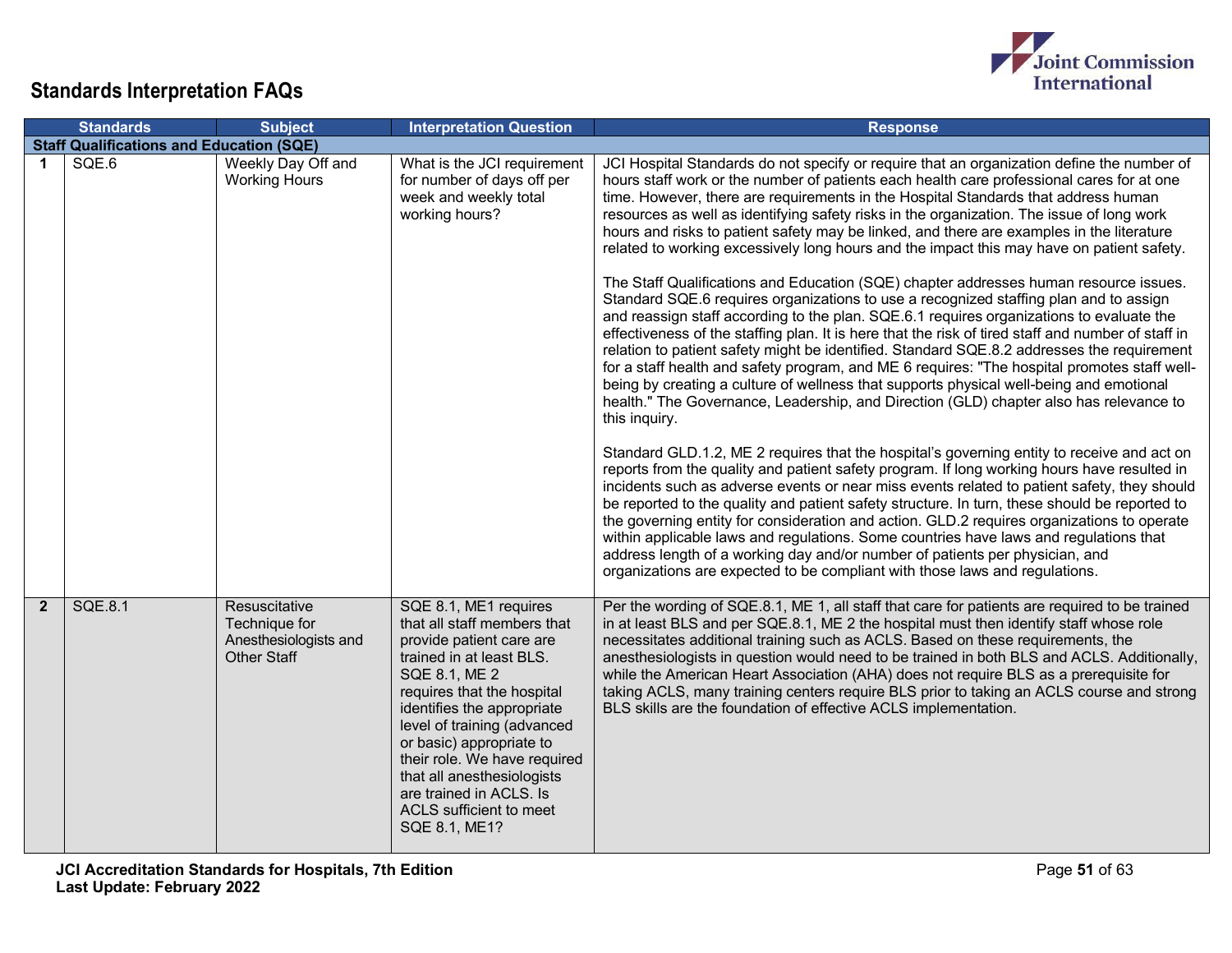

|                         | <b>Standards</b>                        | <b>Subject</b>                                           | <b>Interpretation Question</b>                                                                                                                                                                                                                                                                       | <b>Response</b>                                                                                                                                                                                                                                                                                                                                                                                                                                                                                                                                                                                                                                                                                                                                                                                                                                                                                                                                                                                                                                                                                                                                                                                                                                                                                                                                                                                                                                                                                                                                                                                   |
|-------------------------|-----------------------------------------|----------------------------------------------------------|------------------------------------------------------------------------------------------------------------------------------------------------------------------------------------------------------------------------------------------------------------------------------------------------------|---------------------------------------------------------------------------------------------------------------------------------------------------------------------------------------------------------------------------------------------------------------------------------------------------------------------------------------------------------------------------------------------------------------------------------------------------------------------------------------------------------------------------------------------------------------------------------------------------------------------------------------------------------------------------------------------------------------------------------------------------------------------------------------------------------------------------------------------------------------------------------------------------------------------------------------------------------------------------------------------------------------------------------------------------------------------------------------------------------------------------------------------------------------------------------------------------------------------------------------------------------------------------------------------------------------------------------------------------------------------------------------------------------------------------------------------------------------------------------------------------------------------------------------------------------------------------------------------------|
| 3                       | SQE.8.1.1                               | <b>Resuscitation Training</b><br>for Non- Clinical Staff | Do "the other staff specified<br>by a hospital" include the<br>cleaning staff, supplier staff,<br>and others who may not be<br>involved with patient care?                                                                                                                                           | Standard SQE.8.1 identifies the requirements regarding resuscitation training for staff who<br>provide patient care. These staff include for example, doctors, nurses, nursing assistants,<br>physician assistants, and others who care for patients. This standard requires that these<br>staff<br>have at minimum, training in basic life-support.<br>The standard also requires the organization to identify the staff who need to have<br>advanced life-support. Staff requiring advanced life-support include for example, staff<br>who are responsible for providing procedural sedation and staff who are part of a<br>resuscitation team. The hospital may also identify that staff who work in intensive care<br>units, the emergency department, or the operating theatre may also need advanced life-<br>support.<br>Standard SQE.8.1.1 addresses the requirements if a hospital should choose to train other<br>staff in resuscitation. However, it is not required for a hospital to train other staff. Other staff<br>would be those who do not provide patient care and examples of other staff could include<br>registration clerks, housekeeping staff, and some that you also identified, such as IT staff,<br>telephone staff, suppliers, and the like. Just to reinforce, staff who do not provide patient<br>care are NOT required to be trained in resuscitation, however if hospitals choose to train<br>other staff, they must meet the requirements of SQE.8.1.1. Standard SQE.8.1.1 could be<br>considered not applicable if hospitals choose not to train other staff. |
| $\overline{\mathbf{4}}$ | SQE.9<br>SQE.9.1<br><b>SQE.9.2</b>      | <b>Primary Source</b><br>Verification (PSV)              | It is stated in the intent that<br>a hospital is not required to<br>conduct PSV if another JCI<br>accredited hospital has<br>already conducted it for the<br>concerned physician. For<br>this to apply, do we have to<br>be affiliated with this<br>hospital or can it apply<br>without affiliation? | The intent of Standard SQE.9 through SQE.9.2 states that "an affiliated hospital that has<br>already conducted primary source verification of the medical staff applicant is acceptable<br>as long as the affiliated hospital has current Joint Commission International accreditation<br>with full compliance on its verification process found in SQE.9.1, MEs 1 and 2."<br>Full compliance means the hospital's Official Survey Findings Report indicates that all<br>measurable elements are fully met, or any not met or partially met measurable element<br>required to be addressed by Strategic Improvement Plan (SIP) actions have been<br>addressed and are now in full compliance. As such, hospitals who are not affiliated with<br>another JCI- accredited organization must conduct their own verification process per<br>measurable elements of SQE.9.1. If a hospitals is affiliated with another JCI-accredited<br>healthcare organization that has conducted primary source verification, it is important to<br>remember that the affiliated hospital must provide a copy of the Official Survey Findings<br>Report indicating that all measurable elements of SQE.9.1 are fully met from its most<br>recent survey.                                                                                                                                                                                                                                                                                                                                                            |
| 5                       | SQE.9<br><b>SQE.13</b><br><b>SQE.15</b> | <b>Primary Source</b><br>Verification                    | In some countries,<br>primary source<br>verification is completed<br>by state boards,                                                                                                                                                                                                                | SQE.9.1, ME 1, SQE.13, ME 2 and SQE.15, ME 2 state that "Education, training, and<br>certifications are verified from the original source according to parameters found in the<br>intent of SQE.9 and are documented." Also, SQE.9, ME 1, SQE.13, and SQE.15 require<br>an ongoing, uniform process to manage and verify credentials, with documentation.                                                                                                                                                                                                                                                                                                                                                                                                                                                                                                                                                                                                                                                                                                                                                                                                                                                                                                                                                                                                                                                                                                                                                                                                                                         |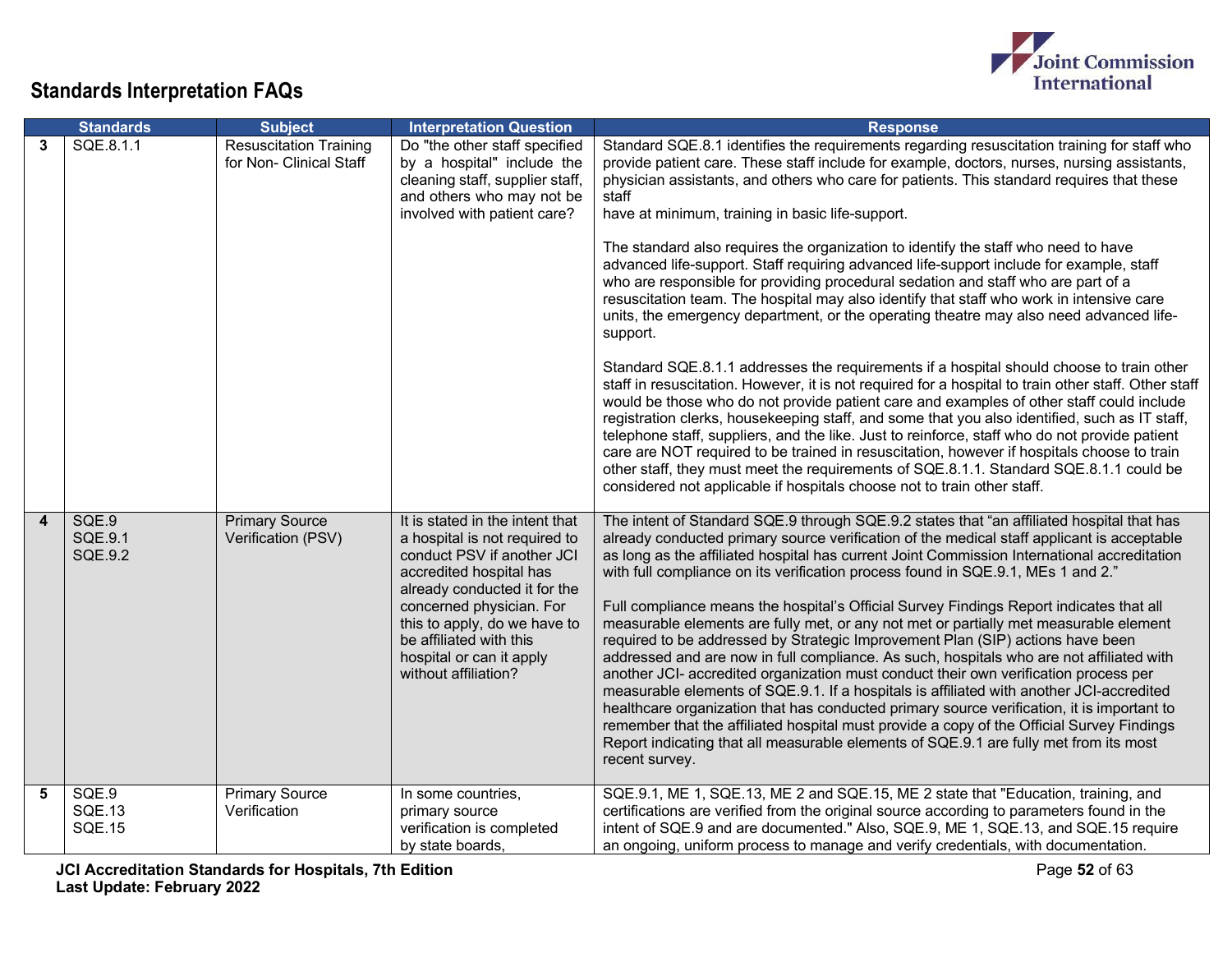

|                | <b>Standards</b>                                         | <b>Subject</b>                                                      | <b>Interpretation Question</b>                                                                                                                                                                                                                                                                                                                                                                                      | <b>Response</b>                                                                                                                                                                                                                                                                                                                                                                                                                                                                                                                                                                                                                                                                                                                                                       |
|----------------|----------------------------------------------------------|---------------------------------------------------------------------|---------------------------------------------------------------------------------------------------------------------------------------------------------------------------------------------------------------------------------------------------------------------------------------------------------------------------------------------------------------------------------------------------------------------|-----------------------------------------------------------------------------------------------------------------------------------------------------------------------------------------------------------------------------------------------------------------------------------------------------------------------------------------------------------------------------------------------------------------------------------------------------------------------------------------------------------------------------------------------------------------------------------------------------------------------------------------------------------------------------------------------------------------------------------------------------------------------|
|                |                                                          |                                                                     | councils, or other<br>government entities.<br>Because of this,<br>hospitals are not<br>conducting their own<br>primary source<br>verifications for their<br>nurses and allied health<br>professionals, excluding<br>physicians. Is this an<br>acceptable practice, and<br>if so, what evidence is<br>expected?                                                                                                      | If the hospital is following their established process, and documentation is provided<br>according to said process, and in compliance with the JCI requirements, the practice is<br>acceptable. Standards SQE.9-SQE.9.2 describe the process for assessing the<br>credentials of staff and completing primary source verification. Additionally, the intent<br>outlines the process by which a governmental or nongovernmental third party can<br>complete the PSV and if the hospital has confidence in this agency, and can provide<br>evidence that PSV was completed, this is acceptable.                                                                                                                                                                         |
| 6              | SQE.9<br><b>SQE.13</b><br><b>SQE.15</b>                  | <b>Primary Source</b><br>Verification                               | For countries that offer<br>online verification of<br>licensure for nurses and<br>other licensed allied<br>health professionals, is it<br>acceptable practice for<br>the nurses and others<br>licensed allied health<br>professionals to submit a<br>copy of the verification to<br>the hospital and then HR<br>staff can use this to<br>verify the license online<br>indicating the verification<br>was completed. | The requirements for primary source verification in SQE.13 and SQE.15 are described in<br>the intent of SQE.9. The intent of SQE.9 states that "Verification is the process of<br>checking the validity and completeness of a credential from the source that issued the<br>credential. This process can be accomplished by an inquiry to a secure online database<br>of, for example, those individuals licensed in the hospital's city or country." Per this<br>explanation, the hospital can verify the licensure of nurses and other license allied health<br>professionals via the secure online database of the appropriate board. To satisfy<br>SQE.13, ME 13 and SQE. 15 ME 3, the hospital will need a uniform process for<br>documentation of verification. |
| $\overline{7}$ | SQE.9<br><b>SQE.10</b><br><b>SQE.11</b><br><b>SQE.12</b> | Contracted and<br><b>Hospital Employed</b><br>Providers             | Are all providers required<br>to be contracted or<br>employed by the<br>organization?                                                                                                                                                                                                                                                                                                                               | There are two main sets of standards that relate to the hospital's responsibilities with<br>medical staff and health care providers. For providers that are employed by the hospital,<br>Standards SQE.9-12 describe the initial credentialing and primary source verification<br>process, privileging, ongoing professional practice evaluation, and reappointment and<br>renewal of clinical privileges. For licensed health care professionals and independent<br>health care practitioners not employed by the hospital, Standard GLD.6.2 describes the<br>requirements that the hospital must follow.                                                                                                                                                            |
| 8              | <b>SQE.11</b>                                            | <b>Ongoing Professional</b><br><b>Practice Evaluation</b><br>(OPPE) | Is there guidance related<br>to physician weekly work<br>hours, and physician-to-<br>patient ratios?                                                                                                                                                                                                                                                                                                                | The standards do not specify the number of hours that doctors are allowed to work<br>consecutively or weekly. If there are specific governmental regulations on doctor's hours or<br>regulations from the Ministry of Health, then those would be considered more rigorous than                                                                                                                                                                                                                                                                                                                                                                                                                                                                                       |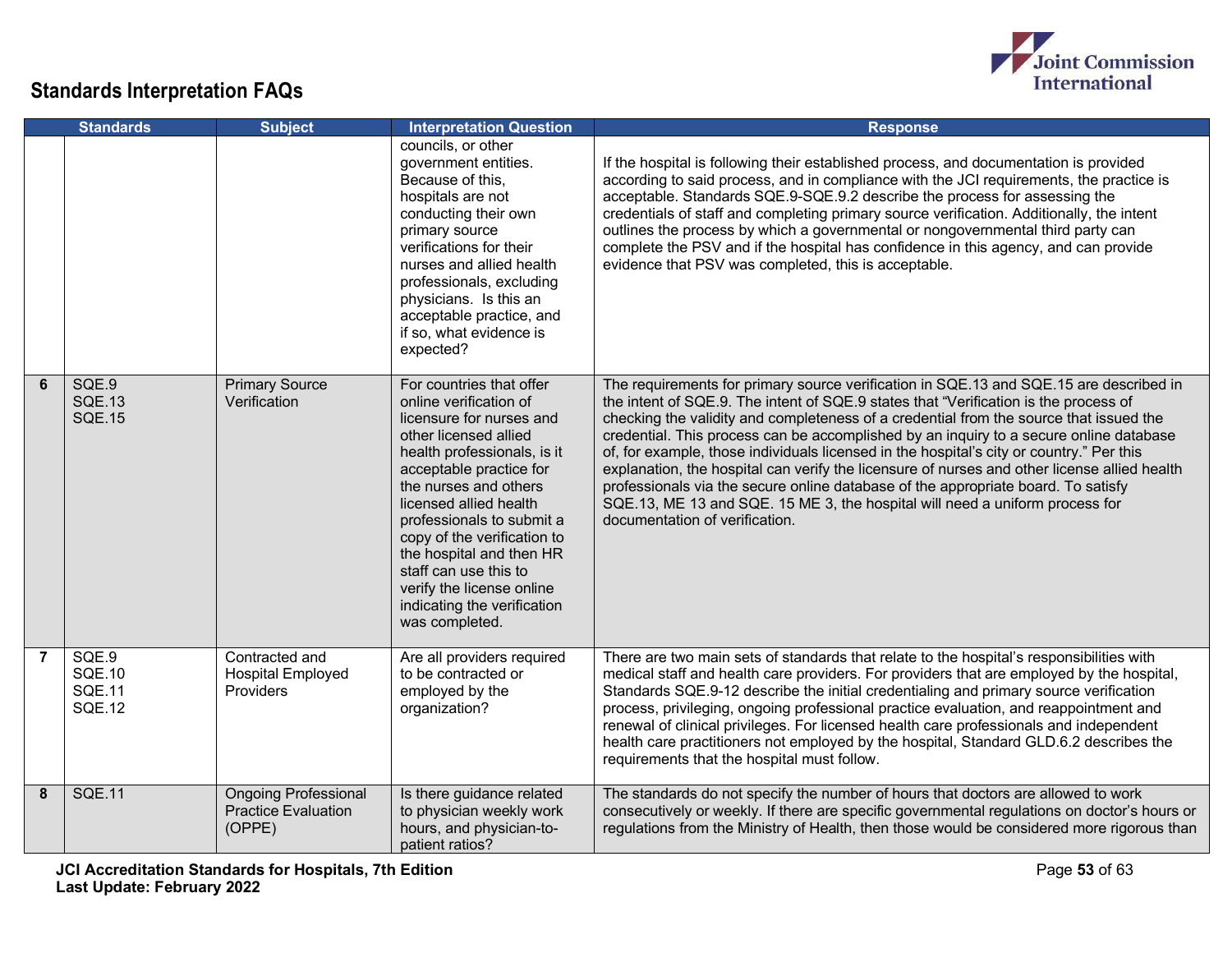

|   | <b>Standards</b> | <b>Subject</b>                                                                        | <b>Interpretation Question</b>                                                                                                                                                                                                                                                    | <b>Response</b>                                                                                                                                                                                                                                                                                                                                                                                                                                                                                                                                                                                                                                                                                                                                                                                                                                                                                                                                                                                                                                                                                                                                                                                                                                                                                                                                                                                                                                                                                                                                                                   |
|---|------------------|---------------------------------------------------------------------------------------|-----------------------------------------------------------------------------------------------------------------------------------------------------------------------------------------------------------------------------------------------------------------------------------|-----------------------------------------------------------------------------------------------------------------------------------------------------------------------------------------------------------------------------------------------------------------------------------------------------------------------------------------------------------------------------------------------------------------------------------------------------------------------------------------------------------------------------------------------------------------------------------------------------------------------------------------------------------------------------------------------------------------------------------------------------------------------------------------------------------------------------------------------------------------------------------------------------------------------------------------------------------------------------------------------------------------------------------------------------------------------------------------------------------------------------------------------------------------------------------------------------------------------------------------------------------------------------------------------------------------------------------------------------------------------------------------------------------------------------------------------------------------------------------------------------------------------------------------------------------------------------------|
|   |                  |                                                                                       |                                                                                                                                                                                                                                                                                   | the JCI Standards in this regard and the expectation would be that the hospital follows and<br>complies with these regulations.<br>The SQE chapter lists several standards that relate to how the hospital must determine<br>what privileges doctors hold and how the hospital monitors the safety and quality of care<br>delivered by doctors. Specifically, SQE.11 states that the hospital must have a<br>standardized and ongoing process to evaluate the quality and safety of care provided by<br>each medical staff member. It is further discussed in the intent of this standard that the<br>person responsible for evaluating the quality and safety of care uses a standardized and<br>evidence-based process to gather data that is necessary to evaluate quality and safety and                                                                                                                                                                                                                                                                                                                                                                                                                                                                                                                                                                                                                                                                                                                                                                                      |
|   |                  |                                                                                       |                                                                                                                                                                                                                                                                                   | compare against other medical staff members in the same department. The hospital<br>determines what data is gathered to evaluate safety and quality of care delivered.<br>Additionally, SQE.8.2 addresses the concept of staff burnout, stating in the intent that<br>"Best-practice research related to compassion fatigue and staff burnout recommends that<br>hospitals create programs to support staff involved in sentinel and adverse events and to<br>proactively develop skills to promote staff resiliency and promote staff health and well-<br>being." As mentioned in this statement and SQE.8.2, ME 6, the hospital should have a<br>program to address staff well-being, part of this would include determining an appropriate<br>amount of work hours and patient ratios that are safe for both patients and staff.                                                                                                                                                                                                                                                                                                                                                                                                                                                                                                                                                                                                                                                                                                                                               |
| 9 | <b>SQE.11</b>    | <b>Ongoing Professional</b><br>Practice Evaluation of<br><b>Medical Staff Members</b> | Requesting additional<br>guidance regarding the<br>ongoing professional<br>practice evaluation of<br>medical staff members<br>requirement that states,<br>"physician behaviors and<br>professional growth<br>comparison to other<br>departments/service<br>medical staff member." | SQE.11, ME 2 states that "The ongoing professional practice evaluation process<br>identifies areas of achievement and potential improvement related to the behaviors,<br>professional growth, and clinical results of the medical staff member, and the results are<br>reviewed with objective and evidence-based information as available. These results are<br>compared to other department/service medical staff members." Identification of areas of<br>achievements and improvement opportunities related to medical staff behaviors vary in<br>each organization and each medical staff.<br>The intent of SQE.11 provides examples of evaluating behaviors which can include the<br>following: (1) evaluation of whether a medical staff member understands and supports<br>the hospital's code of behavior and the identification of acceptable and unacceptable<br>behaviors; (2) an absence of reported behaviors by the medical staff member that are<br>identified as unacceptable; (3) and gathering, analysis, and use of information and data<br>from staff surveys and other sources regarding the culture of safety in the hospital. The<br>intent also explains how each medical staff member may have varying degrees, and<br>ways on how they can identify growth and improvement in different important<br>dimensions of health care and professional practice. Some of the acceptable<br>professional growth examples outlined in the intent include improving provision of care,<br>medical/clinical knowledge, and interpersonal and communication skills. |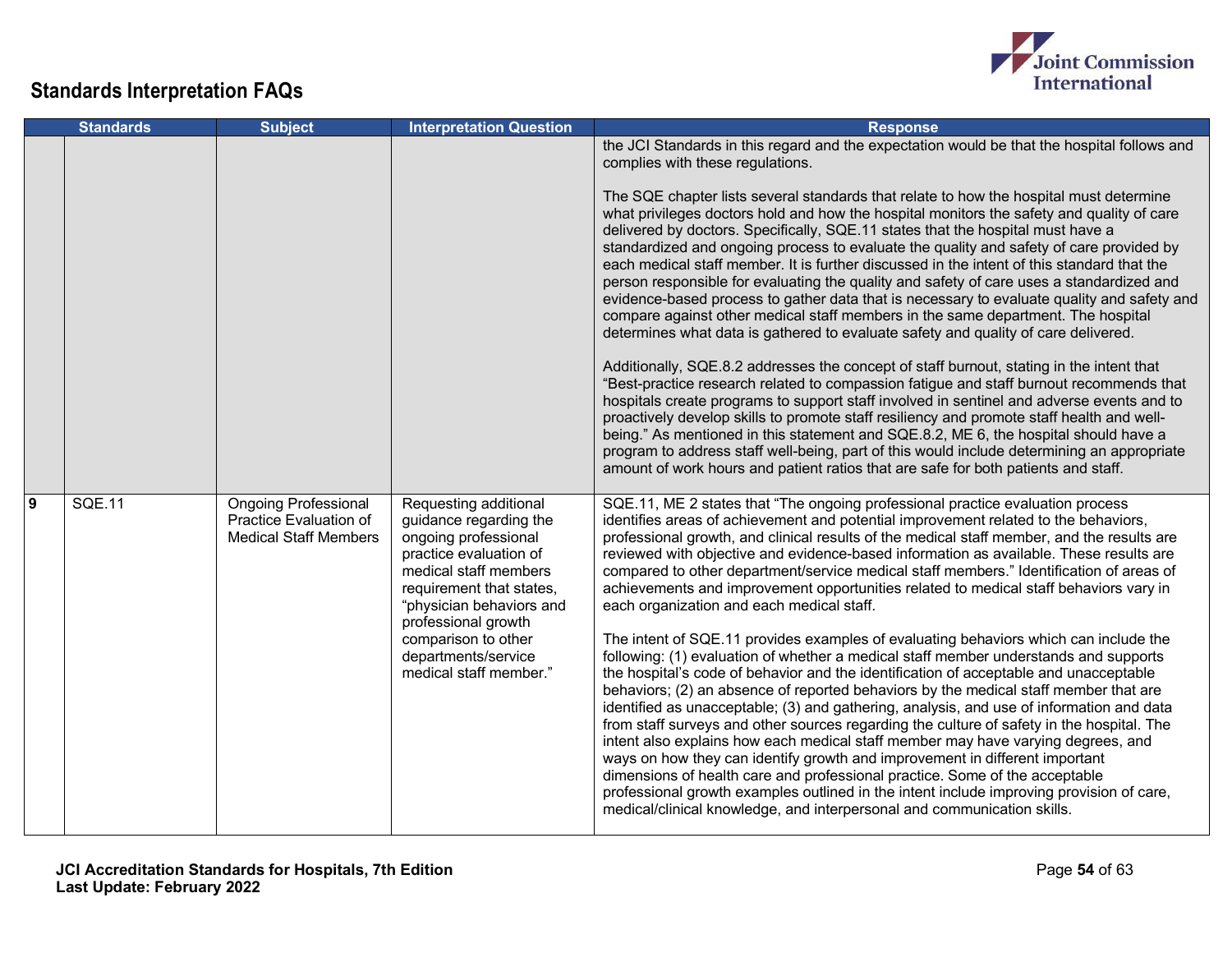

|    | <b>Standards</b> | <b>Subject</b>               | <b>Interpretation Question</b>                                                                                                                                                                                                                                                                                                                                                                                                                                                                               | <b>Response</b>                                                                                                                                                                                                                                                                                                                                                                                                                                                                                                                                                                                                                                                                                                                                                                                                                                                                                                                                                                                                                                                                                                                                                                                                                                                                                                                                                                                                                                                                                                                                                                                                                                                                                                          |
|----|------------------|------------------------------|--------------------------------------------------------------------------------------------------------------------------------------------------------------------------------------------------------------------------------------------------------------------------------------------------------------------------------------------------------------------------------------------------------------------------------------------------------------------------------------------------------------|--------------------------------------------------------------------------------------------------------------------------------------------------------------------------------------------------------------------------------------------------------------------------------------------------------------------------------------------------------------------------------------------------------------------------------------------------------------------------------------------------------------------------------------------------------------------------------------------------------------------------------------------------------------------------------------------------------------------------------------------------------------------------------------------------------------------------------------------------------------------------------------------------------------------------------------------------------------------------------------------------------------------------------------------------------------------------------------------------------------------------------------------------------------------------------------------------------------------------------------------------------------------------------------------------------------------------------------------------------------------------------------------------------------------------------------------------------------------------------------------------------------------------------------------------------------------------------------------------------------------------------------------------------------------------------------------------------------------------|
|    |                  |                              |                                                                                                                                                                                                                                                                                                                                                                                                                                                                                                              | Furthermore, the intent provides examples of measures for the different dimensions of<br>health care and professional practice that organizations may use. Areas of achievement<br>and improvement opportunities must be applicable to the roles and responsibilities of<br>each medical staff member who is being evaluated. For example, professional growth<br>opportunities for pathologists may include expanding his or her clinical knowledge in the<br>application of newest technologies in laboratory medicine. As part of SQE.11, ME2,<br>results of ongoing professional practice evaluation must be compared with other<br>department/service staff members to reduce variation in behaviors, professional growth,<br>and clinical results.                                                                                                                                                                                                                                                                                                                                                                                                                                                                                                                                                                                                                                                                                                                                                                                                                                                                                                                                                                 |
|    |                  |                              |                                                                                                                                                                                                                                                                                                                                                                                                                                                                                                              | Because medical/clinical knowledge vary in each specialty, comparison of clinical results<br>related to specific clinical expertise may be focused within relevant department staff in<br>the same clinical setting. However, comparison of professional growth opportunities may<br>be conducted between different departments to reduce variations on patient care<br>practices within the organizations. When available, the organization may also use<br>objective, evidence- based best practice or benchmark sources of clinical result data<br>and information from external organizations within their region.                                                                                                                                                                                                                                                                                                                                                                                                                                                                                                                                                                                                                                                                                                                                                                                                                                                                                                                                                                                                                                                                                                   |
| 10 | SQE.11           | <b>External Benchmarking</b> | During our JCI survey visit<br>this past year, the following<br>measurable element was<br>cited:<br><b>SQE 11, ME 3</b><br>Unavailability of externally<br>benchmarked Physicians'<br>clinical Indicators<br>It worth mentioning that<br>the above-mentioned<br>citation was one of the top<br>25 most commonly citated<br>findings.<br>We have difficulty finding<br>external benchmarks for<br>clinical indicators. Can you<br>identify sources of external<br>benchmarks to help us meet<br>the standard? | It is correct in that this is one of the more frequently scored standards/MEs in many parts<br>of the world. During the development of the 7th Edition standards, we conducted focus<br>groups with some of our accredited organizations via phone conference and many of these<br>groups identified difficulty in participating in external benchmarking, particularly for<br>individual physicians. We see more and more hospitals and physician practices moving<br>towards "group practice" as opposed to individual practice. In such circumstances, the<br>patient outcomes can not necessarily be attributed to a single physician, but rather to the<br>group. JCI believes that there is still value in performing external benchmarking for<br>individual physicians in areas of practice where benchmarks are available such as,<br>surgery, pathology, emergency medical practice, and interventional cardiology. However,<br>after much discussion and additional exploration, it was determined that having a<br>requirement for external benchmarking was burdensome for many international<br>organizations. Therefore, for the 7th Edition of the hospital standards, SQE.11, ME 3 has<br>been revised and combined with SQE.11, ME 2. The new requirement (ME 2) is as follows:<br>SQE.11, ME 2 - "The ongoing professional practice evaluation process identifies areas<br>of achievement and potential improvement related to the behaviors, professional growth,<br>and clinical results of the medical staff member, and the results are reviewed with<br>objective and evidence-based information as available. These results are compared to<br>other department/service medical staff members." |

**Management of Information (MOI)**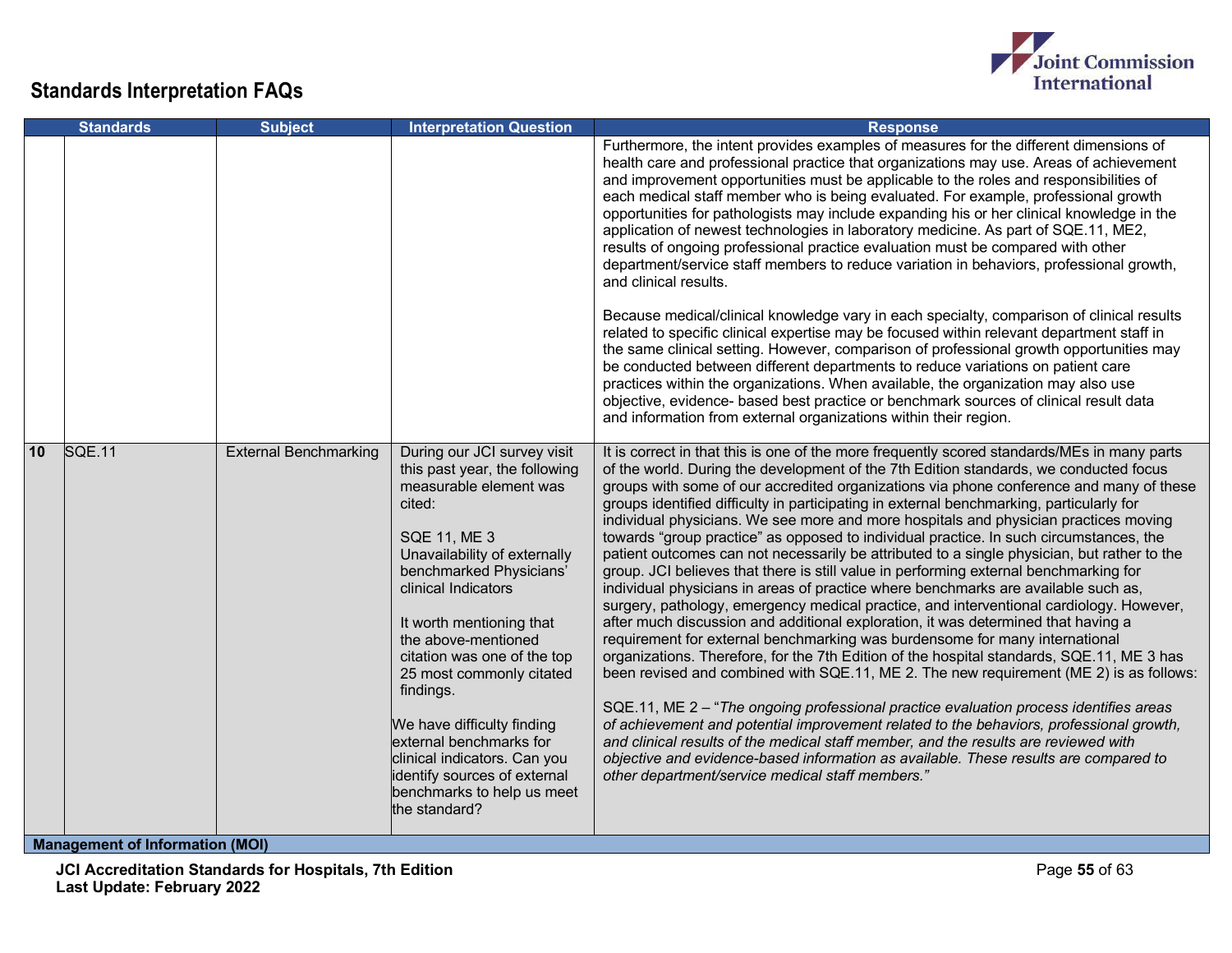

|                | <b>Standards</b> | <b>Subject</b>                                                      | <b>Interpretation Question</b>                                                                                                    | <b>Response</b>                                                                                                                                                                                                                                                                                                                                                                                                                                                                                                                                                                                                                                                                                                                                                                                                                                                                                                                                                                                                                                                                                                                                                                                                                                                                                                                                                                                                                                                                                                                                                                                                                                                                                                                                                                                                                                     |
|----------------|------------------|---------------------------------------------------------------------|-----------------------------------------------------------------------------------------------------------------------------------|-----------------------------------------------------------------------------------------------------------------------------------------------------------------------------------------------------------------------------------------------------------------------------------------------------------------------------------------------------------------------------------------------------------------------------------------------------------------------------------------------------------------------------------------------------------------------------------------------------------------------------------------------------------------------------------------------------------------------------------------------------------------------------------------------------------------------------------------------------------------------------------------------------------------------------------------------------------------------------------------------------------------------------------------------------------------------------------------------------------------------------------------------------------------------------------------------------------------------------------------------------------------------------------------------------------------------------------------------------------------------------------------------------------------------------------------------------------------------------------------------------------------------------------------------------------------------------------------------------------------------------------------------------------------------------------------------------------------------------------------------------------------------------------------------------------------------------------------------------|
|                | MOI.4            | <b>Medical Record</b><br>Abbreviation                               | Is there a list of criteria<br>regarding abbreviations<br>used in medical records that<br>JCI uses for accreditation<br>purposes? | The Joint Commission International recognizes that nonuniform or non-standardized use of<br>abbreviation is a contributing factor to patient safety incidents due to potentially<br>inconsistent interpretation or misunderstanding of medical records. The intent of Standard<br>MOI.4 states that "abbreviations can be problematic and at times even dangerous,<br>particularly in the context of prescribing medications. For this reason, some hospitals do<br>not allow the use of abbreviations in their organizations at all. When abbreviations are<br>allowed in the hospital, processes are implemented to prevent or reduce risks to patient<br>safety."<br>In regard to a list of criteria regarding abbreviations used in medical records for<br>JCI accreditation purposes, the intent of Standard MOI.4 also specifies the<br>following:<br>Abbreviations are not used on informed consent documents, patient<br>$\bullet$<br>rights documents, discharge instructions, and discharge summaries.<br>When a hospital uses abbreviations, the hospital develops and<br>implements a process for the uniform use of approved abbreviations,<br>such as through the use of a list. This uniform use includes each<br>abbreviation having only one meaning.<br>When a hospital uses abbreviations, the hospital develops and/or adopts<br>a do-not- use list of abbreviations and symbols. For example, the Institute<br>for Safe Medication Practices (ISMP) maintains a list of abbreviations,<br>symbols, and dose designations that should never be used when<br>communicating medical information.<br>Each measurable element of Standard MOI.4 also outlines critical requirements<br>with which JCI-accredited organizations must comply related to the uniform use<br>of approved symbols and abbreviations across the hospital. |
| $\overline{2}$ | <b>MOI.7.1</b>   | Implementation of<br>Policies, Procedures<br>and Plans - Monitoring | How should organization<br>monitor the<br>implementation of policies,<br>procedures and plans?                                    | The intent of Standard MOI.7.1 requires that policies and procedures are implemented<br>throughout the hospital because they standardize care processes and help to improve<br>care quality and ensure patient and staff safety. JCI does not require that all the hospital's<br>policies and procedures be monitored. Resources must be utilized to assess those<br>policies and procedures that are high-risk, new, recently updated/modified, low-volume, or<br>those that govern care processes related to sentinel/adverse events.<br>MOI.7.1 ME 4 states that "the implementation of policies, procedures, and plans is<br>monitored, and the information supports full implementation." Monitoring full<br>implementation of policies can be done in a variety of ways and it is up to the organization<br>to establish this monitoring process. For example, standard IPSG.1 requires the use of at<br>least two patient identifiers to identify patients and label elements associated with the<br>patient's care and treatment plan. In order to monitor compliance, the hospital may                                                                                                                                                                                                                                                                                                                                                                                                                                                                                                                                                                                                                                                                                                                                                     |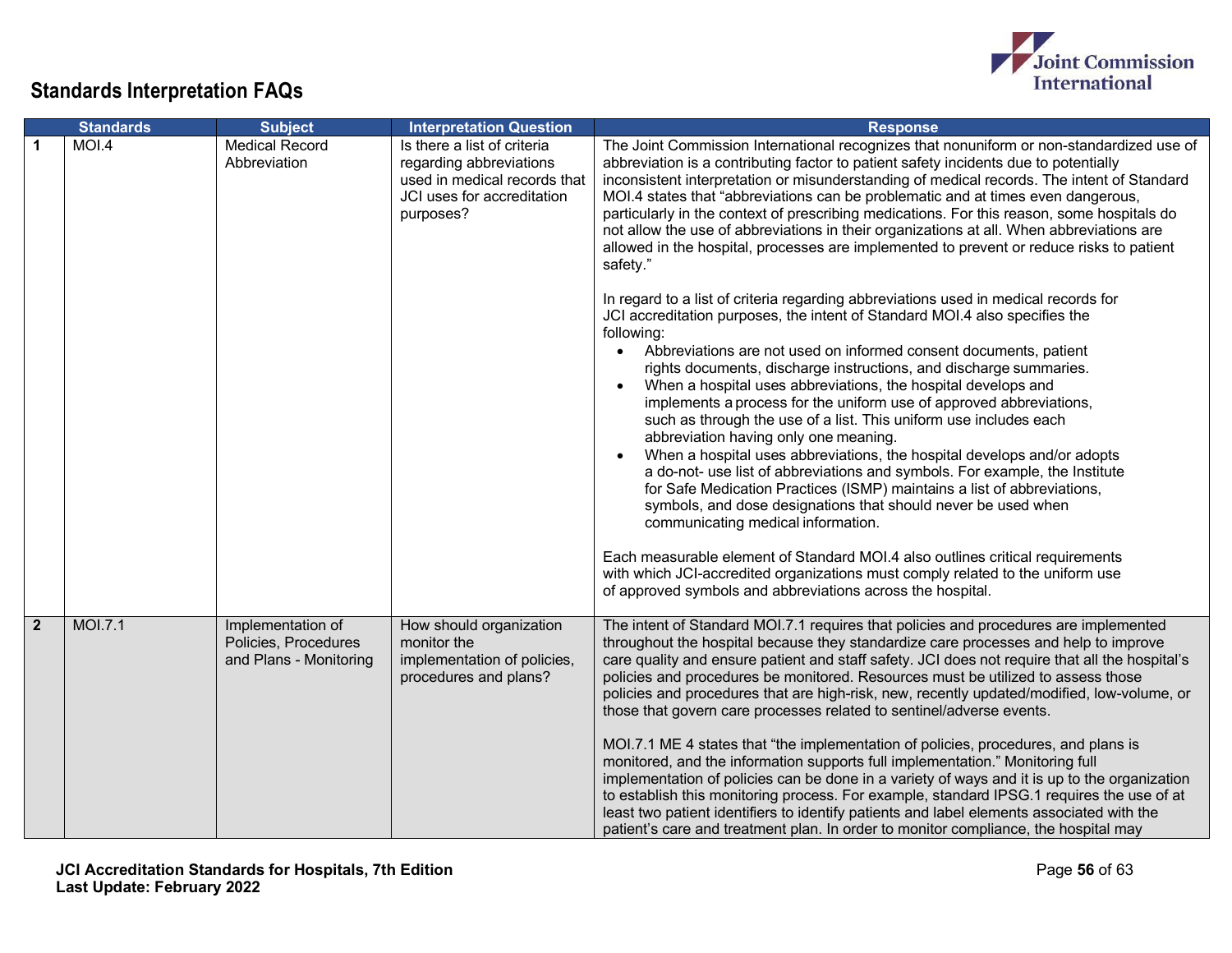

|                | <b>Standards</b> | <b>Subject</b>               | <b>Interpretation Question</b>                                                                                                                                        | <b>Response</b>                                                                                                                                                                                                                                                                                                                                                                                                                                                                                                                                                                                                                                                                                                                                                                                                                                                                                                                                                                                                                                                                                                                                                                                                                                                                                                                                                                                                                                                                                |
|----------------|------------------|------------------------------|-----------------------------------------------------------------------------------------------------------------------------------------------------------------------|------------------------------------------------------------------------------------------------------------------------------------------------------------------------------------------------------------------------------------------------------------------------------------------------------------------------------------------------------------------------------------------------------------------------------------------------------------------------------------------------------------------------------------------------------------------------------------------------------------------------------------------------------------------------------------------------------------------------------------------------------------------------------------------------------------------------------------------------------------------------------------------------------------------------------------------------------------------------------------------------------------------------------------------------------------------------------------------------------------------------------------------------------------------------------------------------------------------------------------------------------------------------------------------------------------------------------------------------------------------------------------------------------------------------------------------------------------------------------------------------|
|                |                  |                              |                                                                                                                                                                       | randomly audit specimens, intravenous medications, special dietary trays, and other<br>elements associated with the patient's care for proper labeling.<br>Similarly, if the hospital has recently implemented a procedural sedation policy that<br>describes a protocol for monitoring of vital signs and the use of capnography throughout<br>the procedure, a random sample of charts can be reviewed to assess that vital signs were<br>monitored and documented at the correct intervals and that capnography was used during<br>the procedure.<br>When the hospital is reviewing charts or using other methods to audit care in order to<br>assess compliance with policies, a representative sample must be used. A representative<br>sample is based on the volume of the procedure or process that is being assessed,<br>therefore; if a certain procedure is completed only 10 times per year, then all 10 instances<br>would be reviewed; but if 1000 procedures are completed a sample would be sufficient.                                                                                                                                                                                                                                                                                                                                                                                                                                                                        |
| $\mathbf{3}$   | <b>MOI.10</b>    | Review of Medical<br>Records | Does a physician or nurse<br>have to check the sample<br>of charts? Can the<br>assessment of the medical<br>record be done by any<br>trained and competent<br>person? | Standard MOI.10, ME 2 requires that "the medical record review is conducted by<br>physicians, nurses, and others authorized to make entries in patient medical records or to<br>manage patient medical records."<br>Authorized personnel are other clinicians who are also authorized to make entries in the<br>patient medical record. These may include pharmacists, social workers, nutritionists, and<br>the like. During the patient medical record review, each professional group authorized to<br>make entries must be represented to ensure accuracy and completeness of the record<br>and clinical information.<br>The review of collated medical record data by authorized personnel will allow the team to<br>assess identified gaps in the accuracy and completeness of documentation and address<br>these gaps. The staff that gather the data from the medical records and collate this data<br>into a usable format for review do not need to be the same as the authorized personnel that<br>complete the review, for example, staff trained in quality that support the quality<br>department can gather and collate this data.<br>Additionally, a representative sample of medical records from all services must be<br>reviewed at least quarterly or more frequently as determined by laws and regulations per<br>MOI.10, ME 1.<br>The sample of medical records must also include active and discharged medical records<br>and inpatient and outpatient medical records. |
| $\overline{4}$ | <b>MOI.10</b>    | Legibility of Information    | MOI.10 ME 3 what type of<br>legibility are you looking                                                                                                                | MOI.10, ME 3 states that "The review focuses on the timeliness, accuracy, completeness,<br>and legibility of the medical record."                                                                                                                                                                                                                                                                                                                                                                                                                                                                                                                                                                                                                                                                                                                                                                                                                                                                                                                                                                                                                                                                                                                                                                                                                                                                                                                                                              |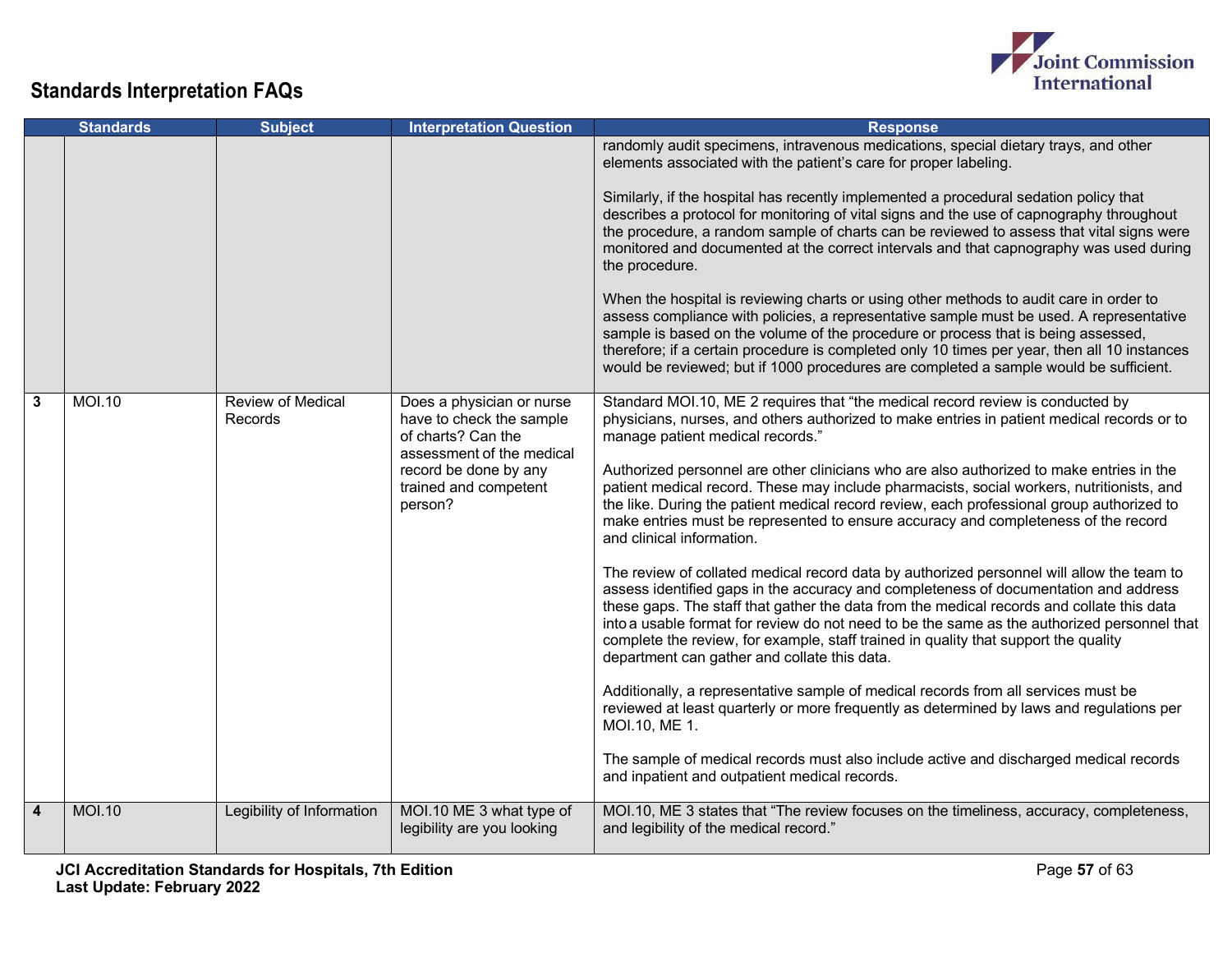

|                | <b>Standards</b> | <b>Subject</b>                            | <b>Interpretation Question</b>                                                                                                                             | <b>Response</b>                                                                                                                                                                                                                                                                                                                                                                                                                                                                                                                                                                                                                                                                                                                                                                                                                                                                      |
|----------------|------------------|-------------------------------------------|------------------------------------------------------------------------------------------------------------------------------------------------------------|--------------------------------------------------------------------------------------------------------------------------------------------------------------------------------------------------------------------------------------------------------------------------------------------------------------------------------------------------------------------------------------------------------------------------------------------------------------------------------------------------------------------------------------------------------------------------------------------------------------------------------------------------------------------------------------------------------------------------------------------------------------------------------------------------------------------------------------------------------------------------------------|
|                |                  |                                           | for in the electronic<br>medical record?                                                                                                                   | The increasing use of electronic health records helps address the issue of illegible<br>medical records. However, there are still instances where organizations must pay<br>attention to ensure legibility of information in electronic medical records. For example,<br>areas in electronic medical record where providers can enter free text information.<br>Information that has been typed by the provider must be legible and understandable by<br>other authorized personnel who may need to access these records.                                                                                                                                                                                                                                                                                                                                                            |
| 5              | <b>MOI.10</b>    | Legibility and Accuracy<br>of Information | Is use of abbreviation<br>part of legibility or<br>accuracy?                                                                                               | The use of abbreviation focuses on accuracy and consistent use across the organization.<br>As stated in Standard MOI.4, "The hospital uses standardized diagnosis and procedure<br>codes and ensures the uniform use of approved symbols and abbreviations across the<br>hospital." For example, when the organization is using the abbreviation "MS," it must be<br>clear across the organization if this abbreviation stands for multiple sclerosis or magnesium<br>sulfate.<br>MOI.10, ME 3 states that "The review focuses on the timeliness, accuracy, completeness,<br>and legibility of the medical record." Regarding MOI.10, accuracy in the use of<br>abbreviation could apply to ensure that all information in the medical records is understood<br>in the same manner across the organization.                                                                          |
| $6\phantom{1}$ | <b>MOI.10</b>    | Accuracy of Information                   | What are the<br>components of accuracy<br>of documentation?                                                                                                | Ensuring accuracy of information in the medical records means ensuring that there are no<br>discrepancies, such as comparing the lab results against the lab reporting system or<br>ensuring that when abbreviations are used, they refer to the terms that they are intended to<br>abbreviate according to the hospital's list of approved abbreviations. Another example that<br>is often seen with electronic medical records is misuse of copy and paste (this is described<br>in the intent of MOI.8 and assessed at MOI.8 ME 3). For example, when reviewing the daily<br>progress notes on an intubated patient in the ICU, staff reviewing the medical record could<br>compare the notes stating whether the patient is or isn't extubated against other<br>documentation of the patient's airway status.                                                                    |
| $\overline{7}$ | <b>MOI.10</b>    | Accuracy of Information                   | What is an appropriate<br>sample size for MOI.10,<br>especially for a large<br>hospital and the number or<br>outpatient and inpatient<br>records required? | The intent of MOI.10 explains that patient medical record review is based on a sample<br>representing the practitioners providing care in outpatient, inpatient, and other<br>services provided.<br>The intent also states that" a representative sample means medical records from all<br>services and not a specific sample size; however, it should make sense for the<br>organization. For example, random sampling and selecting approximately 5% of medical<br>records may achieve a representative sample."<br>While the standard does not specify the sample size requirement, organizations may use<br>the 5% representative sample size that was provided as an example in the intent and<br>expand this number based on organization's own assessment. Please also note that the<br>sample of medical records must also include active and discharged medical records and |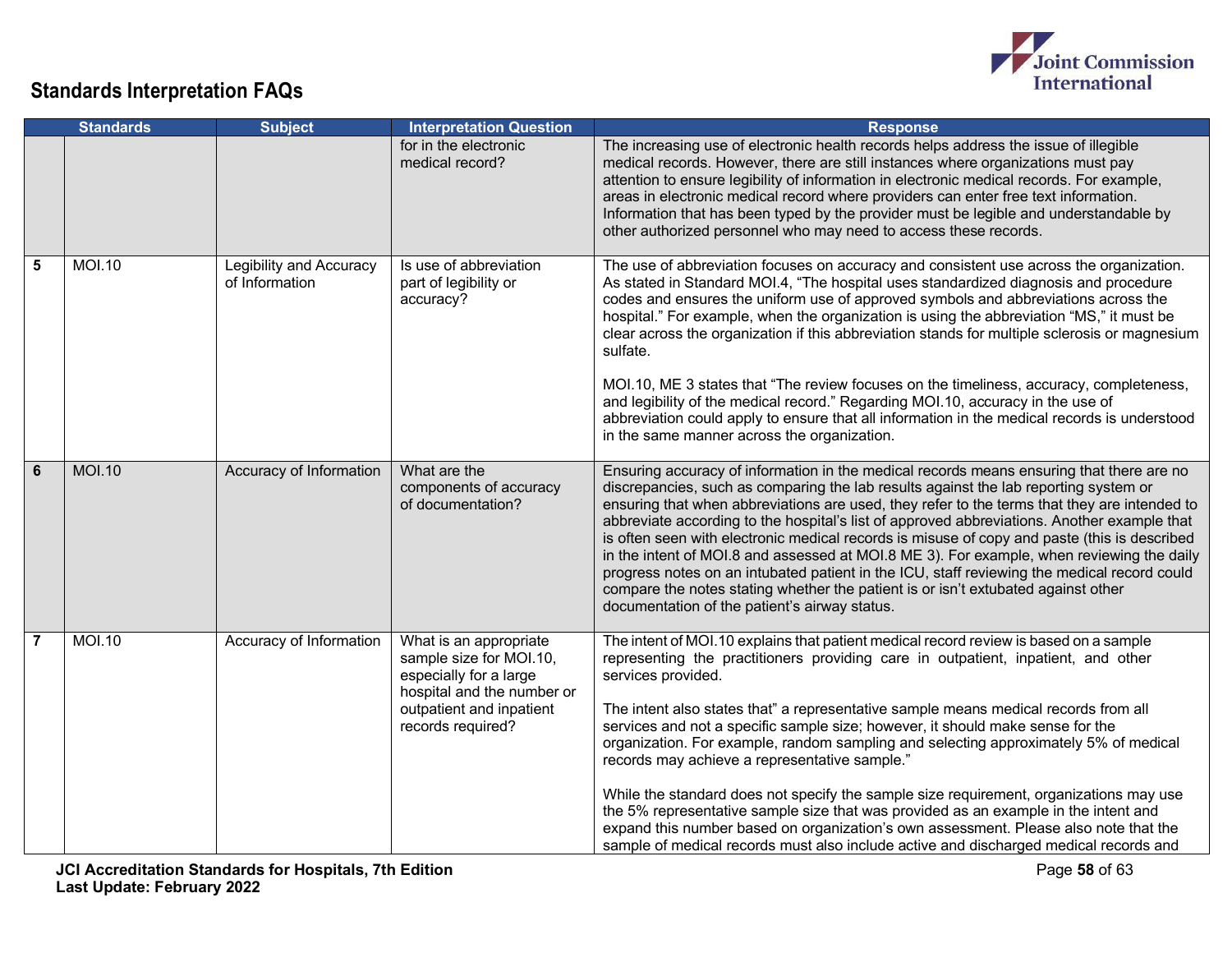

|    | <b>Standards</b> | <b>Subject</b>                                                                                     | <b>Interpretation Question</b>                                                                                                                                                                                                                                                                                                               | <b>Response</b>                                                                                                                                                                                                                                                                                                                                                                                                                                                                                                                                                                                                                                                                                                                                                                                                                                                                                                                                                                                                                                                          |
|----|------------------|----------------------------------------------------------------------------------------------------|----------------------------------------------------------------------------------------------------------------------------------------------------------------------------------------------------------------------------------------------------------------------------------------------------------------------------------------------|--------------------------------------------------------------------------------------------------------------------------------------------------------------------------------------------------------------------------------------------------------------------------------------------------------------------------------------------------------------------------------------------------------------------------------------------------------------------------------------------------------------------------------------------------------------------------------------------------------------------------------------------------------------------------------------------------------------------------------------------------------------------------------------------------------------------------------------------------------------------------------------------------------------------------------------------------------------------------------------------------------------------------------------------------------------------------|
|    |                  |                                                                                                    |                                                                                                                                                                                                                                                                                                                                              | inpatient and outpatient medical records. For example, if there are 100 patient medical<br>records in labor and delivery, the organization may randomly select 5 records for review<br>from labor and delivery. This would be in addition to the other 5% of patient medical<br>records from different departments including outpatients.                                                                                                                                                                                                                                                                                                                                                                                                                                                                                                                                                                                                                                                                                                                                |
| 8  | <b>MOI.11</b>    | Qualifications for the<br><b>Individual Overseeing</b><br><b>Information Technology</b><br>Systems | How can you judge<br>"qualified" for the personal<br>that oversees the health<br>information technology<br>systems?                                                                                                                                                                                                                          | The intent of MOI.11 states "leadership identifies a qualified individual to oversee health<br>information technology systems in the organization. The individual is qualified by<br>education, training, and/ or experience relevant to the role and responsibilities." The job<br>description should match the individual's qualification through his or her training records,<br>education, and/or experience.                                                                                                                                                                                                                                                                                                                                                                                                                                                                                                                                                                                                                                                        |
| 9  | <b>MOI.12</b>    | Criteria for a Secure<br>Mobile Device<br>Platform                                                 | How do you judge what<br>is a secure platform?                                                                                                                                                                                                                                                                                               | Secure platforms can be described as platforms that can only be accessed by authorized<br>users. The intent of MOI.12 states that in addition to implementing a secure mobile<br>platform, the hospital system can remotely disable or remove patient data and information<br>from the mobile devices if they are lost or stolen. Other forms of security controls are also<br>identified in the intent in letters a) through e).                                                                                                                                                                                                                                                                                                                                                                                                                                                                                                                                                                                                                                        |
| 10 | <b>MOI.12</b>    | <b>Quality Assurance in</b><br><b>Mobile Patient</b><br>Communication                              | How to ensure the<br>quality of patient care,<br>specifically in texts?                                                                                                                                                                                                                                                                      | When mobile devices and text messaging are used for patient care, the organization<br>ensures that all information is accurate, delivered in a timely manner, and clearly<br>understood by the receiver of the information. MOI.12, ME 3 requires "that text messages<br>and e-mails on mobile devices that have data and information relating to a patient's care<br>are documented in the patient's medical record."<br>One way to assess the quality of patient care when using text messages is verifying that<br>the information on the patient's medical record accurately reflects the information that<br>was communicated about the patient through a text messaging platform.                                                                                                                                                                                                                                                                                                                                                                                  |
| 11 | <b>MOI.12</b>    | ISO27001 and MOI.12                                                                                | If the hospital uses texting<br>through a service provider<br>that has ISO27001<br>(international Standard that<br>describes the requirements<br>for an information security<br>management system), will<br>this meet the requirement<br>for a secure platform? Or<br>are there any further<br>specific questions we need<br>to ask the org? | ISO/IEC 27001 is a comprehensive document that examine the organization's information<br>security risks, taking account of the threats, vulnerabilities, and impacts. There are<br>organizations who are certified under this ISO standard document. Because ISO 27001 is<br>recognized as an international standard that provides a framework for Information<br>Security Management Systems that provides continued confidentiality, integrity, and<br>availability of information within an organization, having an up-to-date, non-expired ISO<br>27001 certification indicates that the organization has established a secure platform.<br>During a survey, it is important to determine the scope of ISO 27001 certification and<br>make sure that they cover all aspects of the health information technology that the<br>organization is using for patient care. For example, if the organization allows the use of<br>mobile devices, the surveyor will discuss with the organization if the use of mobile<br>devices is part of their ISO 27001 certification. |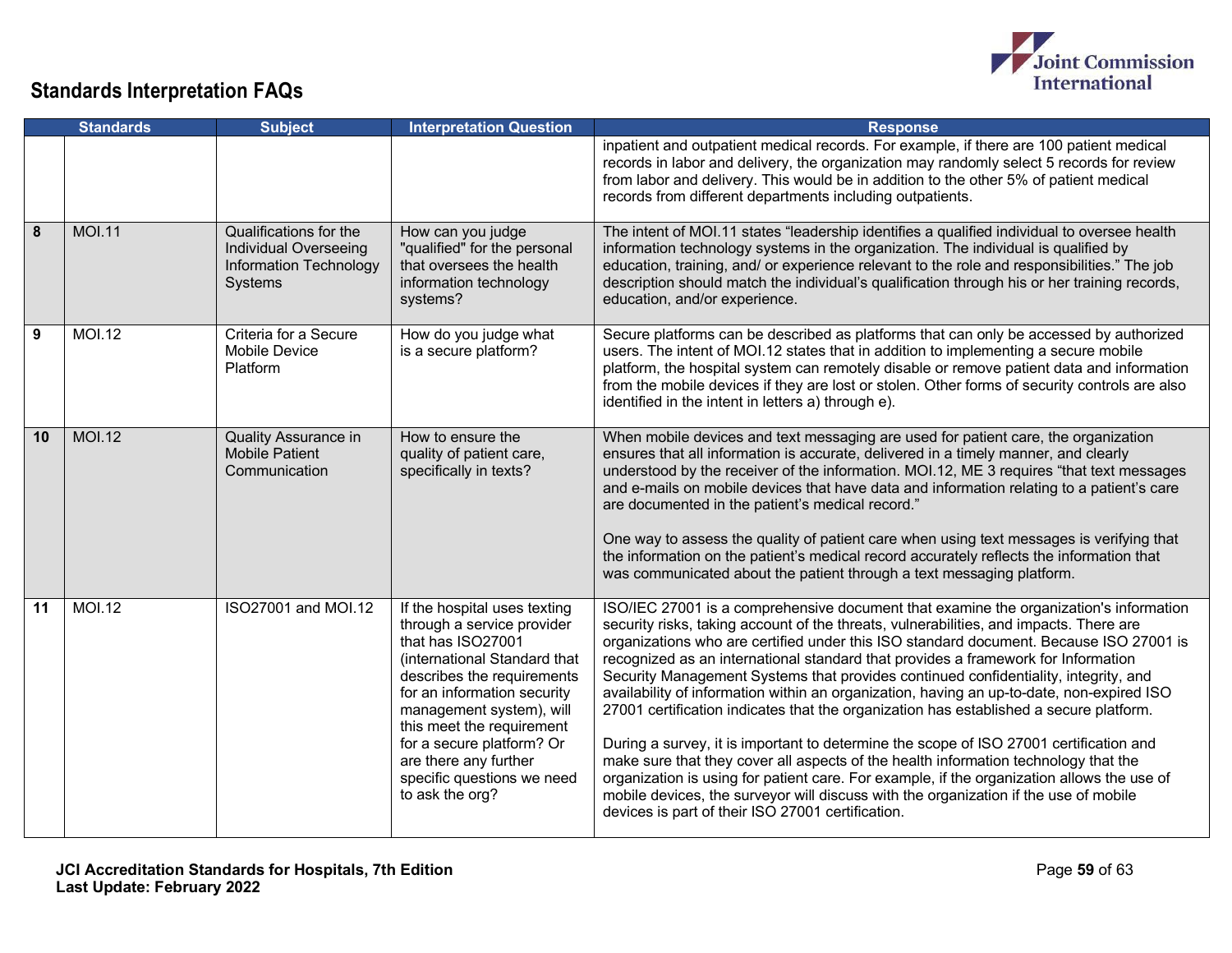

|    | <b>Standards</b>                            | <b>Subject</b>                                                         | <b>Interpretation Question</b>                                                                                                                                                                                  | <b>Response</b>                                                                                                                                                                                                                                                                                                                                                                                                                                                                                                                                                                                                                                                                                                                                                                                                                                                                                                                                                                                                                                                                                                                                                                                                                                                                                                                                                                                                                                                                                                                                                                                                                                                                                                                                                                                                                                                                                                                                                                                                                                                                                                                                                                                                |
|----|---------------------------------------------|------------------------------------------------------------------------|-----------------------------------------------------------------------------------------------------------------------------------------------------------------------------------------------------------------|----------------------------------------------------------------------------------------------------------------------------------------------------------------------------------------------------------------------------------------------------------------------------------------------------------------------------------------------------------------------------------------------------------------------------------------------------------------------------------------------------------------------------------------------------------------------------------------------------------------------------------------------------------------------------------------------------------------------------------------------------------------------------------------------------------------------------------------------------------------------------------------------------------------------------------------------------------------------------------------------------------------------------------------------------------------------------------------------------------------------------------------------------------------------------------------------------------------------------------------------------------------------------------------------------------------------------------------------------------------------------------------------------------------------------------------------------------------------------------------------------------------------------------------------------------------------------------------------------------------------------------------------------------------------------------------------------------------------------------------------------------------------------------------------------------------------------------------------------------------------------------------------------------------------------------------------------------------------------------------------------------------------------------------------------------------------------------------------------------------------------------------------------------------------------------------------------------------|
| 12 | <b>MOI.12</b>                               | Security of Patient<br><b>Information Via Text</b><br>Messaging        | How does hospital ensure<br>that a secure messaging<br>platform is implemented to<br>meet the elements a)<br>through e) in the intent of<br>MOI.12 and are there any<br>specific applications we<br>should use? | Text messaging is becoming more popular in many hospitals with clinical staff using third-<br>party messaging apps on smartphones and tablets to contact other doctors and nurses.<br>Several concerns arise with the use of text messaging in hospitals including security and<br>timely receipt of information. As identified in MOI.12, when organizations choose to<br>communicate via a text messaging platform, the organization must ensure the<br>confidentiality and security of information, as well as the timely receipt and verification of<br>that information.<br>Most apps don't contain strong enough protections for protected health information and<br>any breaches could put these details into the wrong hands. In addition, when a text<br>message about a patient's condition is sent through a personal mobile device, there is no<br>assurance that the message will be viewed. JCI does not recommend or endorse any<br>particular platform or app for text messaging in hospitals. There are several secure text<br>messaging apps designed specifically for healthcare professionals. These specially<br>designed text messaging apps can provide the following:<br>integrate messages with a hospital's electronic health records (EHR) system<br>and alarm systems<br>use different alert sounds for texts based on priority<br>pull information about scheduling directly from the hospital's internal network<br>transmit messages using encryption<br>create PINs so the app isn't always accessible when the device is in use, and<br>track when messages were sent, delivered and answered for a clear audit trail.<br>The availability of specialized apps may be dependent on a particular region or country.<br>JCI does not maintain a list of organizations that utilize texting and therefore would not be<br>able to provide contact information. You may want to contact the provider of your<br>electronic medical record (EMR) to see if they have worked with apps that integrate with<br>the EMR. You may also consider contacting mobile device carrier companies to determine<br>if there are specific apps/platforms available for healthcare institutions. |
|    | <b>Medical Professional Education (MPE)</b> |                                                                        |                                                                                                                                                                                                                 |                                                                                                                                                                                                                                                                                                                                                                                                                                                                                                                                                                                                                                                                                                                                                                                                                                                                                                                                                                                                                                                                                                                                                                                                                                                                                                                                                                                                                                                                                                                                                                                                                                                                                                                                                                                                                                                                                                                                                                                                                                                                                                                                                                                                                |
| 1  | MPE.6                                       | Monitoring of Data<br><b>Collection for Medical</b><br><b>Students</b> | Should the hospital quality<br>and patient safety<br>monitoring include medical<br>student and trainees for<br>their compliance on<br>program elements like<br>IPSGs and medical record<br>documentation?       | The intent of Standard MPE.6 states that "although it would be desirable for each medical<br>student and trainee to have basic education on quality and patient safety in his or her<br>respective academic program." Thus, the hospital must have a planned and deliberate<br>program to introduce such concepts, support the medical students and trainees in<br>complying with relevant policies and guidelines, and include medical students and trainees<br>in all quality and safety monitoring programs."<br>For the Standard MPE.6, ME 2 where it states that "medical students and trainees are<br>included in the data collection for the hospital's quality monitoring programs," the<br>expectation is that the hospital would include medical students and trainees in all of the<br>organization's quality and safety monitoring programs. Medical students or trainees are not                                                                                                                                                                                                                                                                                                                                                                                                                                                                                                                                                                                                                                                                                                                                                                                                                                                                                                                                                                                                                                                                                                                                                                                                                                                                                                                  |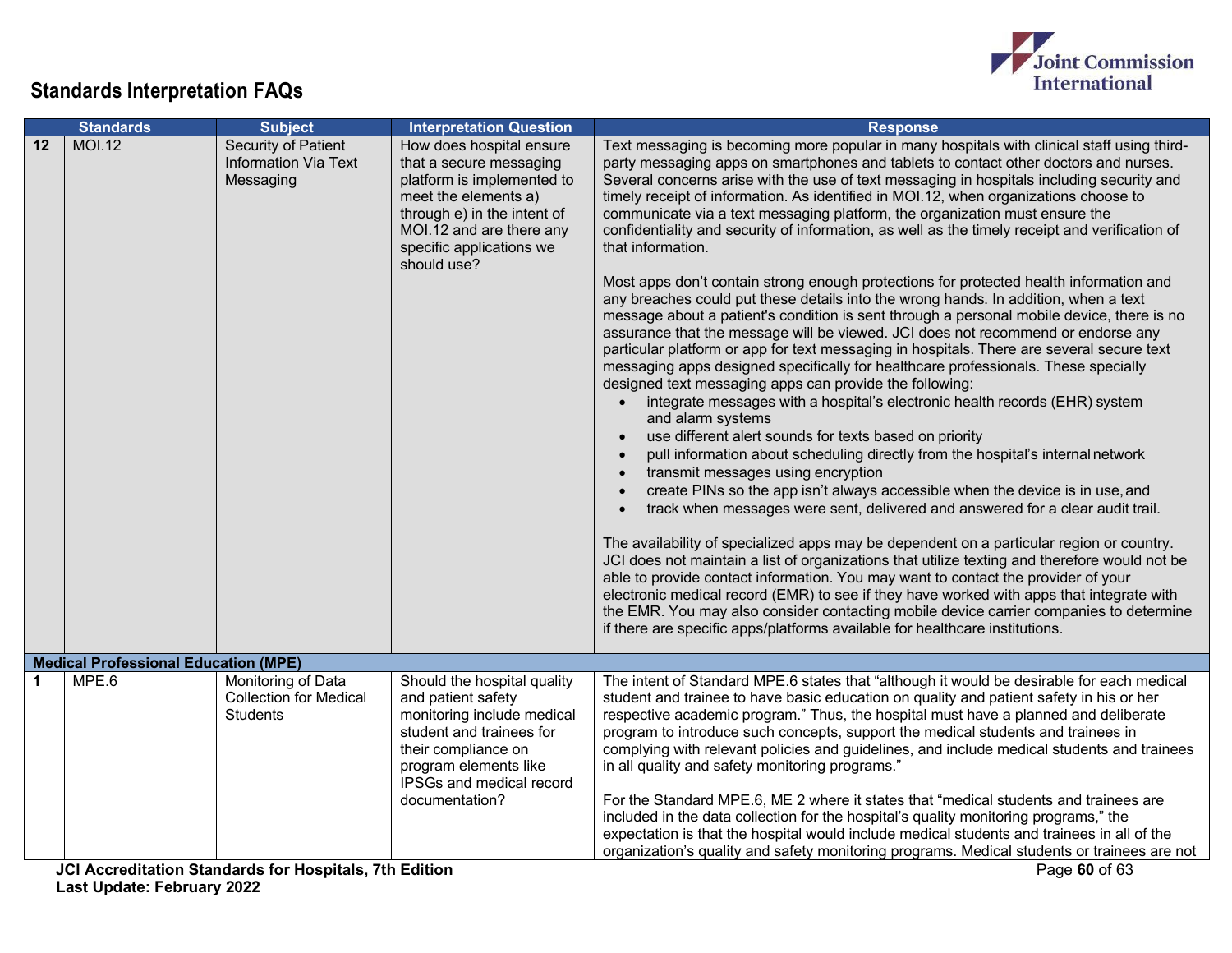

|                | <b>Standards</b>                      | <b>Subject</b>                                                      | <b>Interpretation Question</b>                                                                                                                                                  | <b>Response</b>                                                                                                                                                                                                                                                                                                                                                                                                                                                                                                                                                                                                                                                                                                                                                                                                                                                                                                                                                                                                                                                                                                                                                                                                                                                  |
|----------------|---------------------------------------|---------------------------------------------------------------------|---------------------------------------------------------------------------------------------------------------------------------------------------------------------------------|------------------------------------------------------------------------------------------------------------------------------------------------------------------------------------------------------------------------------------------------------------------------------------------------------------------------------------------------------------------------------------------------------------------------------------------------------------------------------------------------------------------------------------------------------------------------------------------------------------------------------------------------------------------------------------------------------------------------------------------------------------------------------------------------------------------------------------------------------------------------------------------------------------------------------------------------------------------------------------------------------------------------------------------------------------------------------------------------------------------------------------------------------------------------------------------------------------------------------------------------------------------|
|                |                                       |                                                                     |                                                                                                                                                                                 | expected to complete the data gathering, but rather that the care delivered by medical<br>students and trainees is included in the data gathered. For example, catheter-associated<br>urinary tract infection (CAUTI) data from patients where the medical students or trainees<br>inserted the catheters would be included along with data from hospital staff who may have<br>much more experience inserting the catheters.                                                                                                                                                                                                                                                                                                                                                                                                                                                                                                                                                                                                                                                                                                                                                                                                                                    |
| $\overline{2}$ | MPE.6                                 | Residents and<br><b>Physician Performance</b><br><b>Evaluations</b> | We have developed a<br>matrix of objective physician<br>performance evaluations.<br>Should we include<br>residents? Does it fall under<br>MPE, or is it not required at<br>all? | Medical staff are required to provide patient care as indicated by their licensure and clinical<br>privileges, as reflected in standards SQE.10 and SQE.11. Residents would not fall under<br>this category because they may not have privileges to independently provide patient care.<br>In addition, residents typically provide patient care as "medical students" or "trainees"<br>under the supervision of licensed and privileged medical staff, which aligns with Standard<br>MPE.6.<br>If the hospital considers a resident a "trainee" as defined in Standard MPE.7, "Medical<br>trainees who provide care or services within the hospital-outside of the parameters of<br>their academic program—are granted permission to provide those services through the<br>hospital's established credentialing, privileging, job specification, or other relevant<br>processes," then his or her work is evaluated as required by the SQE standards, as<br>defined in the intent: "In these circumstances, the individual trainee must be evaluated<br>and given permission to provide those services through the normal established processes<br>for such professionals as described in the Staff Qualifications and Education (SQE)<br>standards."           |
|                | <b>Survey Process Guide Questions</b> |                                                                     |                                                                                                                                                                                 |                                                                                                                                                                                                                                                                                                                                                                                                                                                                                                                                                                                                                                                                                                                                                                                                                                                                                                                                                                                                                                                                                                                                                                                                                                                                  |
| 1              | N/A - SPG related                     | Look-Back Period                                                    | Can you clarify the<br>expectations for the look<br>back period?                                                                                                                | We recognize that due to the COVID-19 pandemic, hospitals are focused on ensuring<br>safe, quality patient care and may have altered the services normally provided to patients<br>within their community. As such, JCI has decided to postpone the implementation of the<br>36-month look back indefinitely. This pertains only to the new extended look-back process<br>that was first<br>announced in July 2018 and was scheduled for implementation on 1 January 2021.<br>The original look-back process remains effective for all hospitals and academic<br>medical centers and will remain in effect for surveys conducted in 2021. The original<br>look-back process for all hospital and academic medical centers is as follows:<br>• A 12-month look-back period of compliance for triennial surveys<br>A 6-month look-back period of compliance for initial surveys<br>No look-back period for a follow up survey; sustainability of improvement is used<br>to evaluate compliance.<br>The Joint Commission International Hospital Standards are intended to promote<br>continuous, systematic and organization-wide improvement in daily performance and in<br>the outcomes of patient care. It is JCI's expectation that all hospitals will maintain |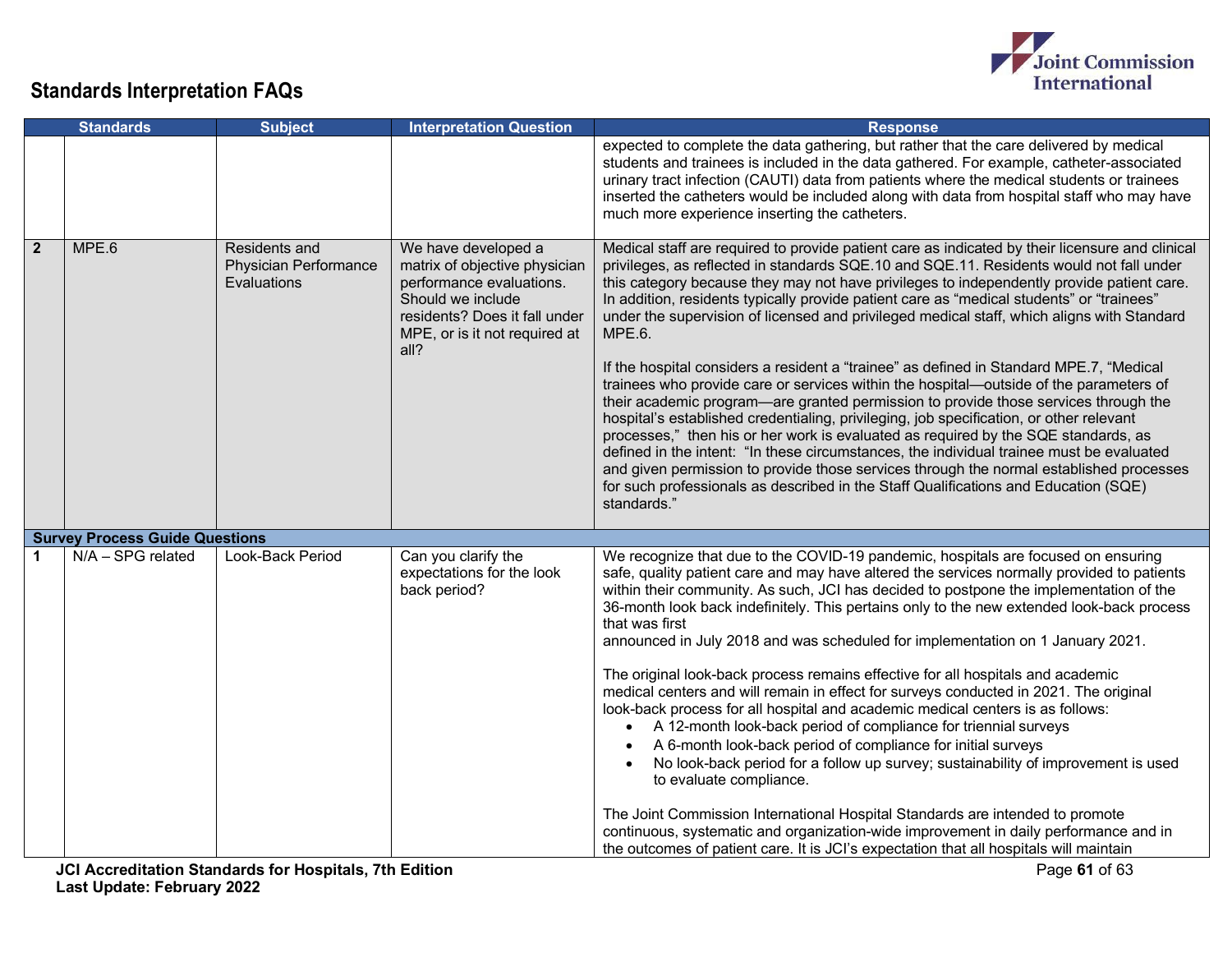

| <b>Standards</b> |                 | <b>Subject</b>       | <b>Interpretation Question</b>                                                                                                                 | <b>Response</b>                                                                                                                                                                                                                                                                                                                                                                                                                                                                                                                                                                                                                                                                                                                                                                                                                                                                                                                                                                                                                                                                                                                                                                                                                                                                                                                                                                                                                                                                                                                                                                                                                                         |
|------------------|-----------------|----------------------|------------------------------------------------------------------------------------------------------------------------------------------------|---------------------------------------------------------------------------------------------------------------------------------------------------------------------------------------------------------------------------------------------------------------------------------------------------------------------------------------------------------------------------------------------------------------------------------------------------------------------------------------------------------------------------------------------------------------------------------------------------------------------------------------------------------------------------------------------------------------------------------------------------------------------------------------------------------------------------------------------------------------------------------------------------------------------------------------------------------------------------------------------------------------------------------------------------------------------------------------------------------------------------------------------------------------------------------------------------------------------------------------------------------------------------------------------------------------------------------------------------------------------------------------------------------------------------------------------------------------------------------------------------------------------------------------------------------------------------------------------------------------------------------------------------------|
|                  |                 |                      |                                                                                                                                                | compliance with the JCI standards in such a way as to provide safe, quality patient care<br>during the pandemic and develop a plan of action to address the return to continuous<br>compliance with the JCI standards in the near future.<br>Joint Commission International has issued an errata and updated the 7th Edition of the<br>JCI Survey Process Guide for Hospitals to address this clarification. The errata are<br>available on the Joint Commission International website and can also be accessed through<br>the following link:<br>Errata to JCI Survey Process Guide for Hospitals, 7 <sup>th</sup> Edition                                                                                                                                                                                                                                                                                                                                                                                                                                                                                                                                                                                                                                                                                                                                                                                                                                                                                                                                                                                                                             |
| $\overline{2}$   | N/A-SPG Related | <b>Scoring Rules</b> | Is value weighted for each<br>result of fully met, partially<br>met, and not met equating<br>to 1, 0.5, and 0 when the<br>score is calculated? | Compliance with the requirements of the Measurable Elements is documented as the rate<br>(percentage) of compliance demonstrated by the hospital. The scoring guidelines are<br>written in the positive, which is the percentage of compliance required to achieve a score<br>of:<br>fully met (compliance rate of 90% or greater),<br>partially met (compliance rate of 50% to 89%), or<br>not met (compliance rate of 49% or fewer).<br>Whenever possible, the demonstrated compliance is reported as "compliance rate" (%).<br>For example, 10 of 15 (67% compliance rate) initial nursing assessments were<br>completed within 24 hours of inpatient admission to the medical/surgical inpatient units<br>(3W, 2E, 4S, and 4N), as required by the hospital's policy. The score for this finding is<br>"partially met," because the compliance rate percentage for the finding is between 50%<br>and 89%.<br>The actual percentages are not used in calculating scores used in the Decision Rules.<br>The percentages are converted as follows:<br>fully met (compliance rate of 90% or greater) is identified as "10"<br>partially met (compliance rate of 50% to 89%) is identified as "5"<br>not met (compliance rate of 49% or fewer) is identified as "0"<br>Decision Rule 1 states: The organization demonstrates acceptable compliance with<br>each standard. Acceptable compliance is a score of at least "5" on each standard. (See<br>page 17 from the Survey Process Guide).<br>As an example of how this is calculated, a standard with 3 measurable elements could be<br>scored as:<br>ME 1 is scored as "fully met" which equals "10" |